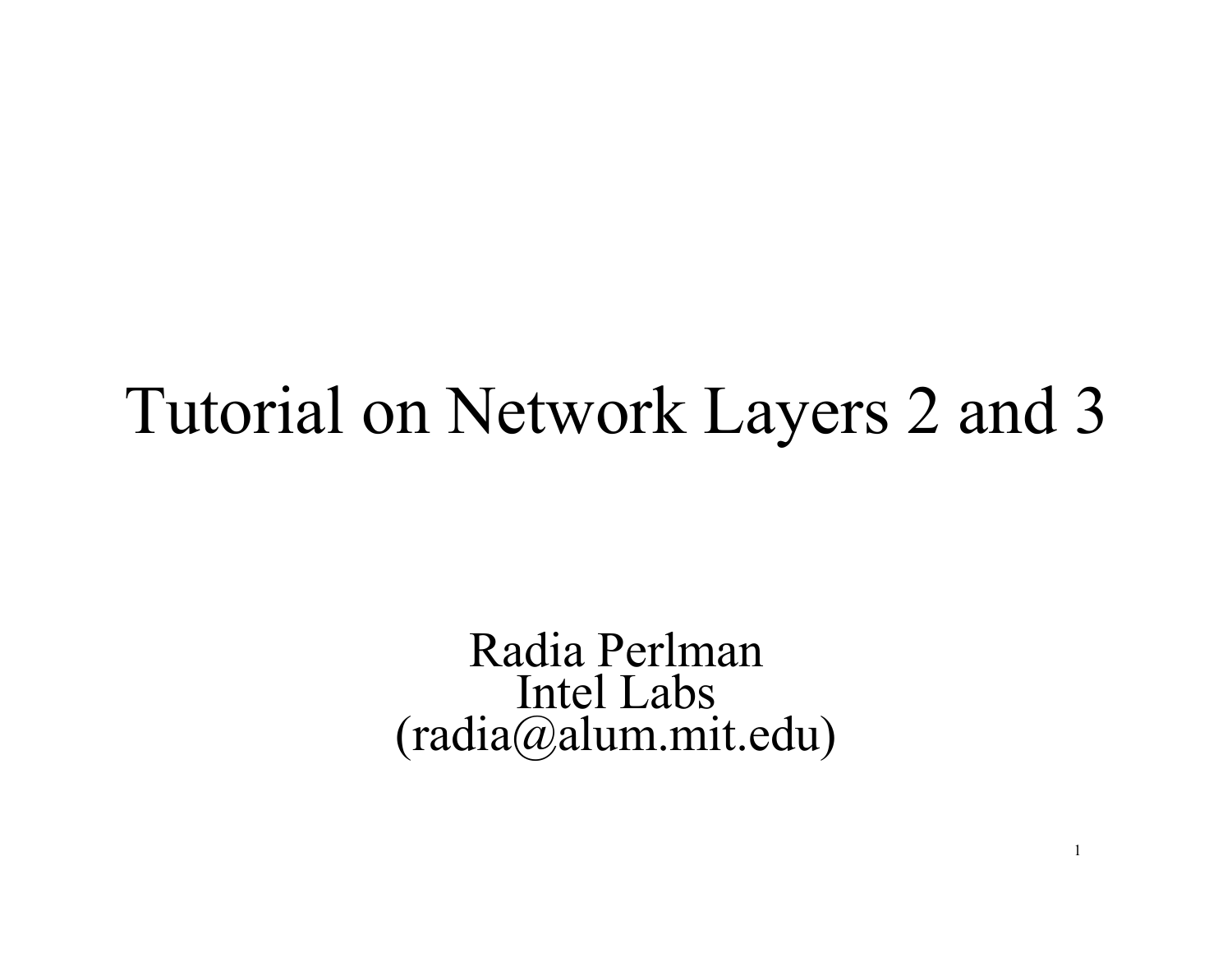# Why?

- Demystify this portion of networking, so people don't drown in the alphabet soup
- Think about these things critically
- N-party protocols are "the most interesting"
- Lots of issues are common to other layers
- You can't design layer n without understanding layers n-1 and n+1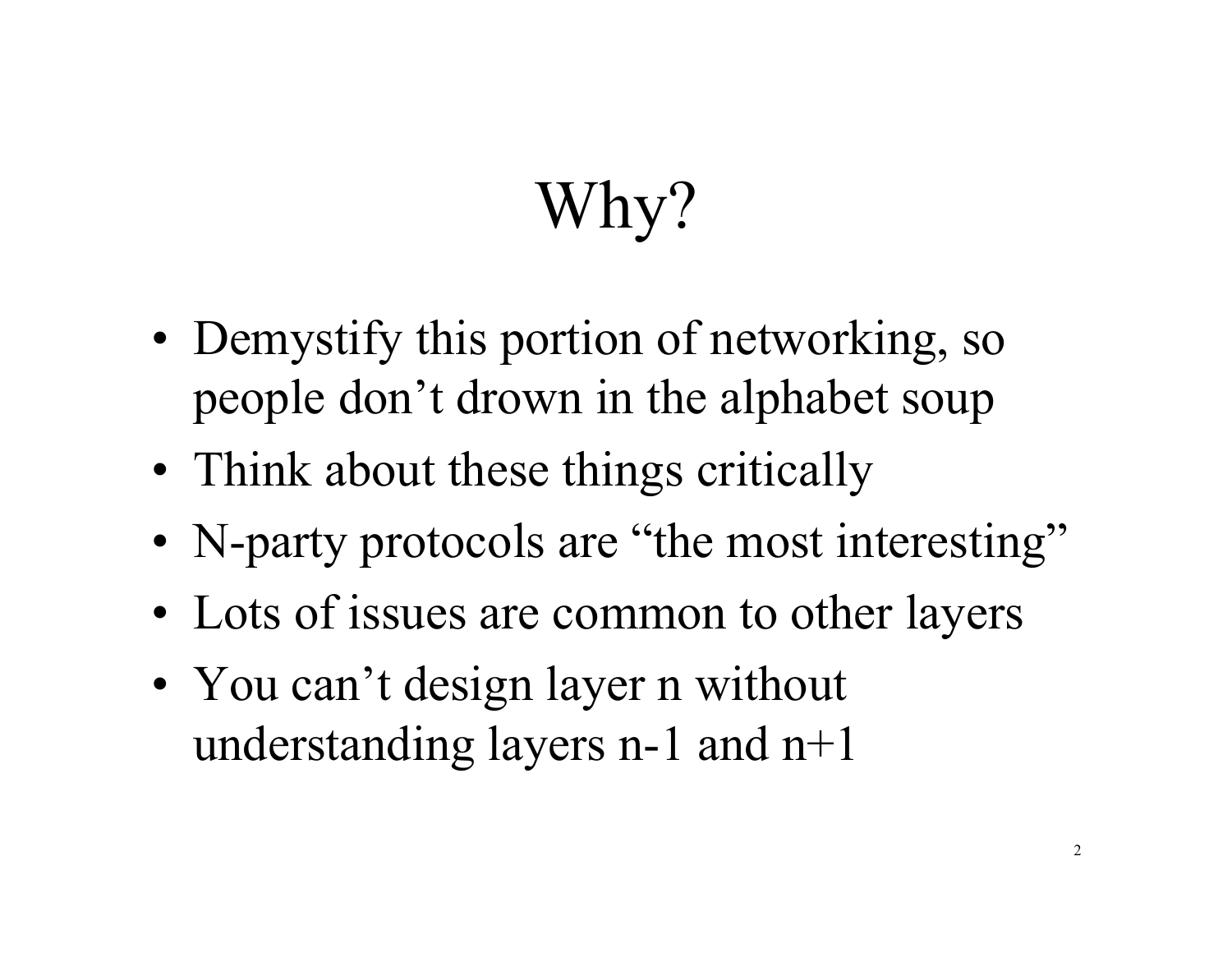#### What can we do in 1 <sup>1</sup>/<sub>2</sub> hours?

- Understand the concepts
- Understand various approaches, and tradeoffs, and where to go to learn more
- A little of the history: without this, it's hard to really "grok" why things are the way they are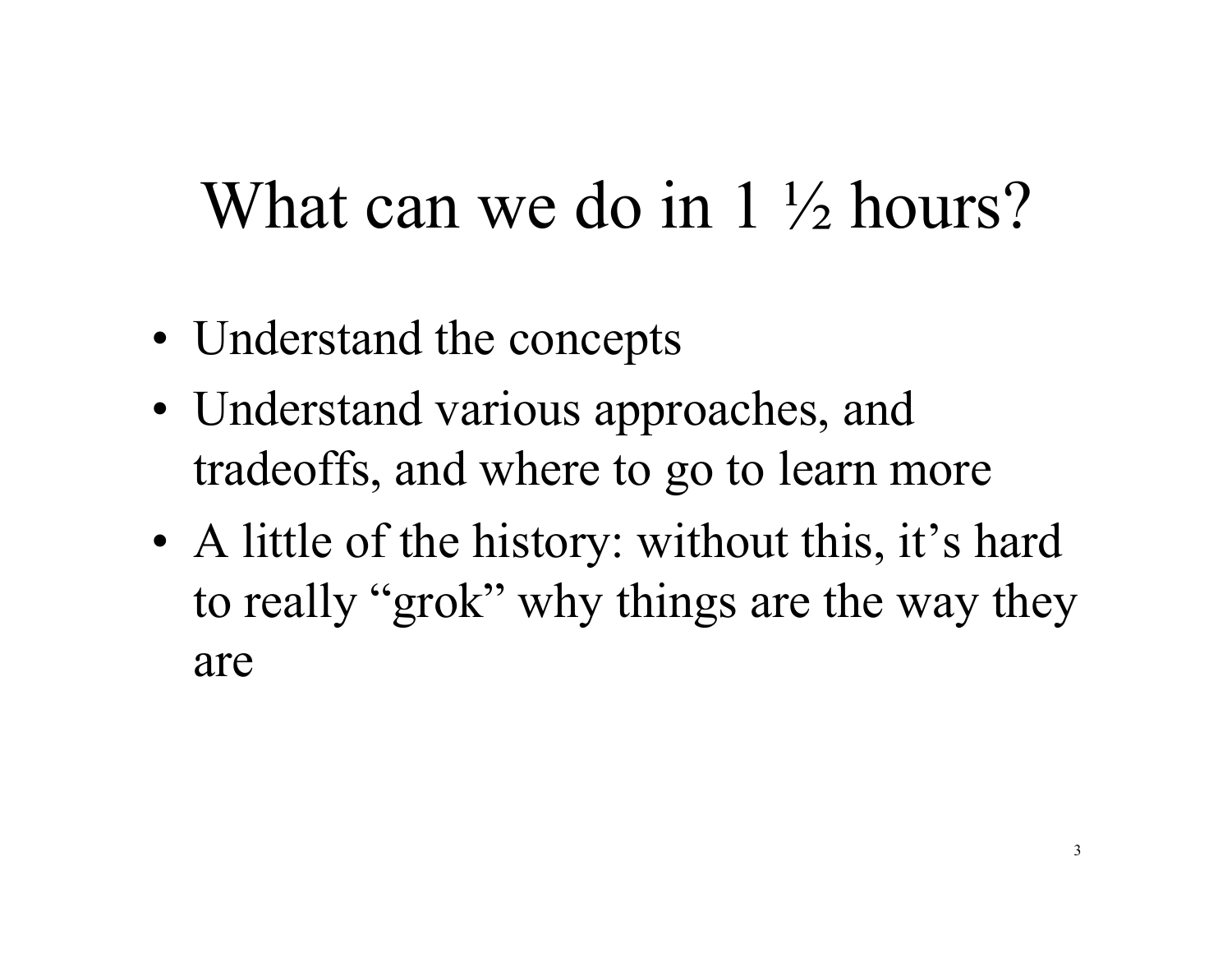# Outline

- layer 2 issues: addresses, multiplexing, bridges, spanning tree algorithm
- layer 3: addresses, neighbor discovery, connectionless vs connection-oriented
	- Routing protocols
		- Distance vector
		- Link state
		- Path vector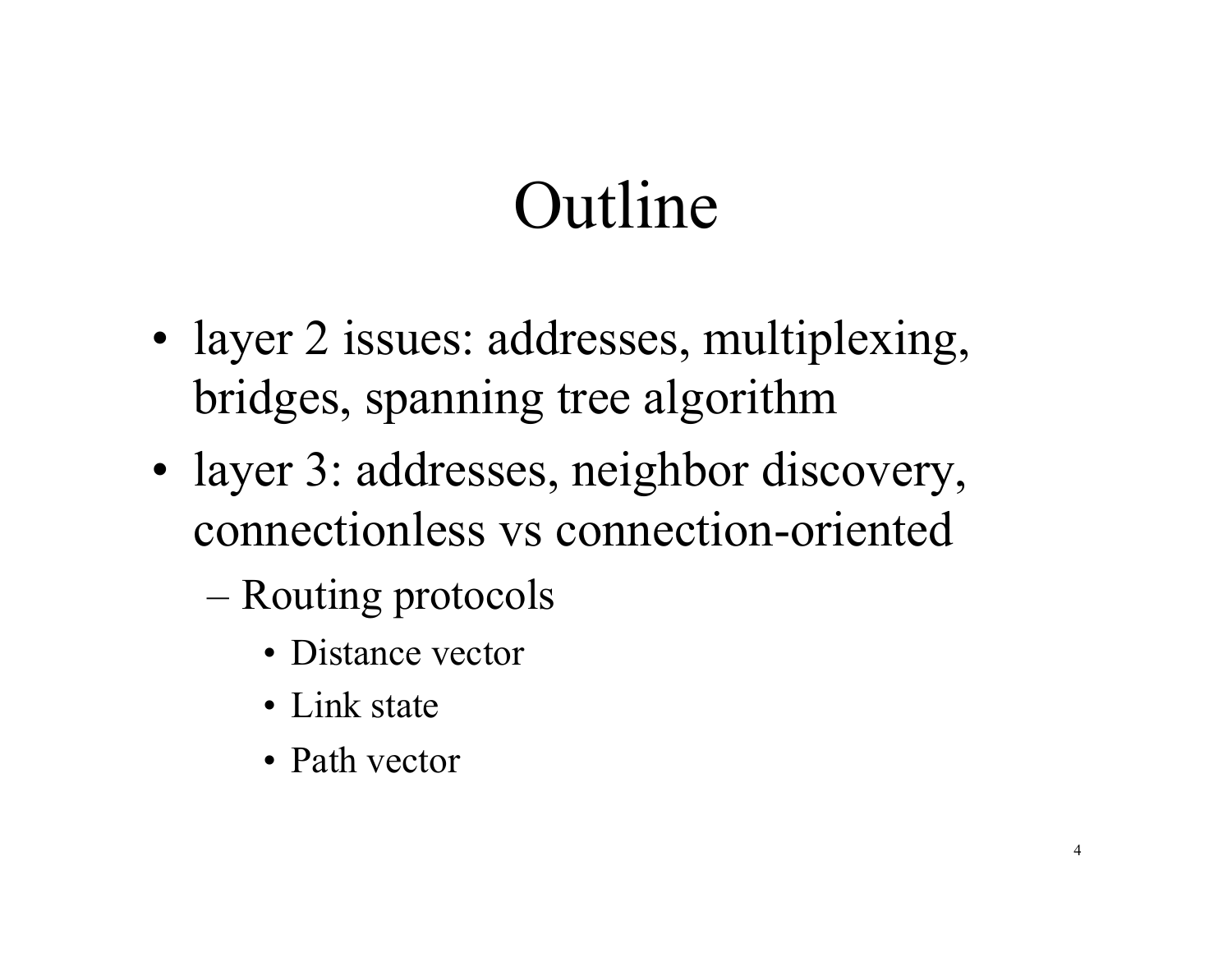- Myth: bridges/switches simpler devices, designed before routers
- OSI Layers
	- 1: physical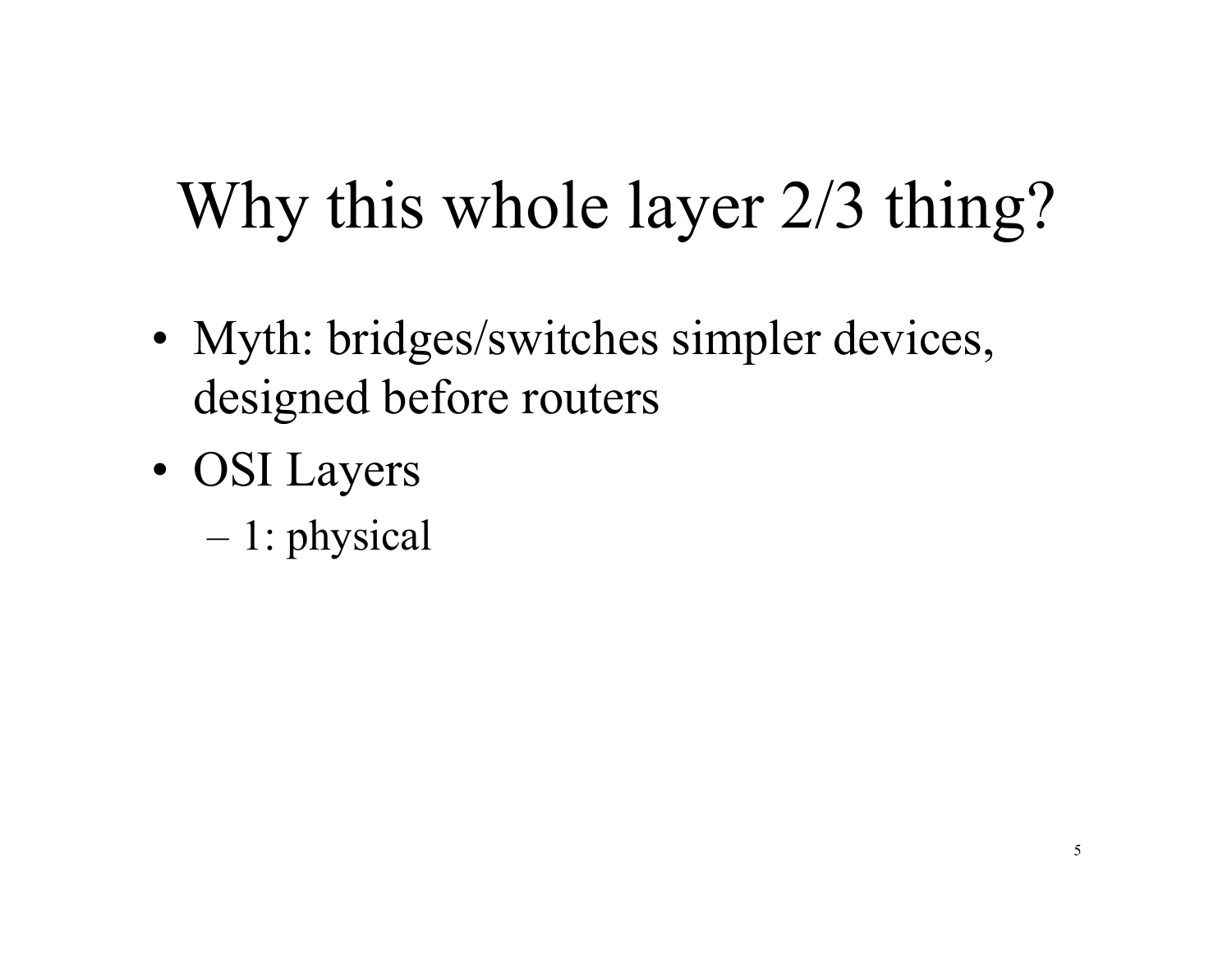- Myth: bridges/switches simpler devices, designed before routers
- OSI Layers
	- 1: physical
	- 2: data link (nbr-nbr, e.g., Ethernet)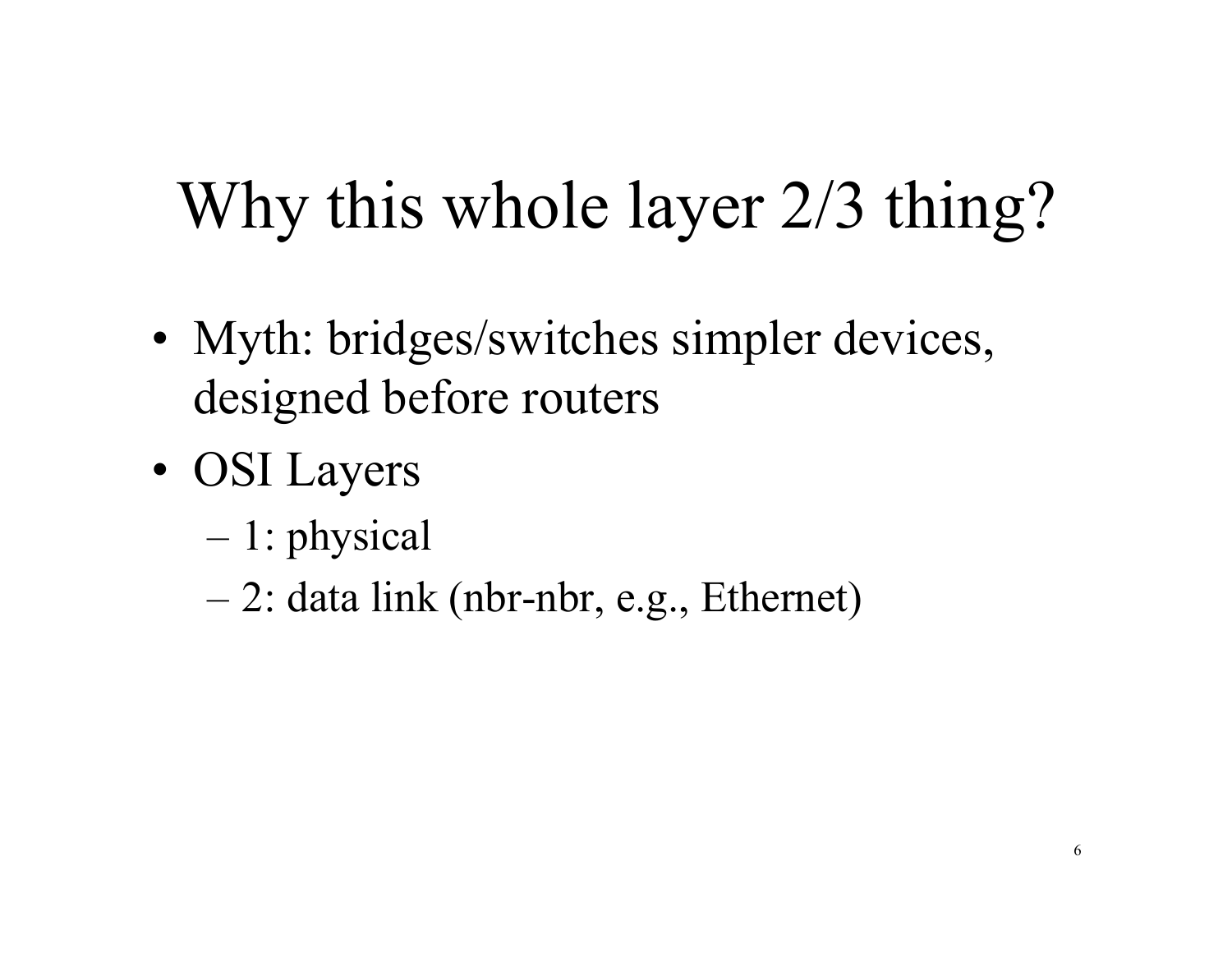- Myth: bridges/switches simpler devices, designed before routers
- OSI Layers
	- 1: physical
	- 2: data link (nbr-nbr, e.g., Ethernet)
	- 3: network (create entire path, e.g., IP)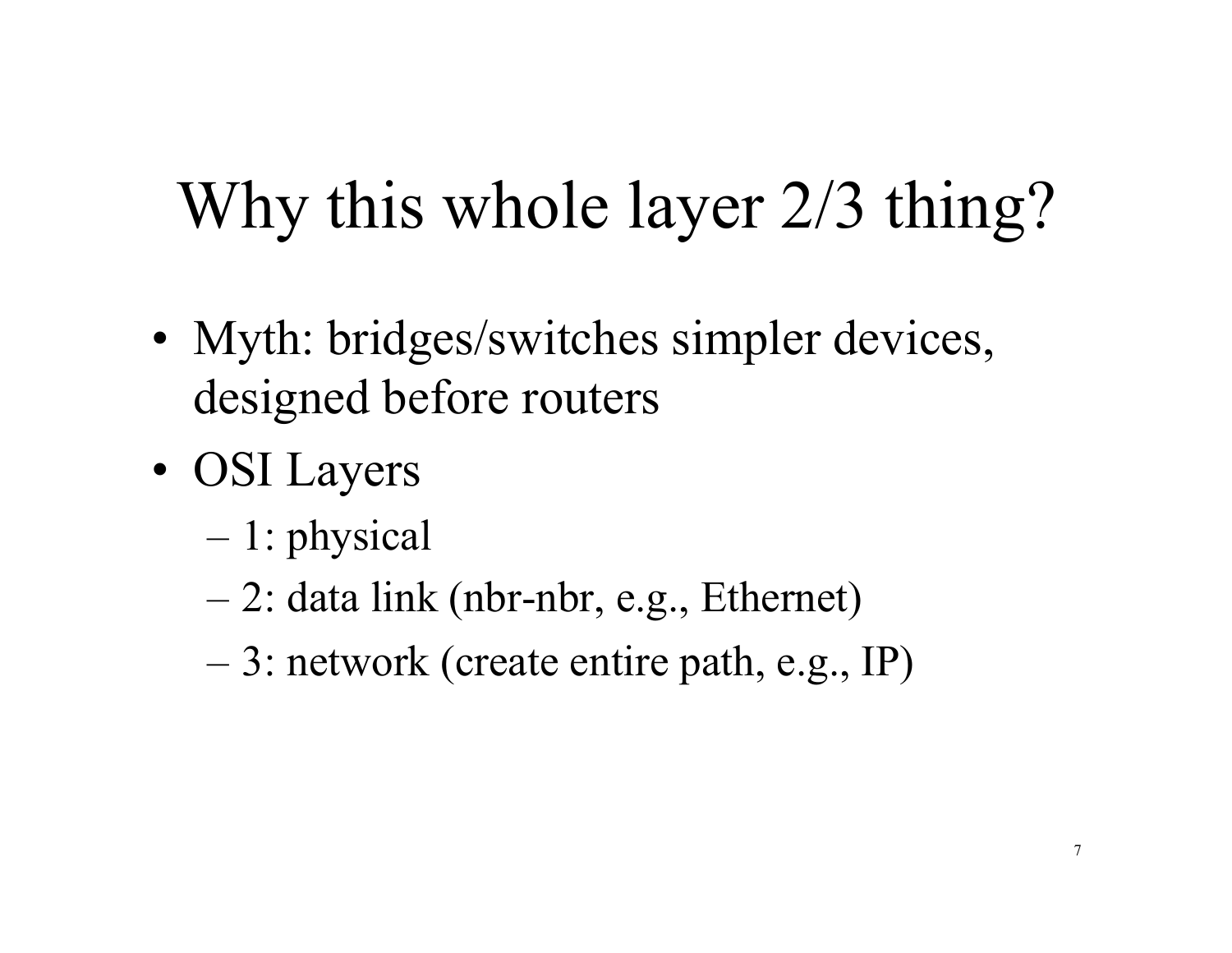- Myth: bridges/switches simpler devices, designed before routers
- OSI Layers
	- 1: physical
	- 2: data link (nbr-nbr, e.g., Ethernet)
	- 3: network (create entire path, e.g., IP)
	- 4 end-to-end (e.g., TCP, UDP)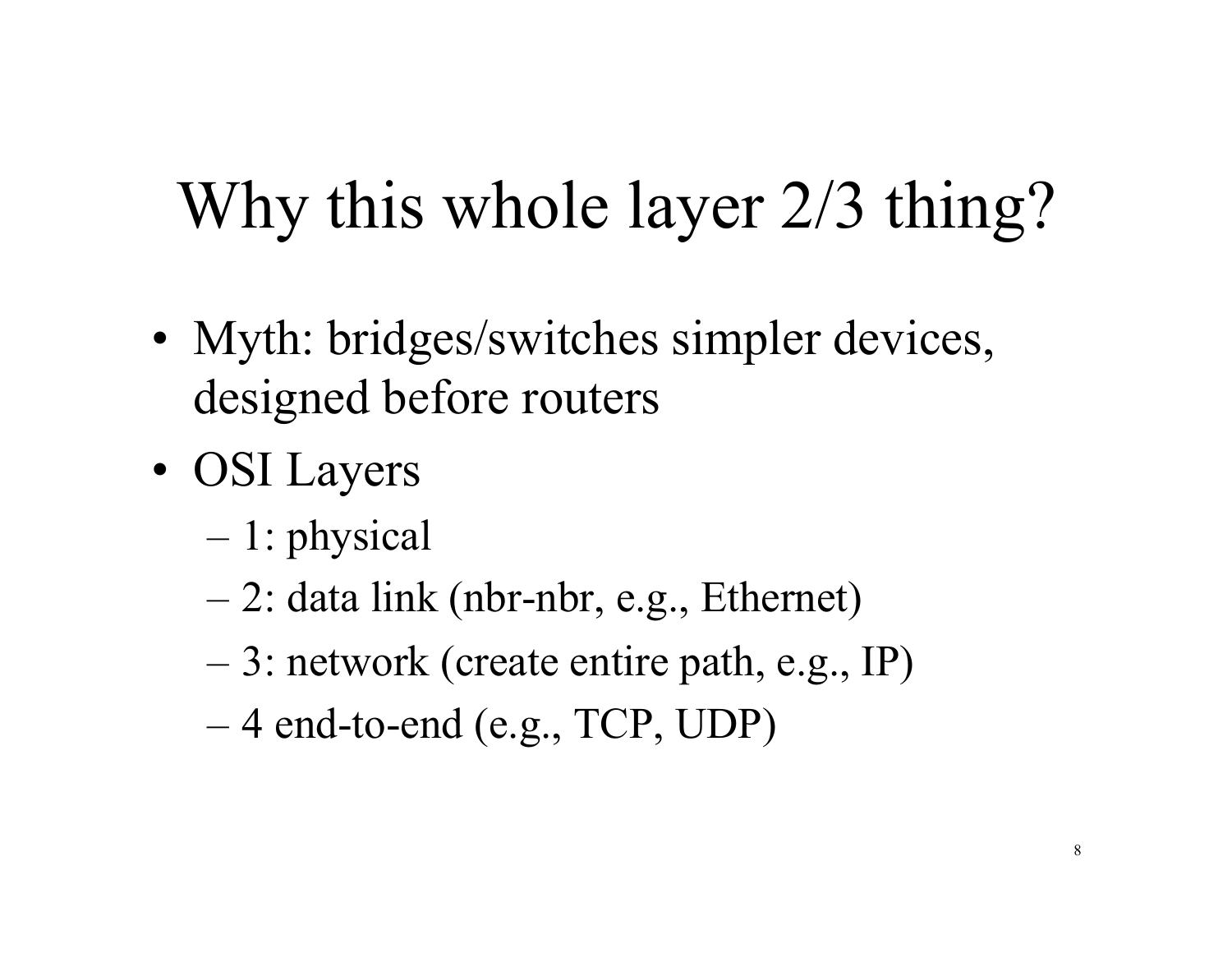- Myth: bridges/switches simpler devices, designed before routers
- OSI Layers
	- 1: physical
	- 2: data link (nbr-nbr, e.g., Ethernet)
	- 3: network (create entire path, e.g., IP)
	- 4 end-to-end (e.g., TCP, UDP)
	- 5 and above: boring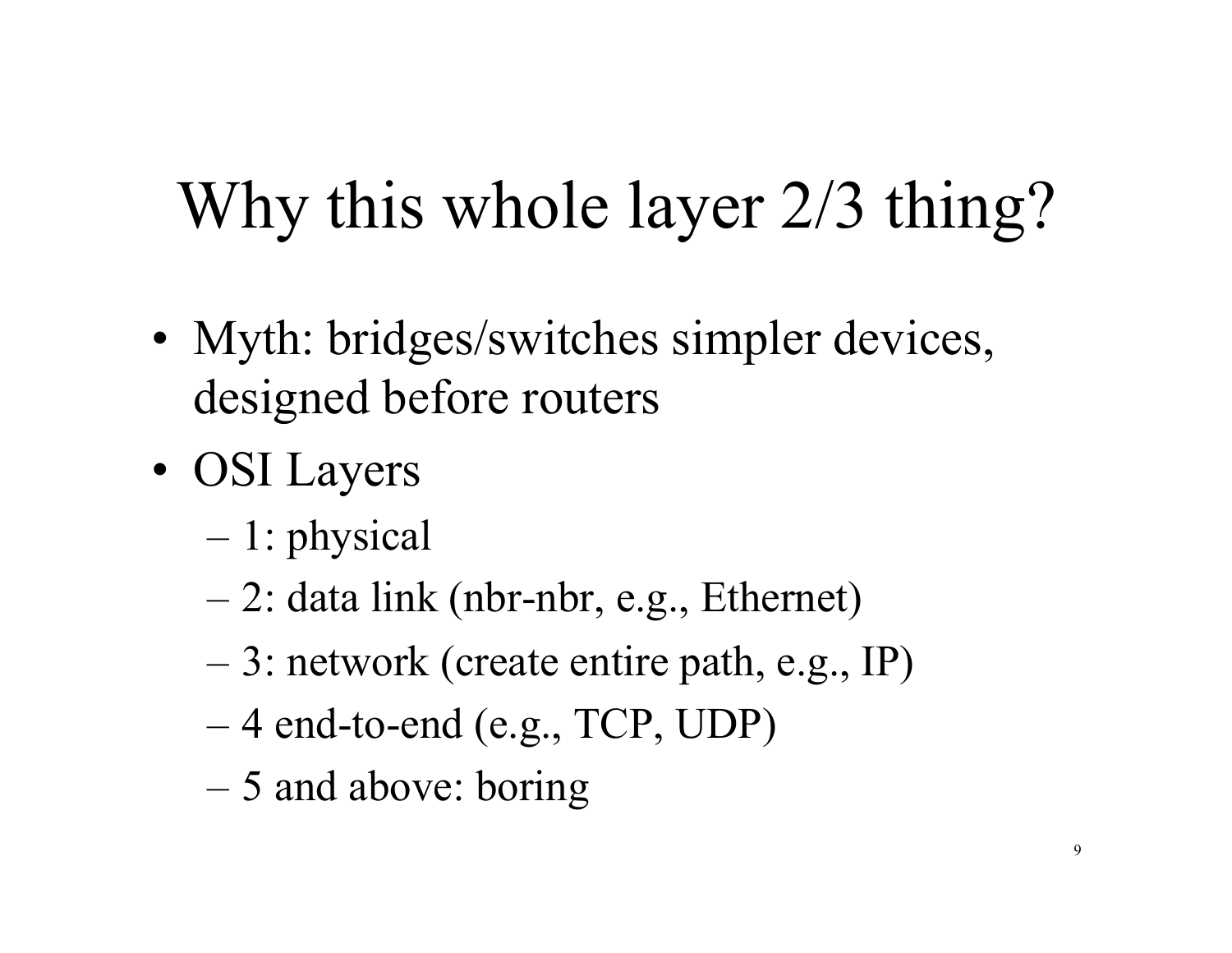• Repeater: layer 1 relay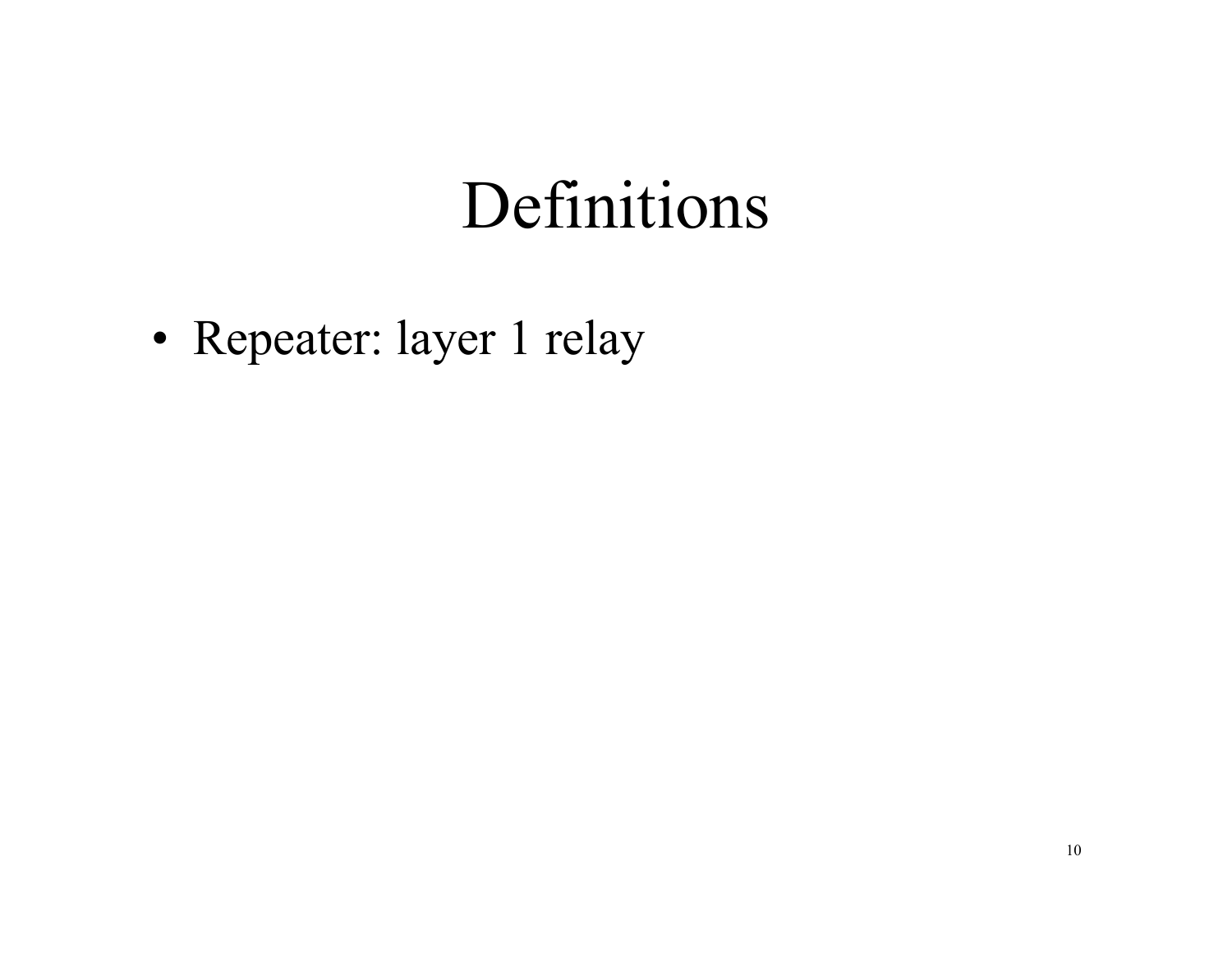- Repeater: layer 1 relay
- Bridge: layer 2 relay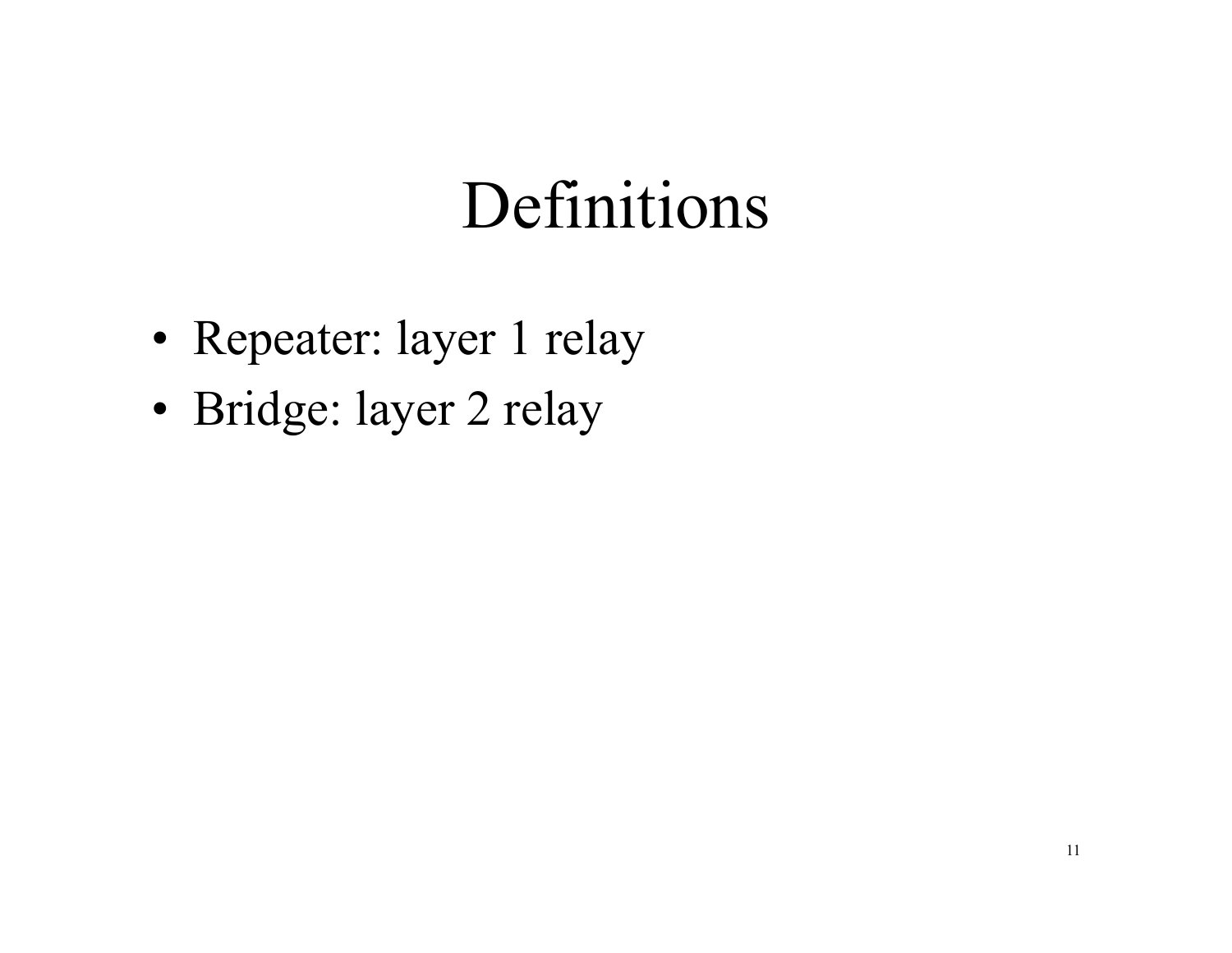- Repeater: layer 1 relay
- Bridge: layer 2 relay
- Router: layer 3 relay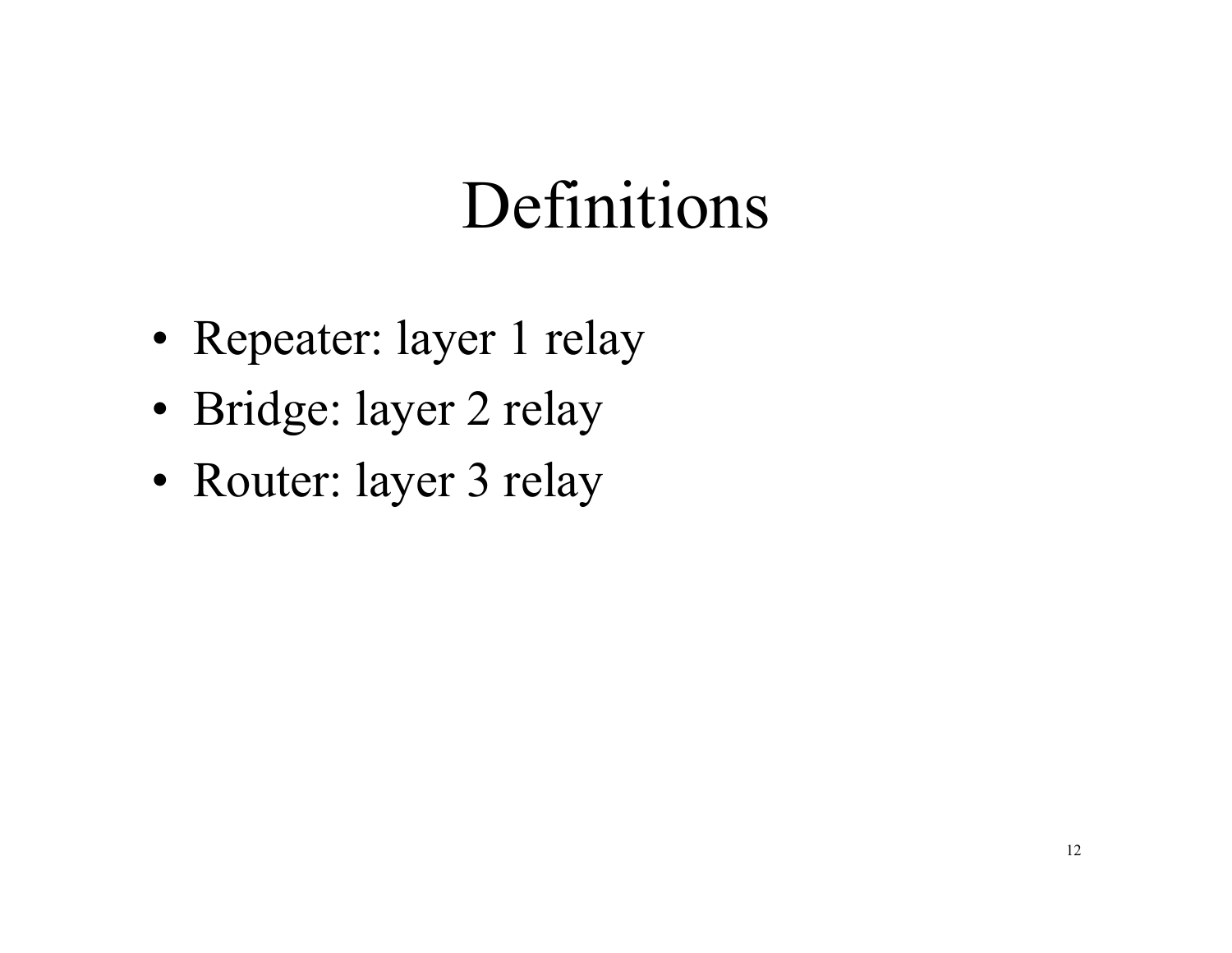- Repeater: layer 1 relay
- Bridge: layer 2 relay
- Router: layer 3 relay
- OK: What is layer 2 vs layer 3?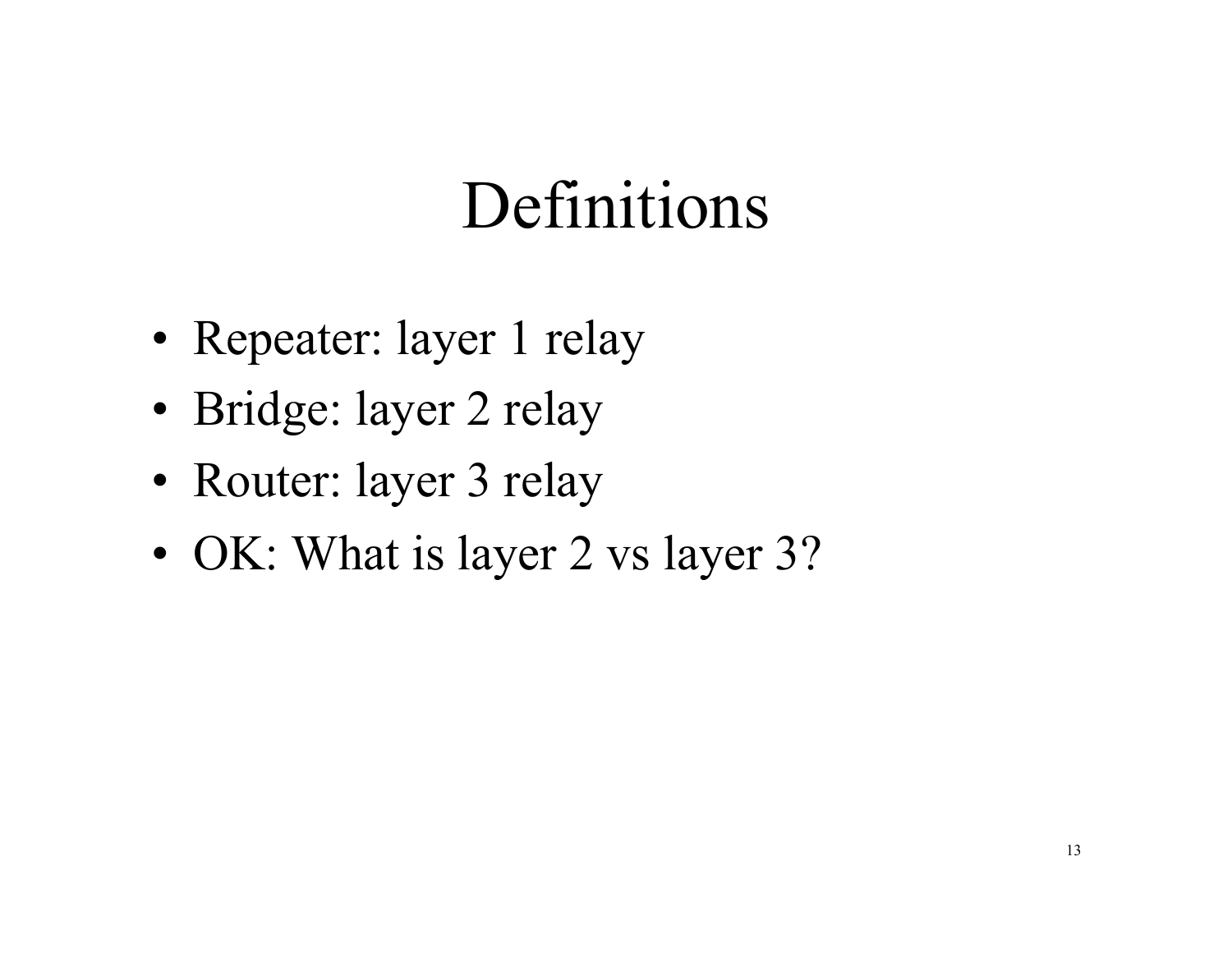- Repeater: layer 1 relay
- Bridge: layer 2 relay
- Router: layer 3 relay
- OK: What is layer 2 vs layer 3?
	- The "right" definition: layer 2 is neighborneighbor. "Relays" should only be in layer 3!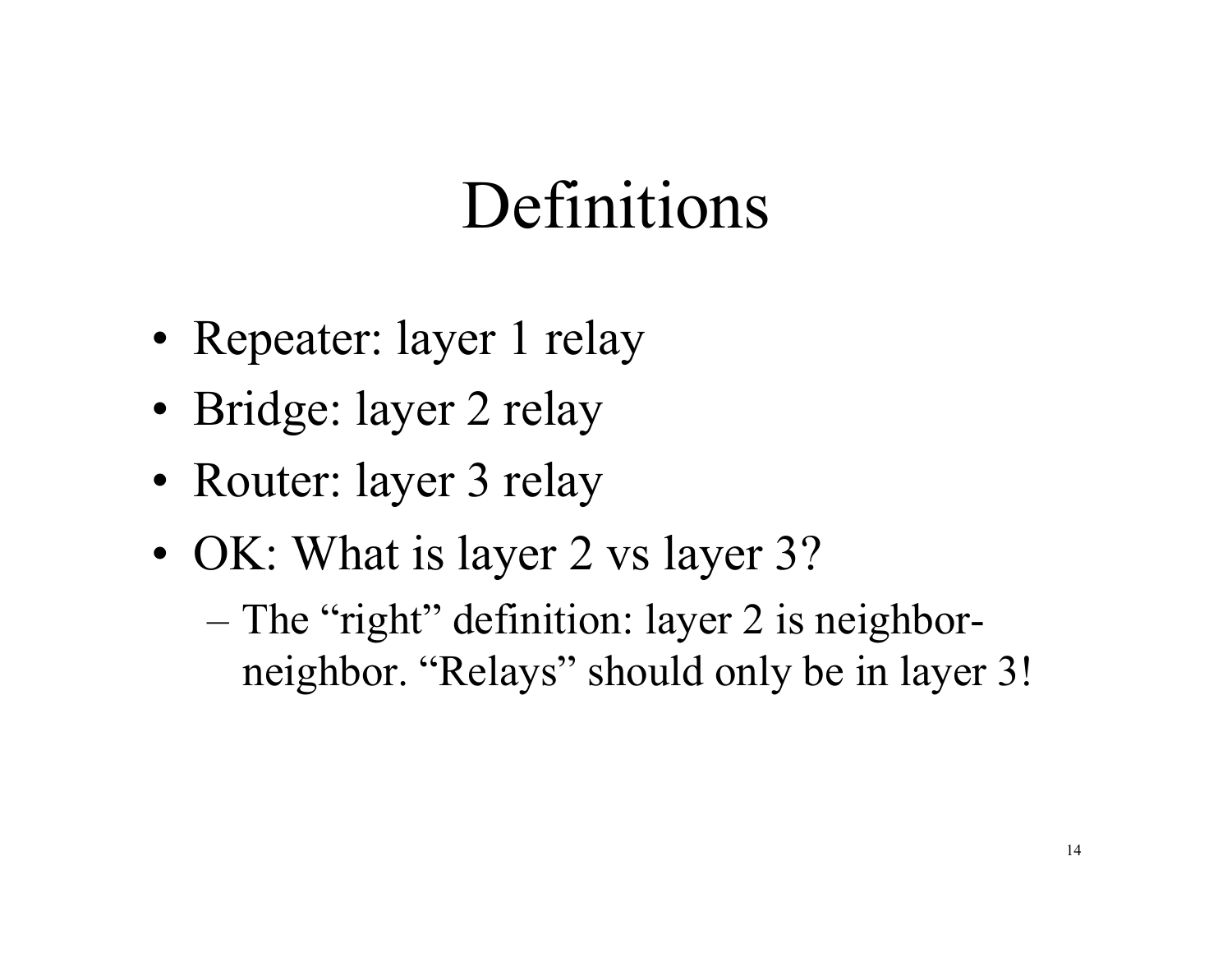- Repeater: layer 1 relay
- Bridge: layer 2 relay
- Router: layer 3 relay
- OK: What is layer 2 vs layer 3?
- True definition of a layer n protocol: *Anything designed by a committee whose charter is to design a layer n protocol*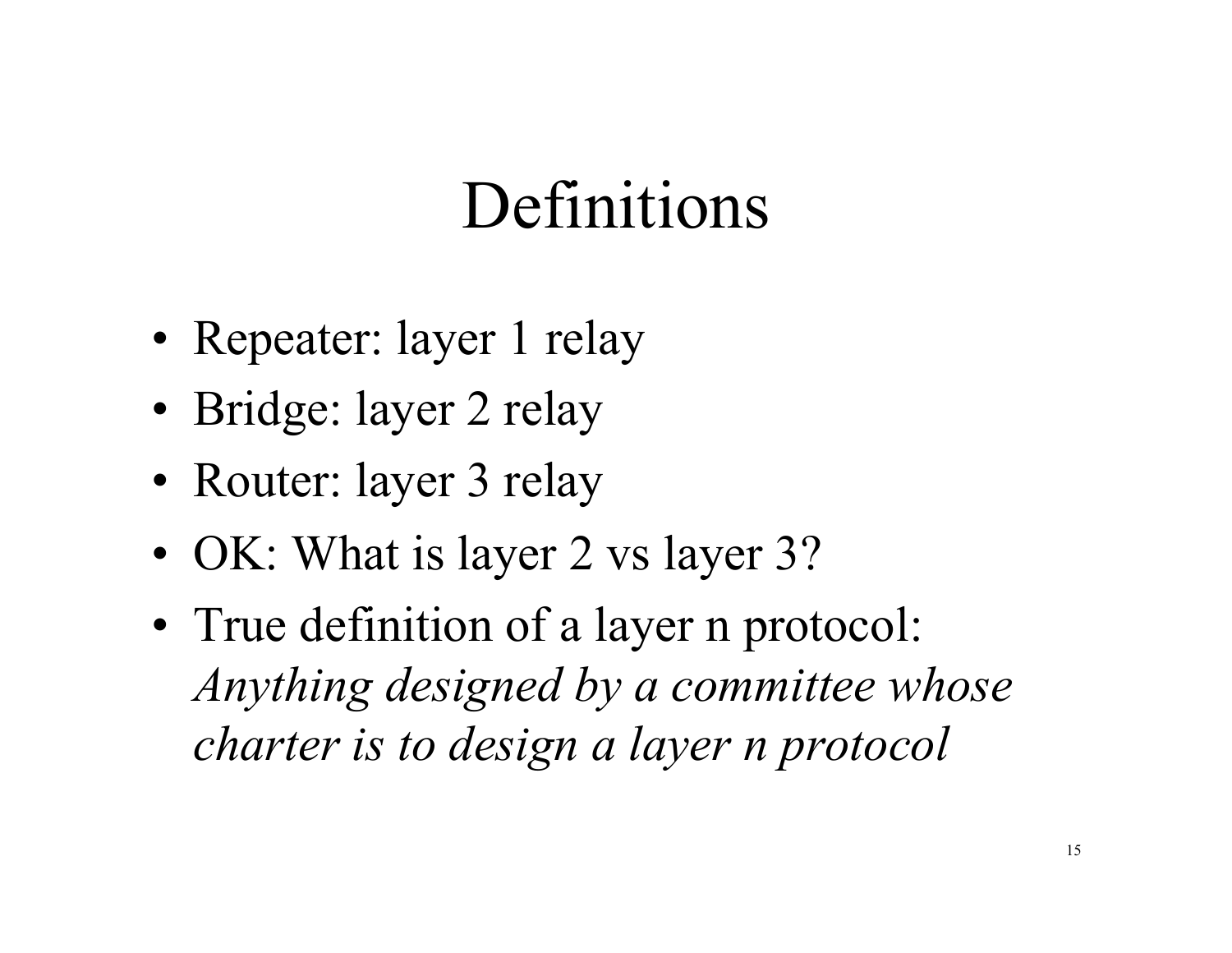#### Layer 3 (e.g., IPv4, IPv6, DECnet, Appletalk, IPX, etc.)

- Put source, destination, hop count on packet
- Then along came "the EtherNET"
	- rethink routing algorithm a bit, but it's a link not a NET!
- The world got confused. Built on layer 2
- I tried to argue: "*But you might want to talk from one Ethernet to another*!"
- "*Which will win? Ethernet or DECnet*?"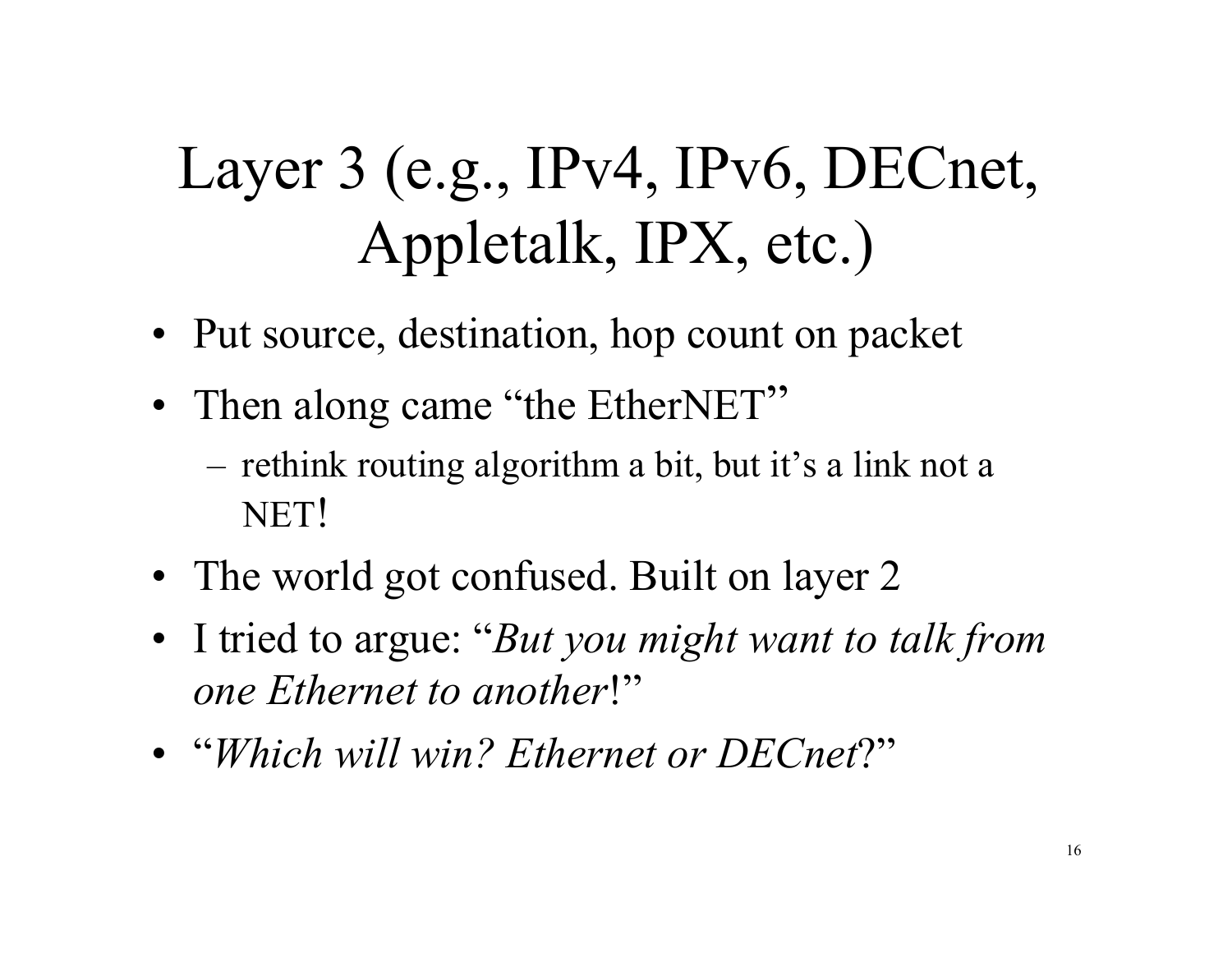## Layer 3 packet

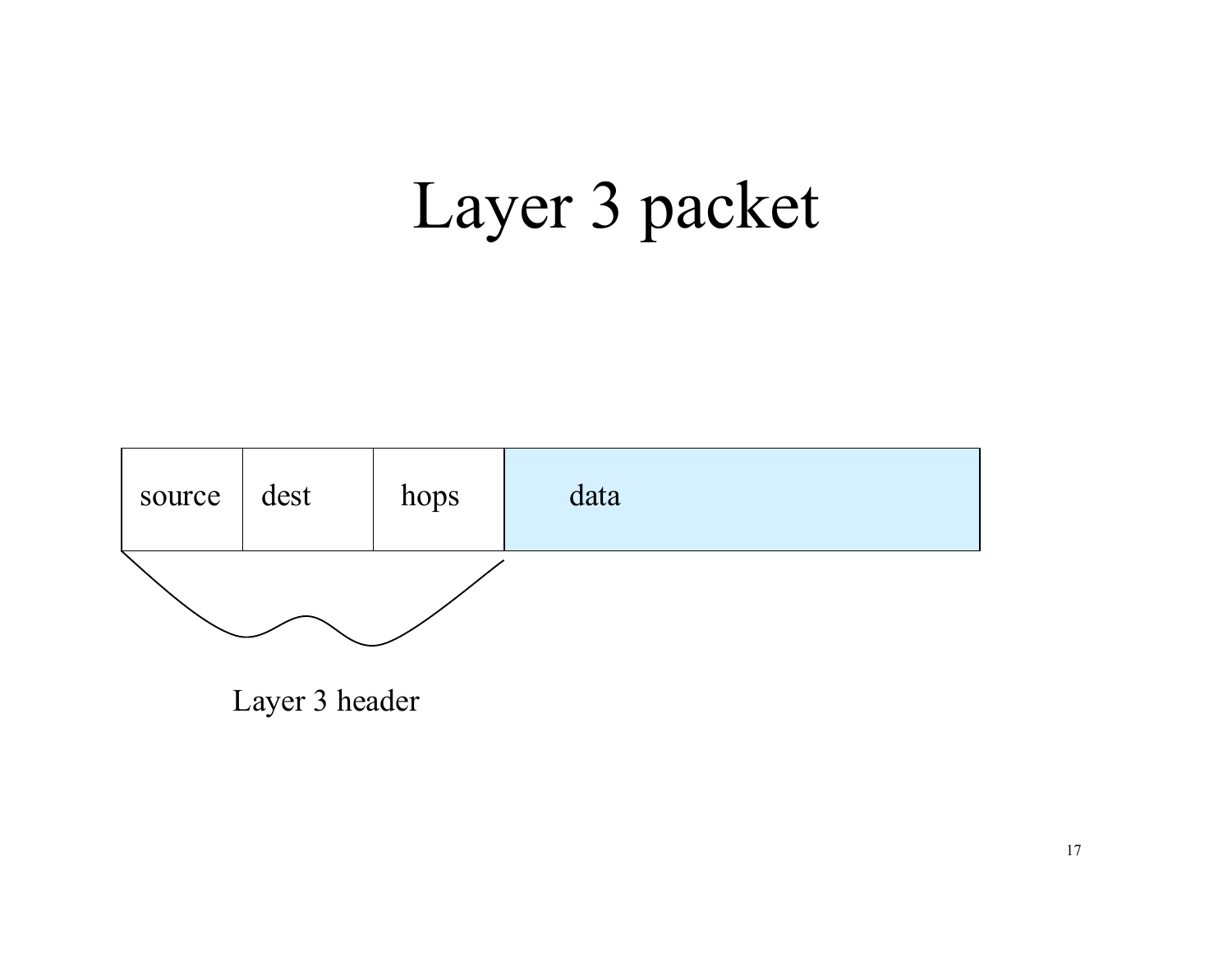#### Ethernet packet



Ethernet header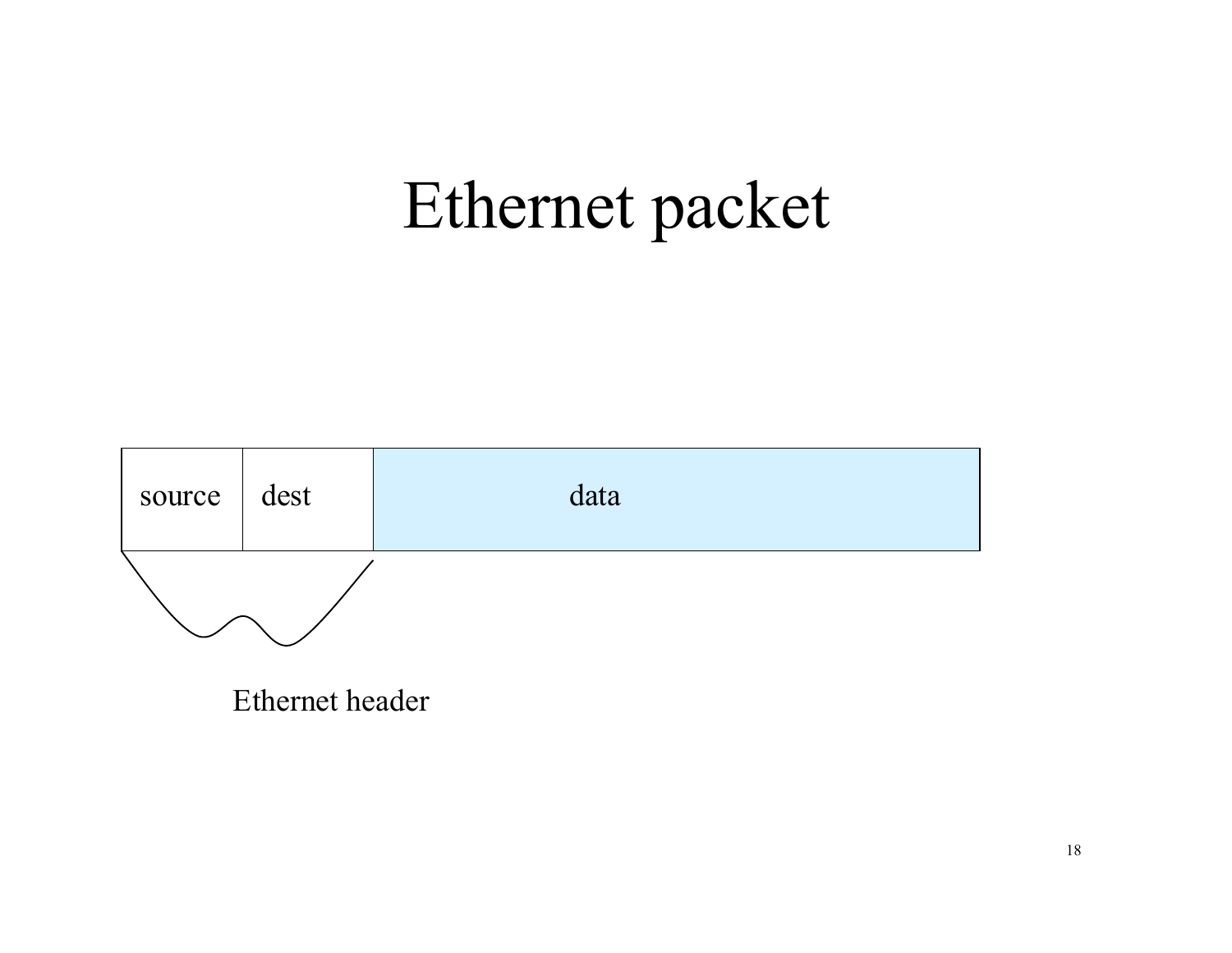

- Assigned in blocks of  $2^{24}$
- Given 23-bit constant (OUI) plus g/i bit
- all 1's intended to mean "broadcast"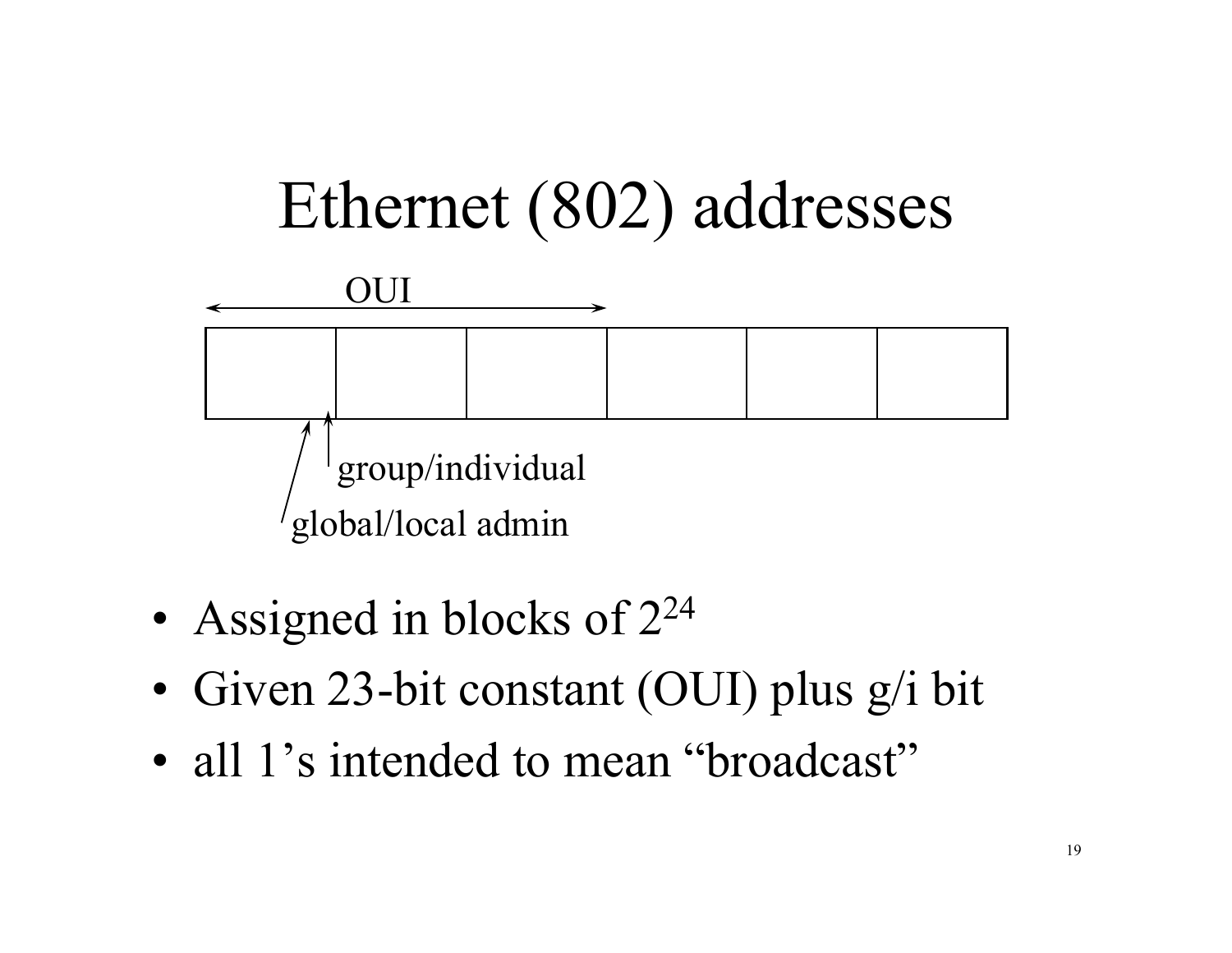#### It's easy to confuse "Ethernet" with "network"

- Both are multiaccess clouds
- But Ethernet does not scale. It can't replace IP as the Internet Protocol
	- Flat addresses
	- No hop count
	- Missing additional protocols (such as neighbor discovery)
	- Perhaps missing features (such as fragmentation, error messages, congestion feedback)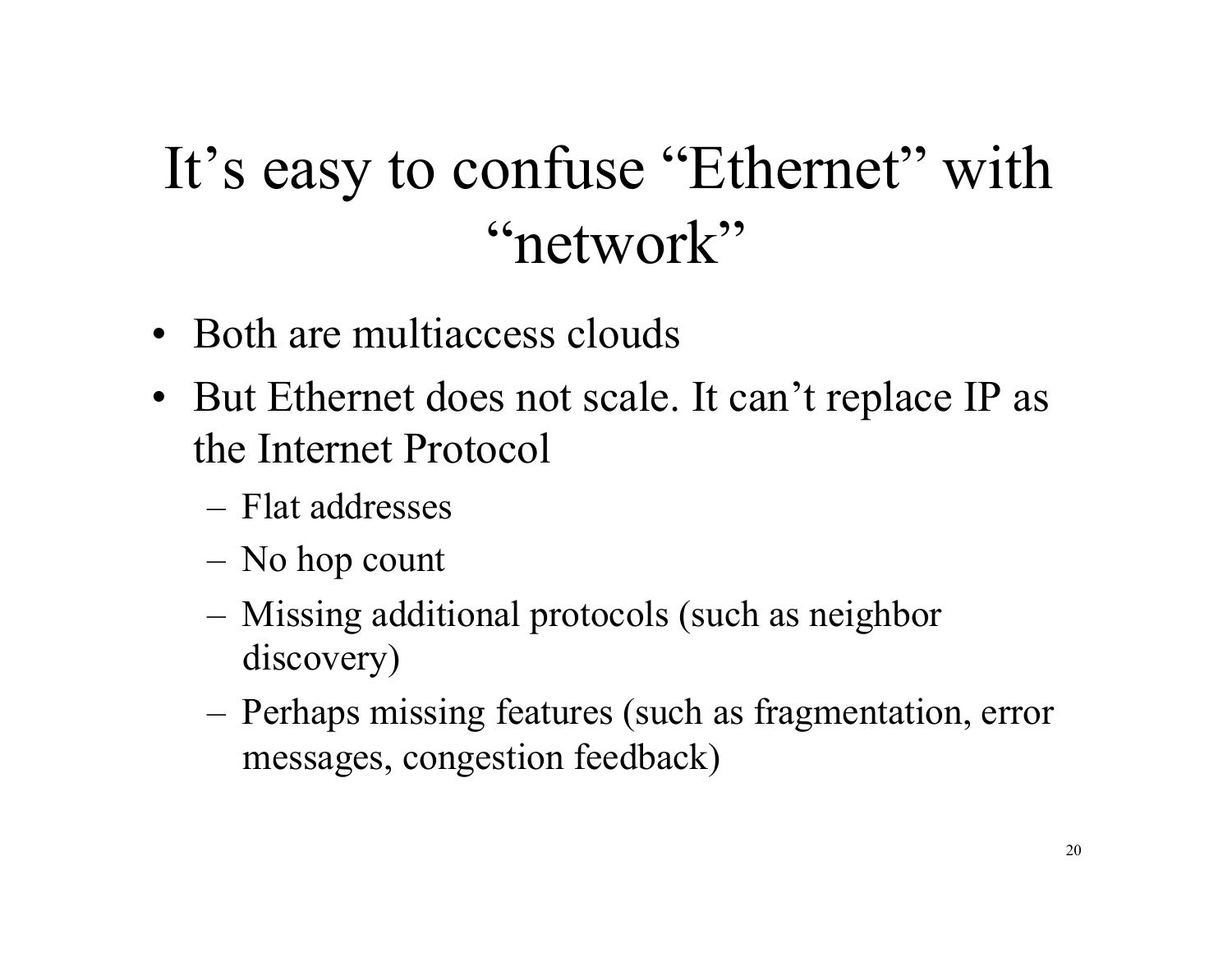#### So where did bridges come from?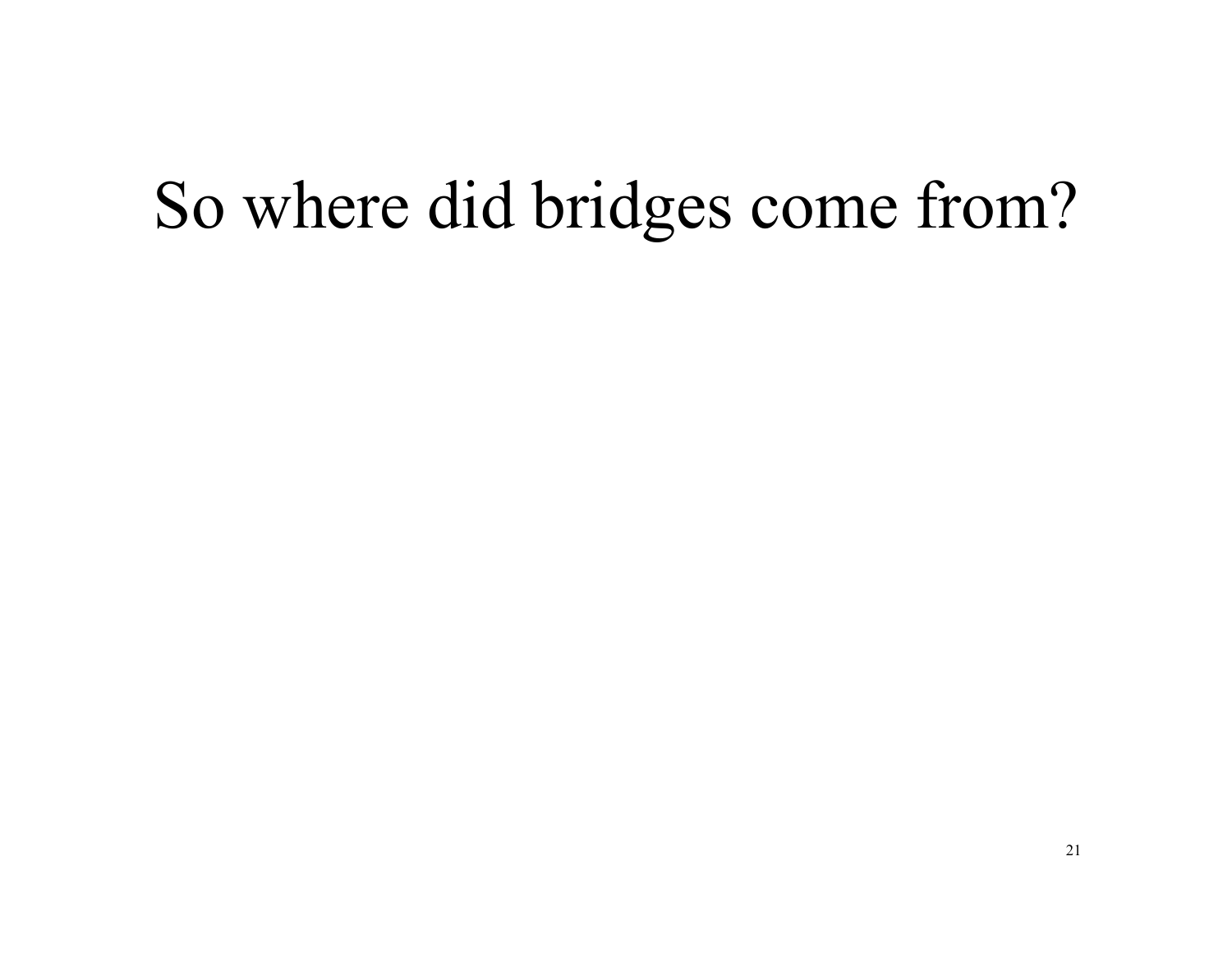#### Problem Statement

*Need something that will sit between two Ethernets, and let a station on one Ethernet talk to another* 

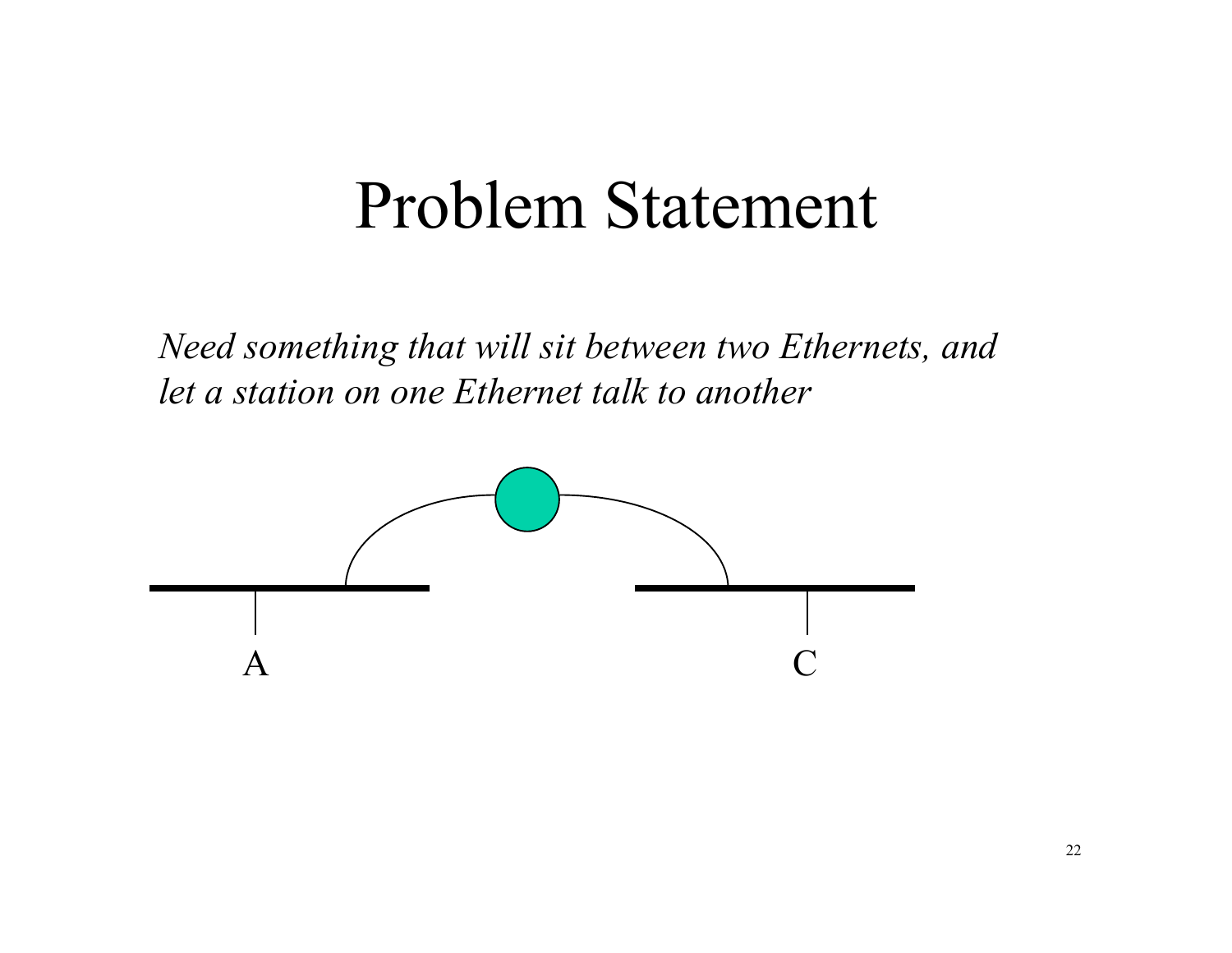## Basic idea

- Listen promiscuously
- Learn location of source address based on source address in packet and port from which packet received
- Forward based on learned location of destination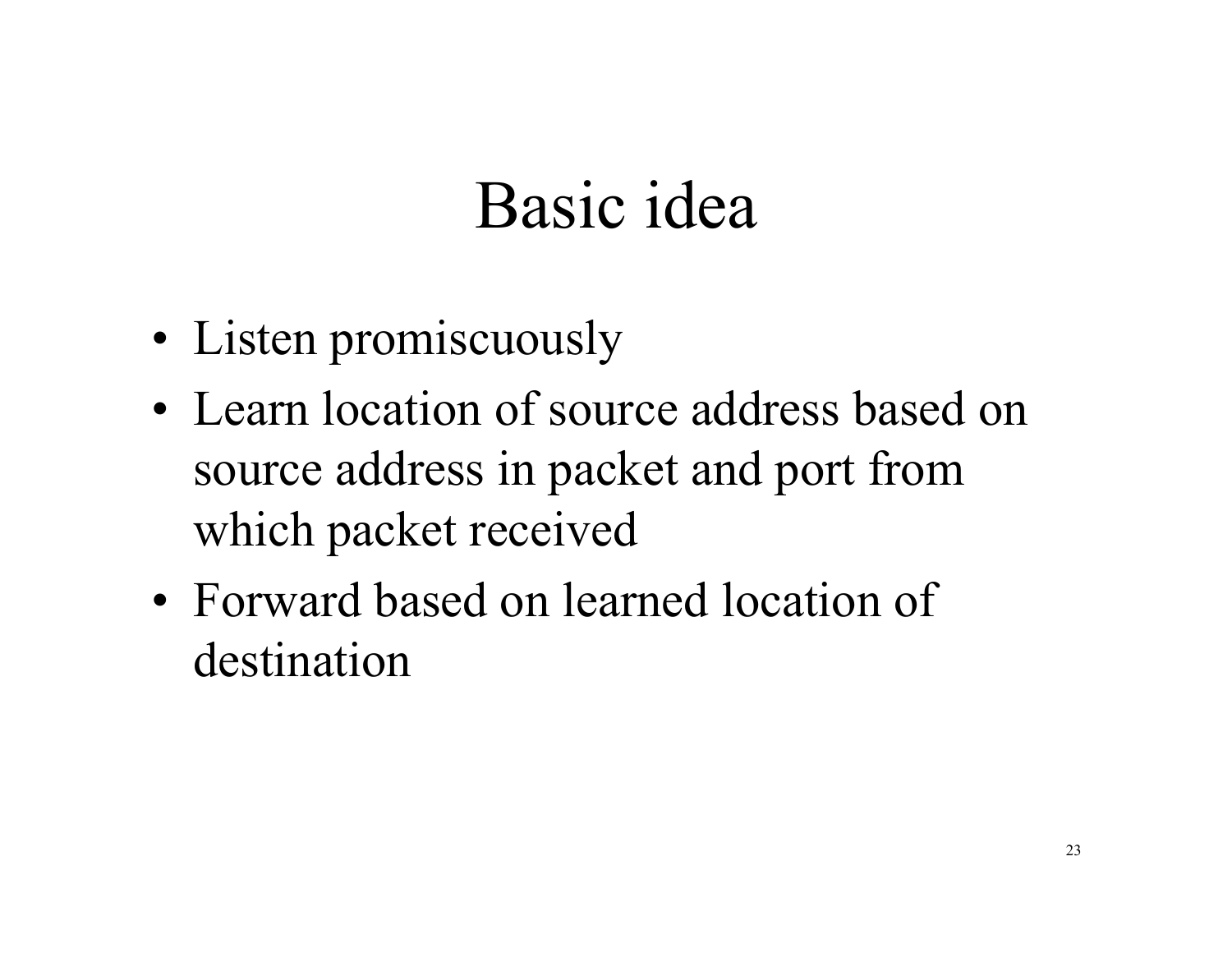# What's different between this and a repeater?

- no collisions
- with learning, can use more aggregate bandwidth than on any one link
- no artifacts of LAN technology (# of stations in ring, distance of CSMA/CD)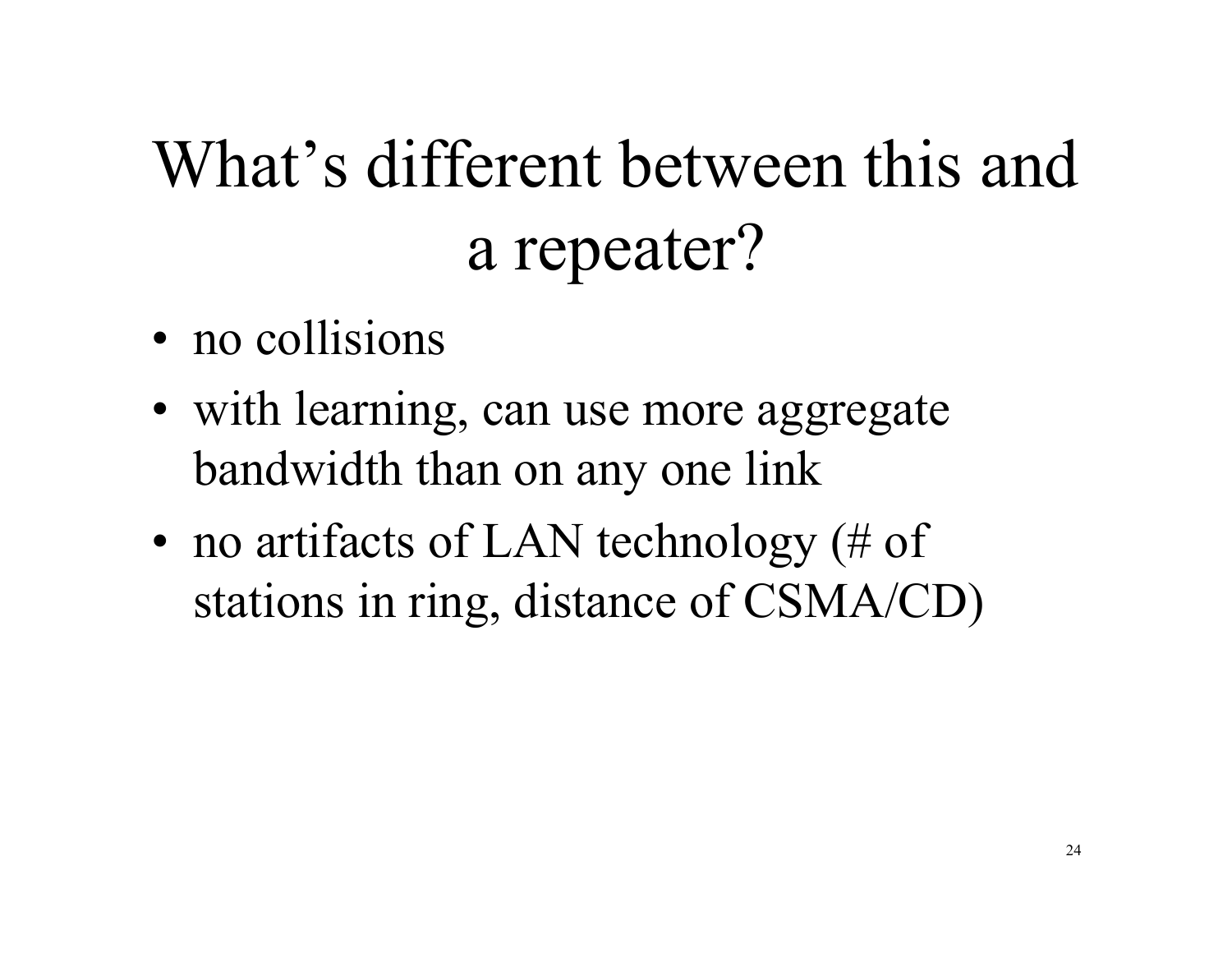- No hop count
- Exponential proliferation

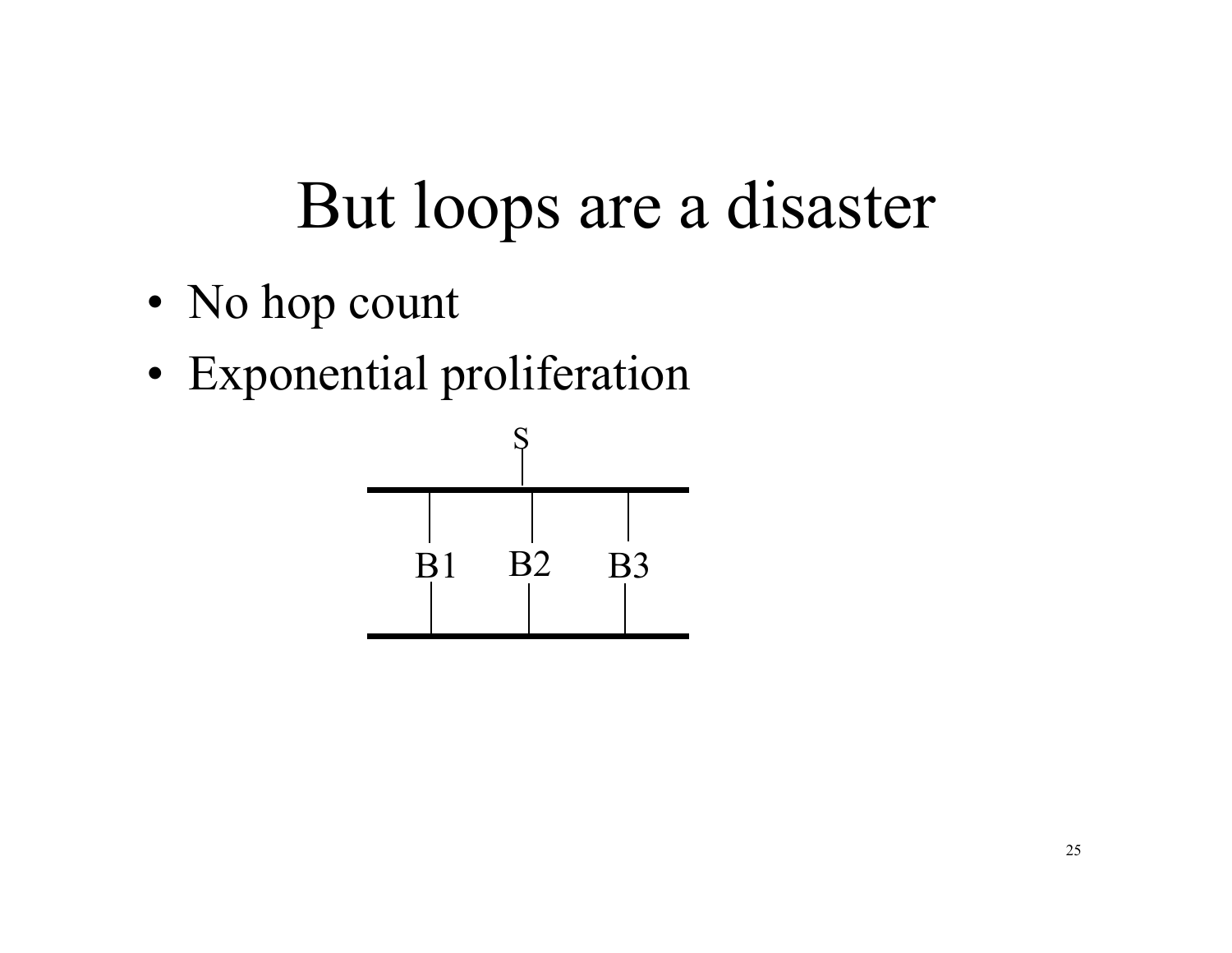- No hop count
- Exponential proliferation

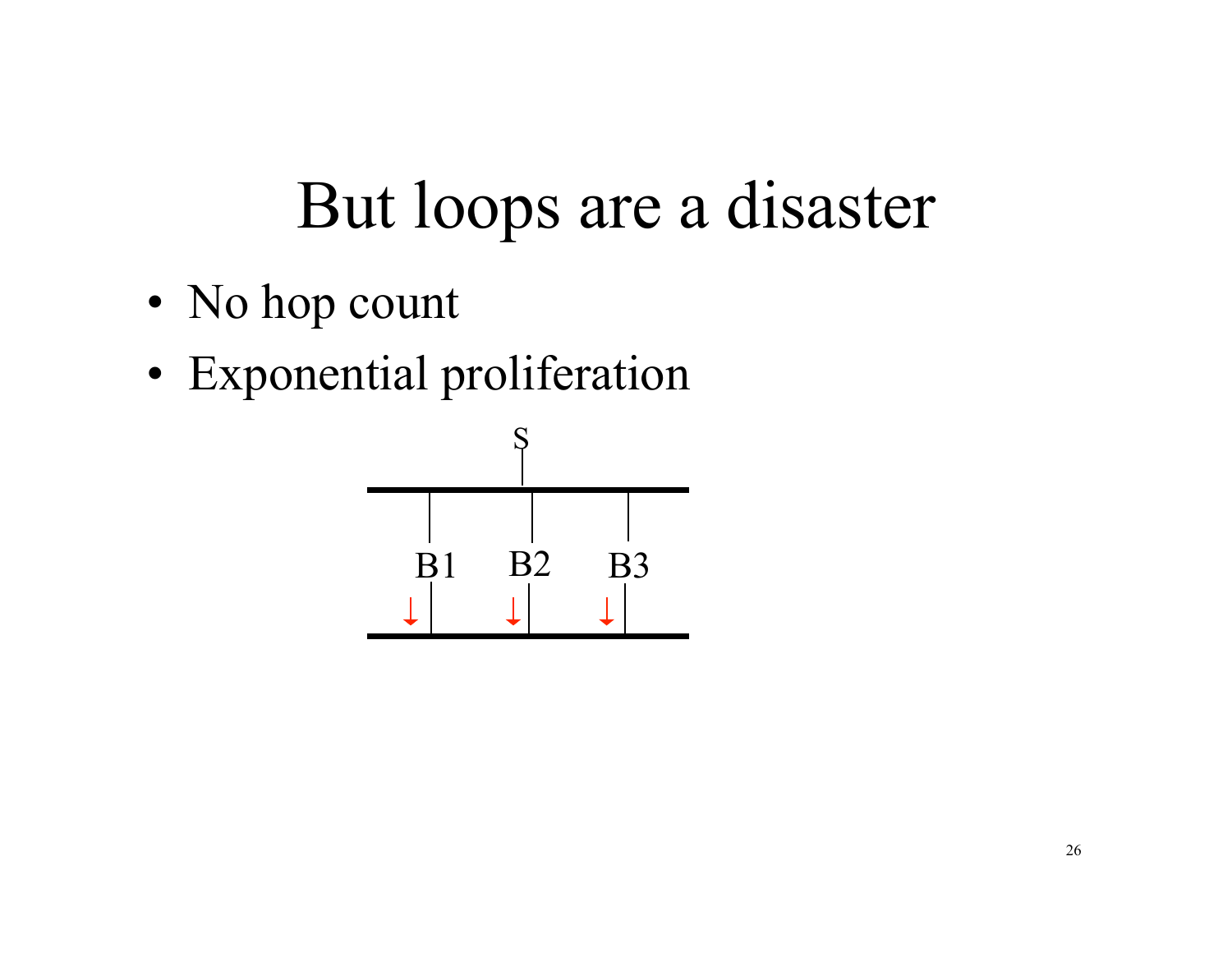- No hop count
- Exponential proliferation

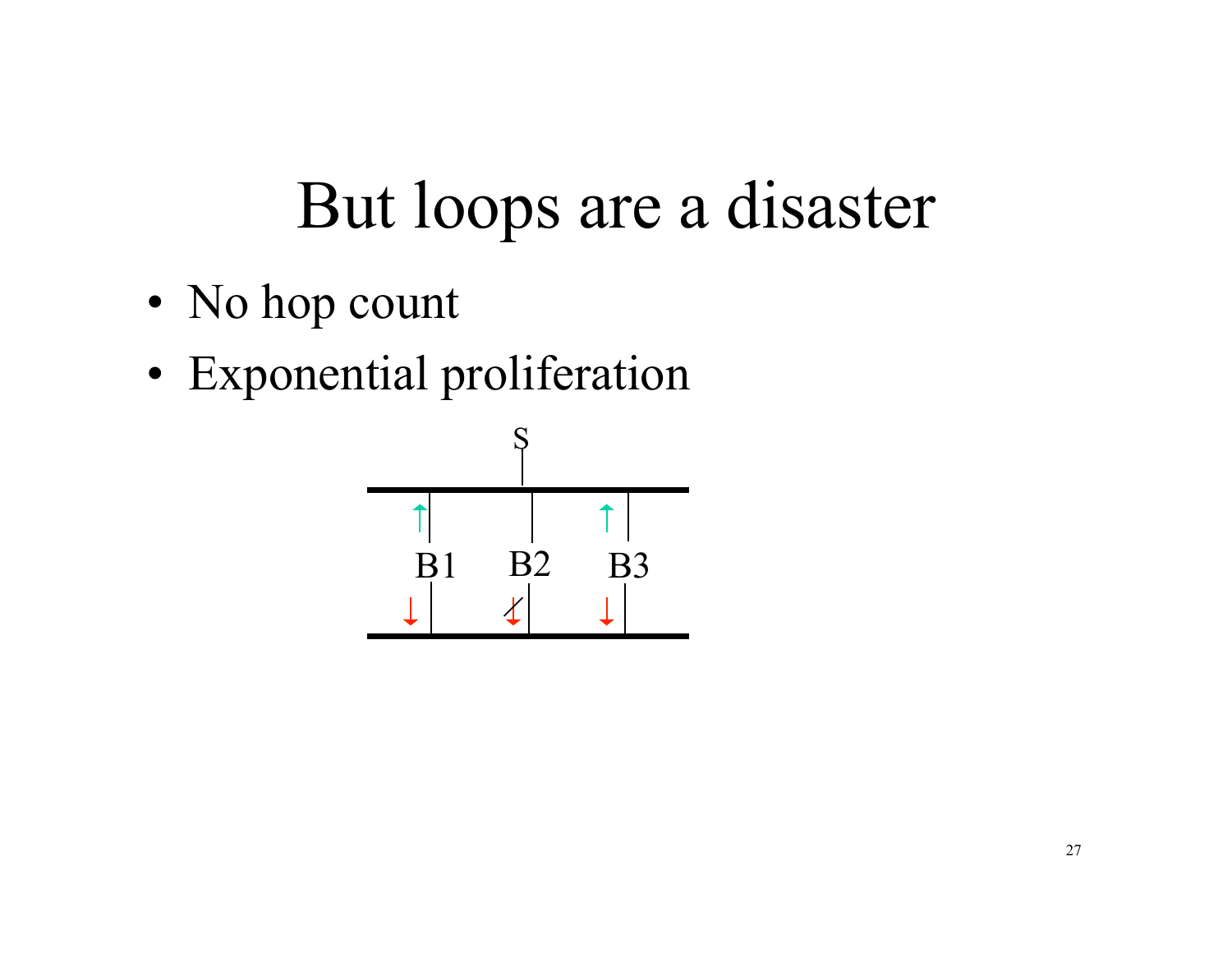- No hop count
- Exponential proliferation

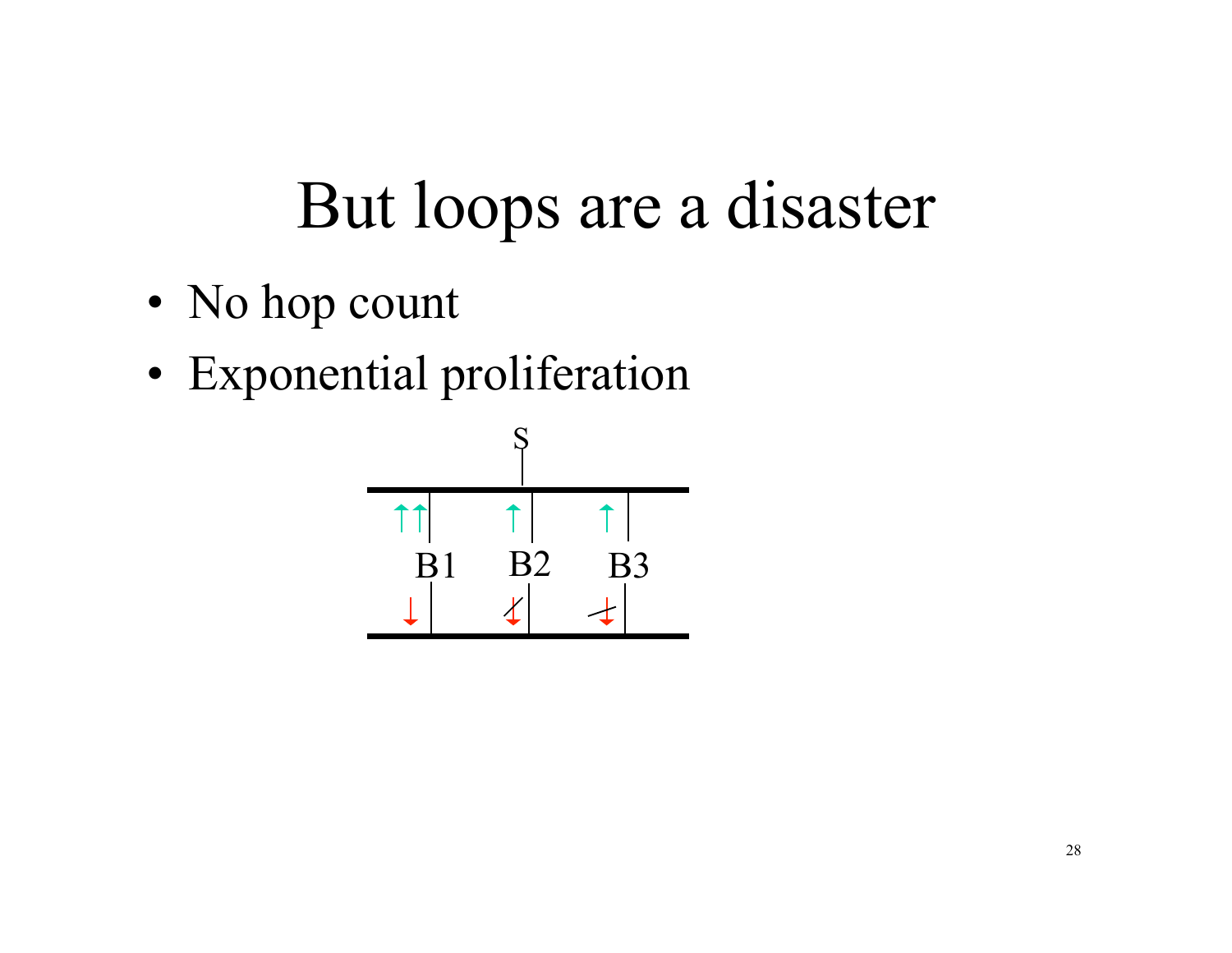- No hop count
- Exponential proliferation

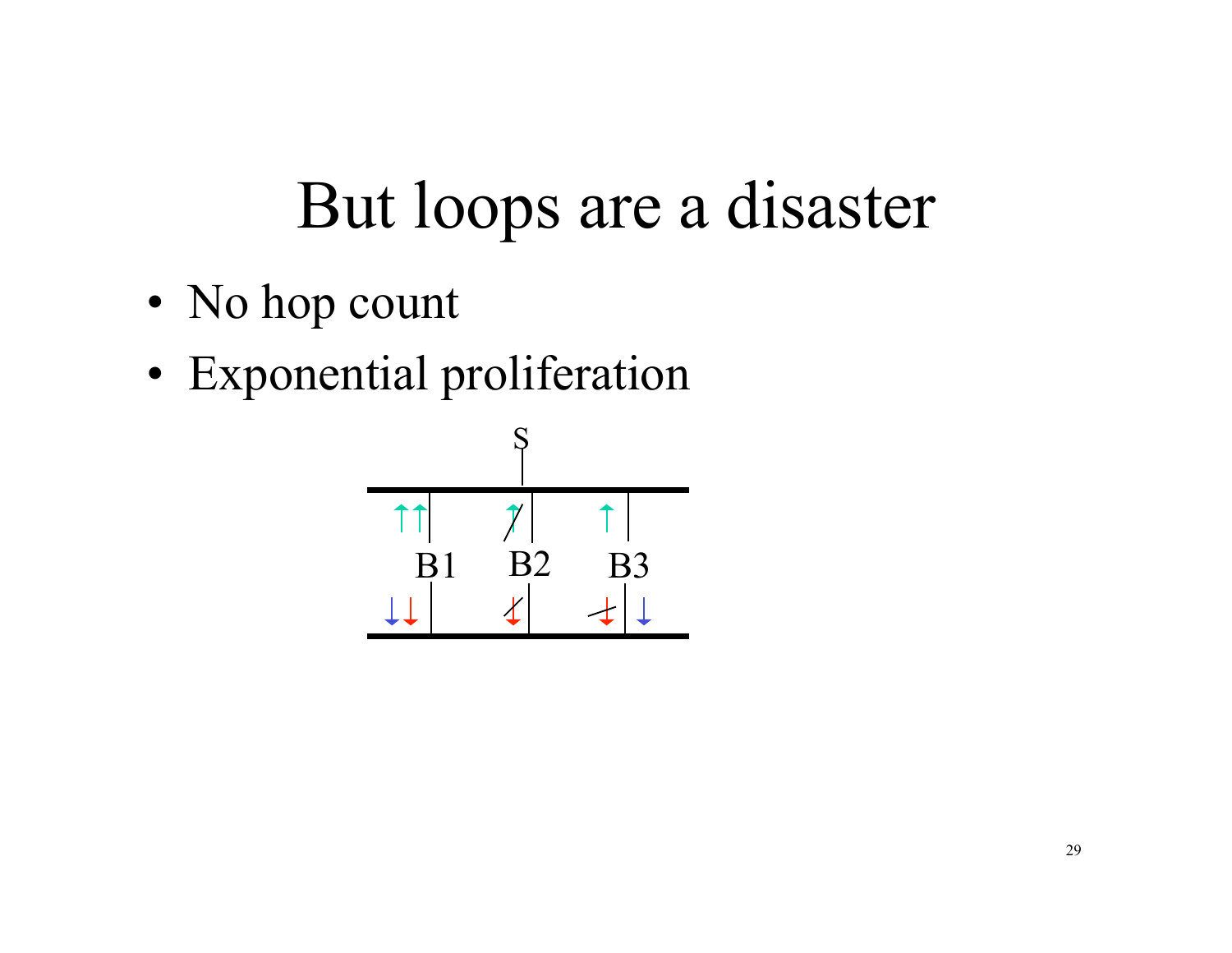#### What to do about loops?

- Just say "don't do that"
- Or, spanning tree algorithm
	- Bridges gossip amongst themselves
	- Compute loop-free subset
	- Forward data on the spanning tree
	- Other links are backups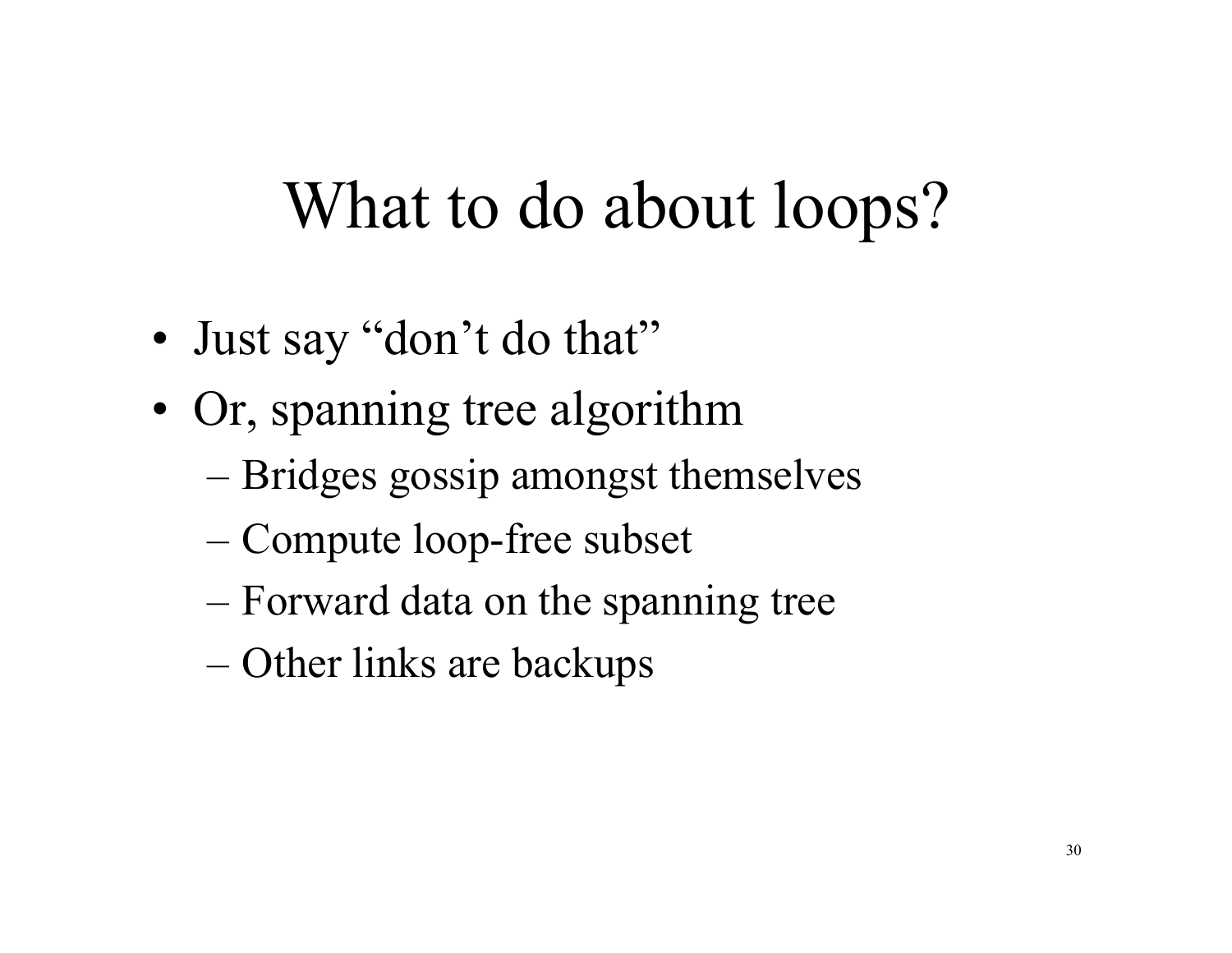# Algorhyme

*I think that I shall never see A graph more lovely than a tree. A tree whose crucial property Is loop-free connectivity. A tree which must be sure to span So packets can reach every LAN. First the Root must be selected By ID it is elected. Least cost paths from Root are traced In the tree these paths are placed. A mesh is made by folks like me. Then bridges find a spanning tree.* 

*Radia Perlman*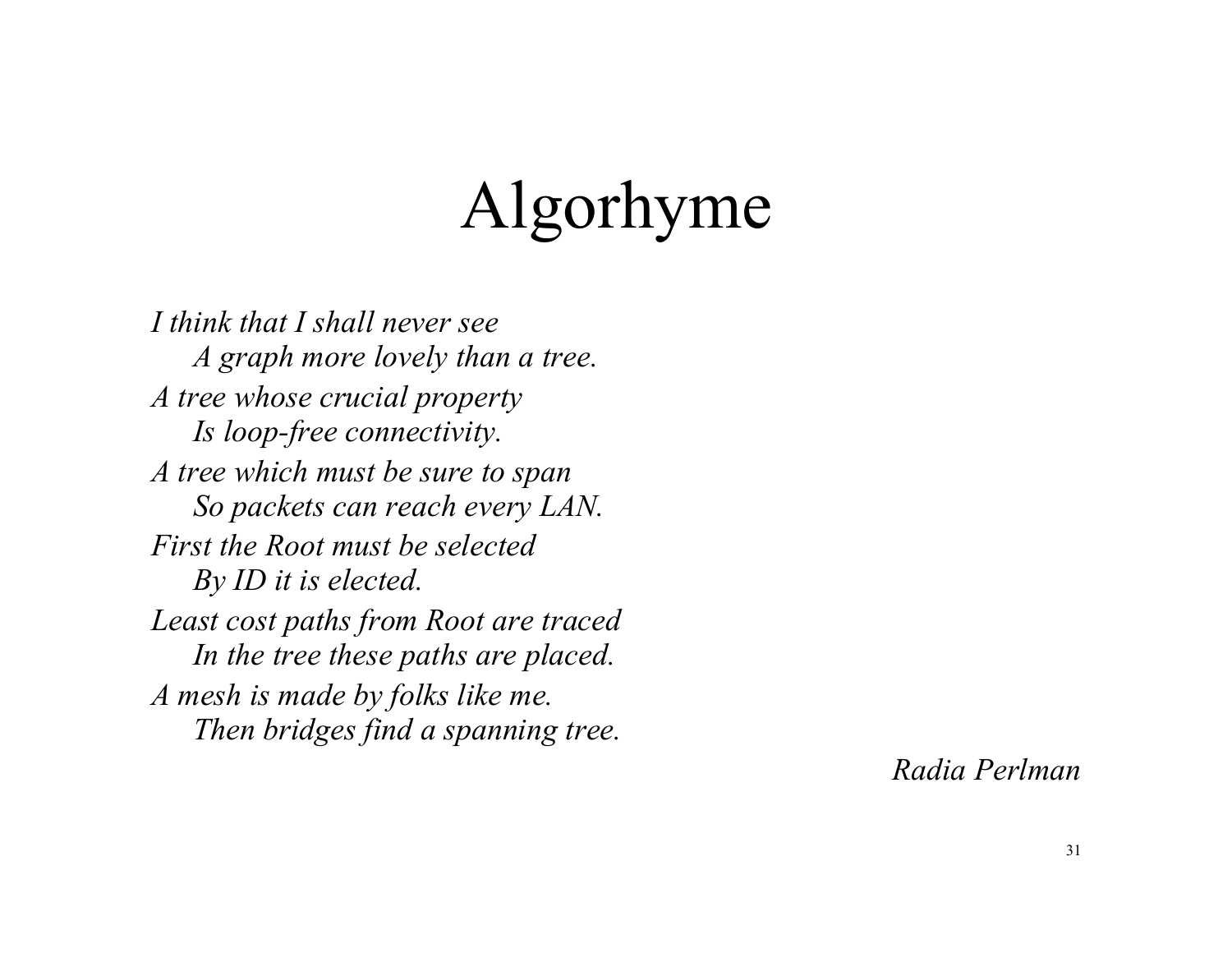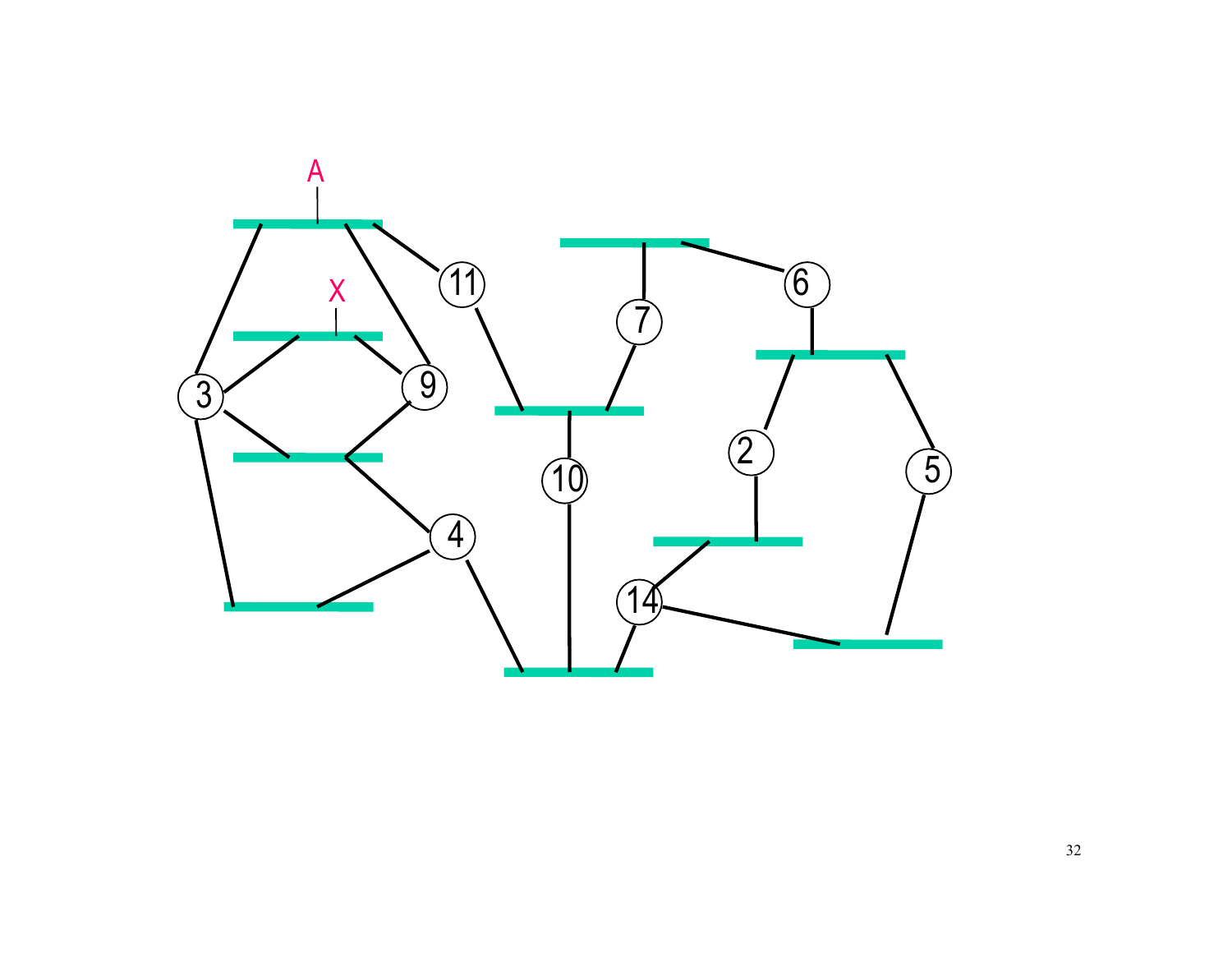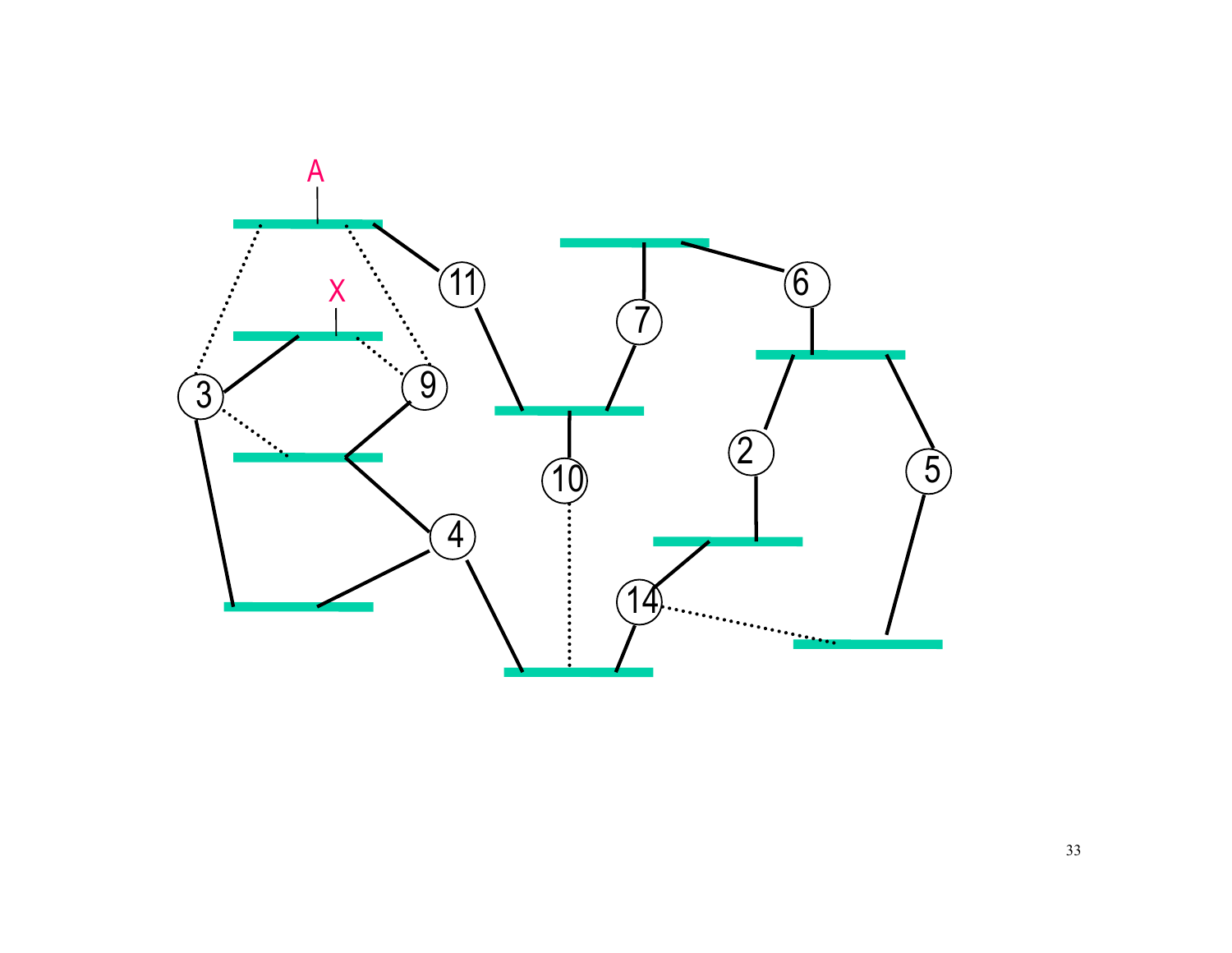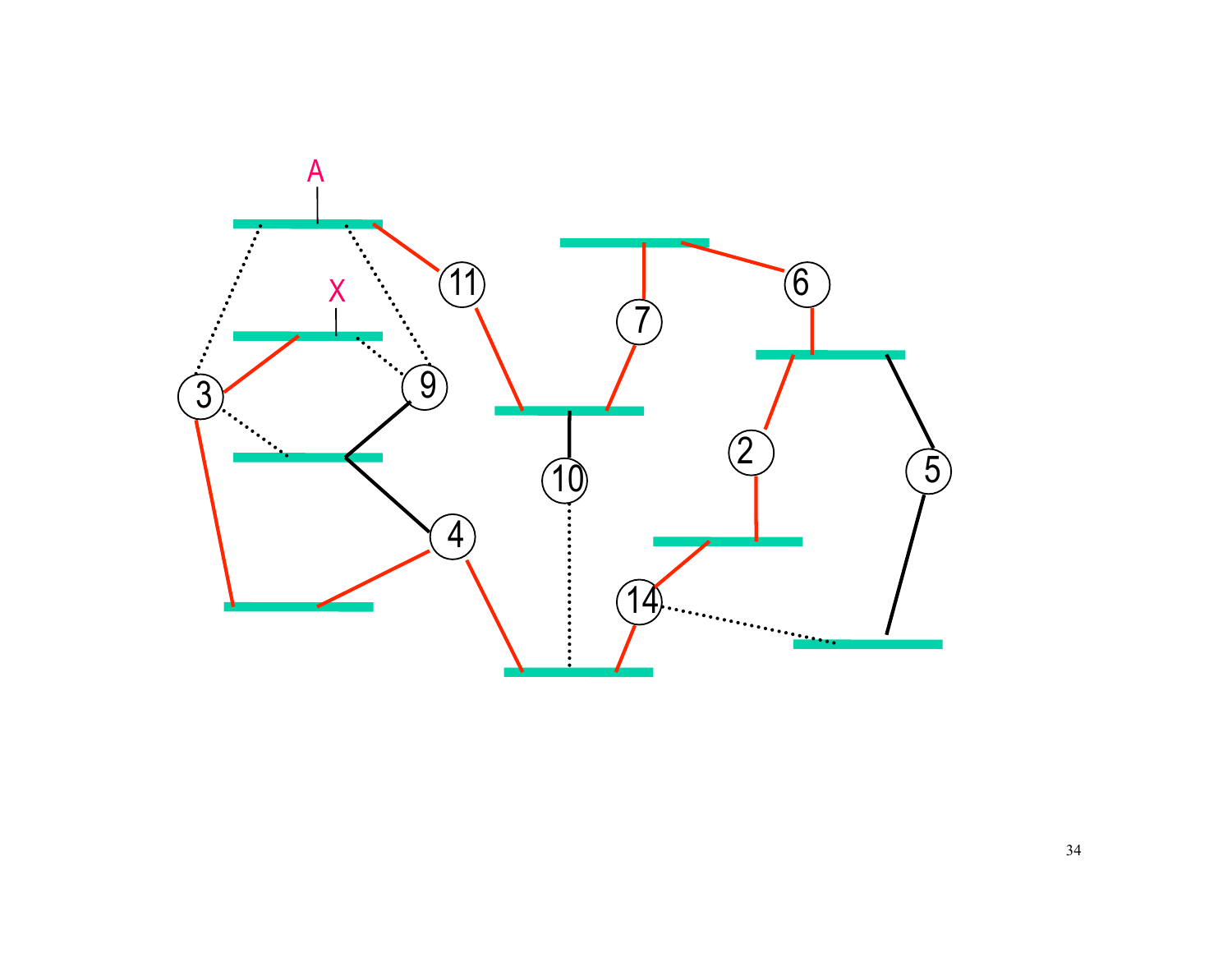## Bother with spanning tree?

- Maybe just tell customers "don't do loops"
- First bridge sold...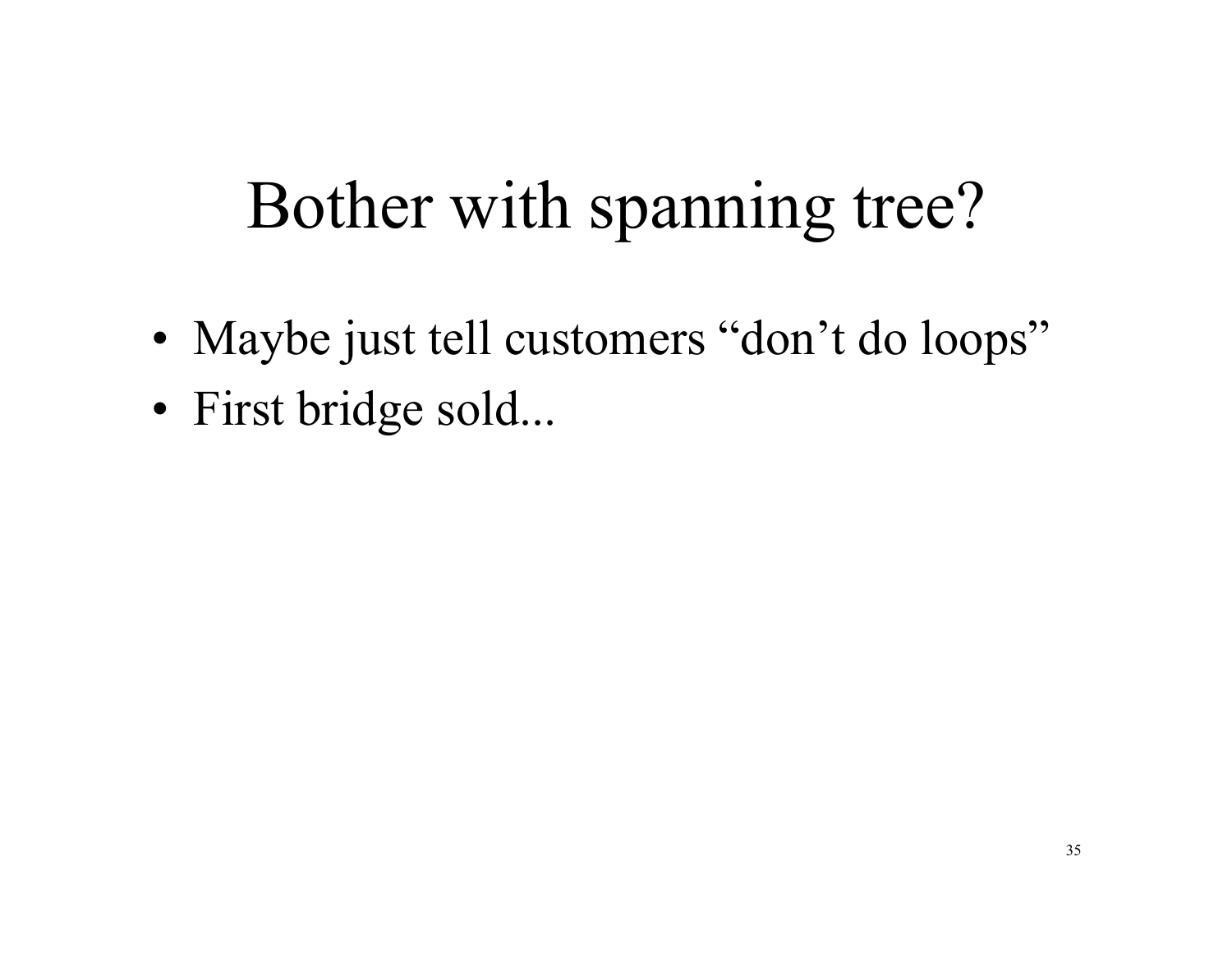## First Bridge Sold

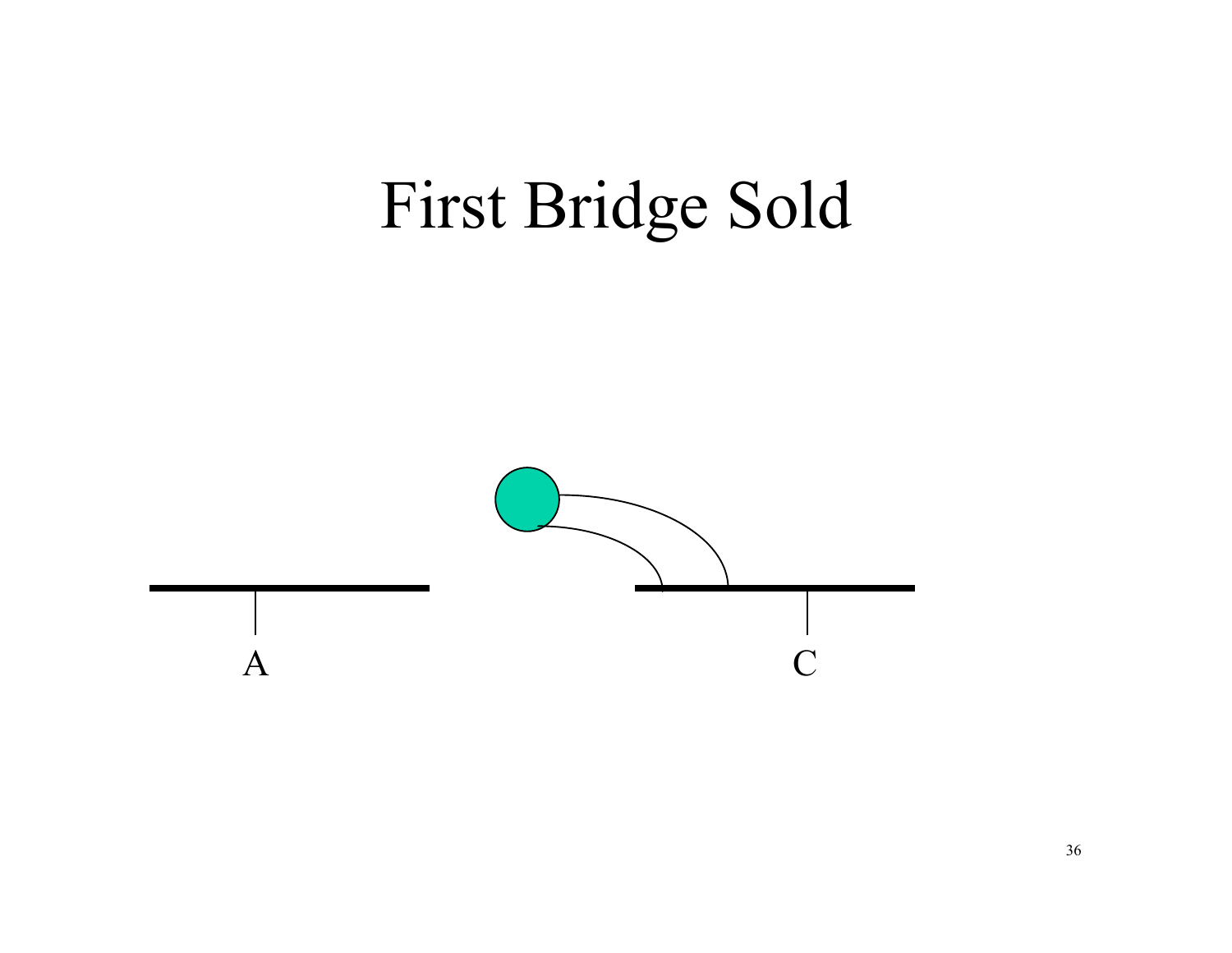# So Bridges were a kludge, digging out of a bad decision

- Why are they so popular?
	- plug and play
	- simplicity
	- high performance
- Will they go away?
	- because of idiosyncracy of IP, need it for lower layer.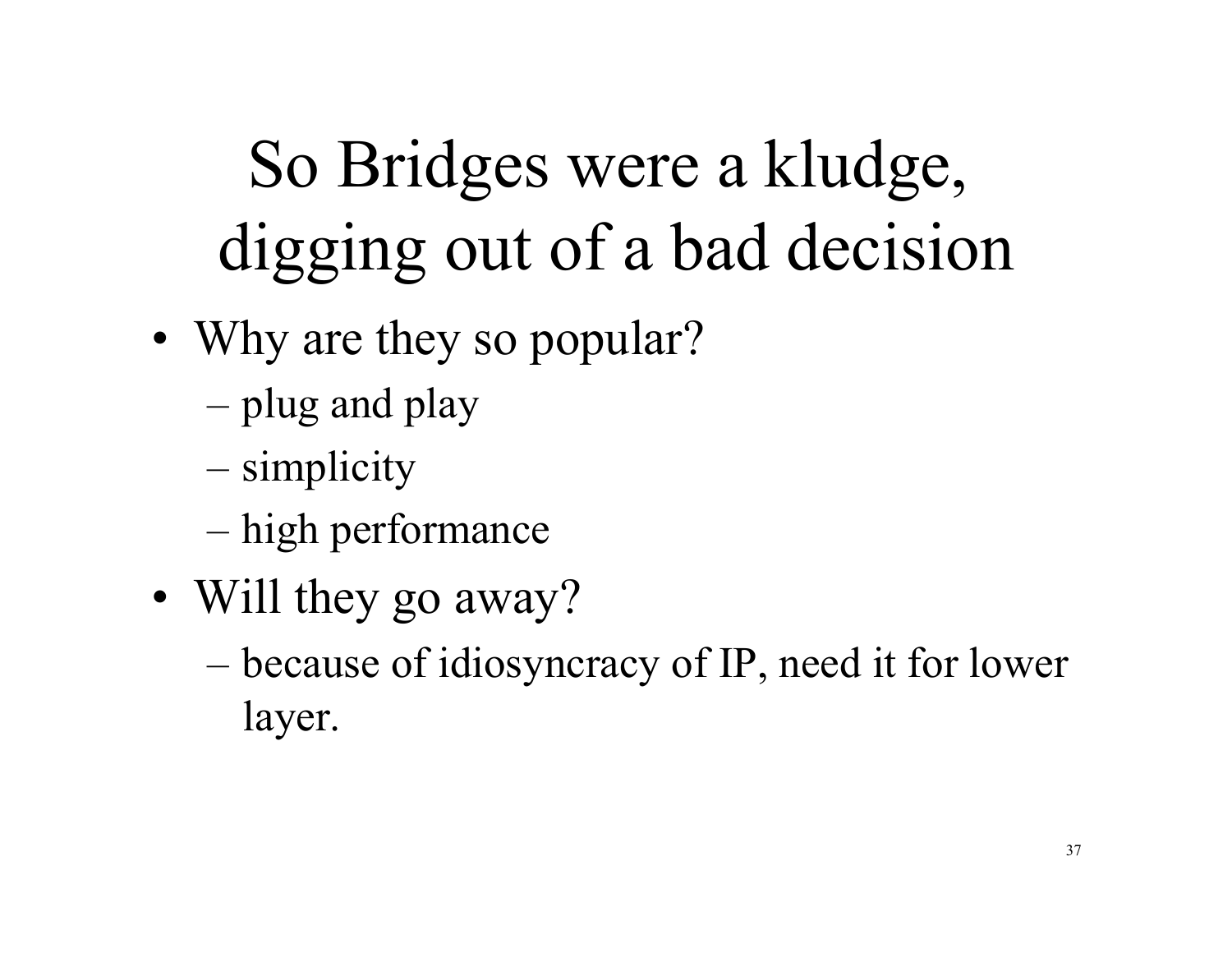## Note some things about bridges

- Certainly don't get optimal source destination paths
- Temporary loops are a disaster
	- No hop count
	- Exponential proliferation
- But they are wonderfully plug-and-play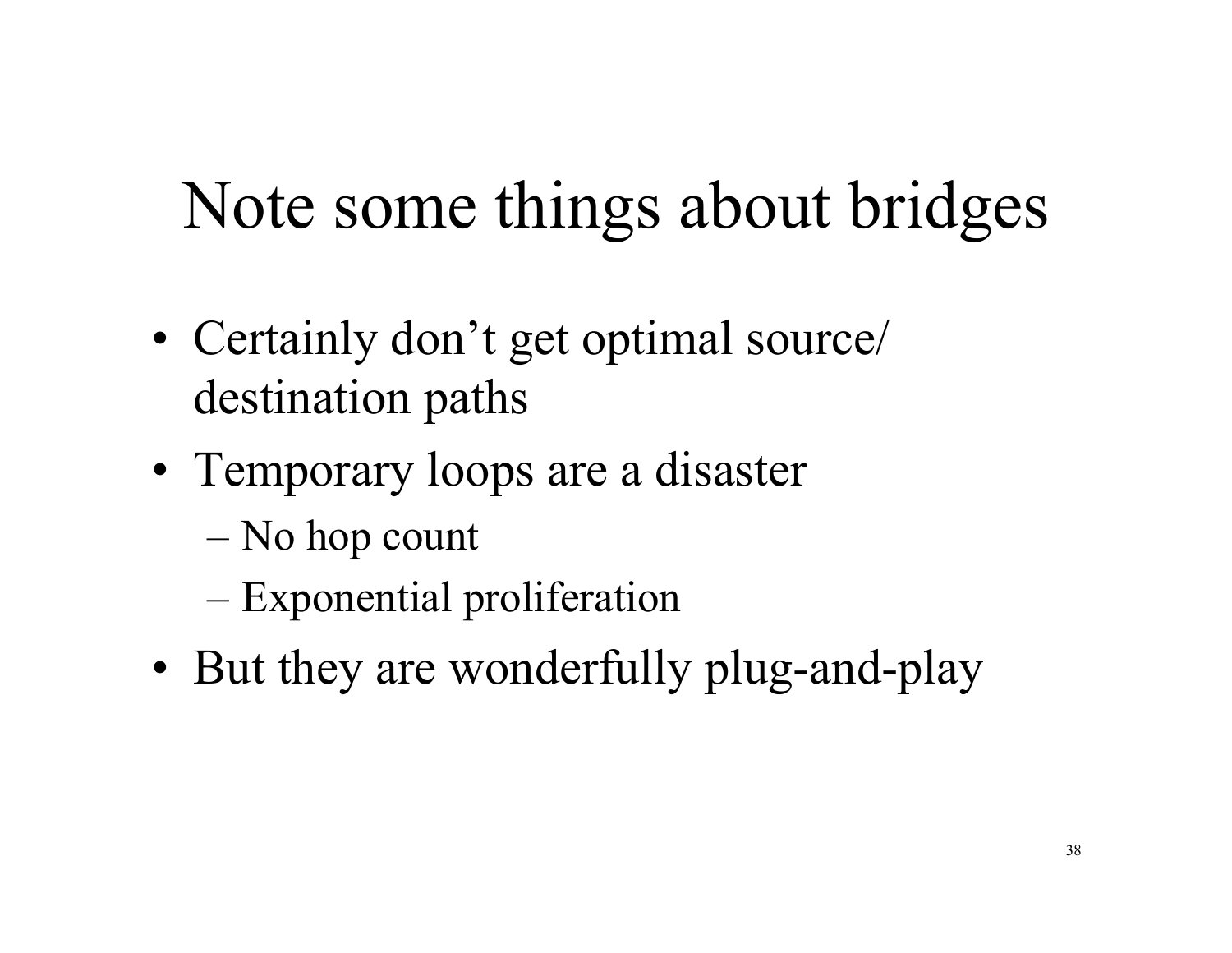### So what is Ethernet?

- CSMA/CD, right? Not any more, really...
- source, destination (and no hop count)
- limited distance, scalability (not any more, really)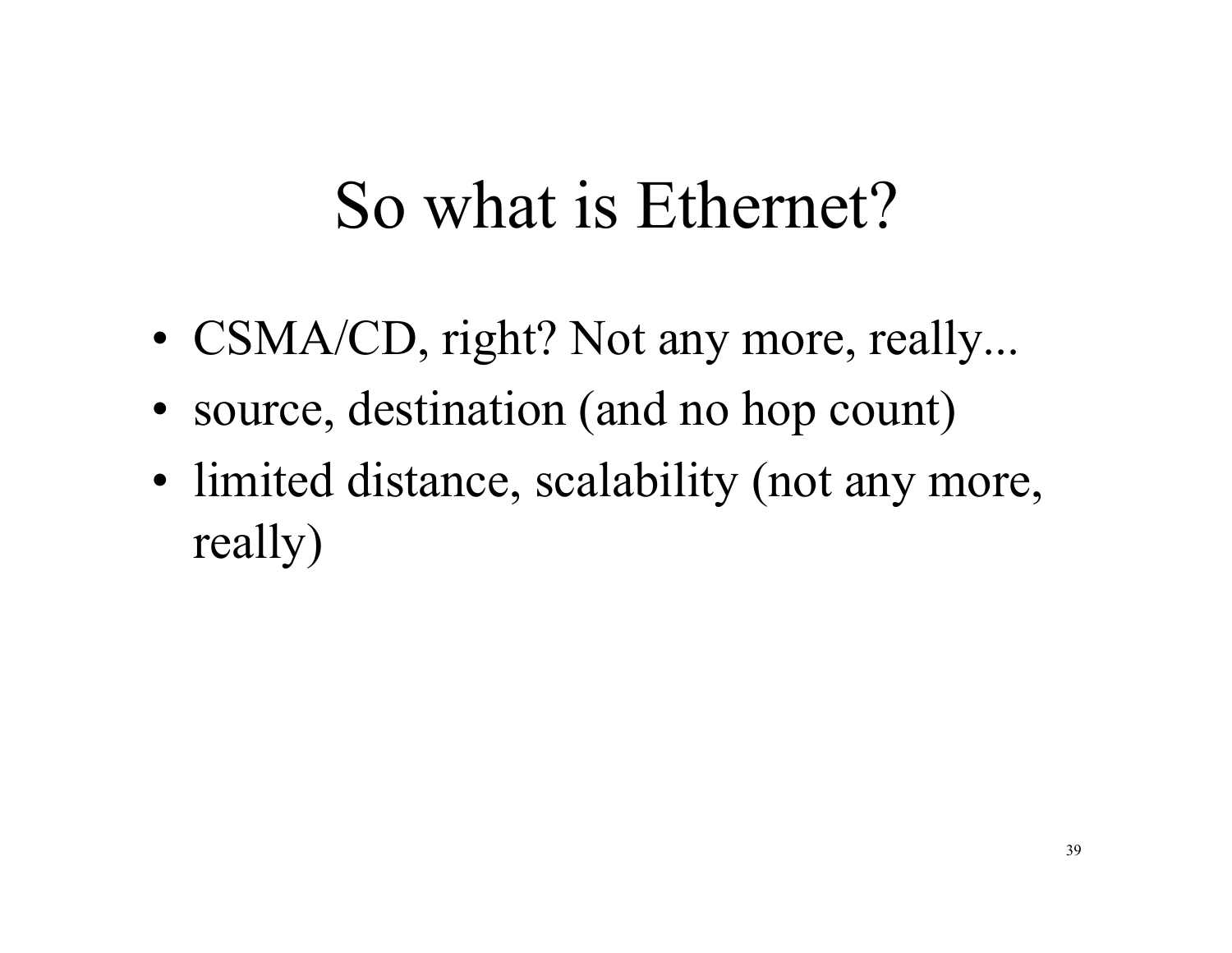## Switches

- Ethernet used to be bus
- Easier to wire, more robust if star (one huge multiport repeater with pt-to-pt links
- If store and forward rather than repeater, and with learning, more aggregate bandwidth
- Can cascade devices...do spanning tree
- We're reinvented the bridge!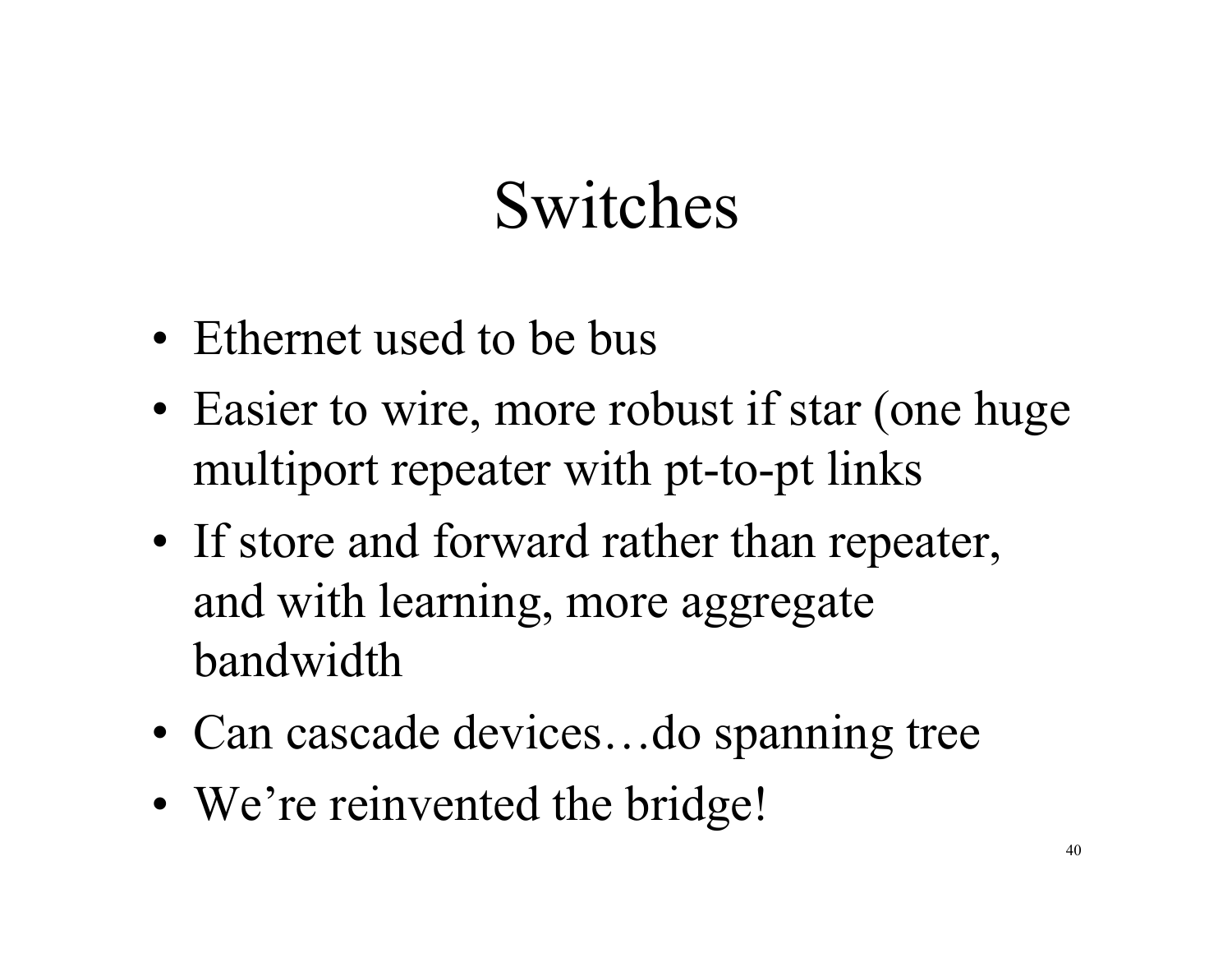### Basic idea of a packet

Destination address Source address data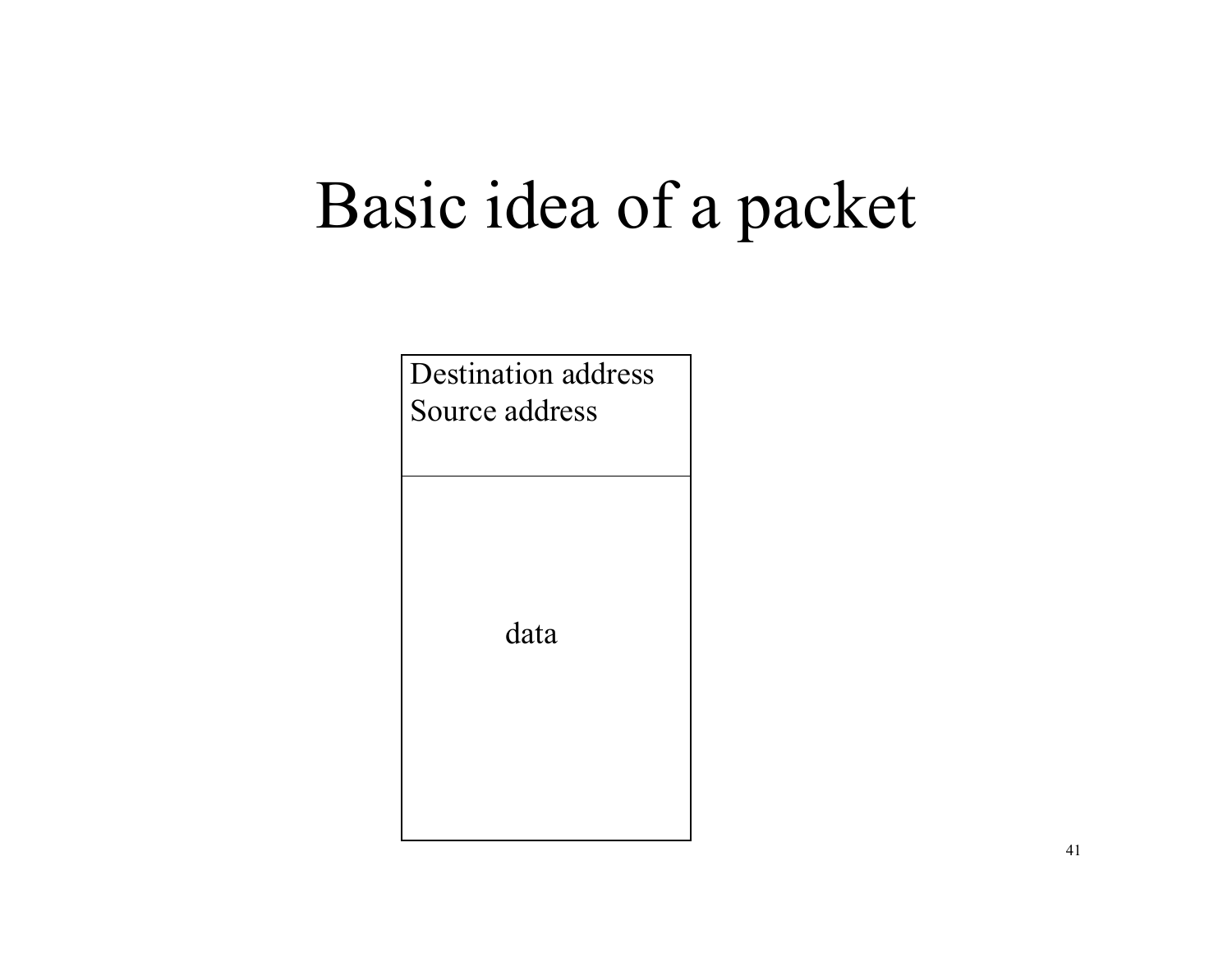### When I started

- Layer 3 had source, destination addresses
- Layer 2 was just point-to-point links (mostly)
- If layer 2 is multiaccess, then need two headers:
	- Layer 3 has ultimate source, destination
	- Layer 2 has next hop source, destination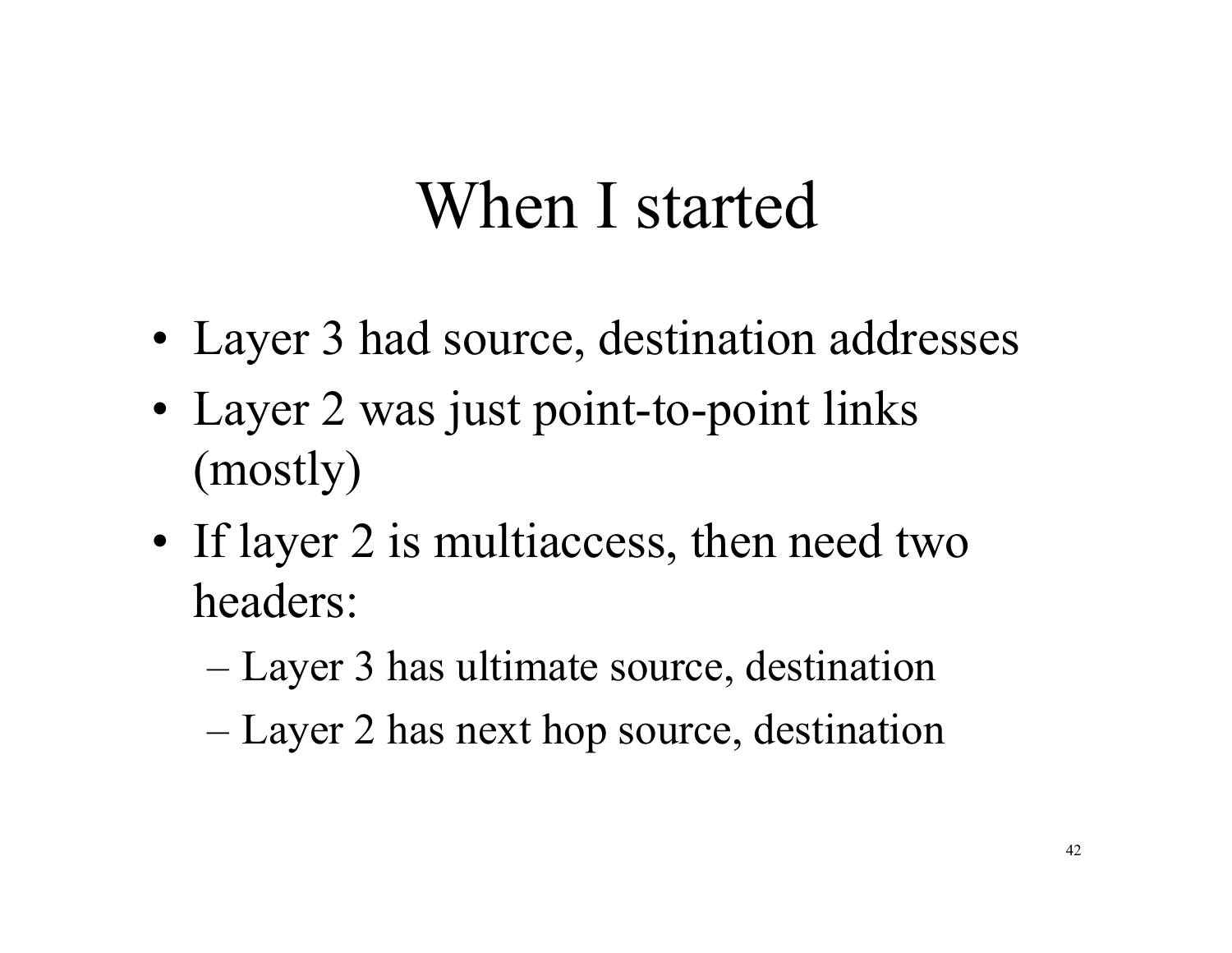

As transmitted by S? (L2 hdr, L3 hdr) As transmitted by R1? As received by D?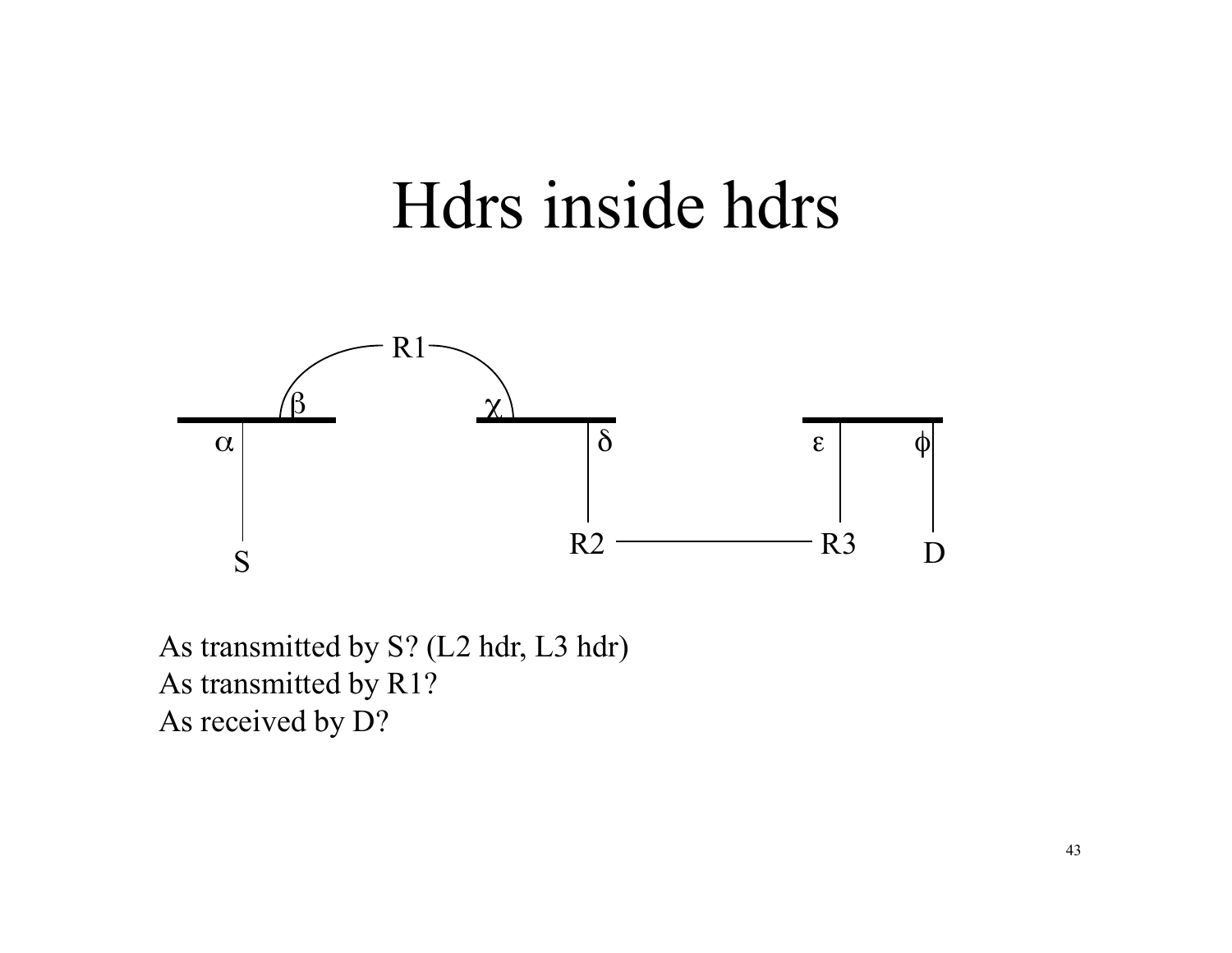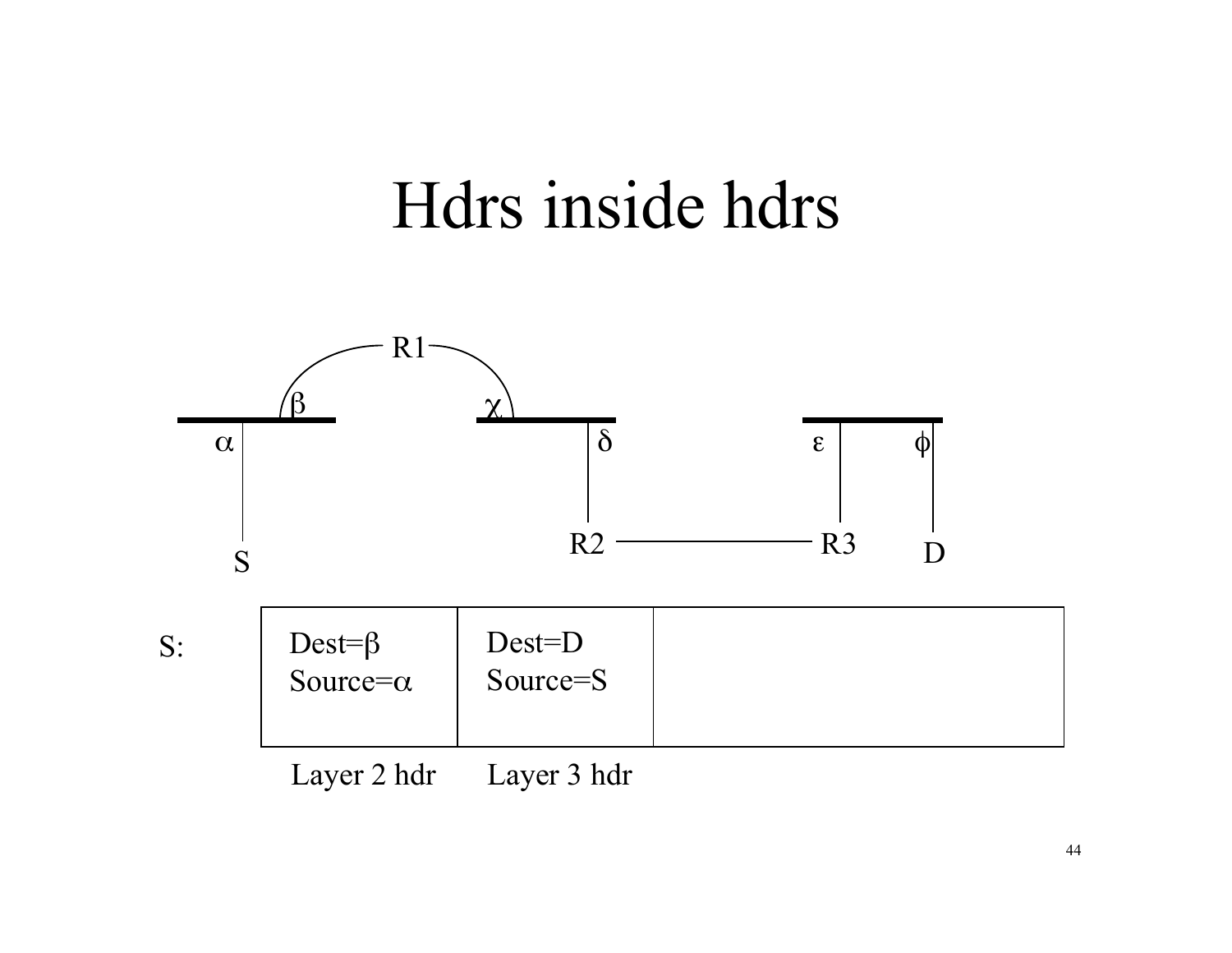

Layer 2 hdr Layer 3 hdr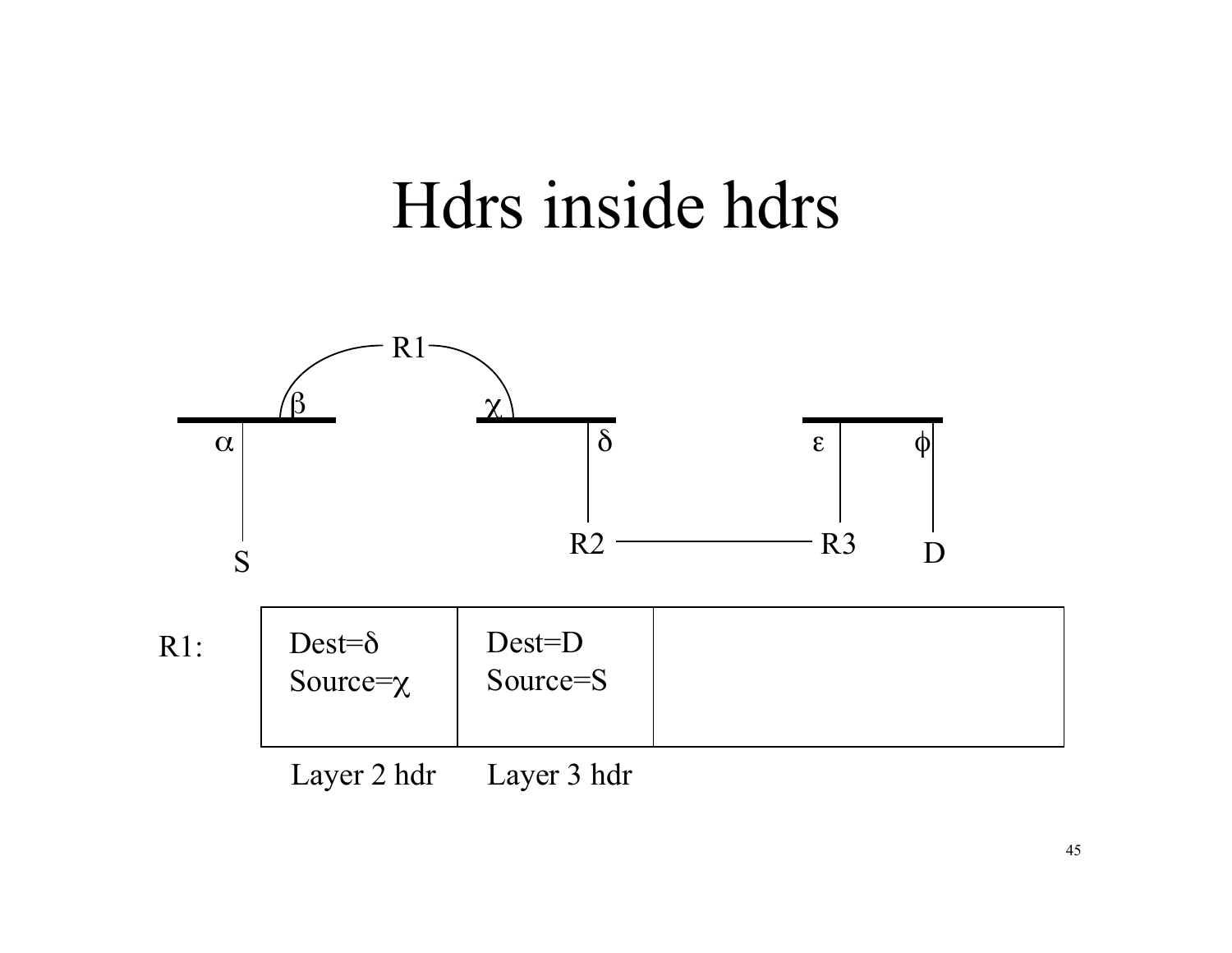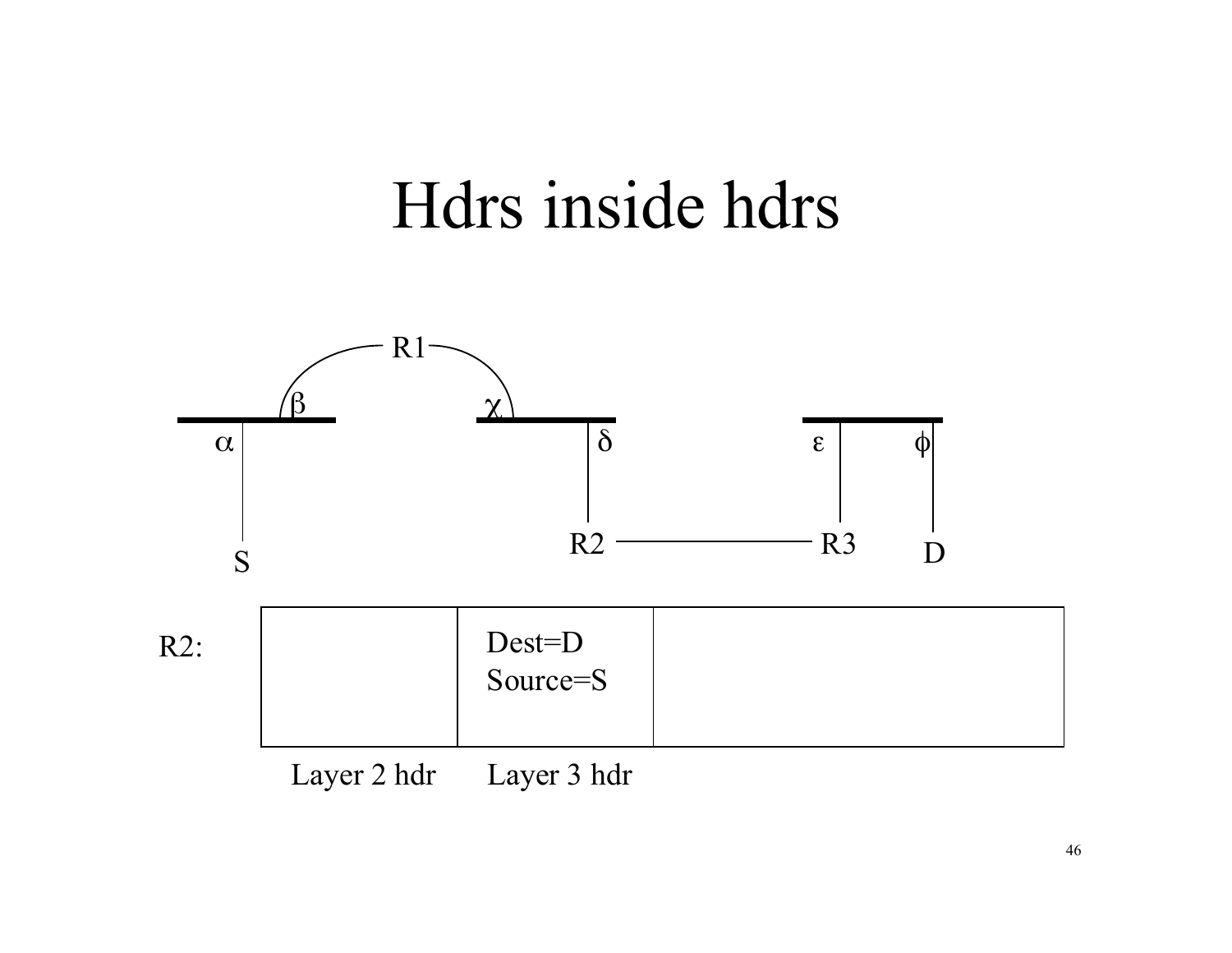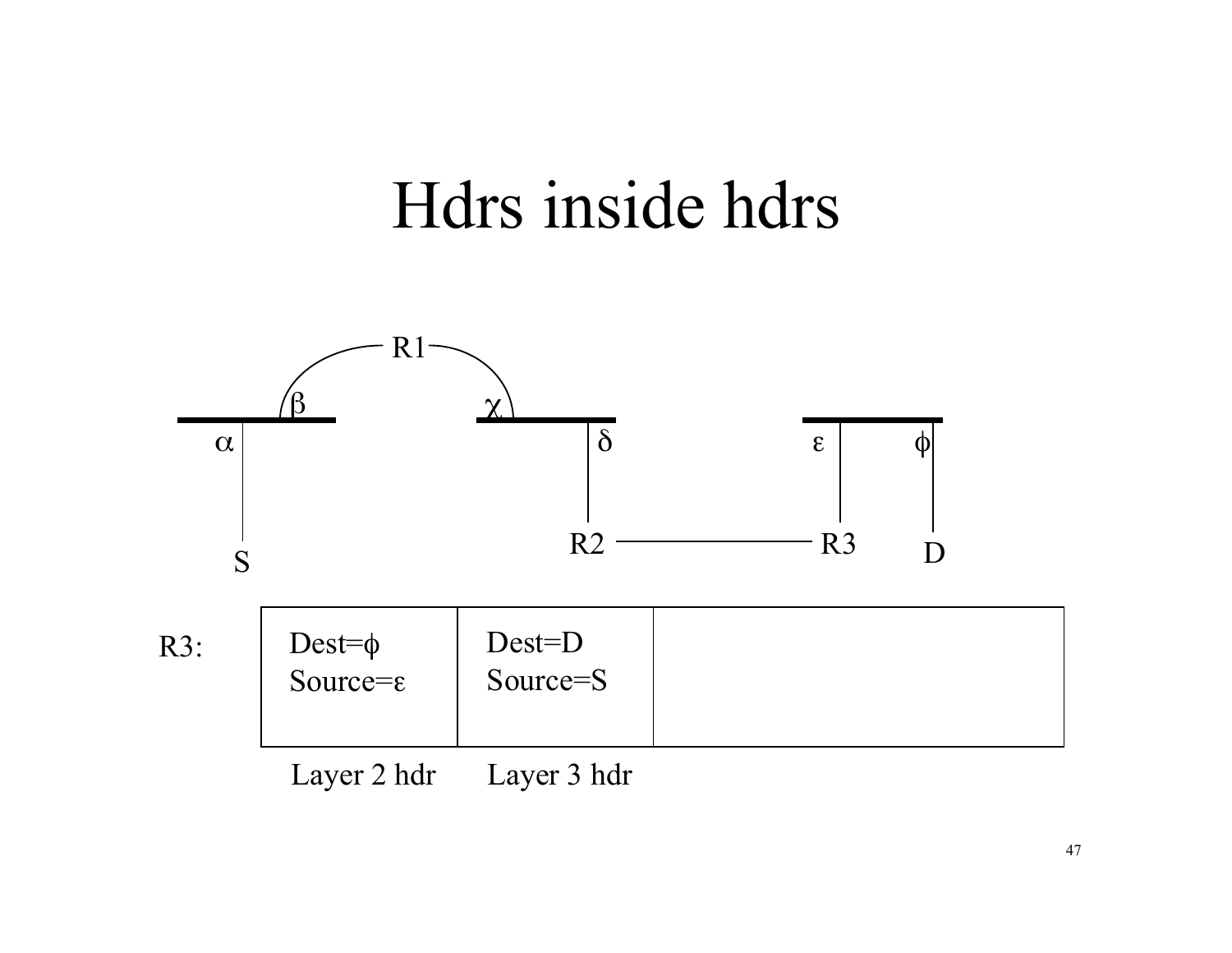# What designing "layer 3" meant

- Layer 3 addresses
- Layer 3 packet format (IP, DECnet)
	- Source, destination, hop count, …
- A routing algorithm
	- Exchange information with your neighbors
	- Collectively compute routes with all rtrs
	- Compute a forwarding table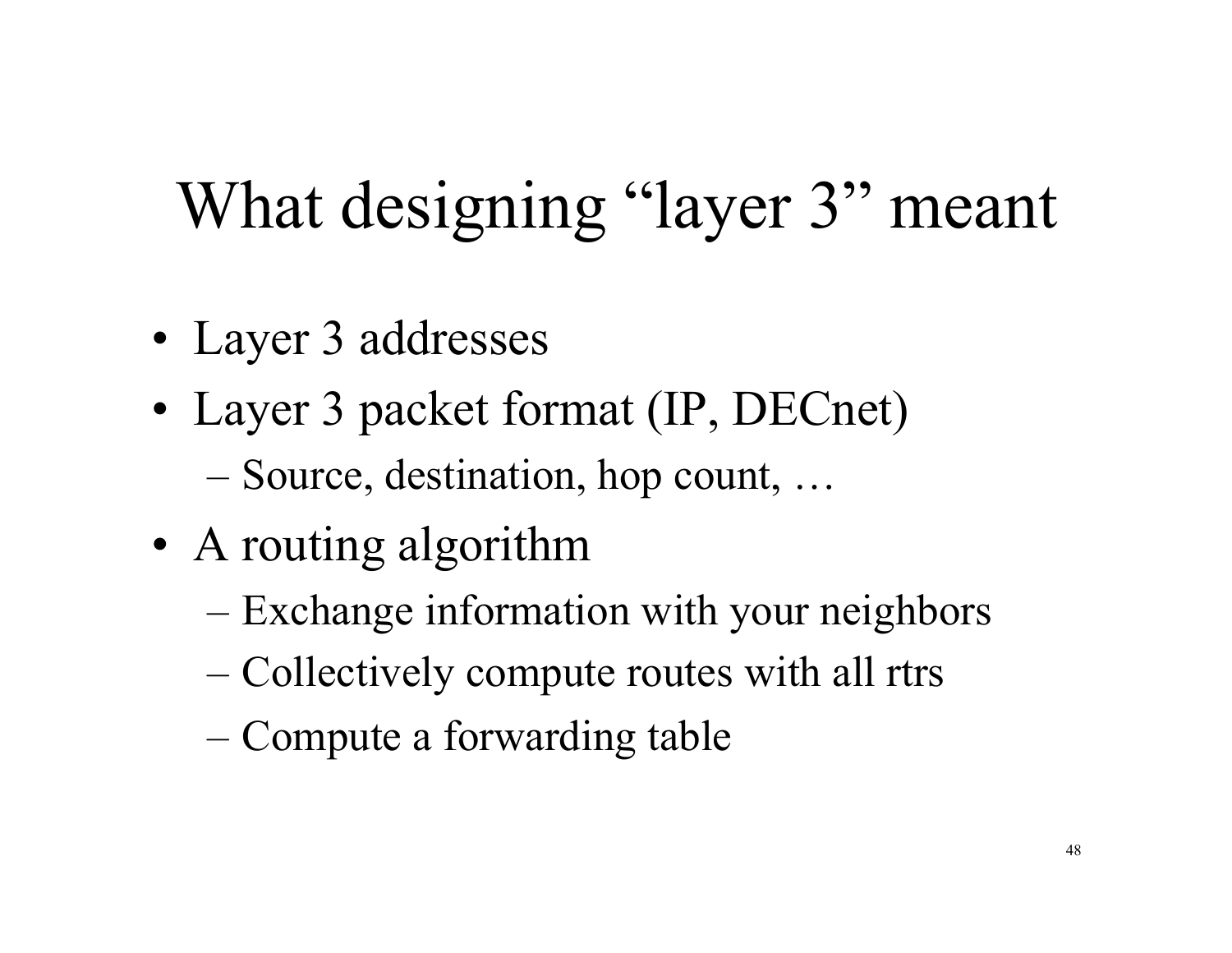## Network Layer

- connectionless fans designed IPv4, IPv6, CLNP, IPX, AppleTalk, DECnet
- Connection-oriented reliable fans designed X.25
- Connection-oriented datagram fans designed ATM, MPLS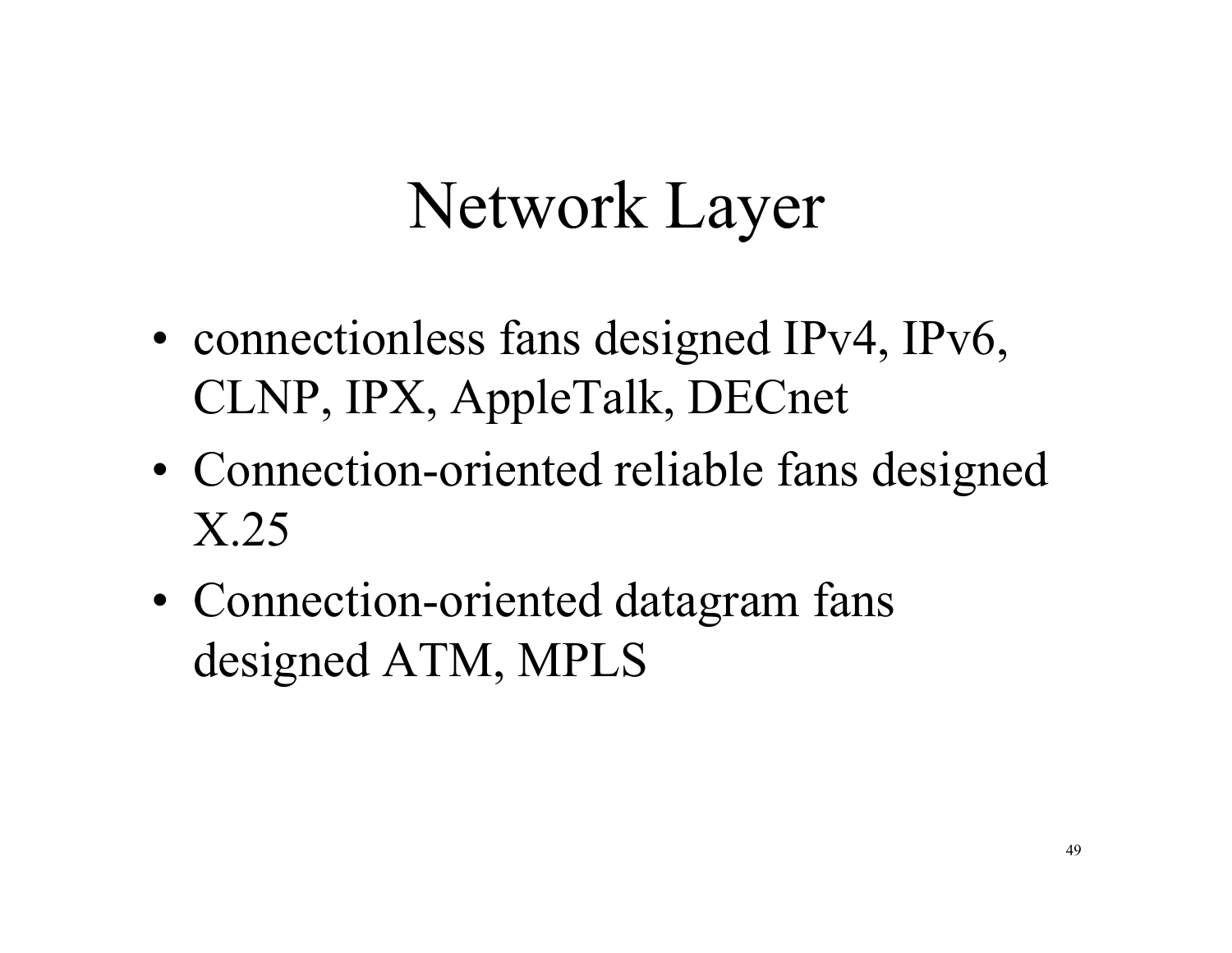## Pieces of network layer

- interface to network: addressing, packet formats, fragmentation and reassembly, error reports
- routing protocols
- autoconfiguring addresses/nbr discovery/ finding routers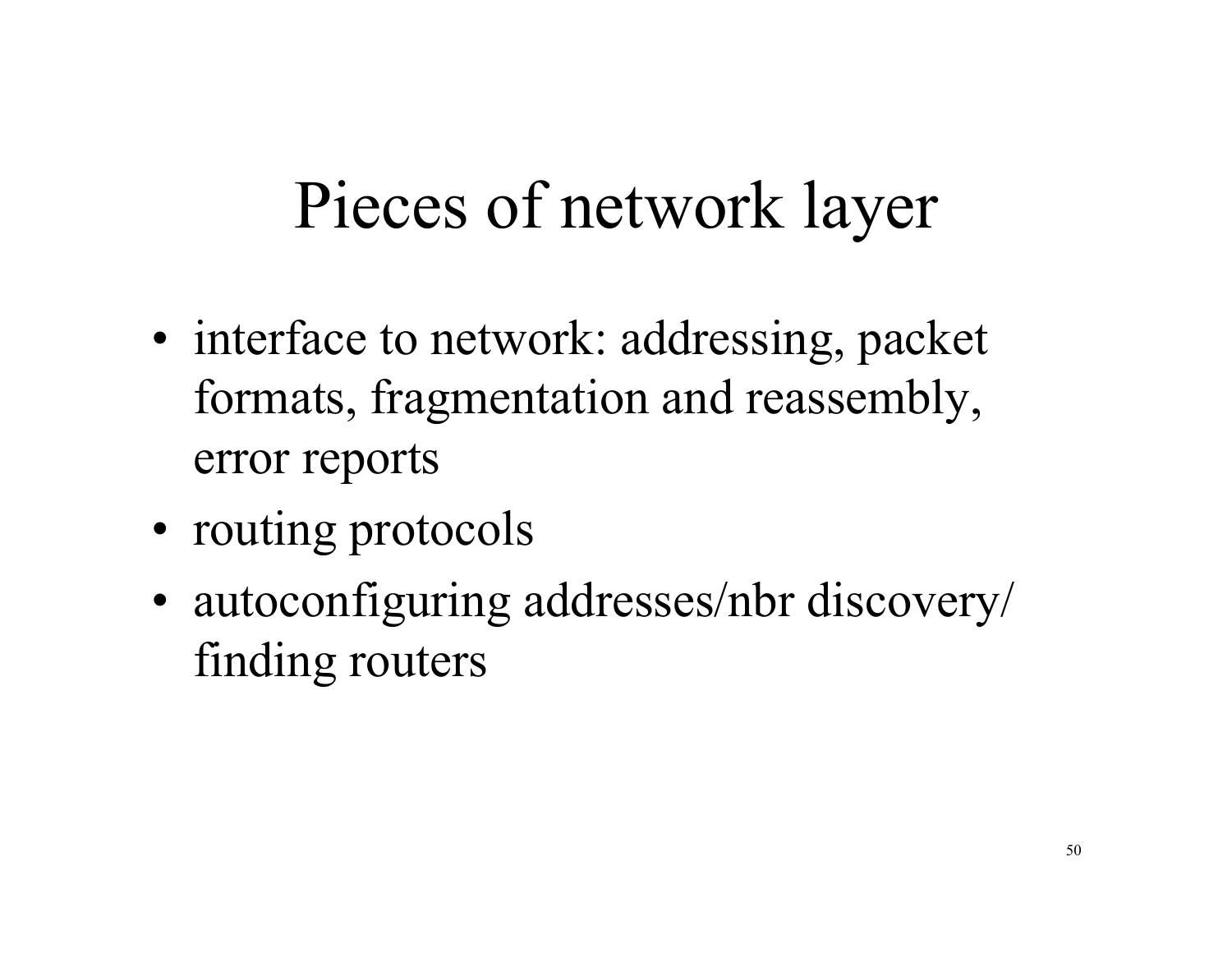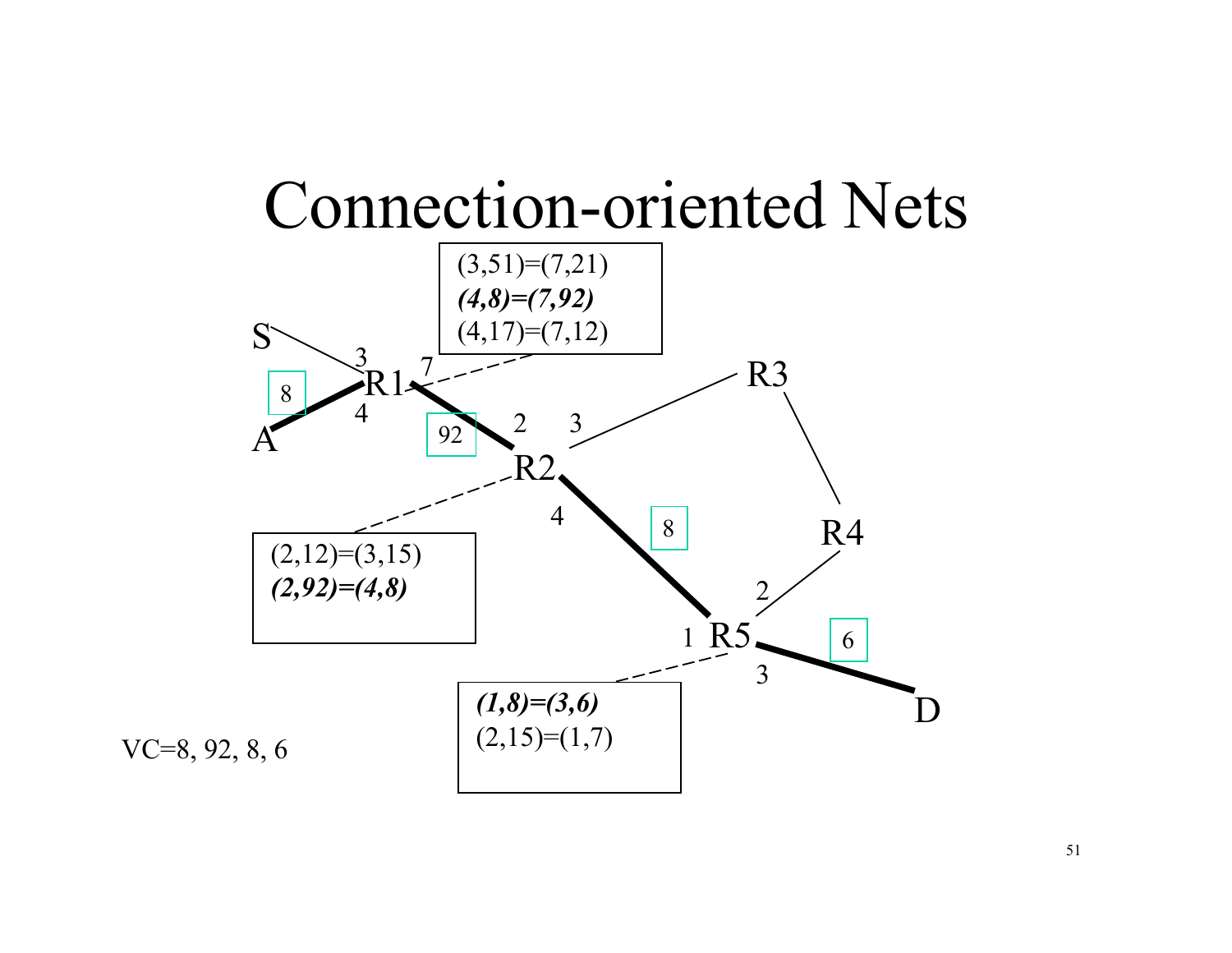### Lots of connection-oriented networks

- X.25: also have sequence number and ack number in packets (like TCP), and layer 3 guarantees delivery
- ATM: datagram, but fixed size packets (48) bytes data, 5 bytes header)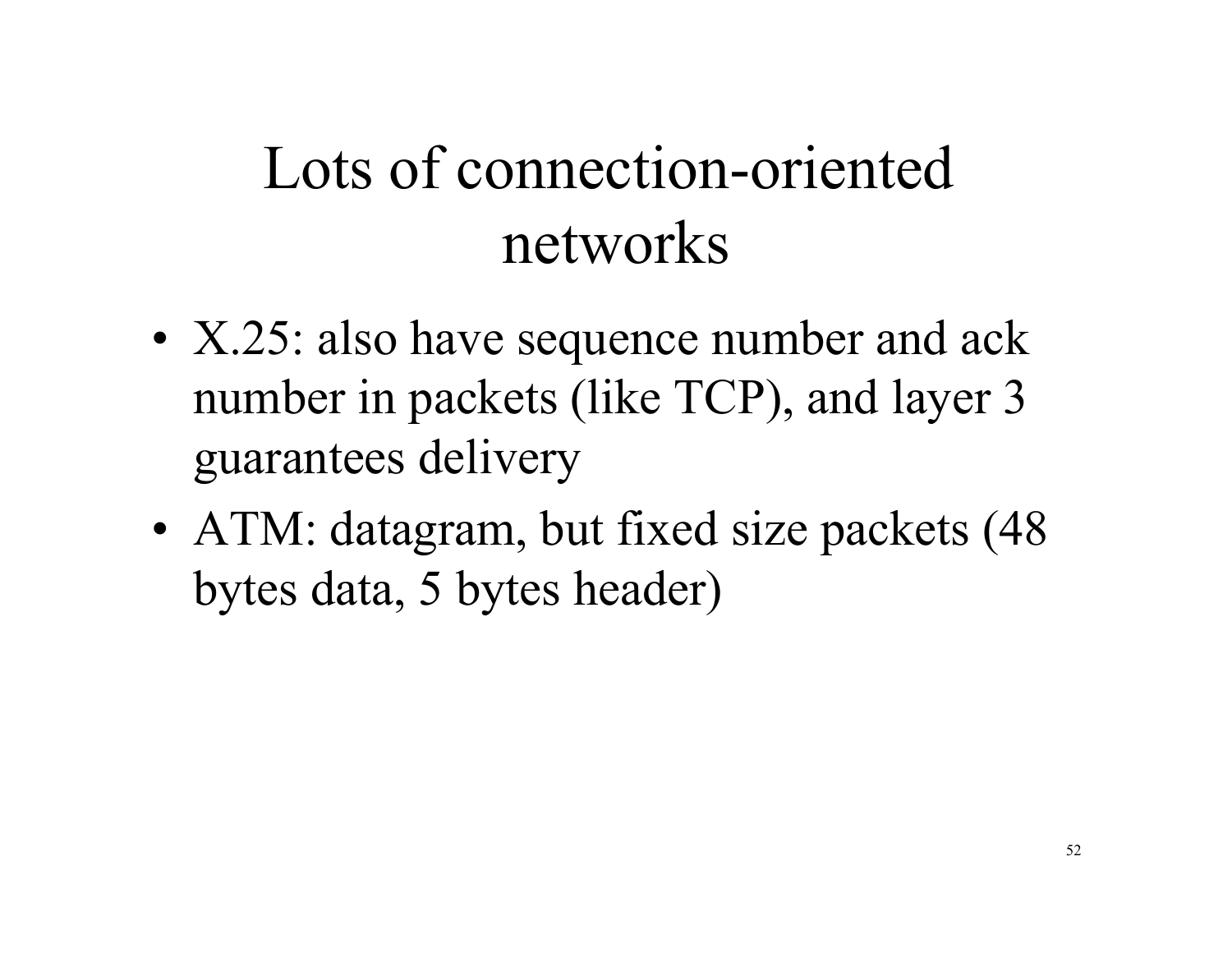# MPLS (multiprotocol label switching)

- Connectionless, like MPLS, but arbitrary sized packets
- Add 32-bit hdr on top of IP pkt
	- $-20$  bit "label"
	- Hop count (hooray!)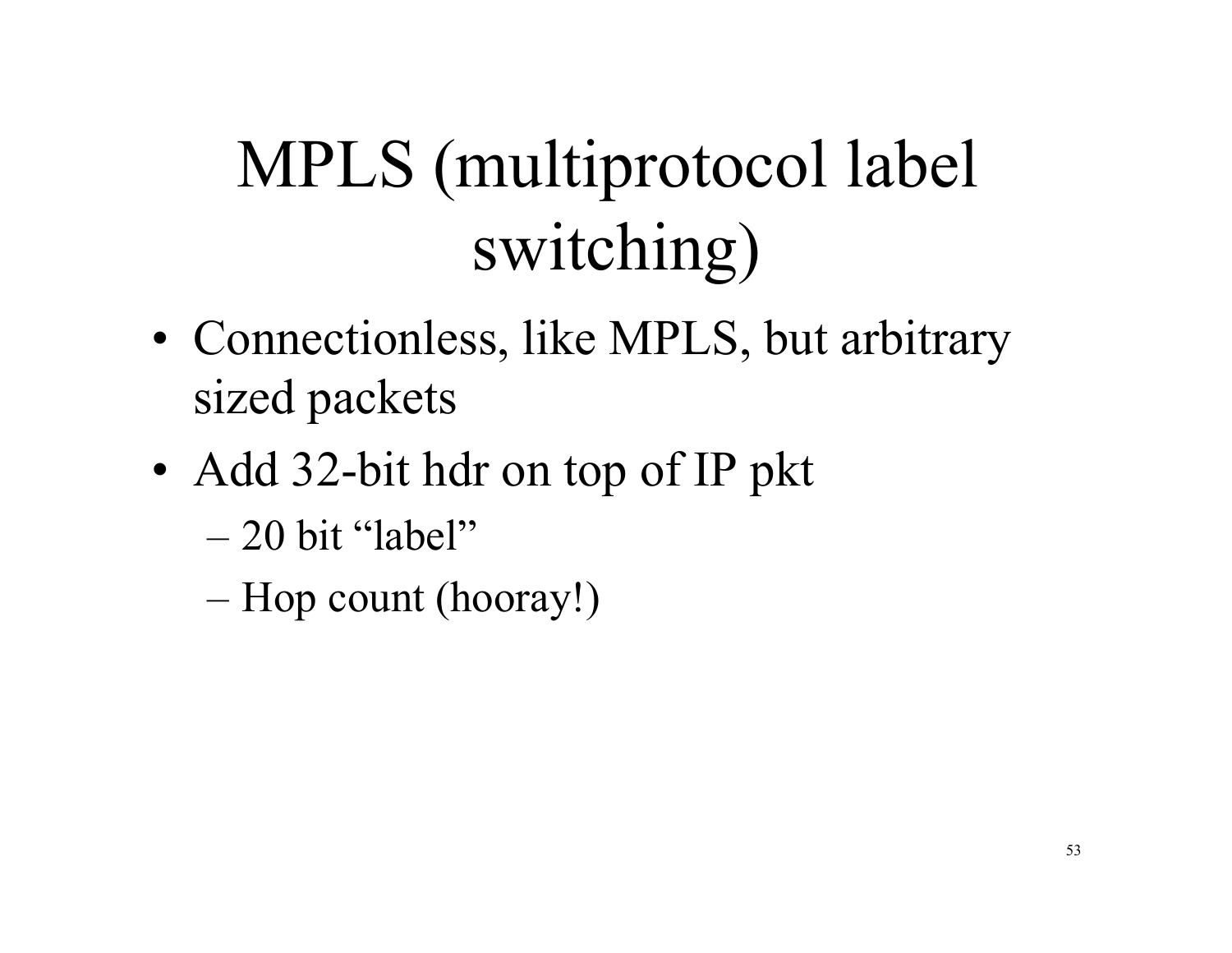### Hierarchical connections (stacks of MPLS labels)



Routers in backbone only need to know about one flow: R1-R2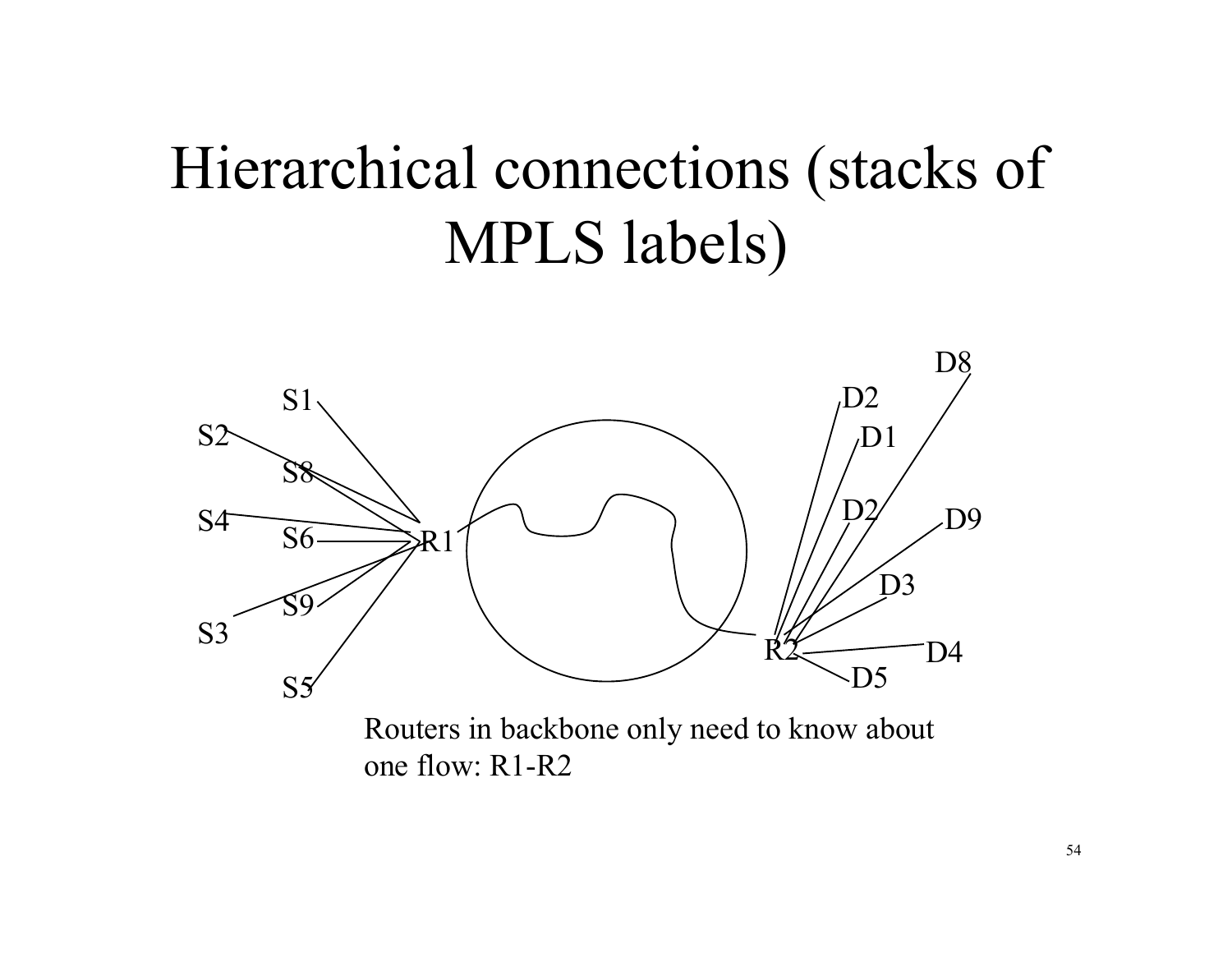# MPLS

- Originally for faster forwarding than parsing IP header
- later "traffic engineering"
- classify pkts based on more than destination address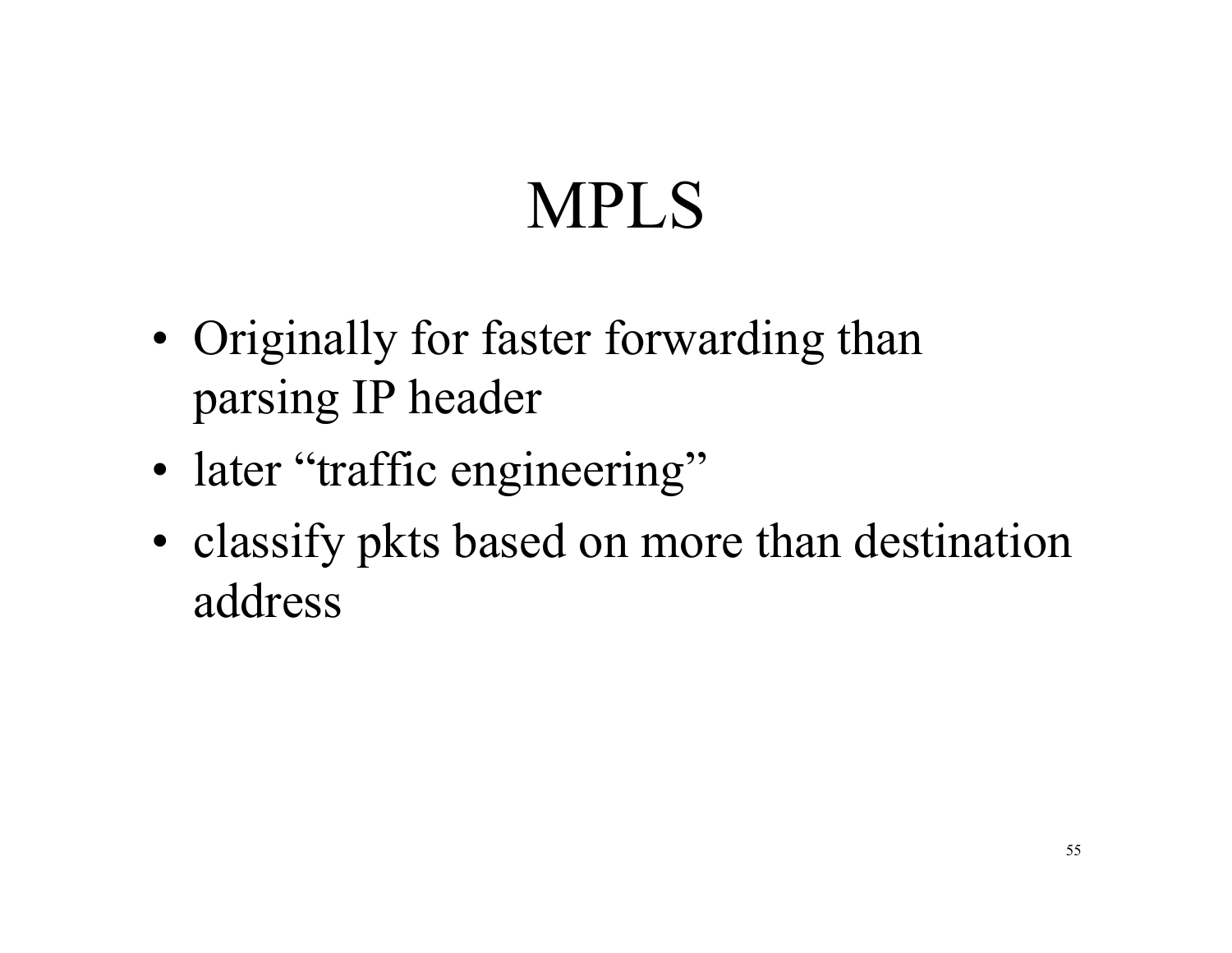# Connectionless Network Layers

- Destination, source, hop count
- Maybe other stuff
	- fragmentation
	- options (e.g., source routing)
	- error reports
	- special service requests (priority, custom routes)
	- congestion indication
- Real diff: size of addresses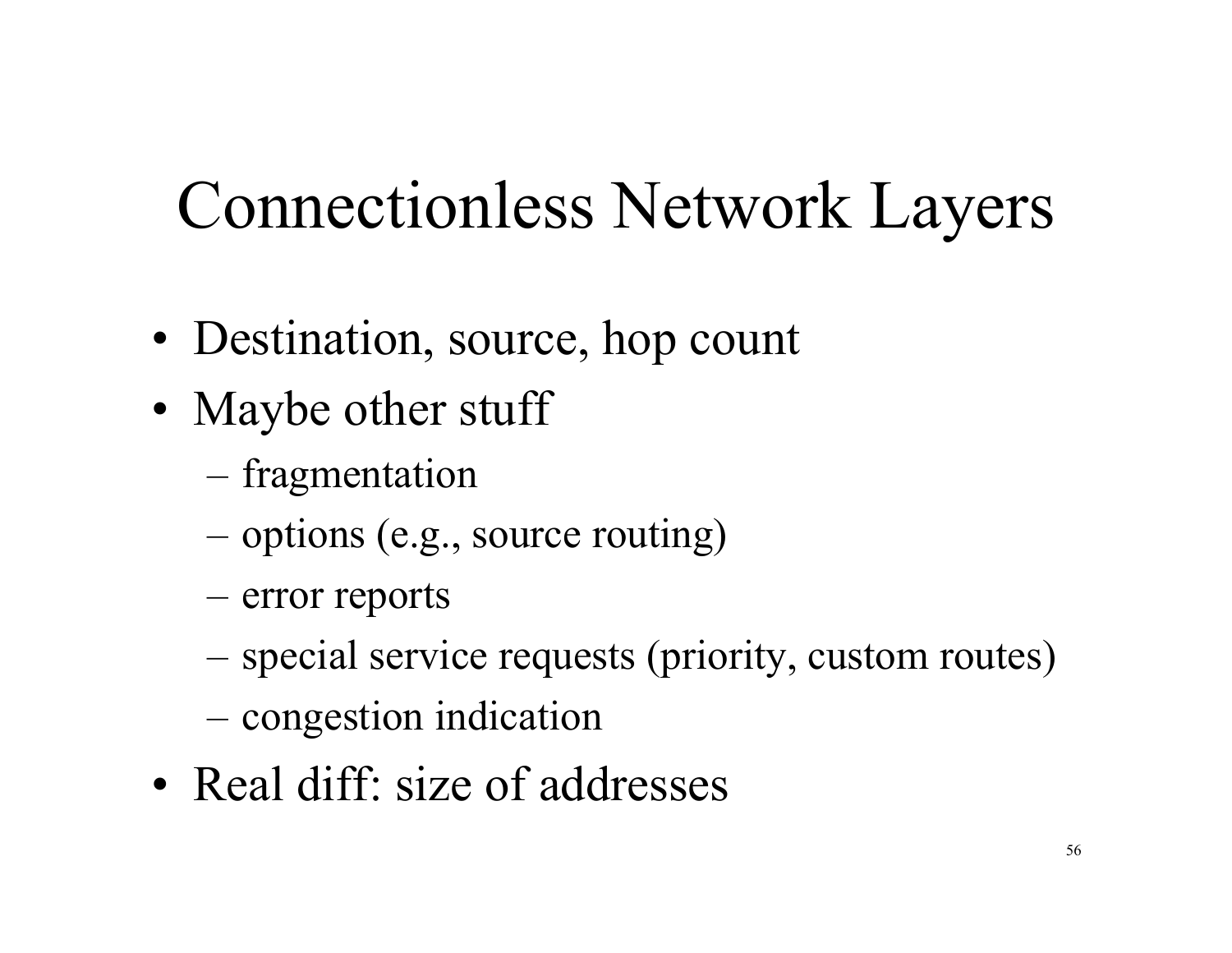### Addresses

- 802 address "flat", though assigned with OUI/rest. No topological significance
- layer 3 addresses: locator/node : topologically hierarchical address
- interesting difference:
	- IPv4, IPv6, IPX, AppleTalk: locator specific to a link
	- CLNP, DECnet: locator "area", whole campus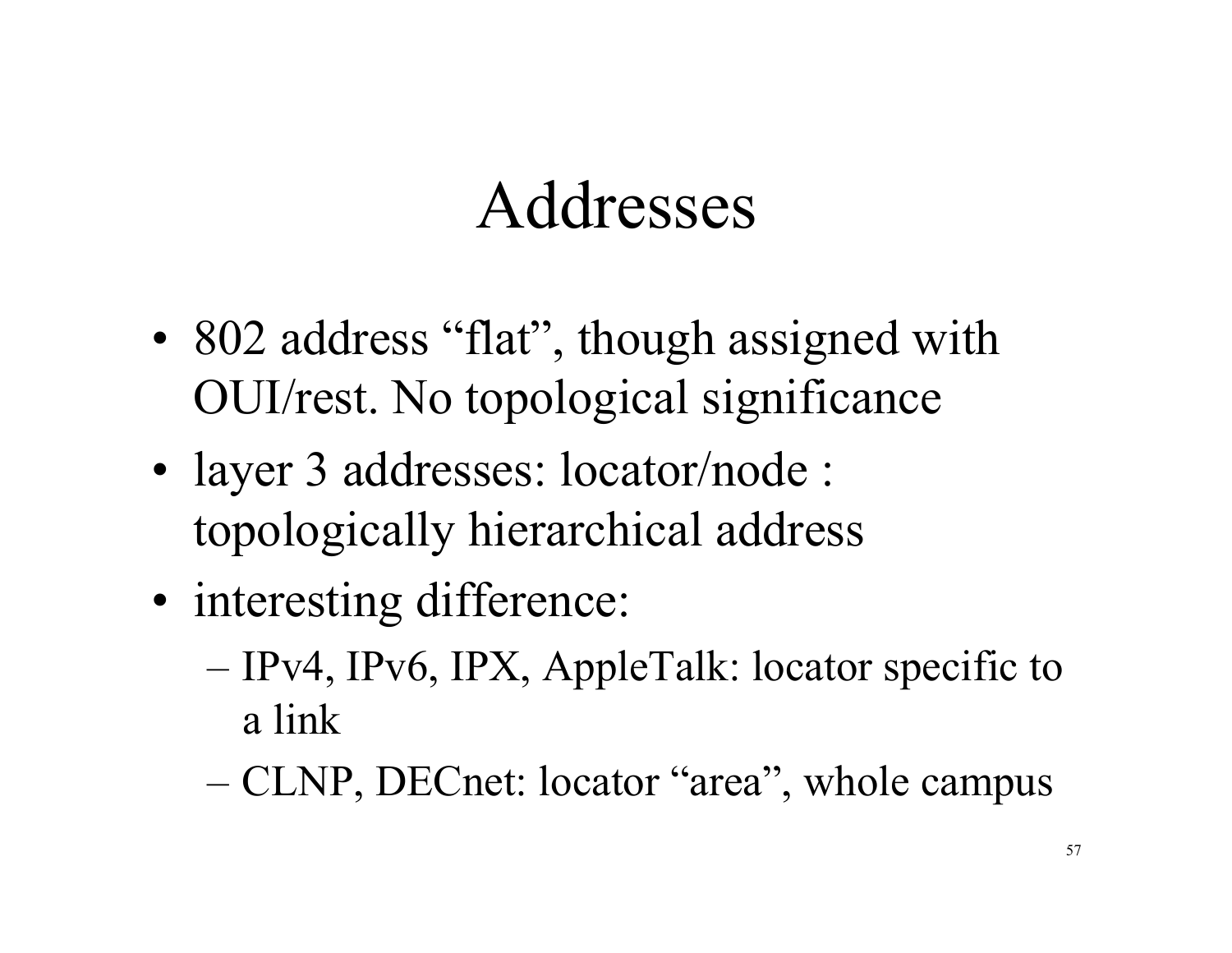### Hierarchy within Locator

- Assume addresses assigned so that within a circle everything shares a prefix
- Can summarize lots of circles with a shorter prefix

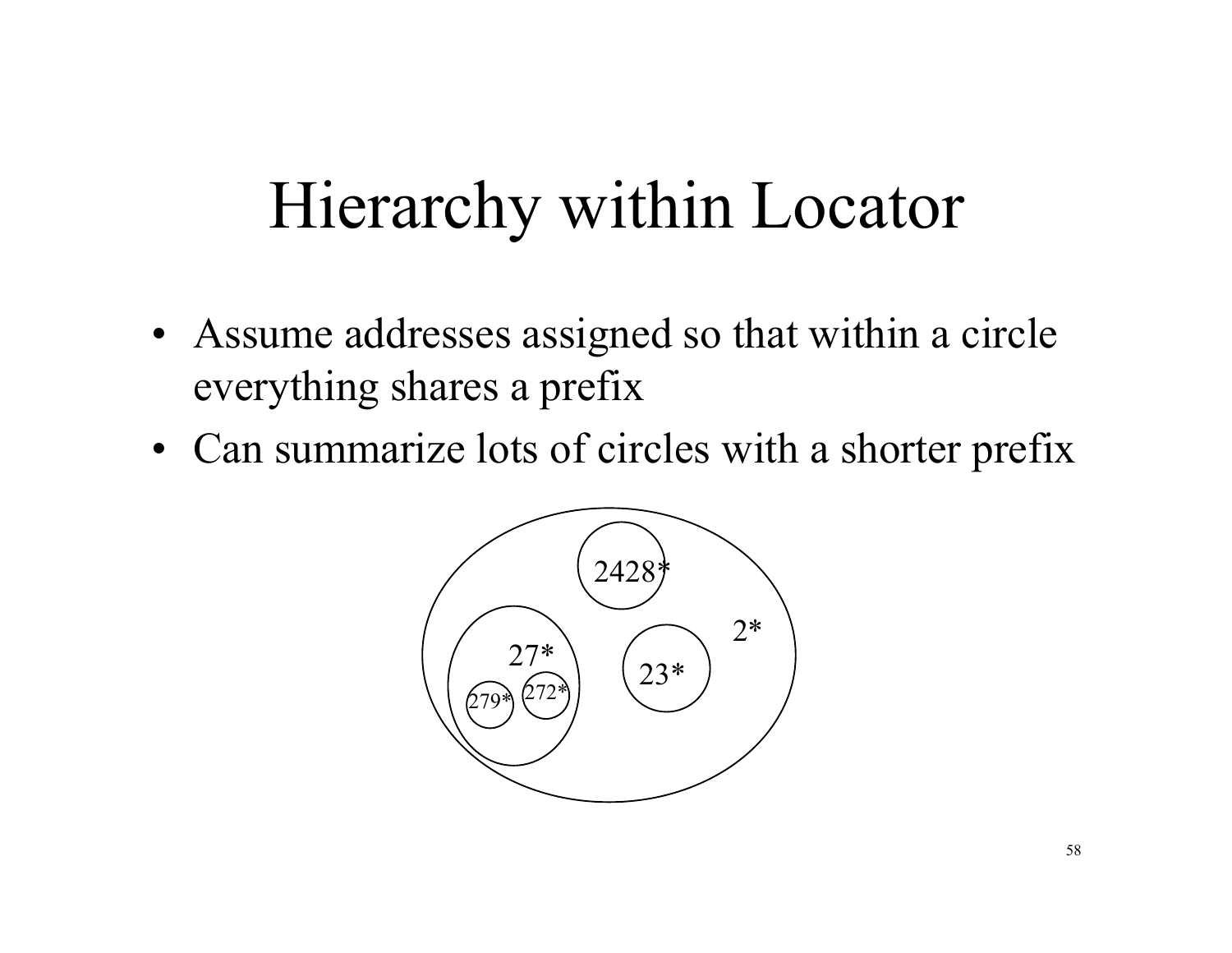### New topic: Routing Algorithms

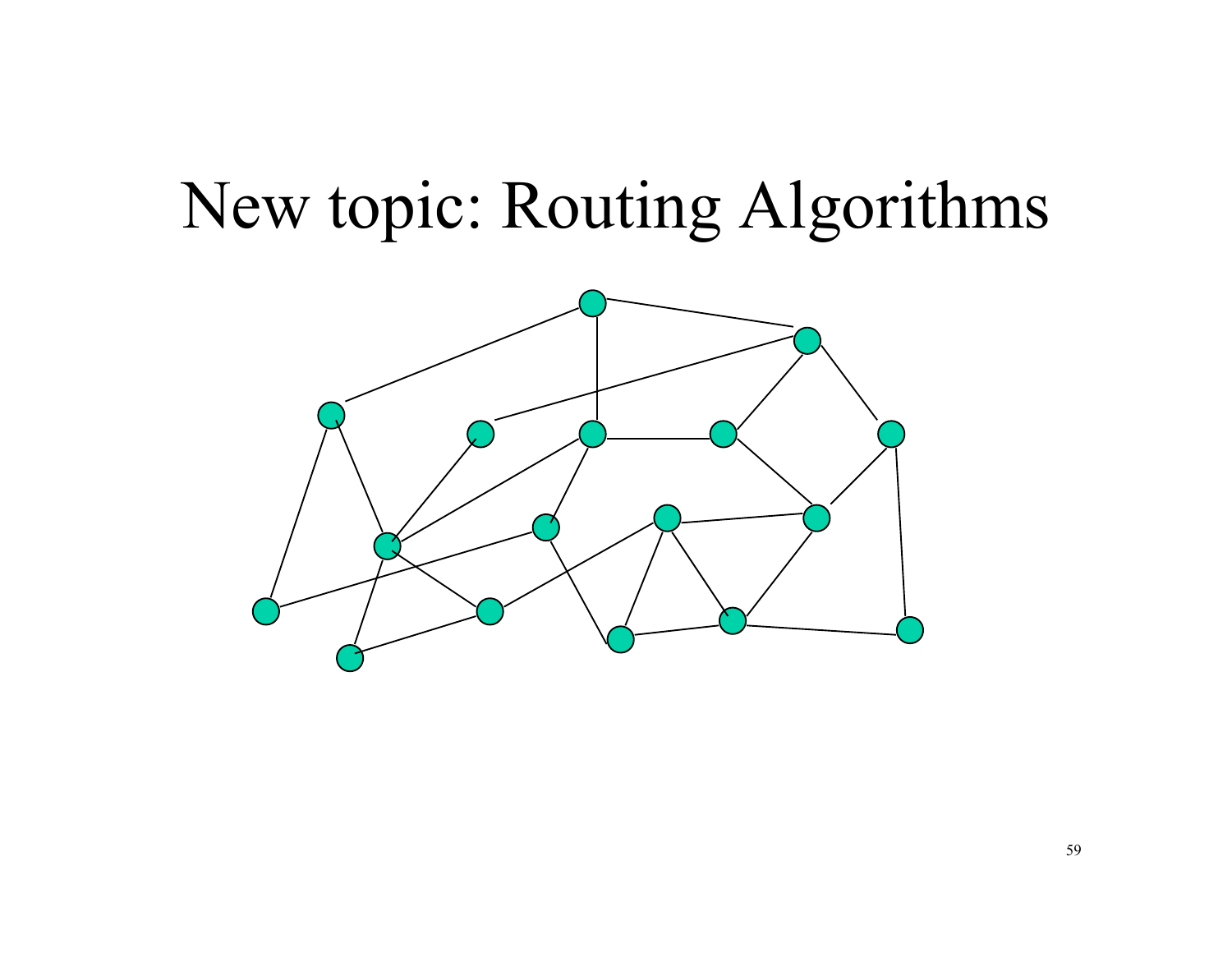## Distributed Routing Protocols

- Rtrs exchange control info
- Use it to calculate forwarding table
- Two basic types
	- distance vector
	- link state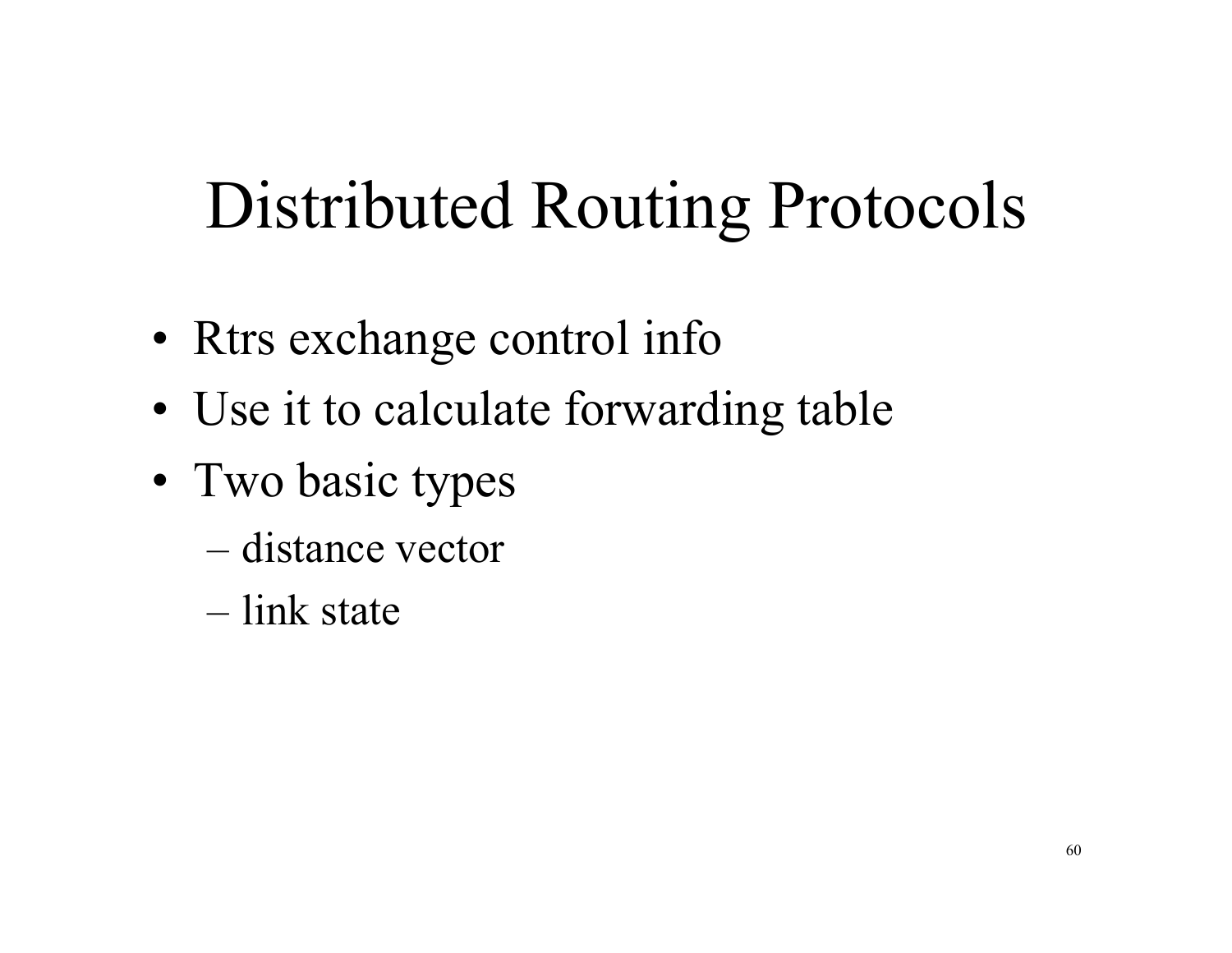#### Distance Vector

- Know
	- your own ID
	- how many cables hanging off your box
	- cost, for each cable, of getting to nbr

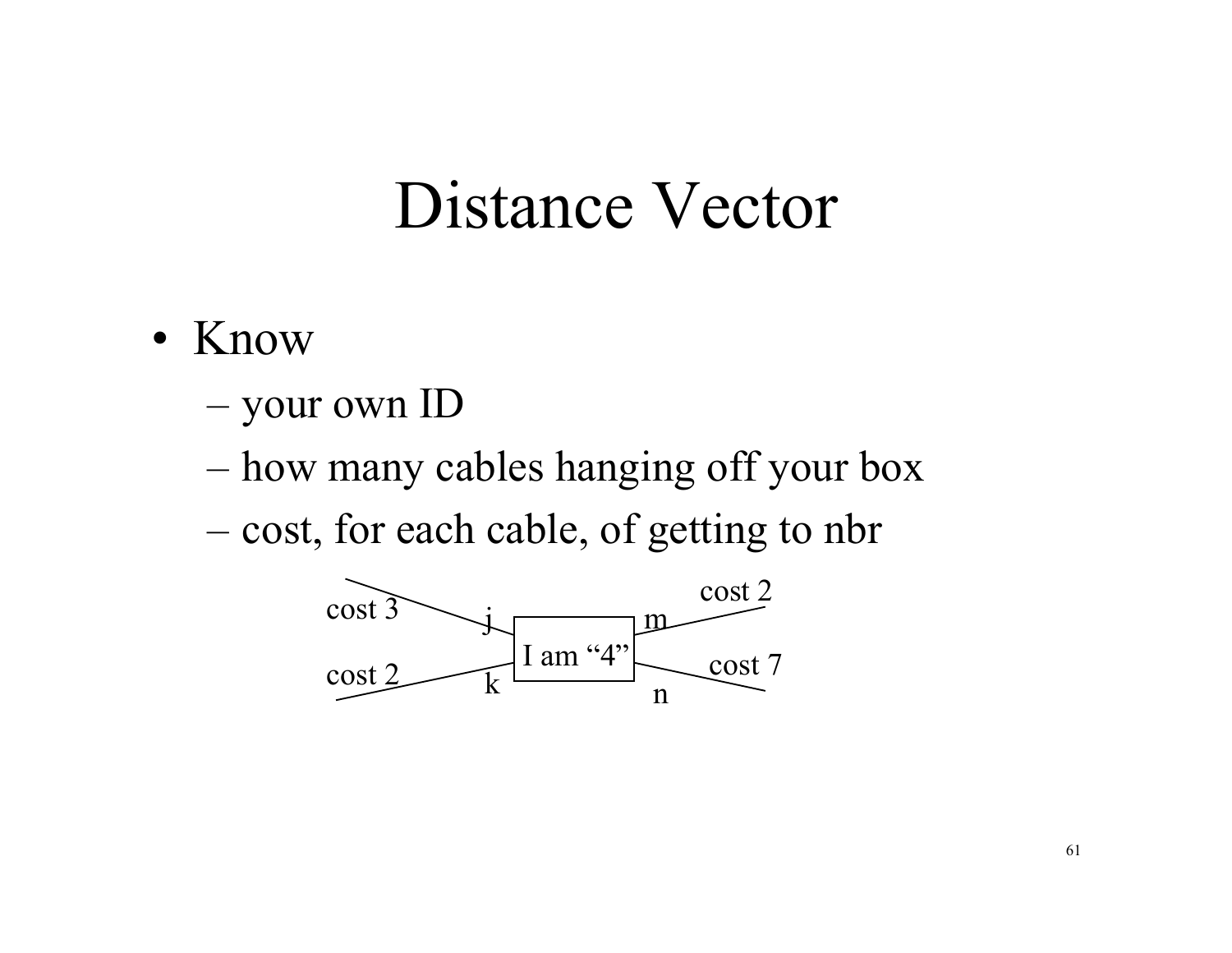|                                      | $\cos t$ 3 |                |      |                  |             |                                        | cost 2         |             |          |                       |                       |  |  |
|--------------------------------------|------------|----------------|------|------------------|-------------|----------------------------------------|----------------|-------------|----------|-----------------------|-----------------------|--|--|
|                                      |            | $\cos t 2$     |      |                  | $\mathbf k$ | m<br>I am "4"<br>cost 7<br>$\mathbf n$ |                |             |          |                       |                       |  |  |
| distance vector rcv'd from cable j   |            |                |      |                  |             |                                        |                |             |          |                       |                       |  |  |
| $\cos t$ 3                           | 12         | 3              | 15 3 |                  | $12$   5    |                                        | $\overline{3}$ | 18          | $\Omega$ |                       | 15 <sup>1</sup>       |  |  |
| distance vector rcy'd from cable k   |            |                |      |                  |             |                                        |                |             |          |                       |                       |  |  |
| $\cos t 2$                           | 5          | 8              | 3    | 2                | 10          |                                        | 4              | 20          | 5        | $\theta$              | 15 <sup>l</sup>       |  |  |
| distance vector rcy'd from cable m   |            |                |      |                  |             |                                        |                |             |          |                       |                       |  |  |
| cost 2                               |            | 5              | 3    | $\sum_{i=1}^{n}$ | 19          | 9                                      | 5              |             |          | 4                     |                       |  |  |
| distance vector rcy'd from cable n   |            |                |      |                  |             |                                        |                |             |          |                       |                       |  |  |
| cost 7                               | 6          | $\overline{2}$ | 0    |                  | 8           | 5                                      | 8              |             |          | 3                     | $\mathcal{D}_{\cdot}$ |  |  |
| your own calculated distance vector  |            |                |      |                  |             |                                        |                |             |          |                       |                       |  |  |
|                                      |            | 6              | 5    | ()               |             | 8                                      | 6              | 19          |          |                       | $\gamma$              |  |  |
| your own calculated forwarding table |            |                |      |                  |             |                                        |                |             |          |                       |                       |  |  |
|                                      | m          |                | m    |                  | $\bf k$     |                                        | K/1            | $\mathbf n$ |          | $\boldsymbol{\gamma}$ | $\boldsymbol{\gamma}$ |  |  |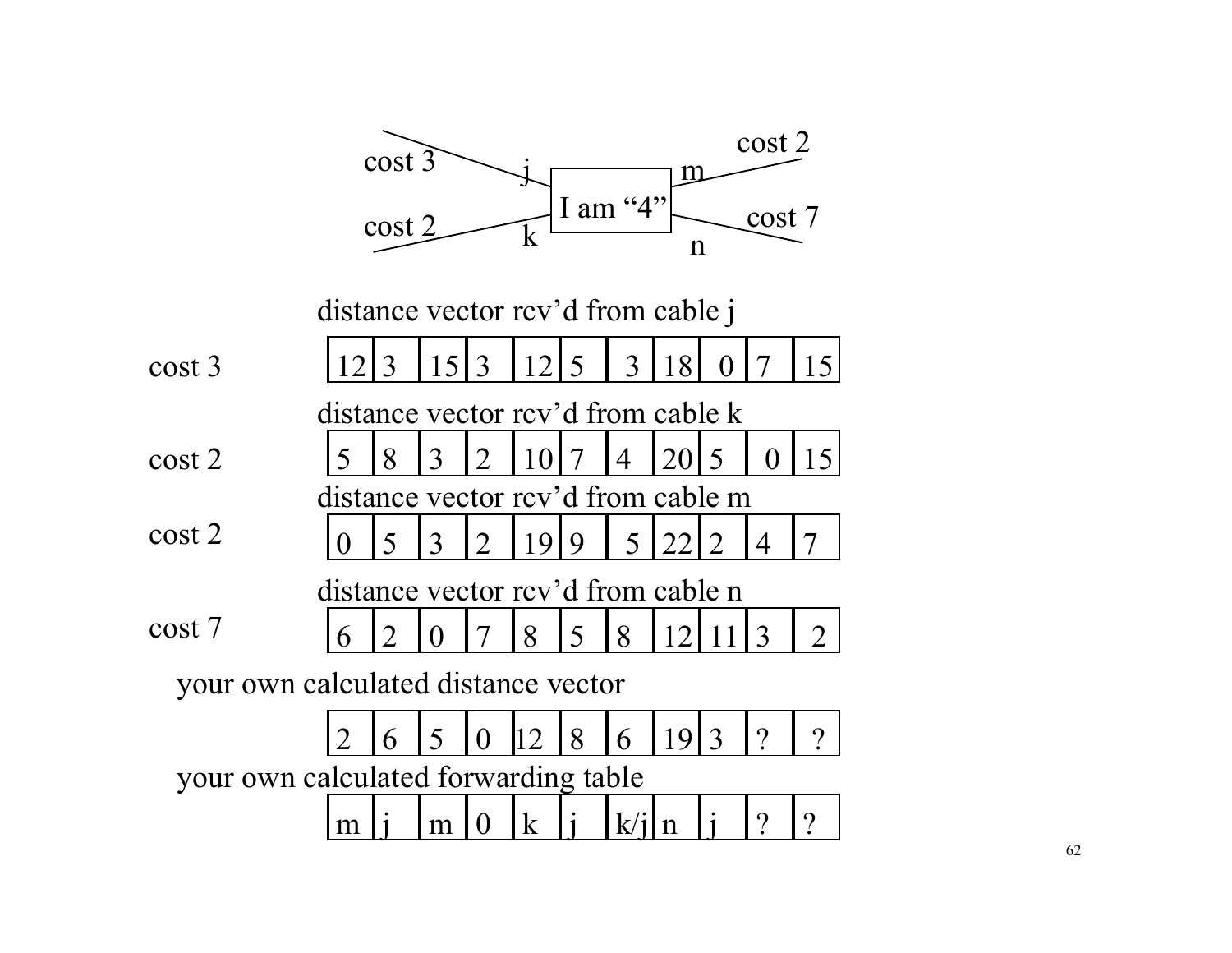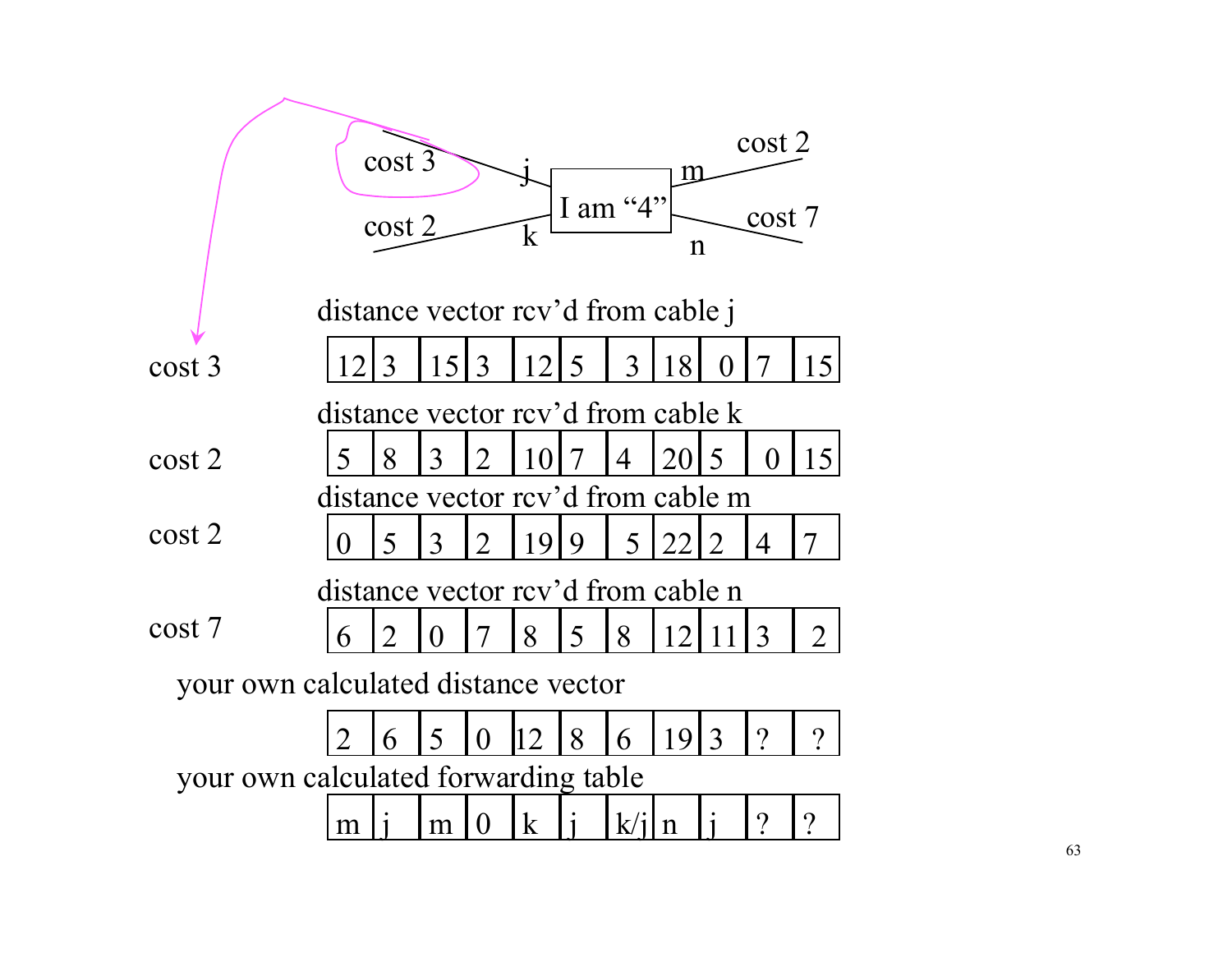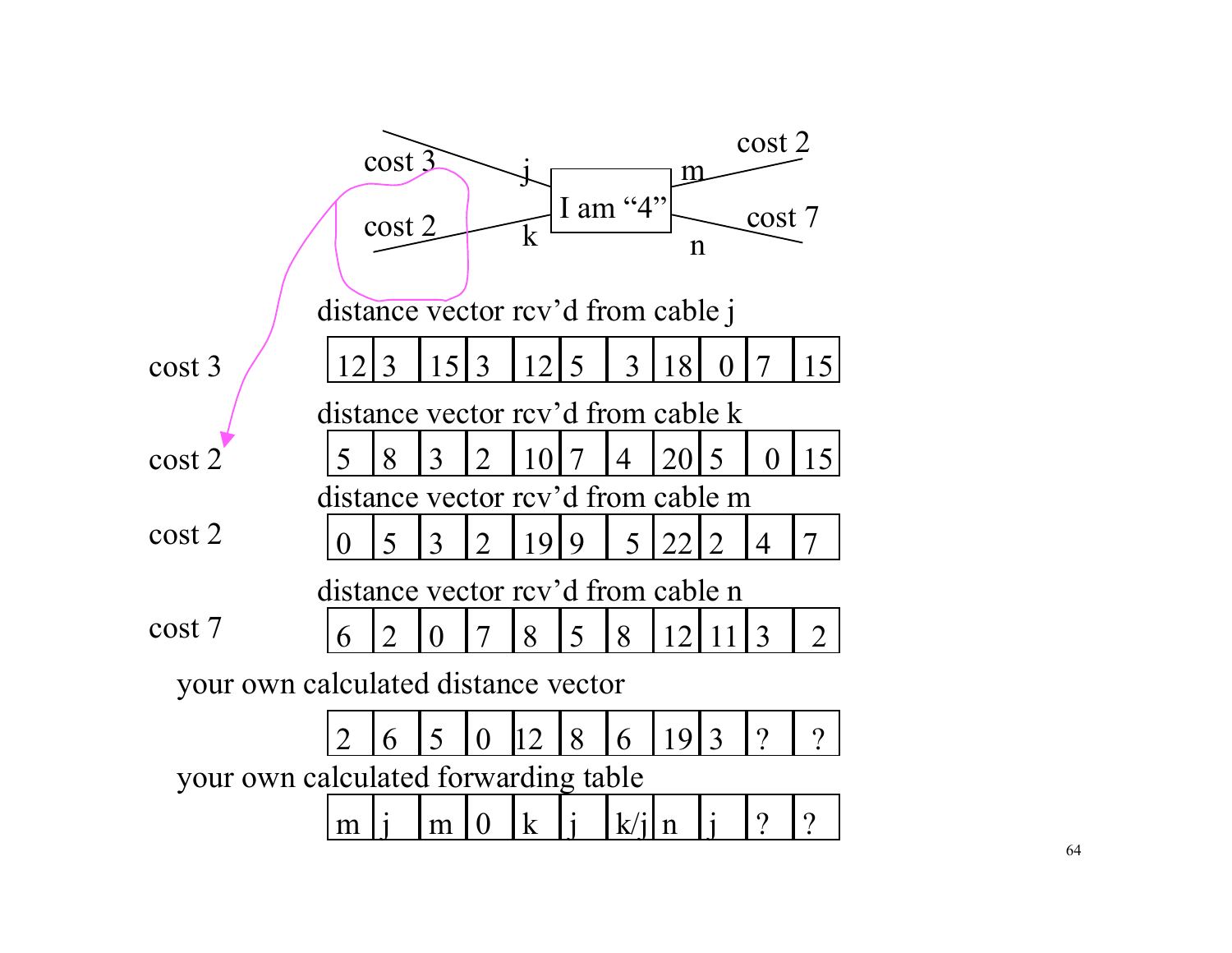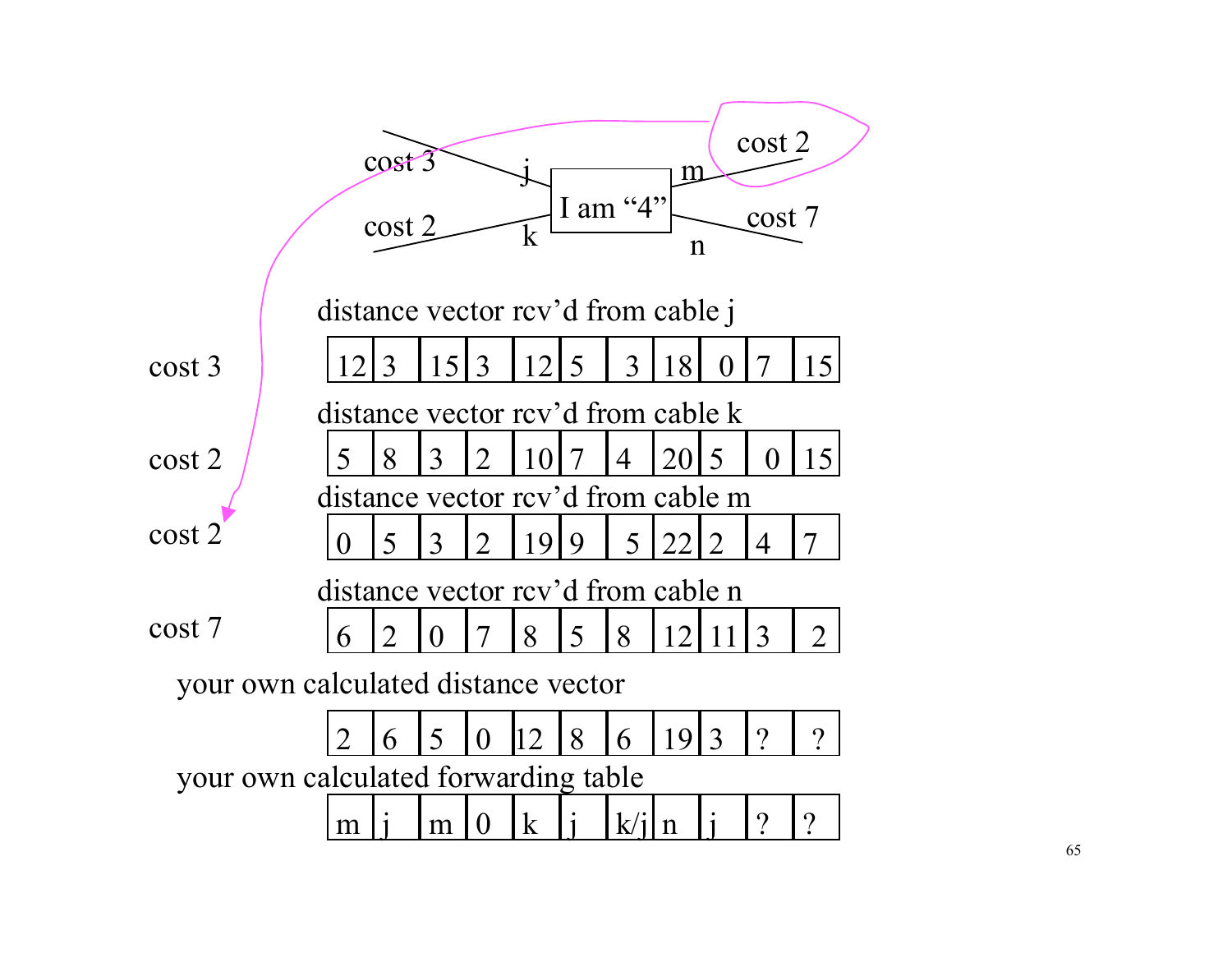|                                      | $\cos t$ 3                         |            |      |                             |             |   |                |             | cost 2             |                |                |  |  |
|--------------------------------------|------------------------------------|------------|------|-----------------------------|-------------|---|----------------|-------------|--------------------|----------------|----------------|--|--|
|                                      |                                    |            |      |                             |             |   |                |             | $\operatorname{m}$ |                |                |  |  |
|                                      |                                    | $\cos t 2$ |      |                             | k           |   | I am "4"       |             |                    | cost 7         |                |  |  |
|                                      |                                    |            |      |                             |             |   |                | $\mathbf n$ |                    |                |                |  |  |
| distance vector rcv'd from cable j   |                                    |            |      |                             |             |   |                |             |                    |                |                |  |  |
| cost 3                               |                                    | 3          | 1513 |                             | <u>12</u>   | 5 | 3              | 18          | 0                  | 7              | 15             |  |  |
| distance vector rcy'd from cable k   |                                    |            |      |                             |             |   |                |             |                    |                |                |  |  |
| $\cos t 2$                           | 5                                  | 8          | 3    | $\overline{2}$              | 10          |   | 4              | 201         | 5                  | $\overline{0}$ | 15             |  |  |
|                                      | distance vector rcy'd from cable m |            |      |                             |             |   |                |             |                    |                |                |  |  |
| cost 2                               | ( )                                | 5          | 3    | $\mathcal{D}_{\mathcal{A}}$ | 1919        |   | $\overline{5}$ | 22          | $\mathcal{D}$      | $\overline{4}$ | 7              |  |  |
|                                      | distance vector rcv'd from cable n |            |      |                             |             |   |                |             |                    |                |                |  |  |
| cost 7                               | 6                                  | 2          | 0    |                             | 8           | 5 | 8              | 12          |                    | 3              | $\overline{2}$ |  |  |
| your own calculated distance vector  |                                    |            |      |                             |             |   |                |             |                    |                |                |  |  |
|                                      |                                    | 6          | 5    | ()                          |             | 8 | 6              | 19          | 3                  | $\gamma$       | $\overline{?}$ |  |  |
| your own calculated forwarding table |                                    |            |      |                             |             |   |                |             |                    |                |                |  |  |
|                                      | m                                  |            | m    | $\theta$                    | $\mathbf k$ |   | k/i            | $\mathbf n$ |                    | ?              | $\gamma$       |  |  |
|                                      |                                    |            |      |                             |             |   |                |             |                    |                |                |  |  |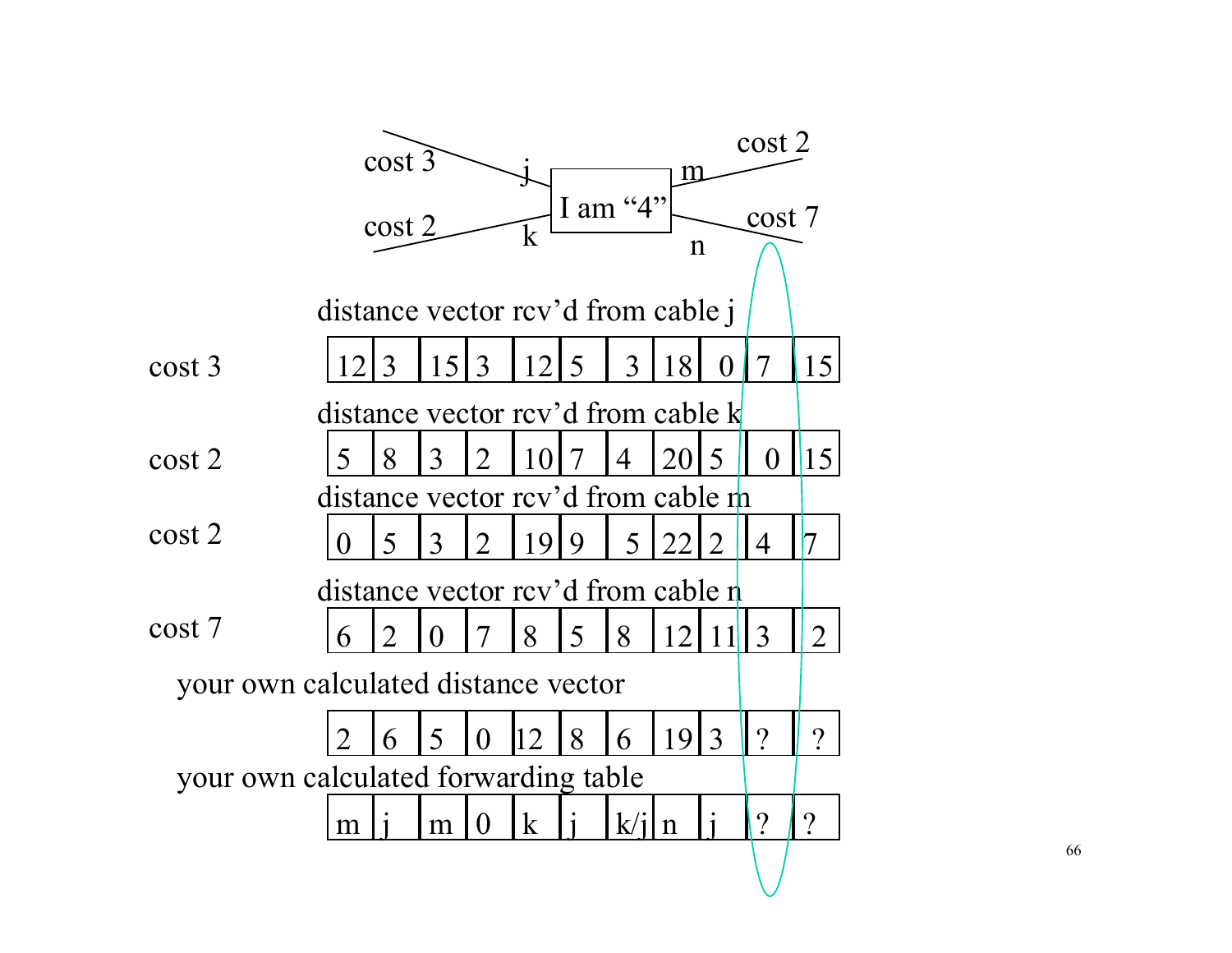|                                      | $\cos t$ 3                         |                |      |                       |              |   |                |             | cost 2<br>m      |                       |          |  |  |
|--------------------------------------|------------------------------------|----------------|------|-----------------------|--------------|---|----------------|-------------|------------------|-----------------------|----------|--|--|
|                                      |                                    | $\cos t 2$     |      |                       | k            |   | I am $"4"$     | $\mathbf n$ |                  | cost 7                |          |  |  |
| distance vector rcv'd from cable j   |                                    |                |      |                       |              |   |                |             |                  |                       |          |  |  |
| cost 3                               |                                    | 3              | 1513 |                       | 12           | 5 | 3              | 18          | 0                | 7                     | 15       |  |  |
|                                      | distance vector rcy'd from cable k |                |      |                       |              |   |                |             |                  |                       |          |  |  |
| $\cos t 2$                           | 5                                  | 8              | 3    | $\mathcal{D}_{\cdot}$ | 10           |   | 4              | 20          | $\overline{5}$   | $\overline{0}$        | 15       |  |  |
|                                      | distance vector rcv'd from cable m |                |      |                       |              |   |                |             |                  |                       |          |  |  |
| $\cos t 2$                           | ⋂                                  | 5              | 3    | $\overline{2}$        | 9            | 9 | 5 <sup>1</sup> | 22          | $\sum_{i=1}^{n}$ | 4                     | 7        |  |  |
| distance vector rcy'd from cable n   |                                    |                |      |                       |              |   |                |             |                  |                       |          |  |  |
| cost 7                               | 6                                  | $\overline{2}$ | ( )  |                       | 8            | 5 | 8              | 12          |                  | 3                     | 2        |  |  |
| your own calculated distance vector  |                                    |                |      |                       |              |   |                |             |                  |                       |          |  |  |
|                                      |                                    | 6              | 5    | ()                    |              | 8 | 6              | 19          | $\overline{3}$   | $\gamma$              | $\gamma$ |  |  |
| your own calculated forwarding table |                                    |                |      |                       |              |   |                |             |                  |                       |          |  |  |
|                                      | m                                  |                | m    | 0                     | $\mathbf{k}$ |   | k/i            | $\mathbf n$ |                  | $\boldsymbol{\gamma}$ | ?        |  |  |
|                                      |                                    |                |      |                       |              |   |                |             |                  |                       |          |  |  |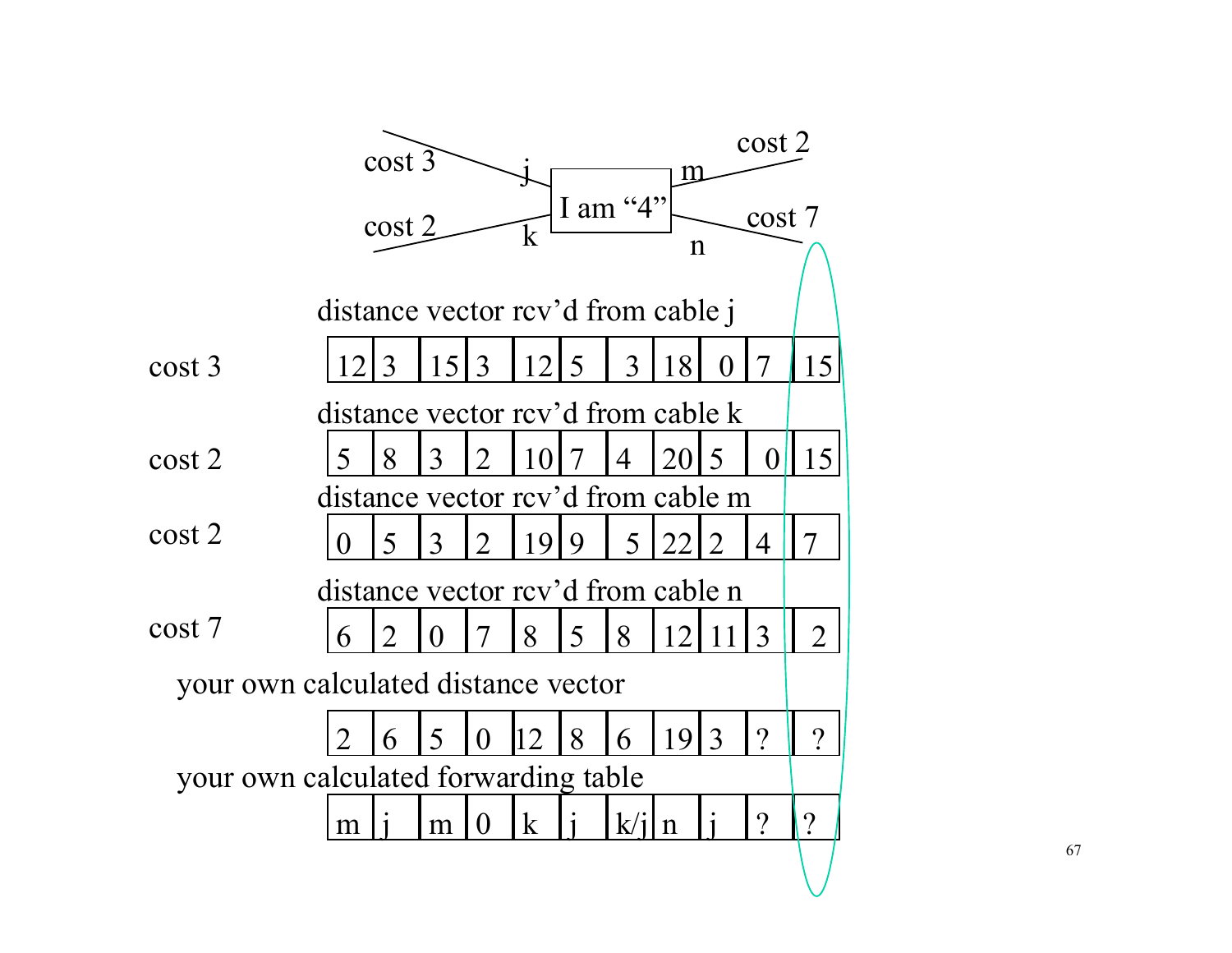# Looping Problem

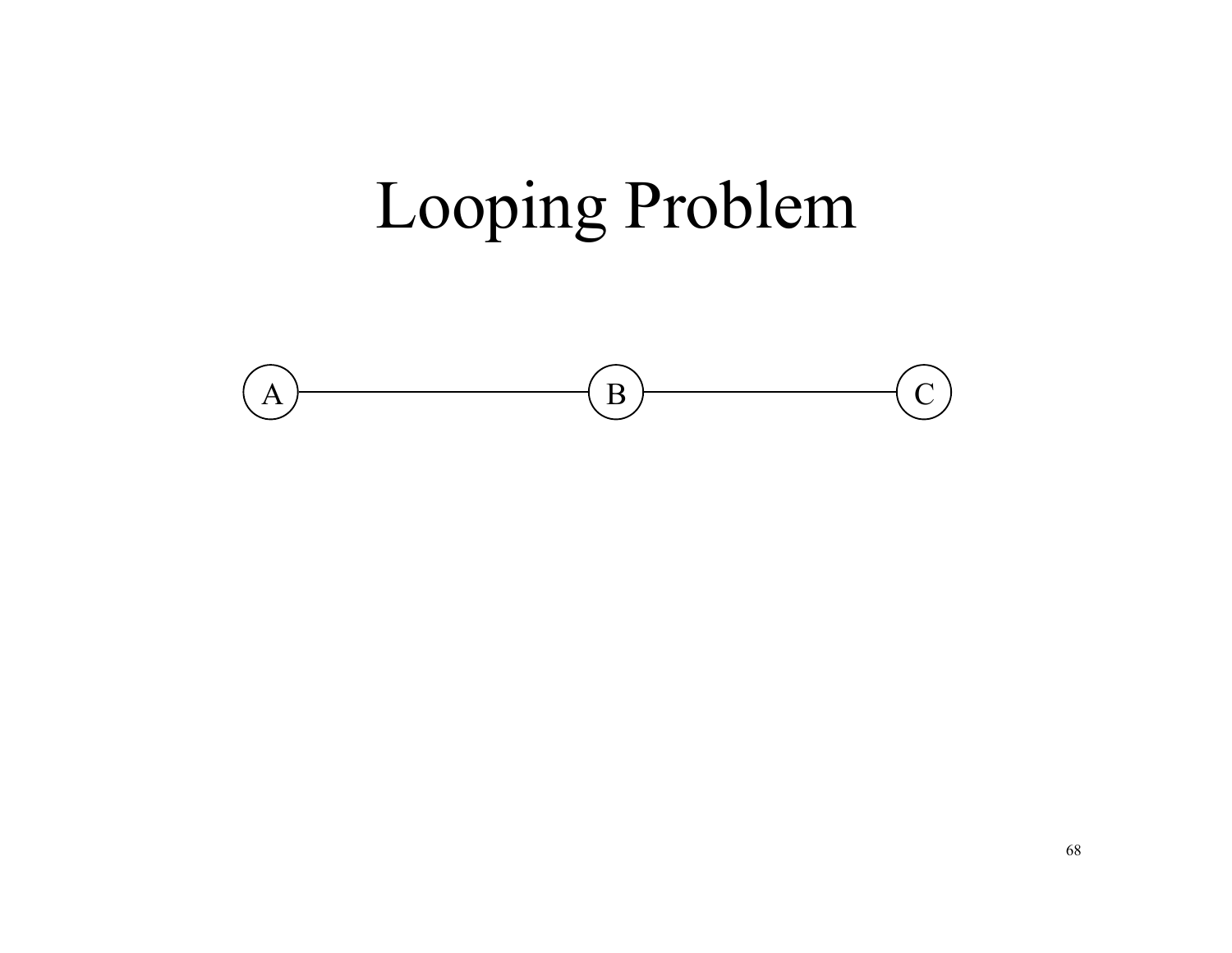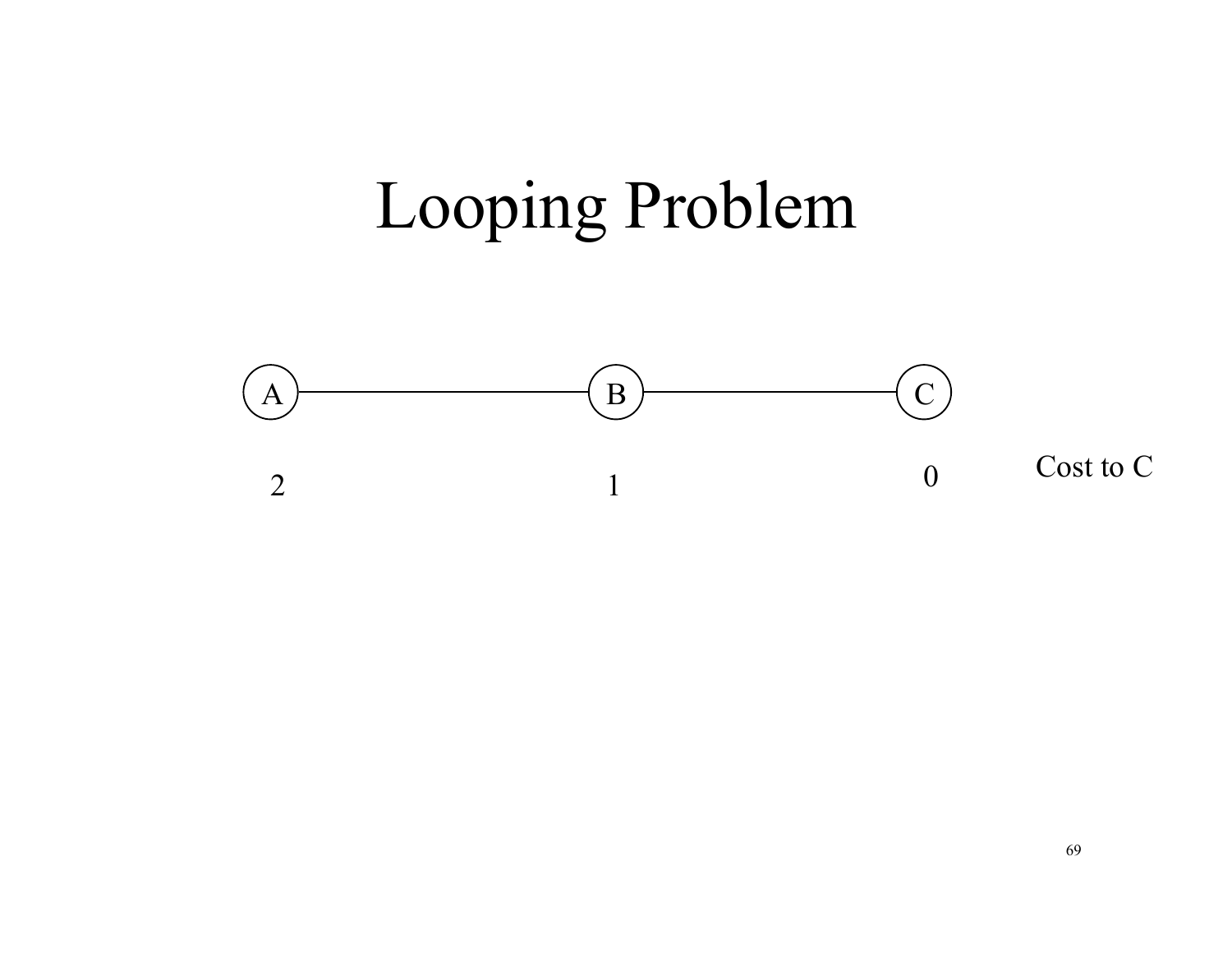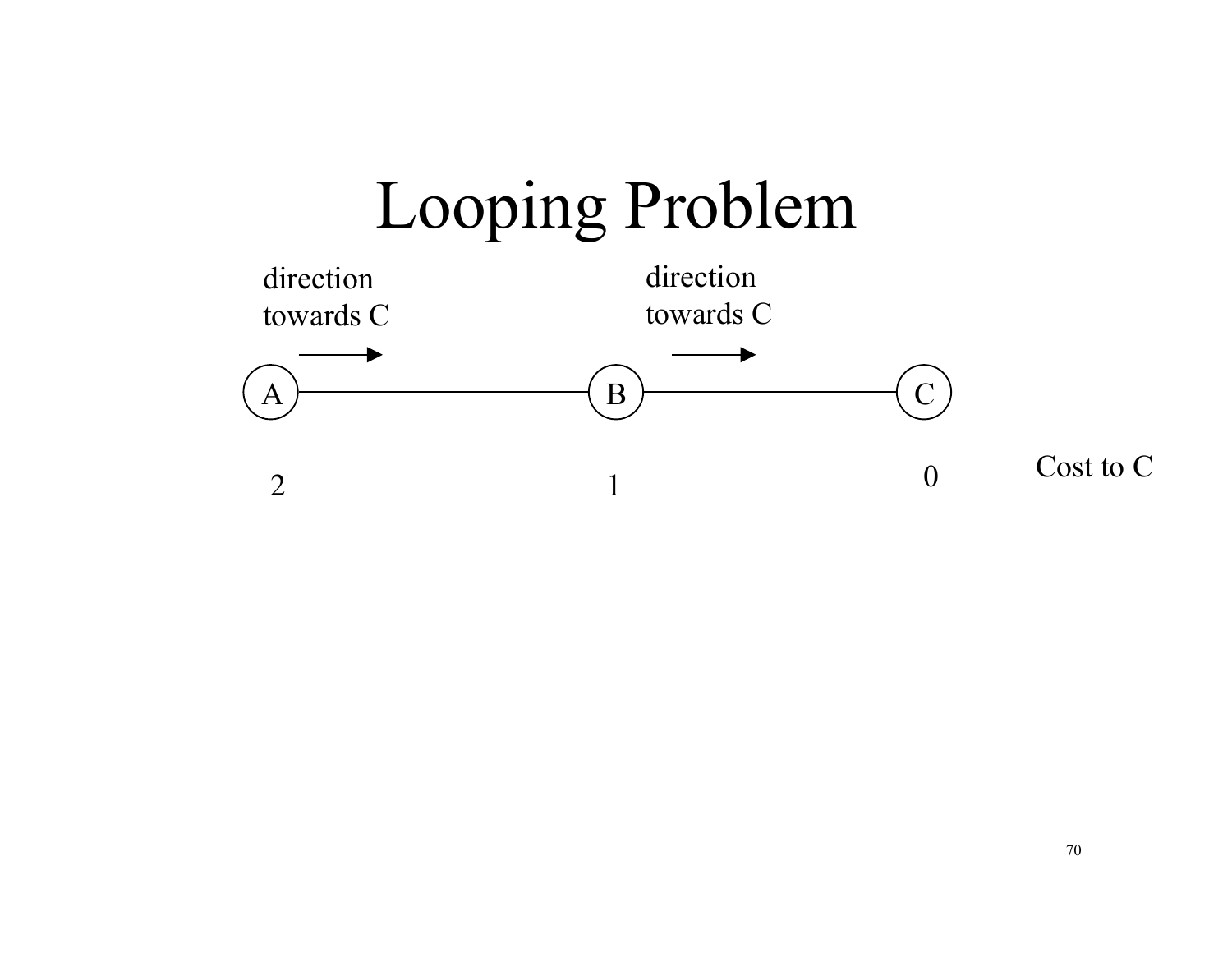

What is B's cost to C now?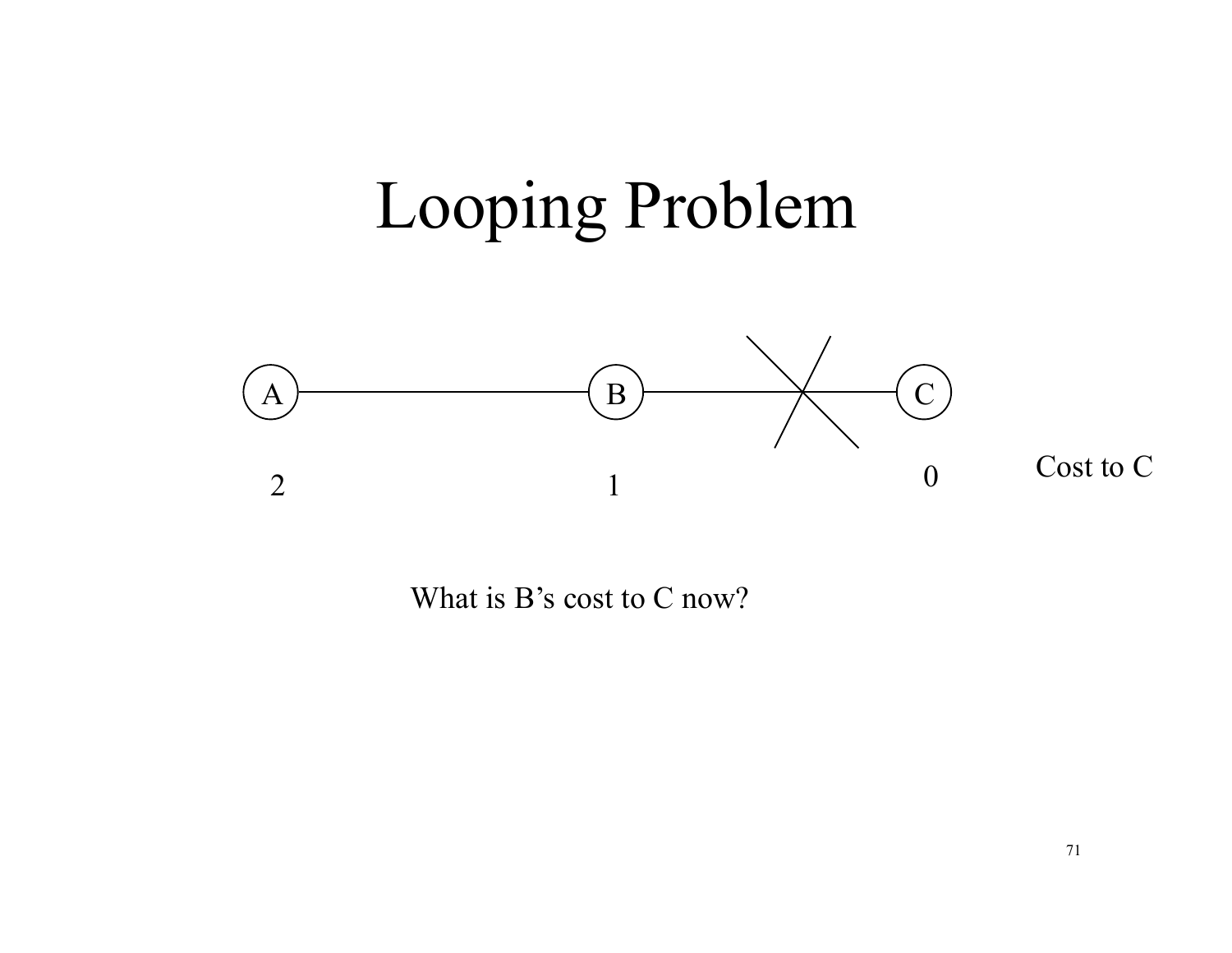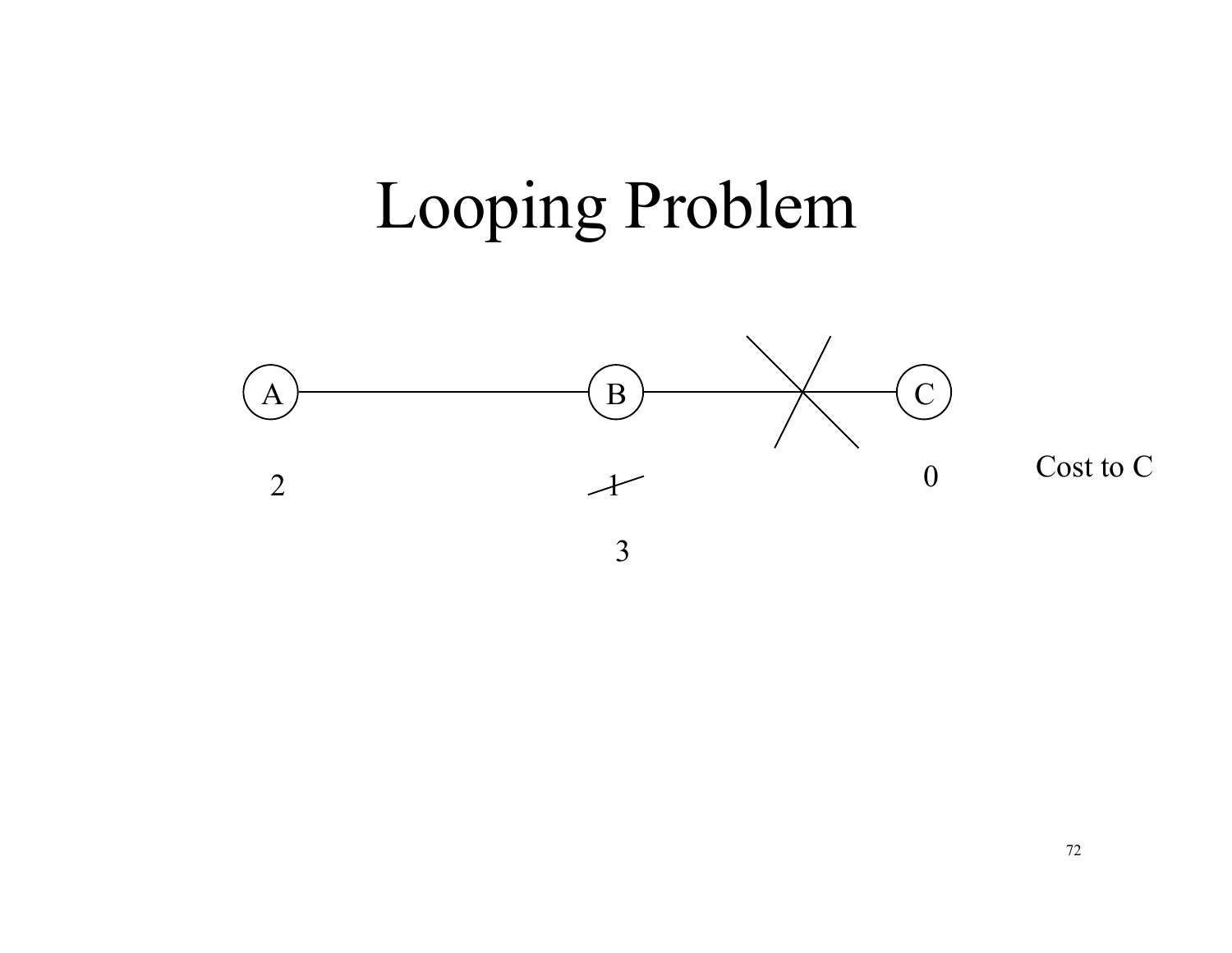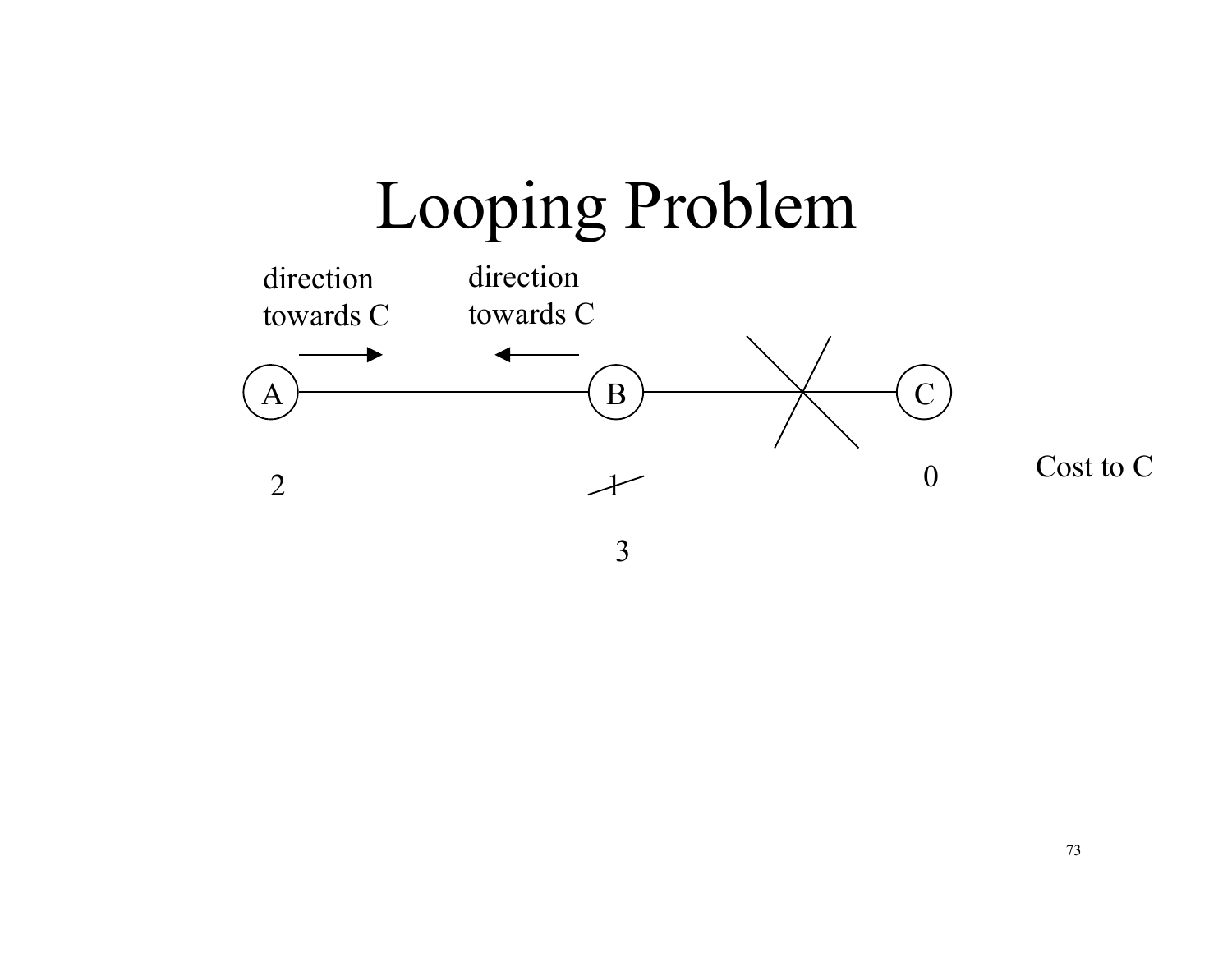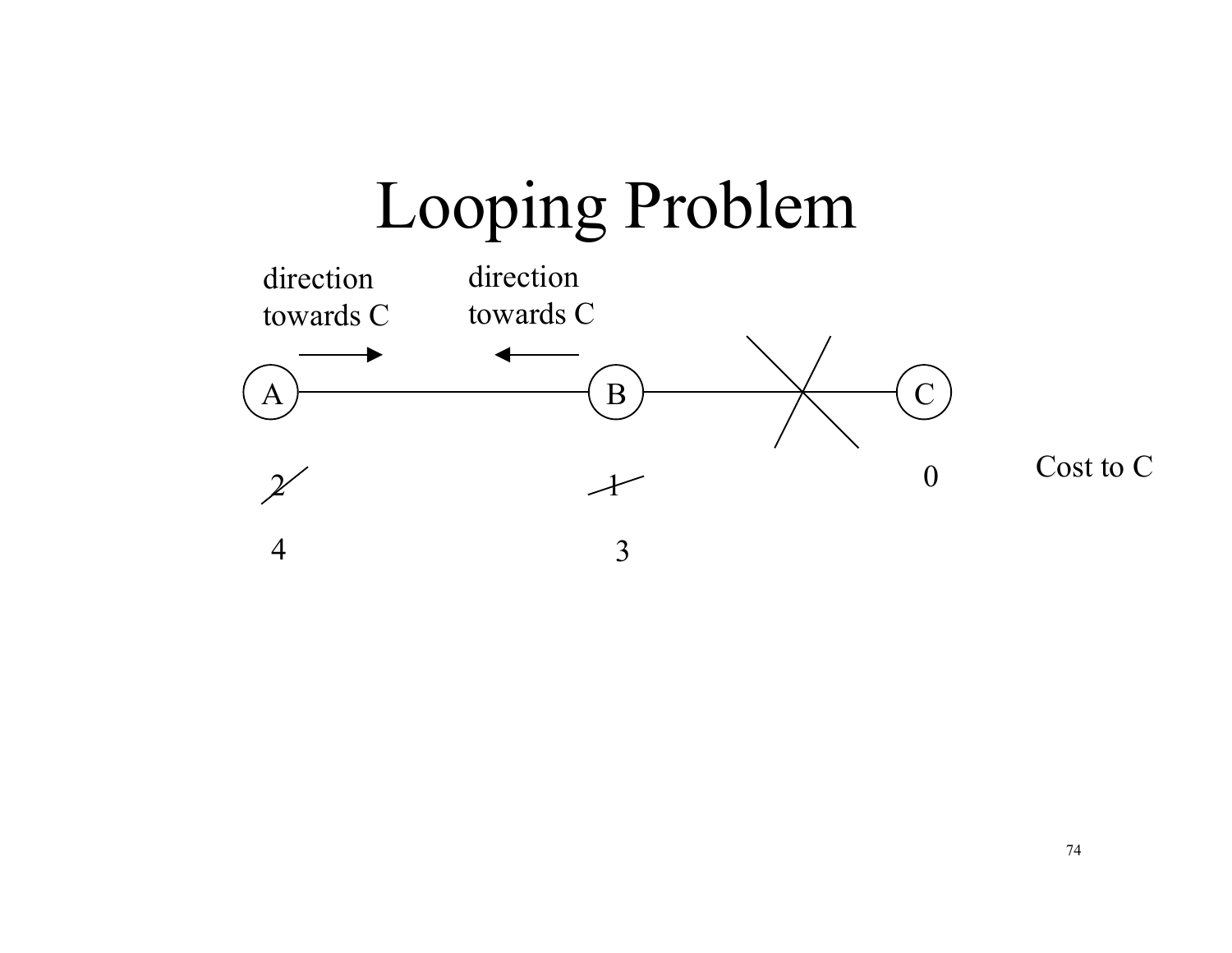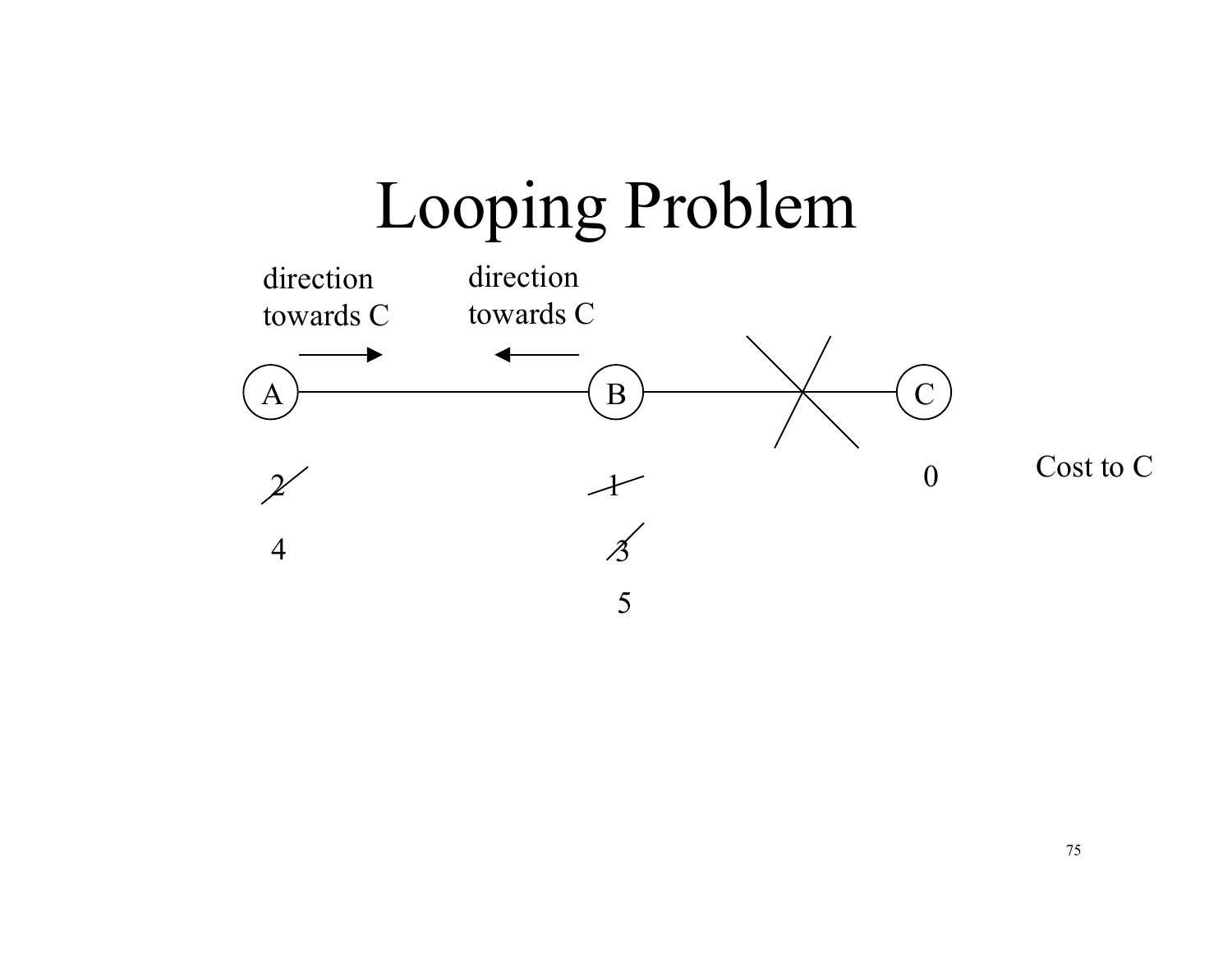### Looping Problem worse with high connectivity

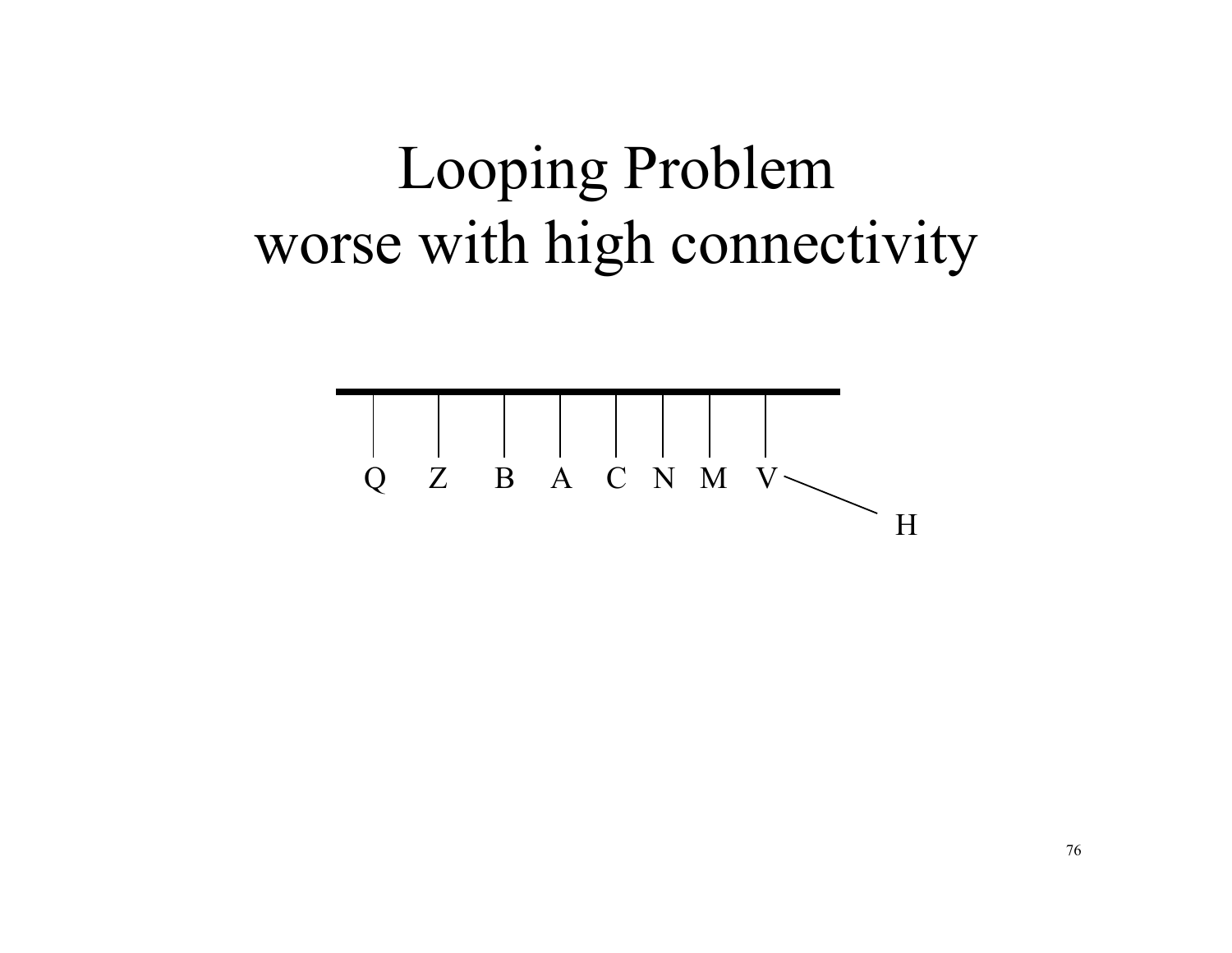# Split Horizon: one of several optimizations

Don't tell neighbor N you can reach D if you'd forward to D through N



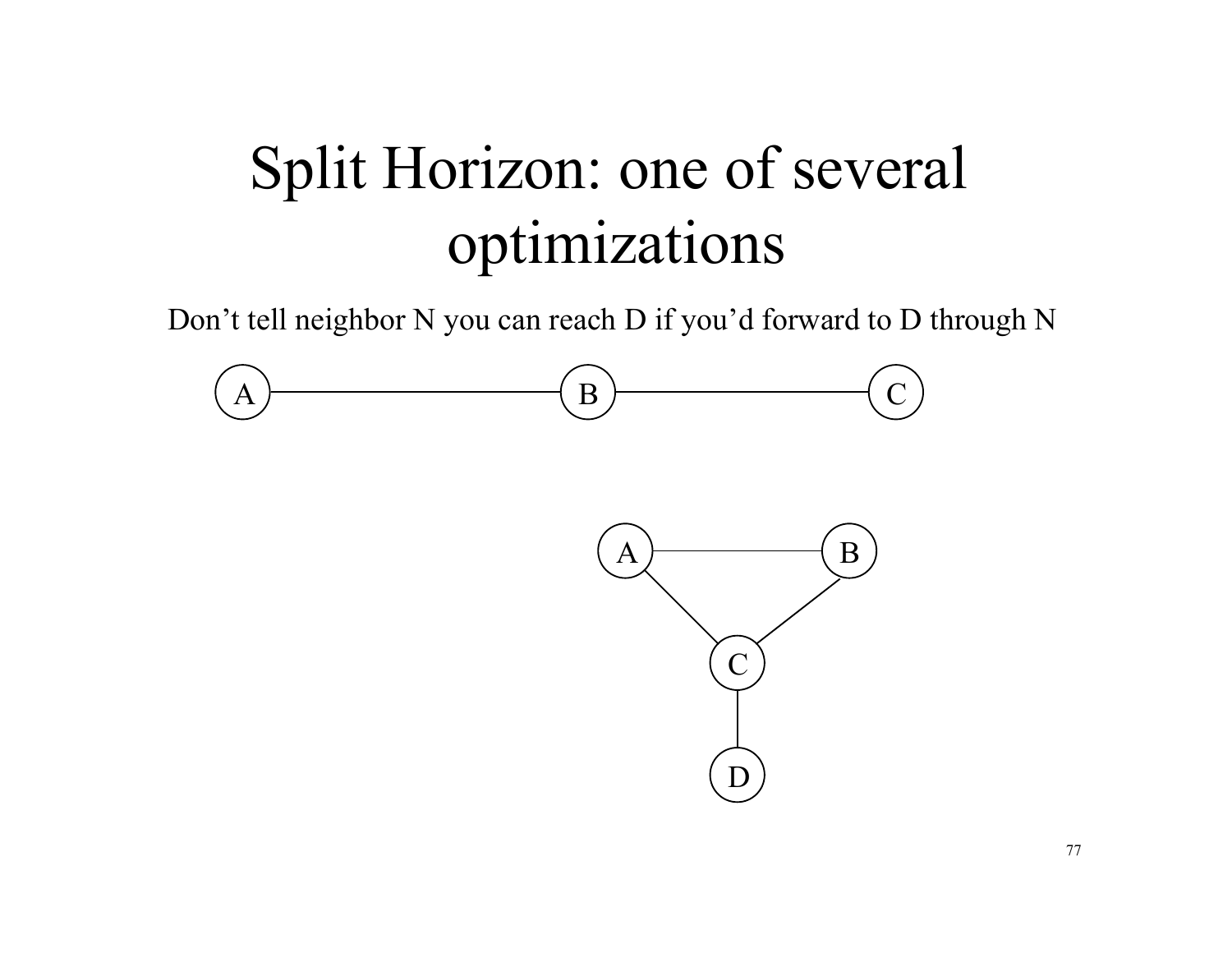# Link State Routing

- meet nbrs
- Construct Link State Packet (LSP)
	- who you are
	- list of (nbr, cost) pairs
- Broadcast LSPs to all rtrs ("a miracle occurs")
- Store latest LSP from each rtr
- Compute Routes (breadth first, *i.e.*, "shortest path" first—well known and efficient algorithm)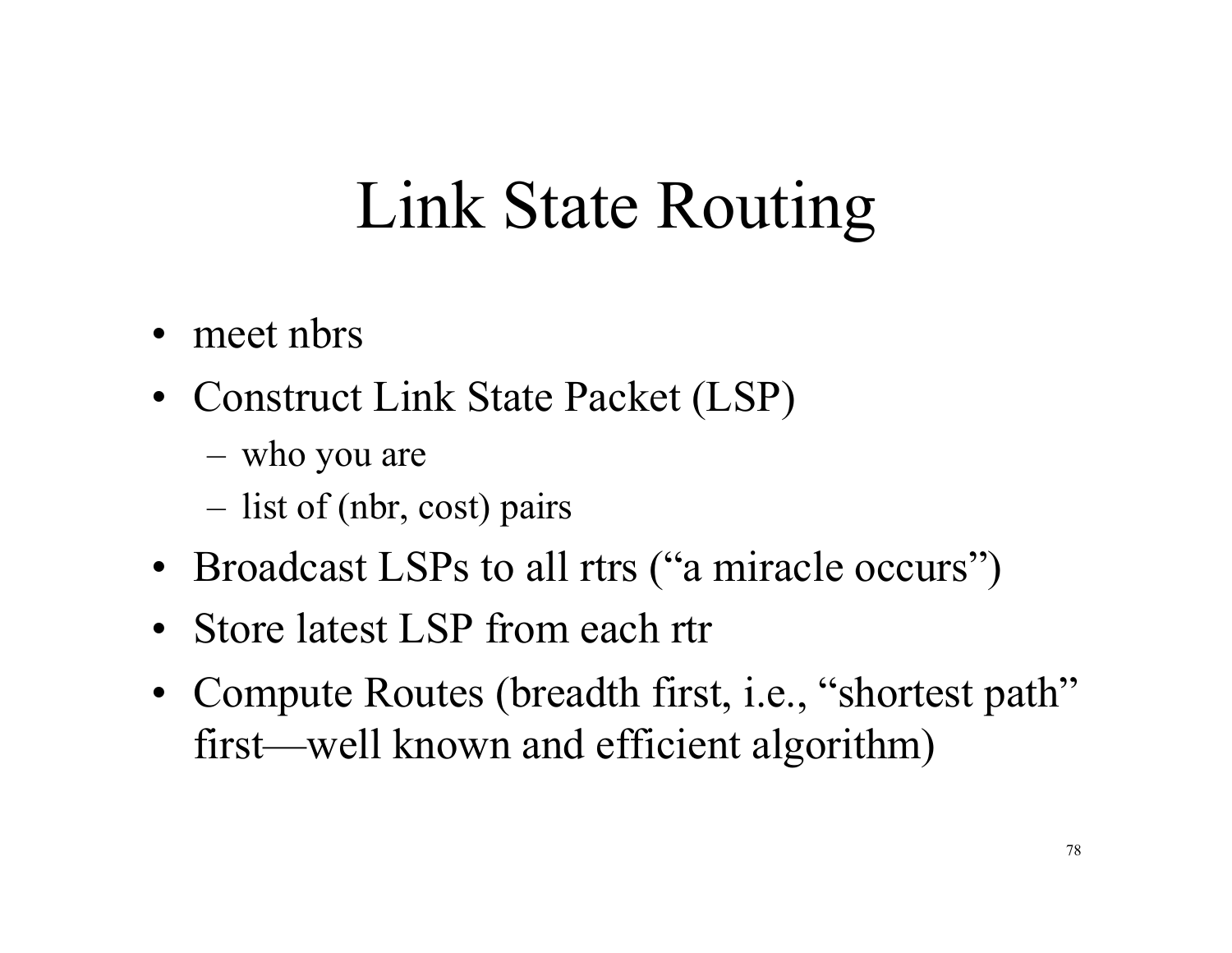

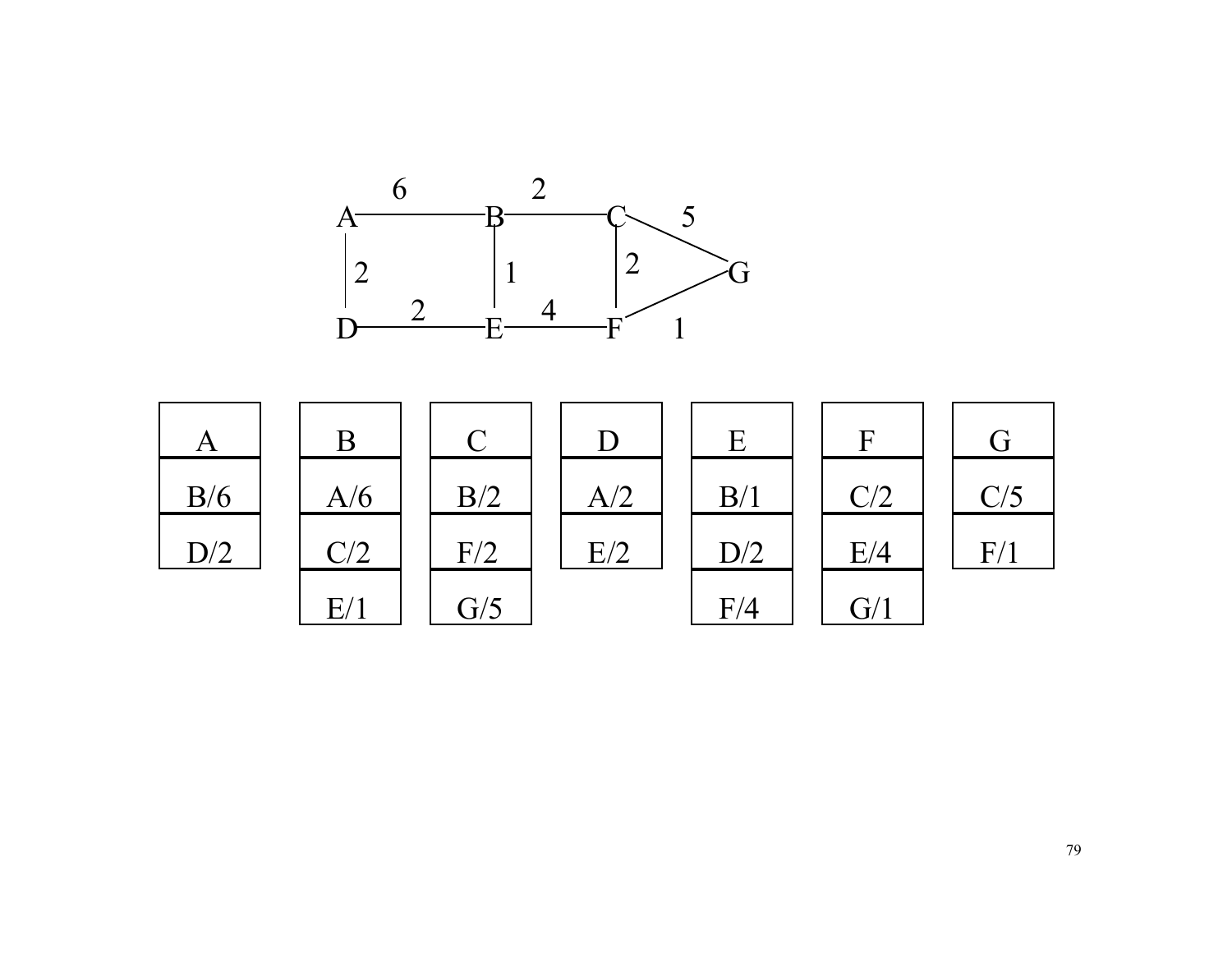# Computing Routes

- Edsgar Dijkstra's algorithm:
	- calculate tree of shortest paths from self to each
	- also calculate cost from self to each
	- Algorithm:
		- step 0: put (SELF, 0) on tree
		- step 1: look at LSP of node (N,c) just put on tree. If for any nbr K, this is best path so far to K, put (K, c  $+dist(N,K))$  on tree, child of N, with dotted line
		- step 2: make dotted line with smallest cost solid, go to step 1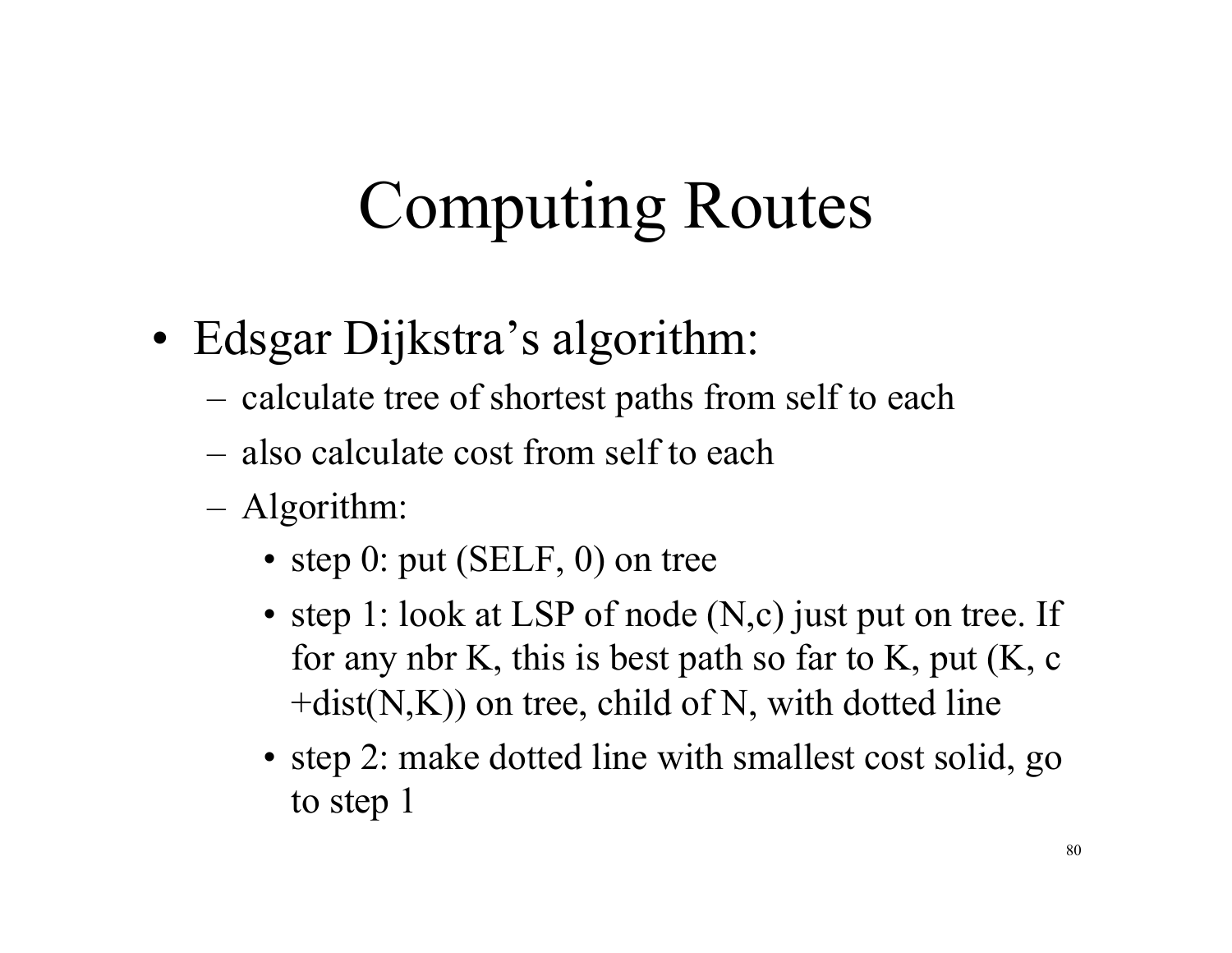#### Look at LSP of new tree node



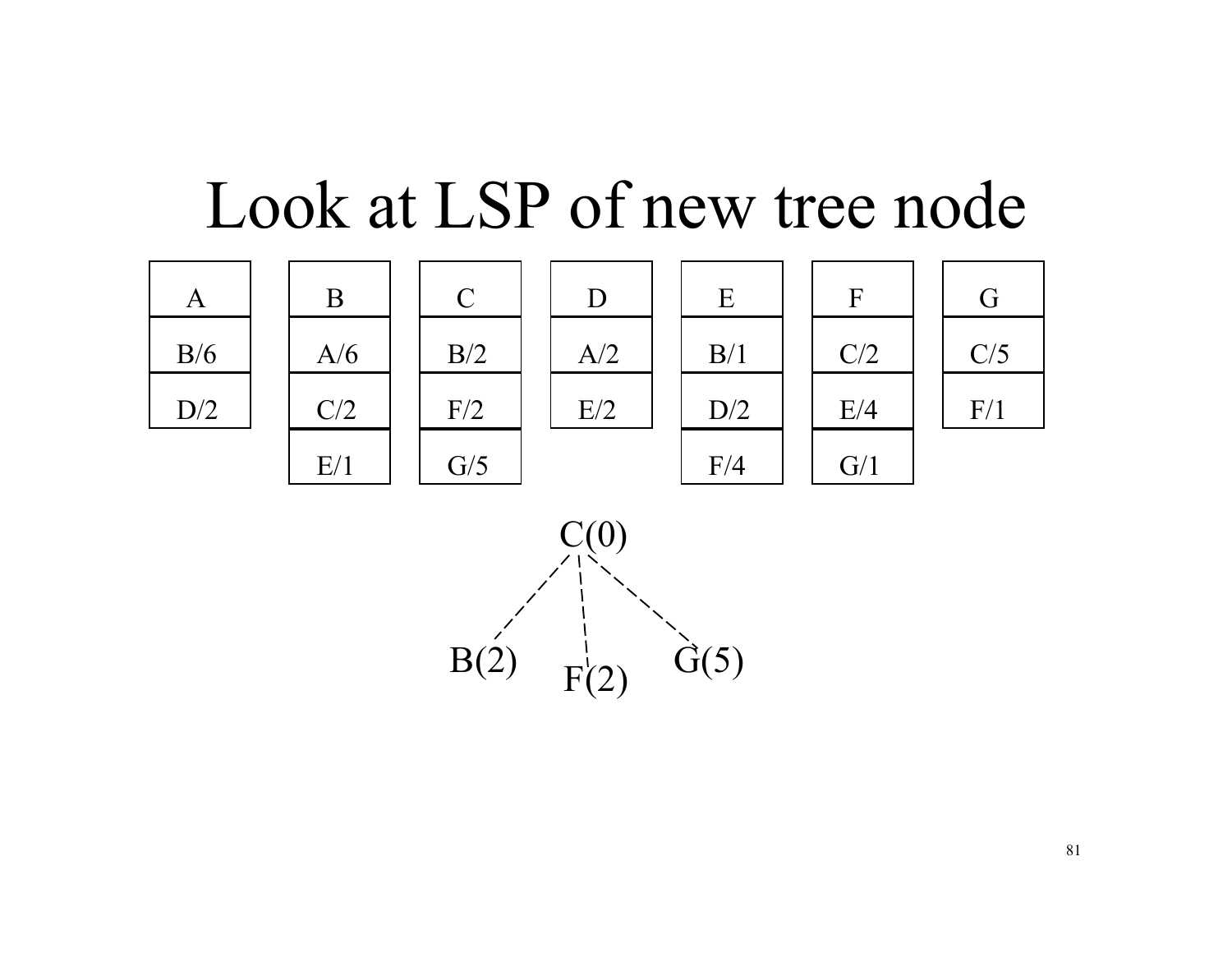### Make shortest TENT solid



 $B(2)$   $F(2)$   $G(5)$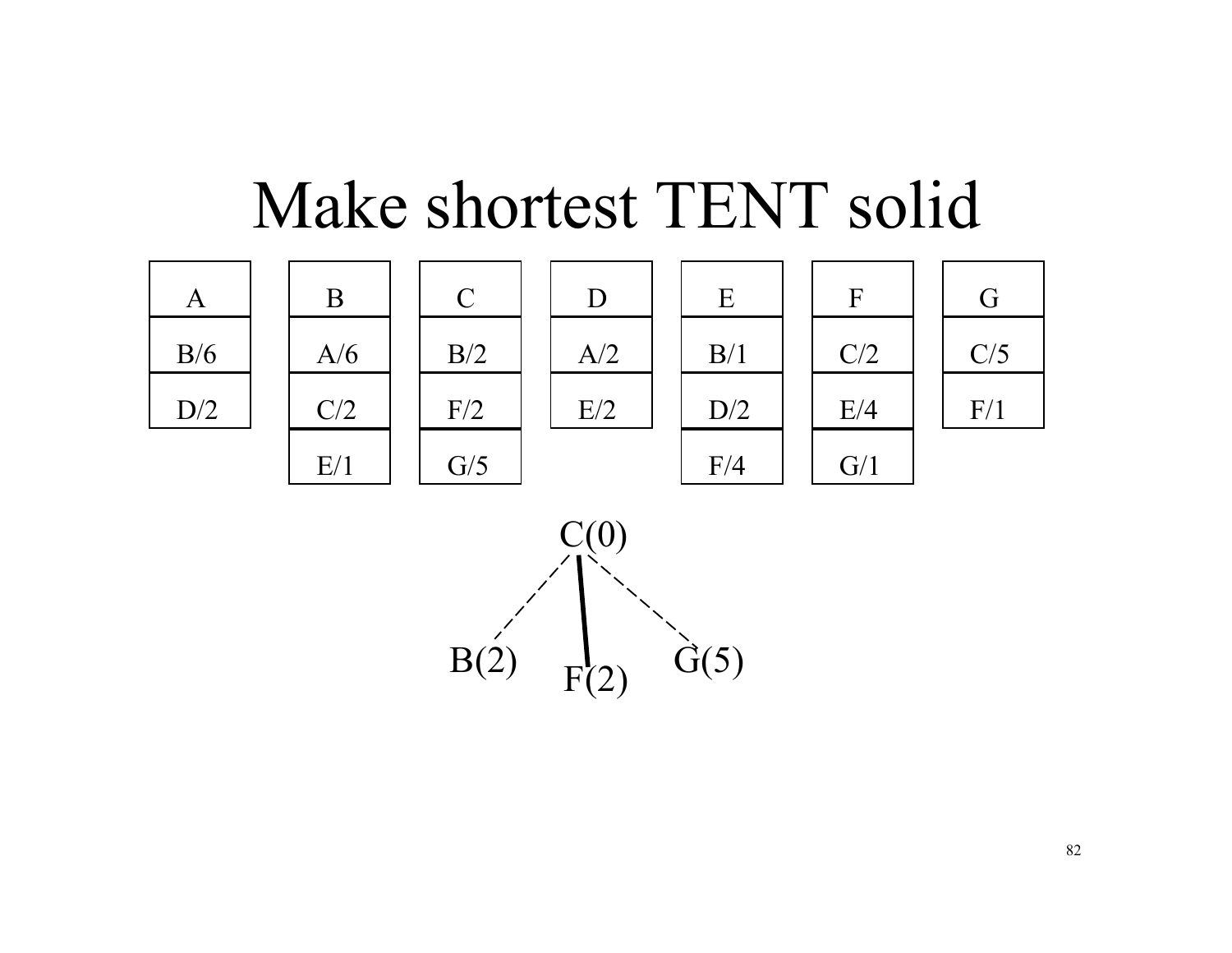## Look at LSP of newest tree node

E



B

A/6

 $C/2$ 

 $E/1$ 





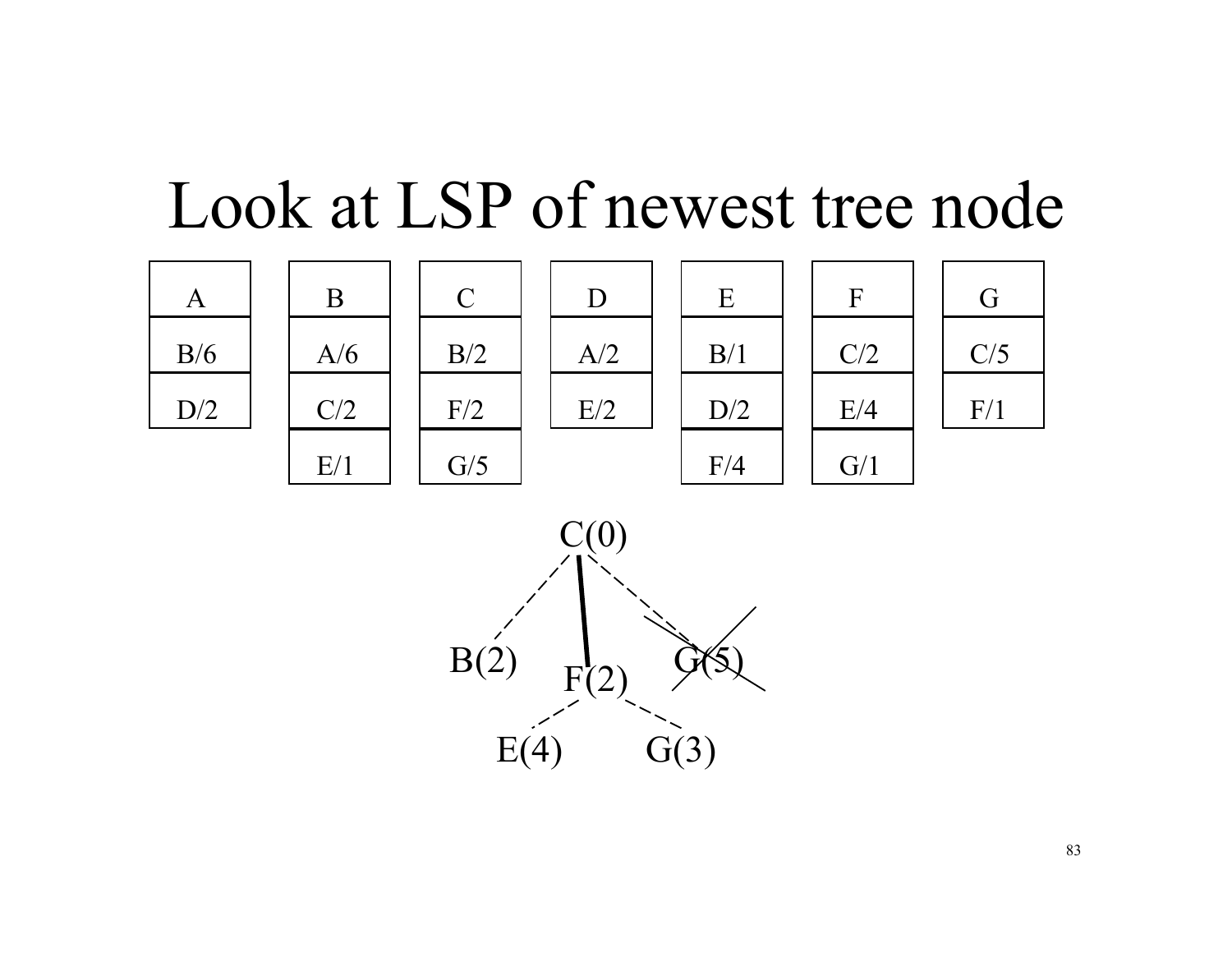#### Make shortest TENT solid

E

B/1

 $D/2$ 

 $F/4$ 





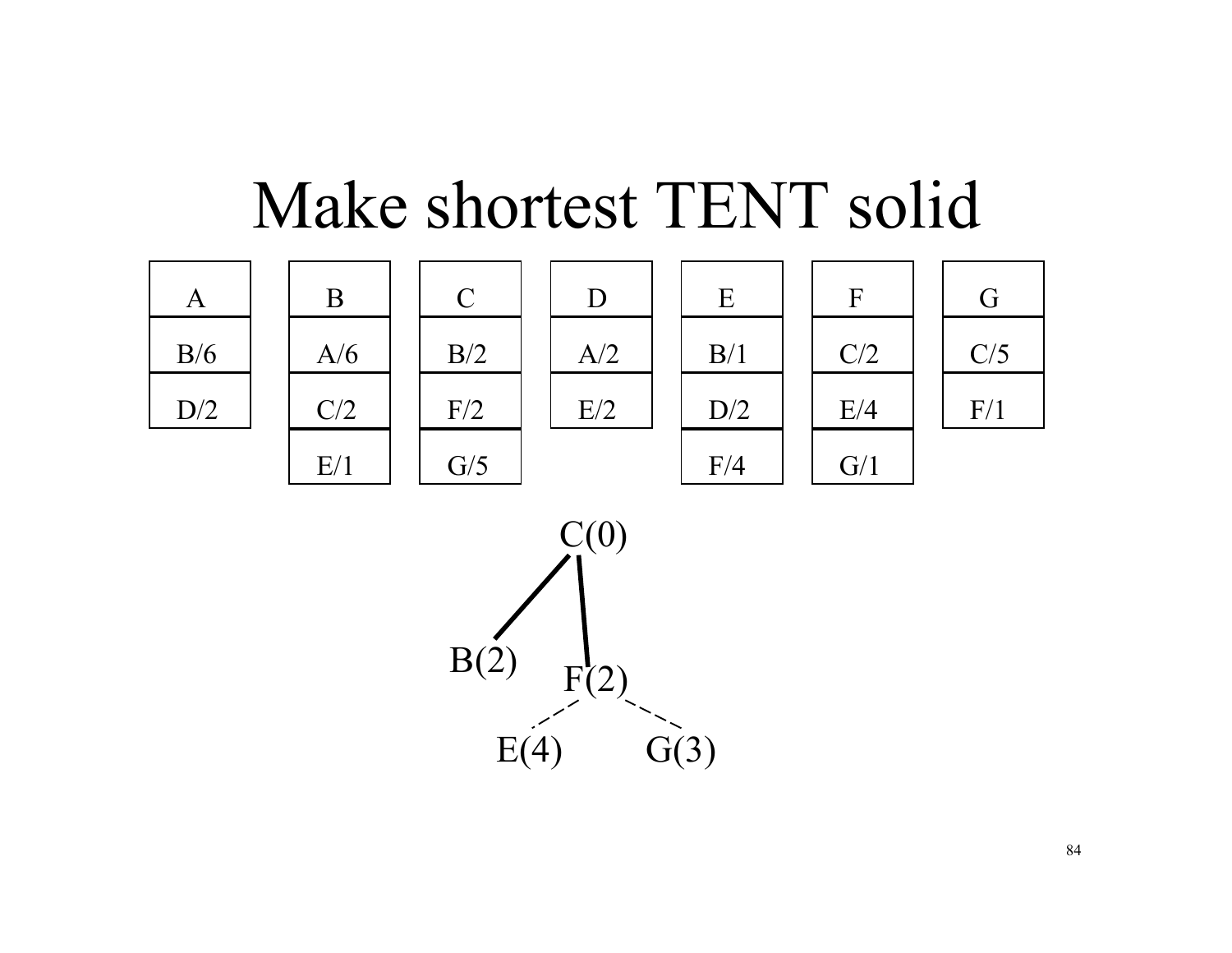### Look at LSP of newest tree node



B

A/6

 $C/2$ 

 $E/1$ 





| $\vec{r}$  |  |
|------------|--|
| C/5        |  |
| $\rm{F}/1$ |  |



85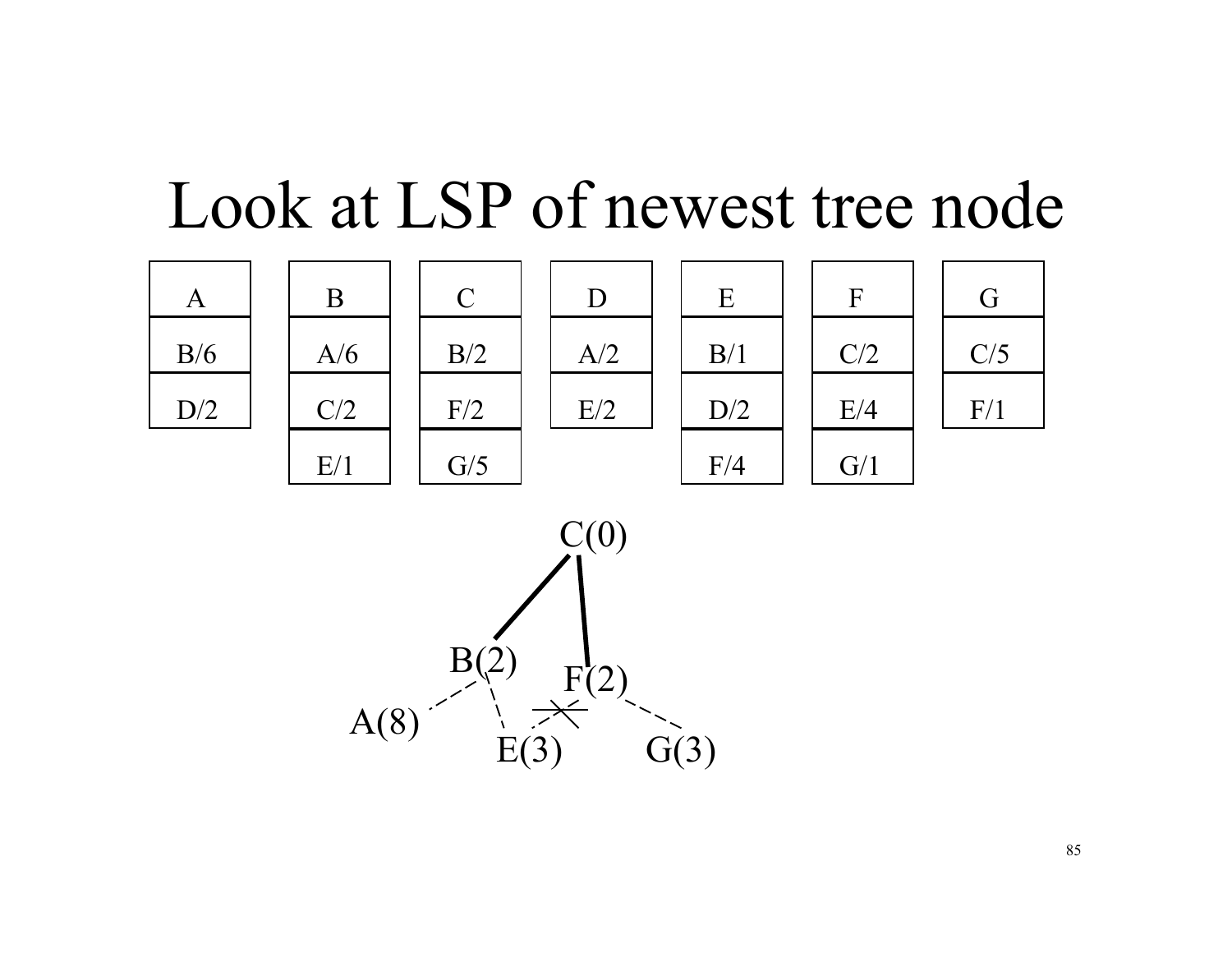## Make shortest TENT solid



 $A(8)$   $\qquad \qquad$   $E(3)$   $G(3)$ 

86

G

 $C/5$ 

F/1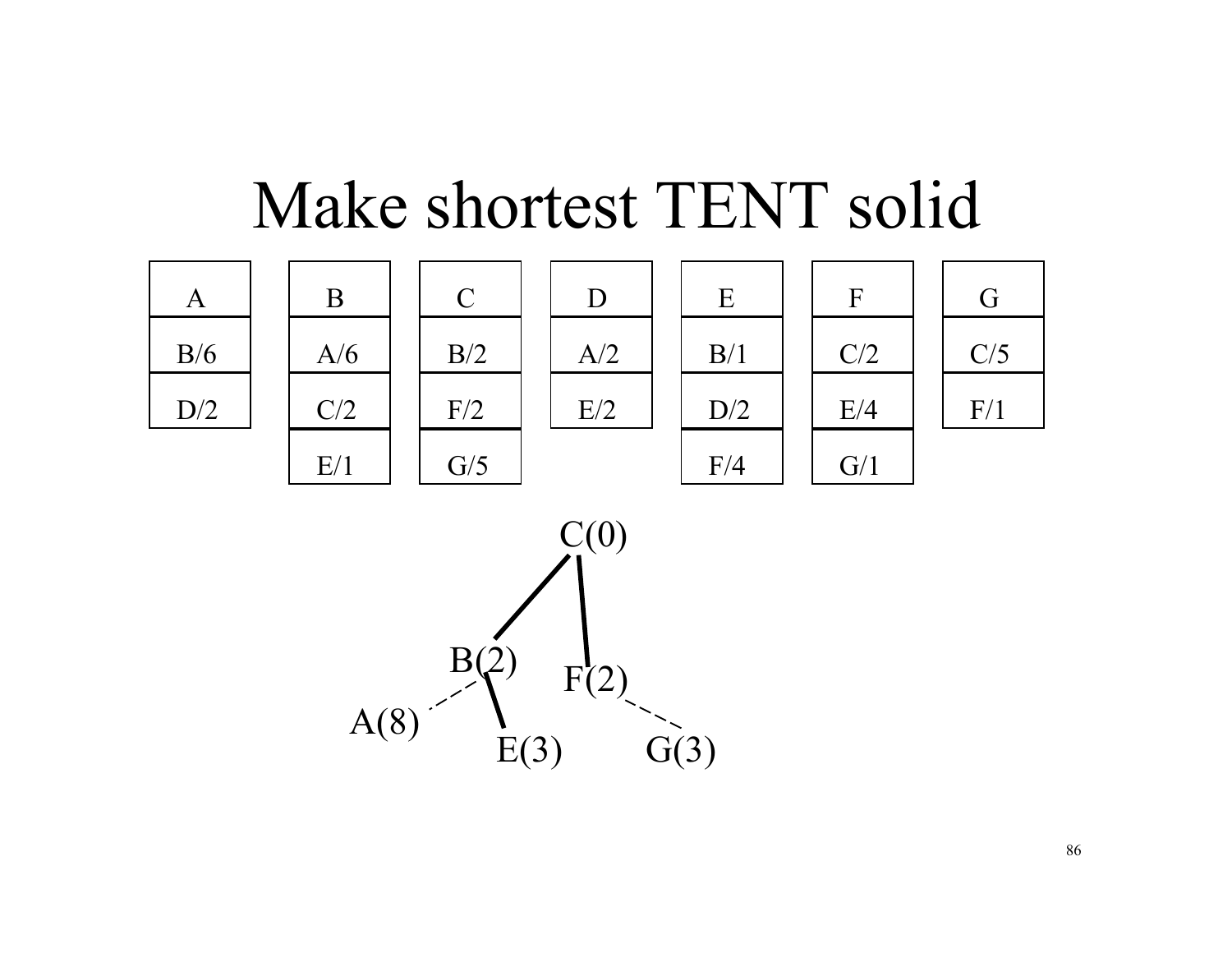### Look at LSP of newest tree node

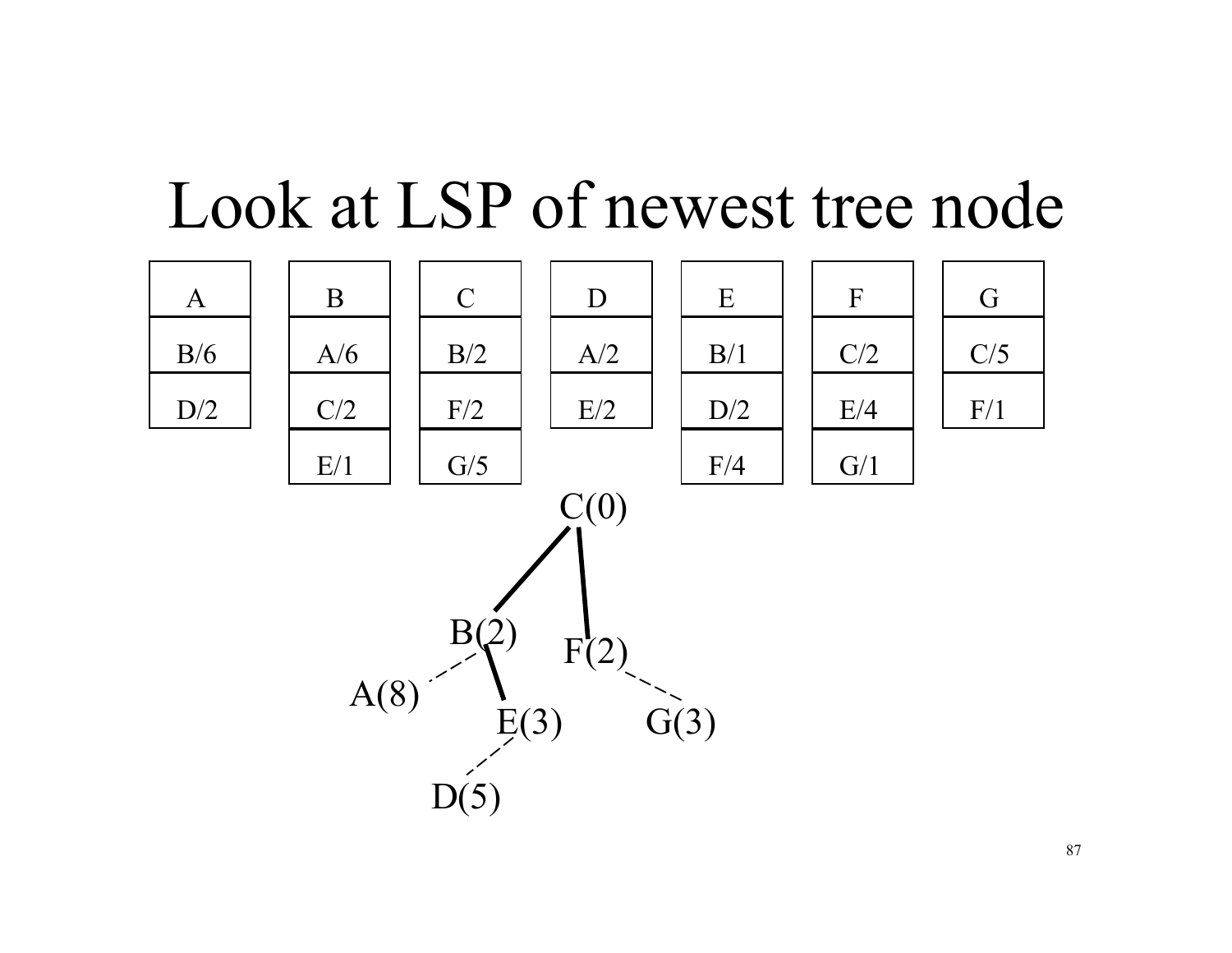

### Make shortest TENT solid

88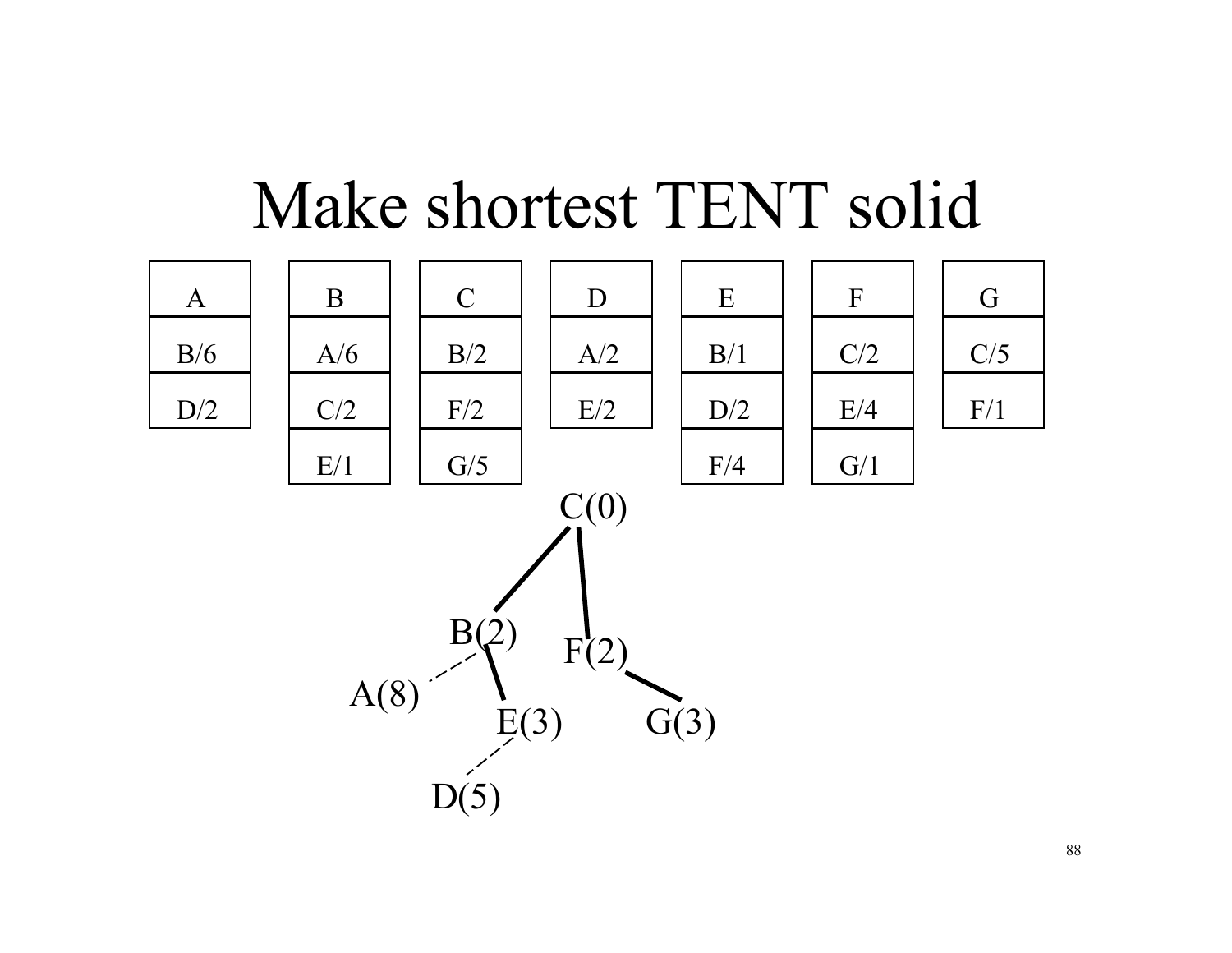#### Look at newest tree node's LSP

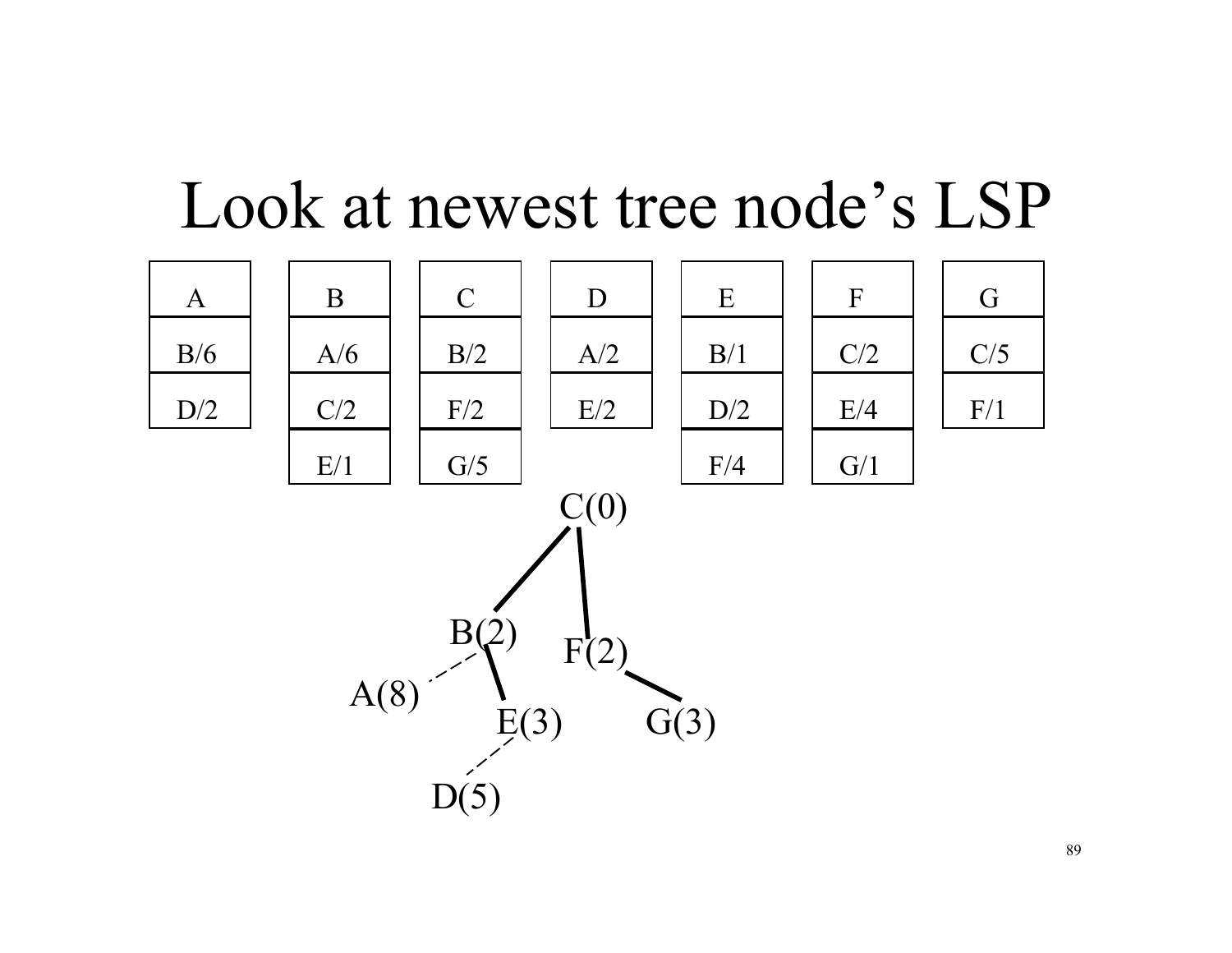

### Make shortest TENT solid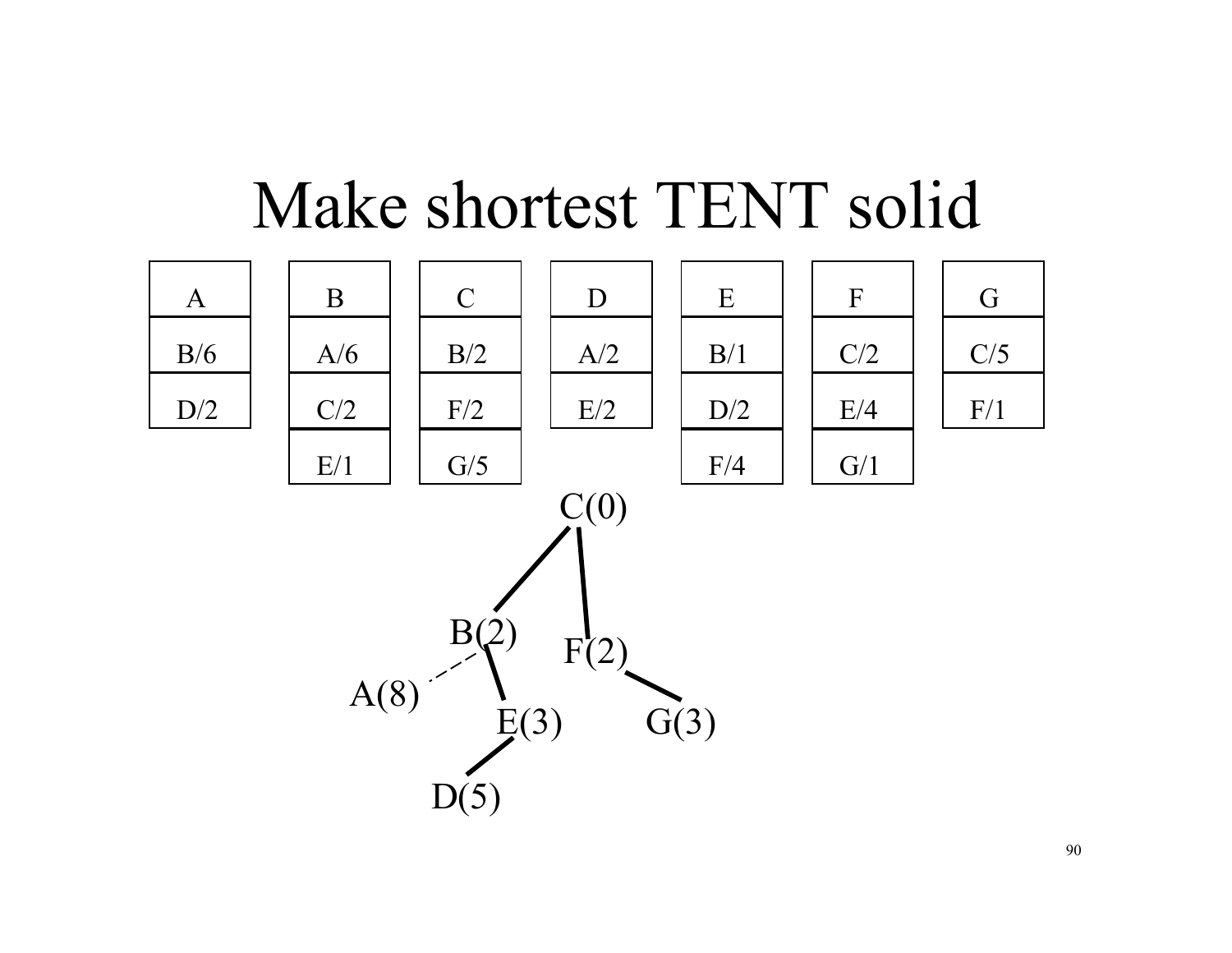

#### Look at newest node's LSP

91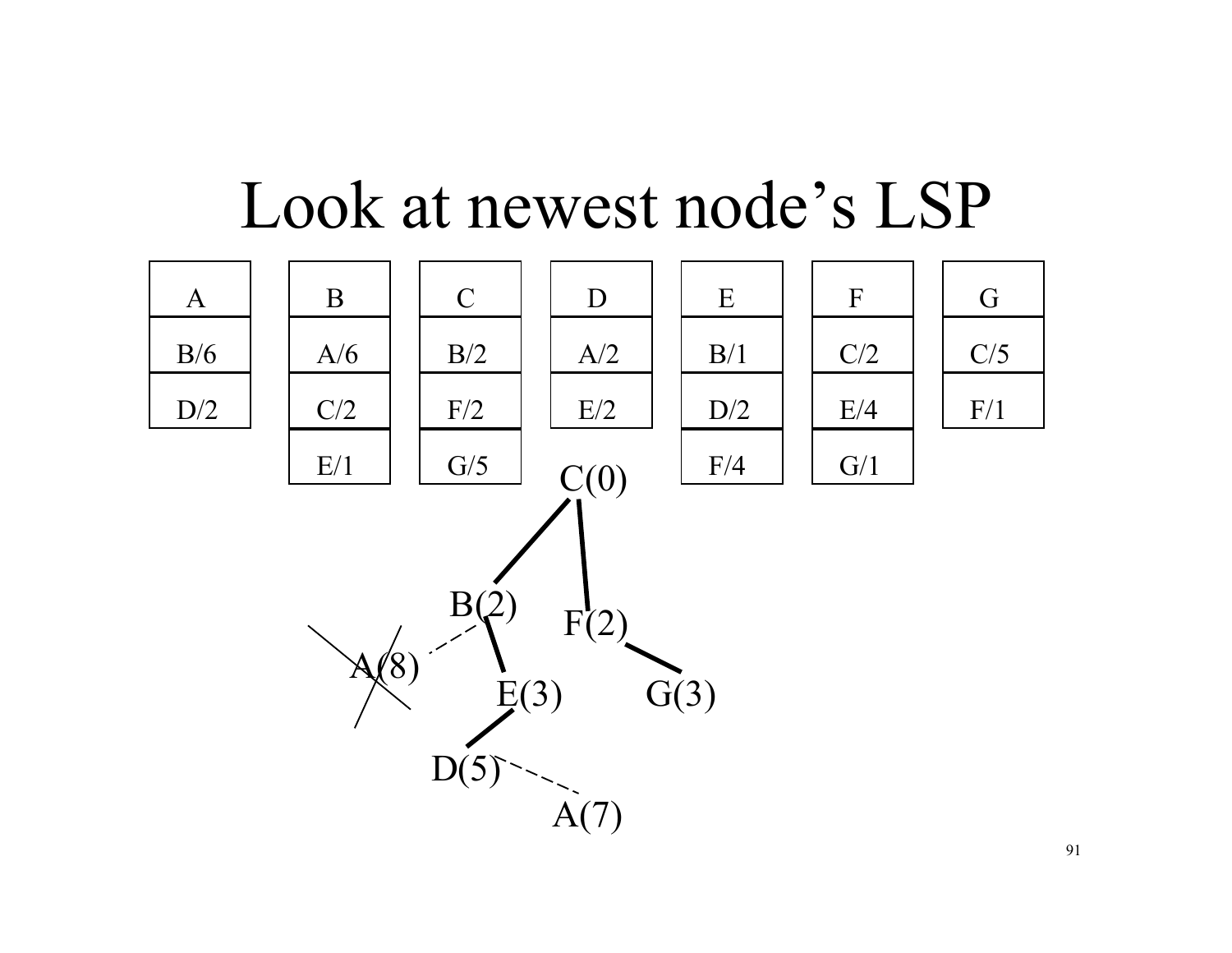

### Make shortest TENT solid

92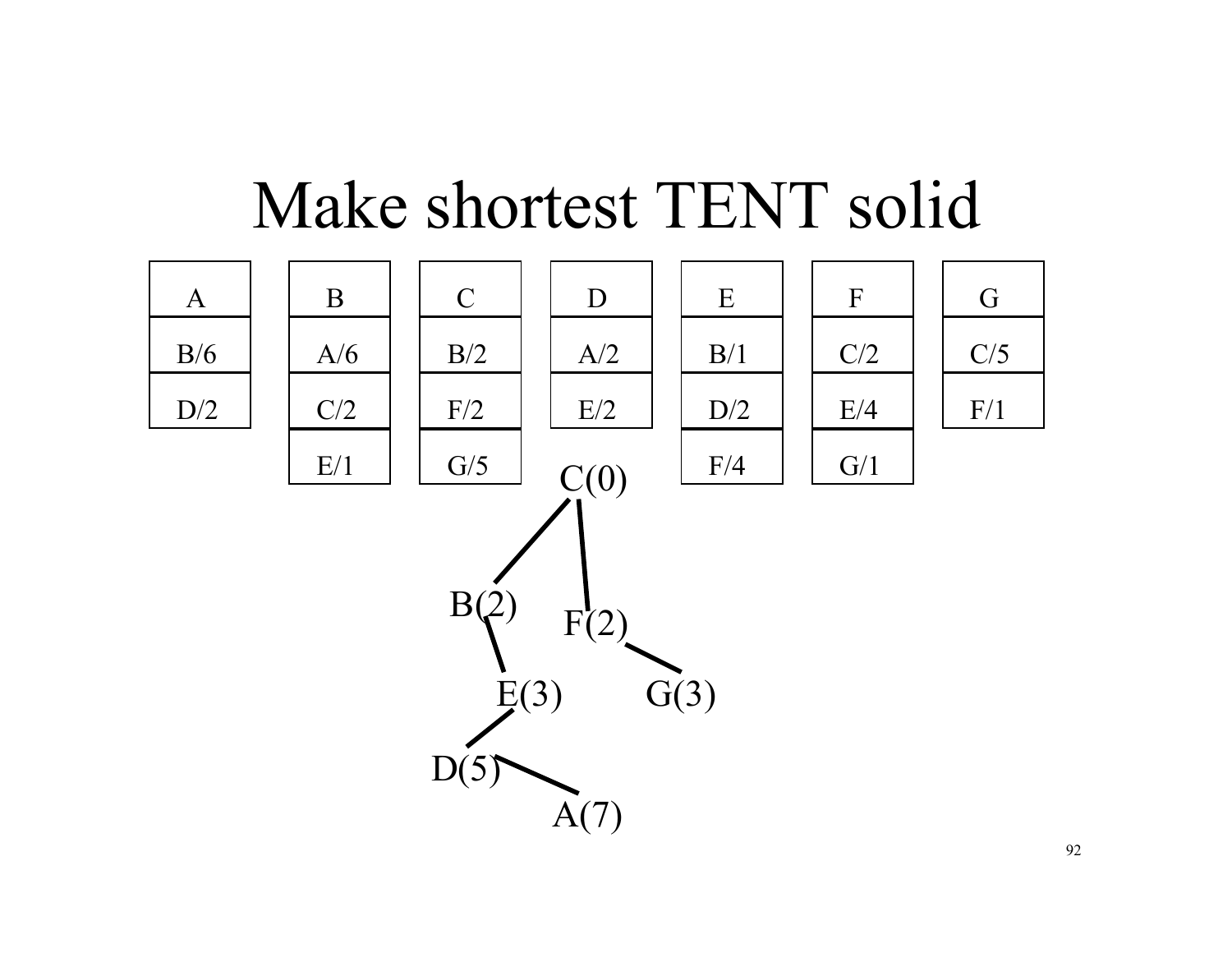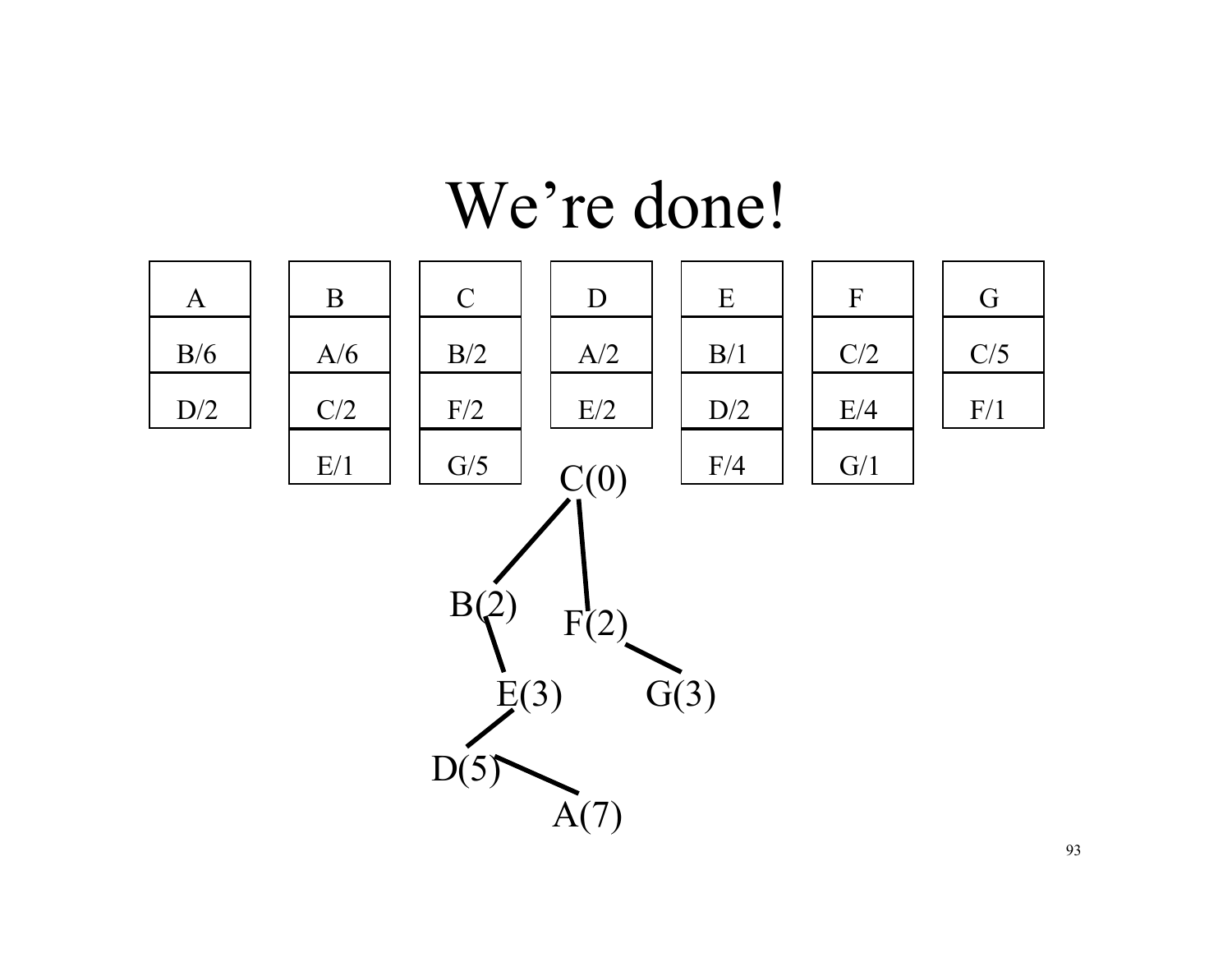# Distance vector vs link state

- Memory: distance vector wins (but memory is cheap)
- Computation: debatable
- Simplicity of coding: simple distance vector wins. Complex new-fangled distance vector, no
- Convergence speed: link state
- Functionality: link state; custom routes, mapping the net, troubleshooting, sabotage-proof routing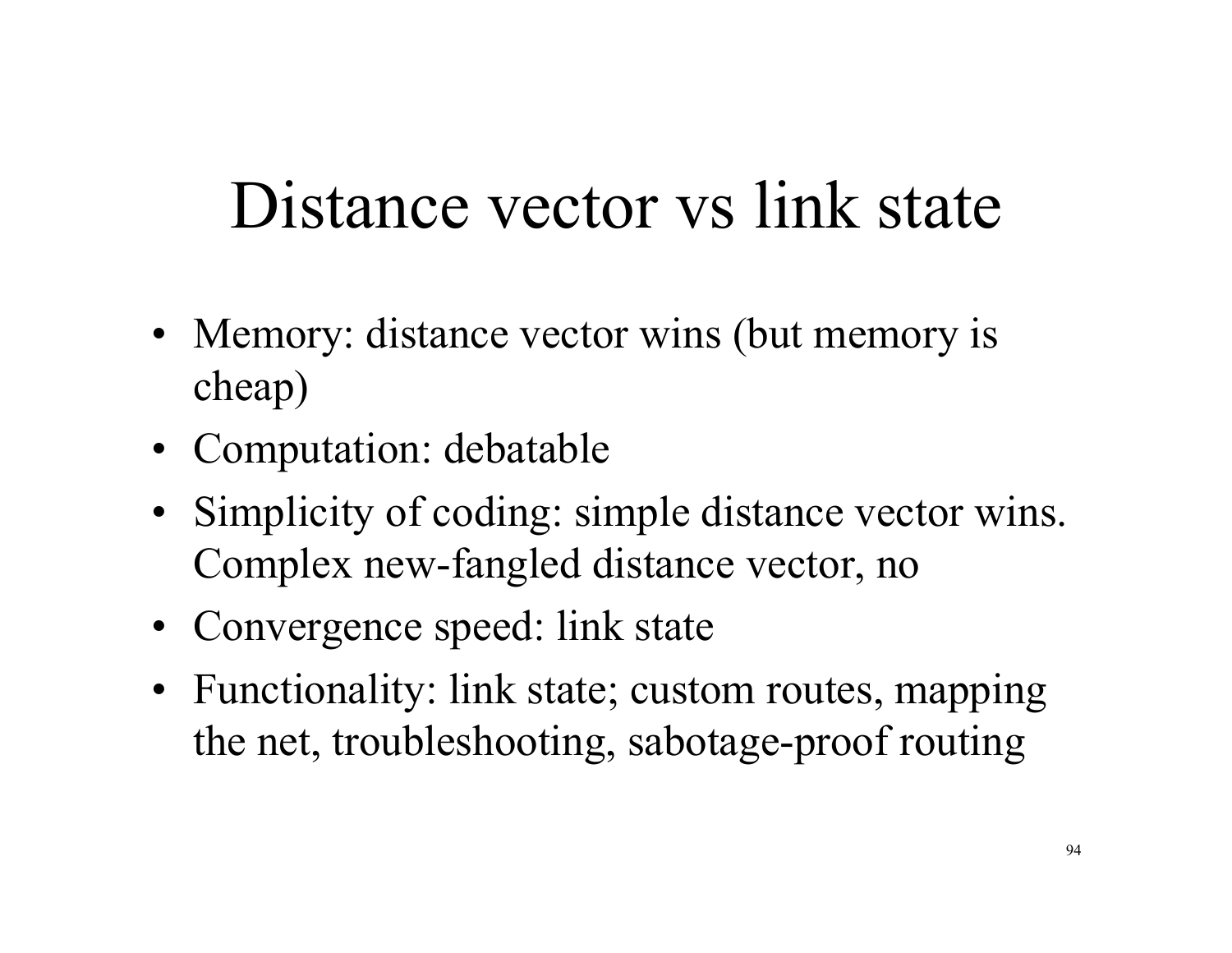# Specific Routing Protocols

- Interdomain vs Intradomain
- Intradomain:
	- link state (OSPF, IS-IS)
	- distance vector (RIP)
- Interdomain
	- BGP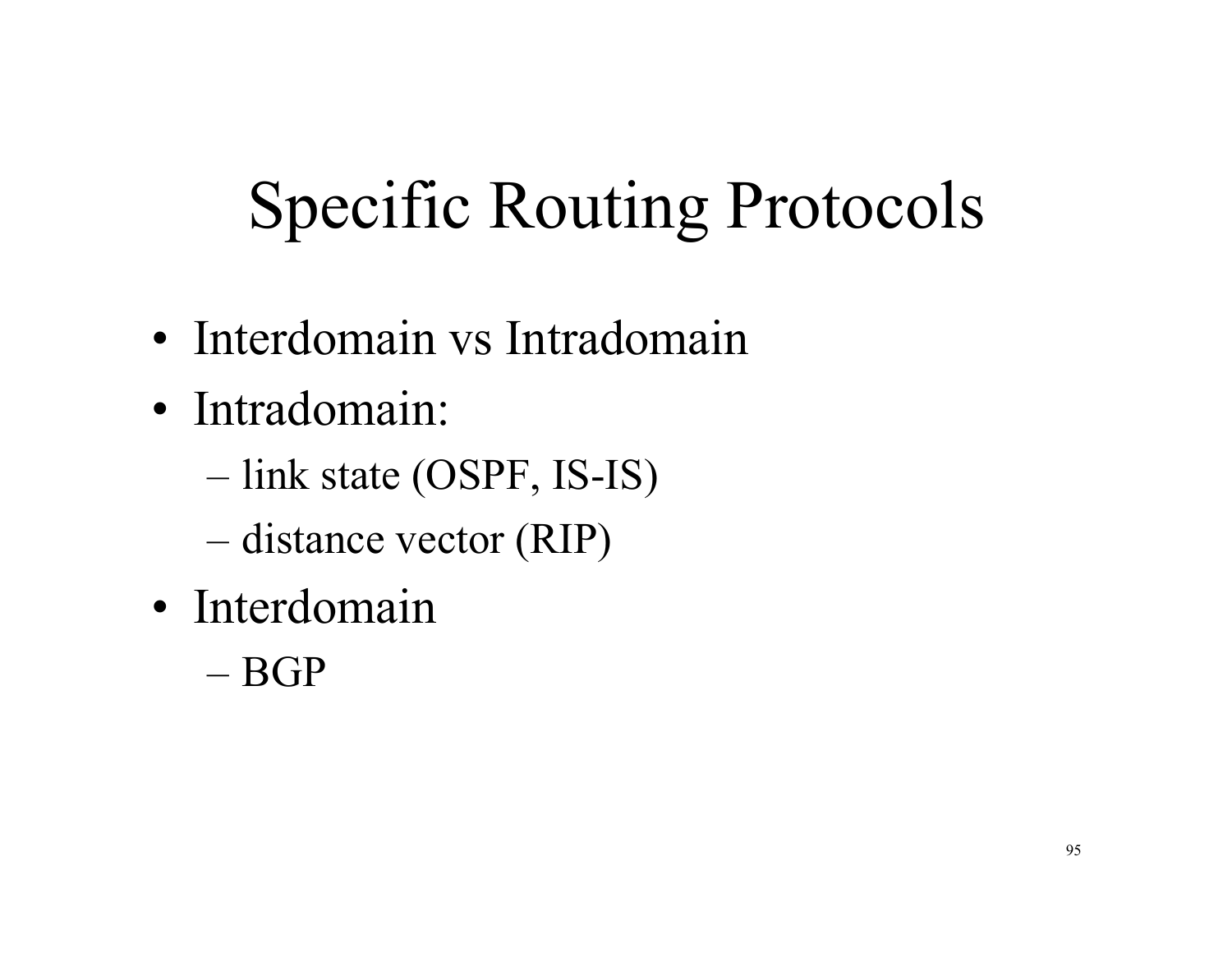# BGP (Border Gateway Protocol)

- "Policies", not just minimize path
- "Path vector": given reported paths to D from each nbr, and configured preferences, choose your path to D
	- $-$  don't ever route through domain X, or not to D, or only as last resort
- Other policies: don't tell nbr about D, or lie to nbr about D making path look worse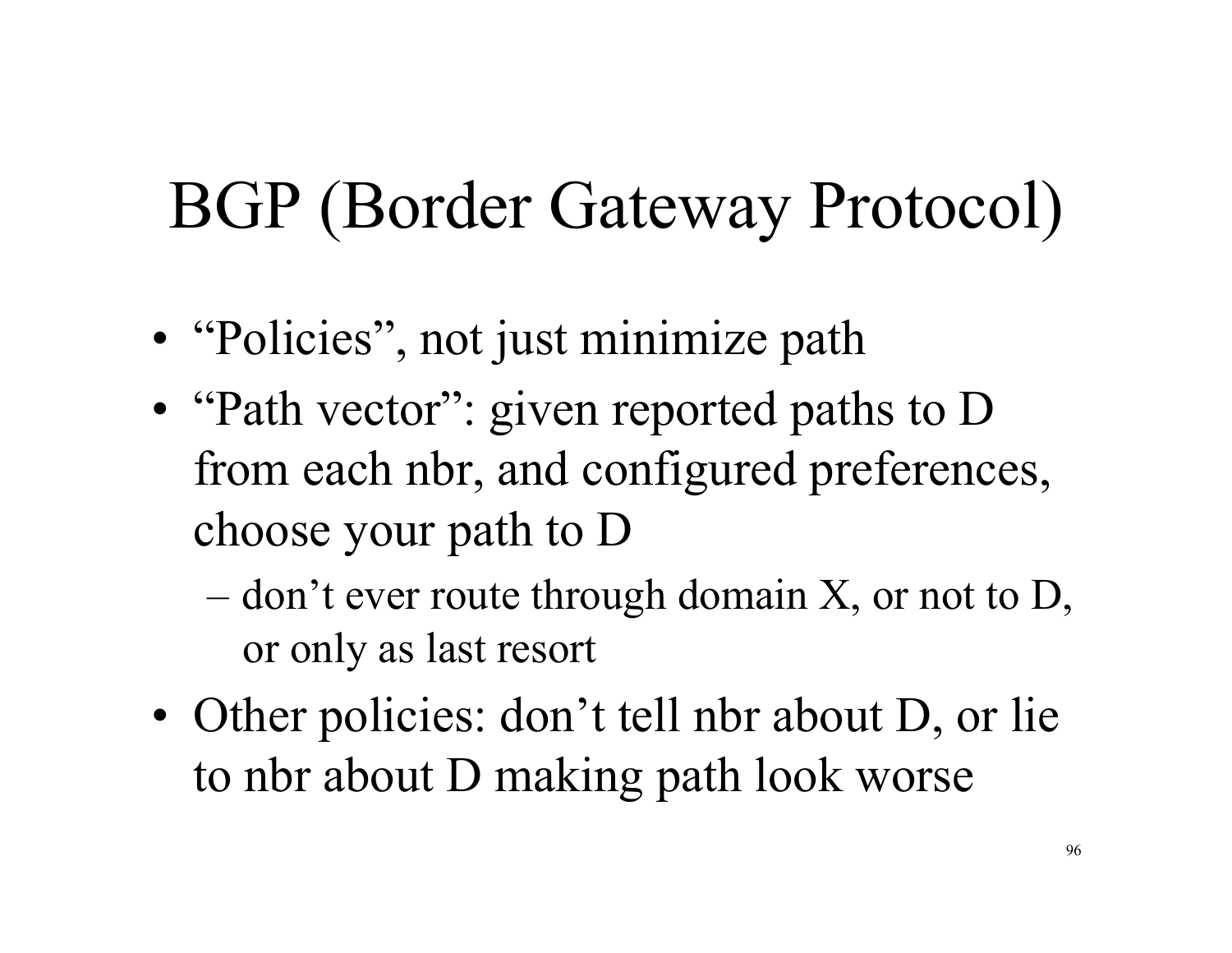# Path vector/Distance vector

- Distance vector
	- Each router reports to its neighbors  $\{D, cost\}$
	- Each router chooses best path based on min (reported cost to D+link cost to nbr)
- Path vector
	- Each rtr R reports  $\{$ (D,list of AS's in R's chosen path to D)…}
	- Each rtr chooses best path based on configured policies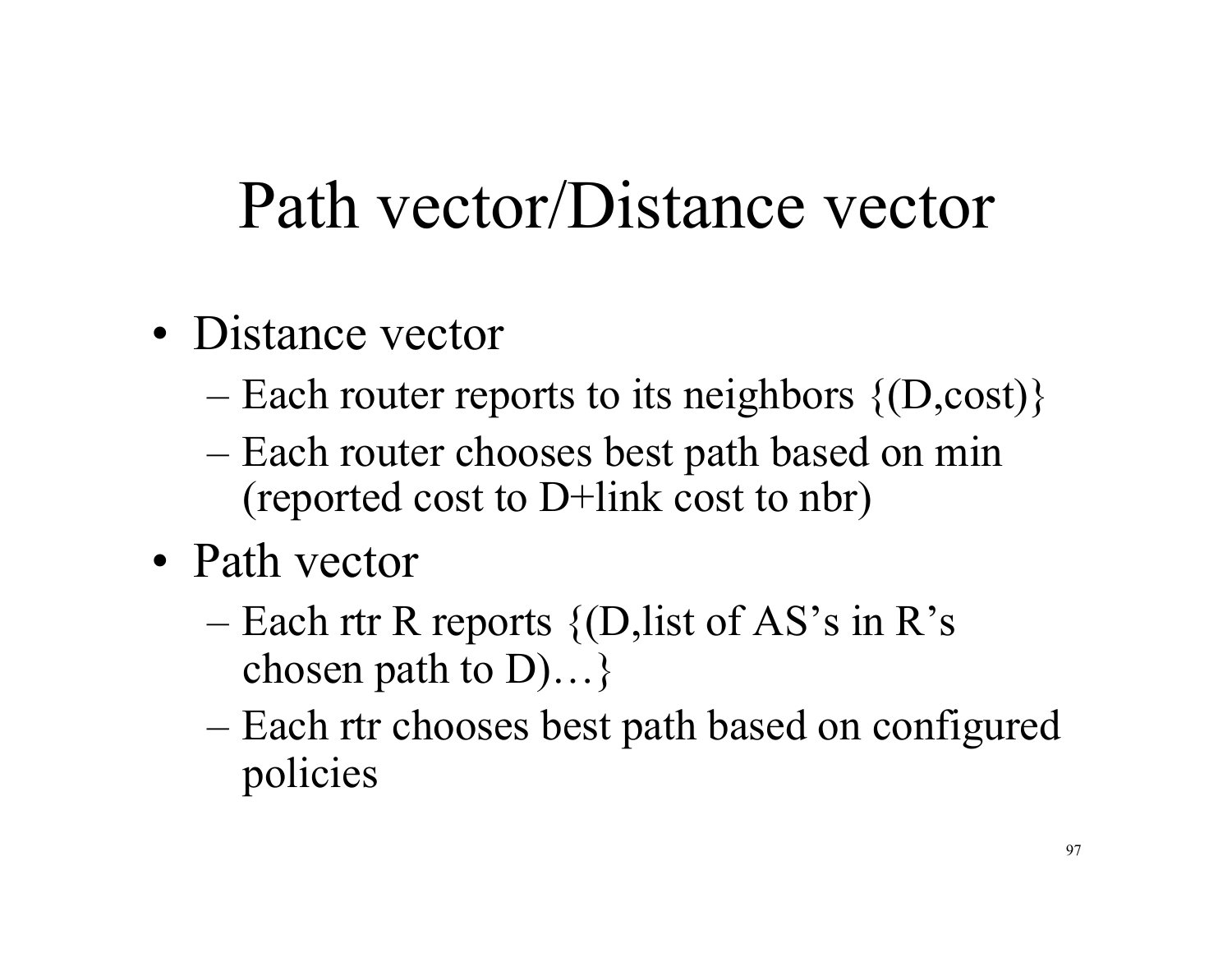# BGP Configuration

- path preference rules
- which nbr to tell about which destinations
- how to "edit" the path when telling nbr N about prefix P (add fake hops to discourage N from using you to get to P)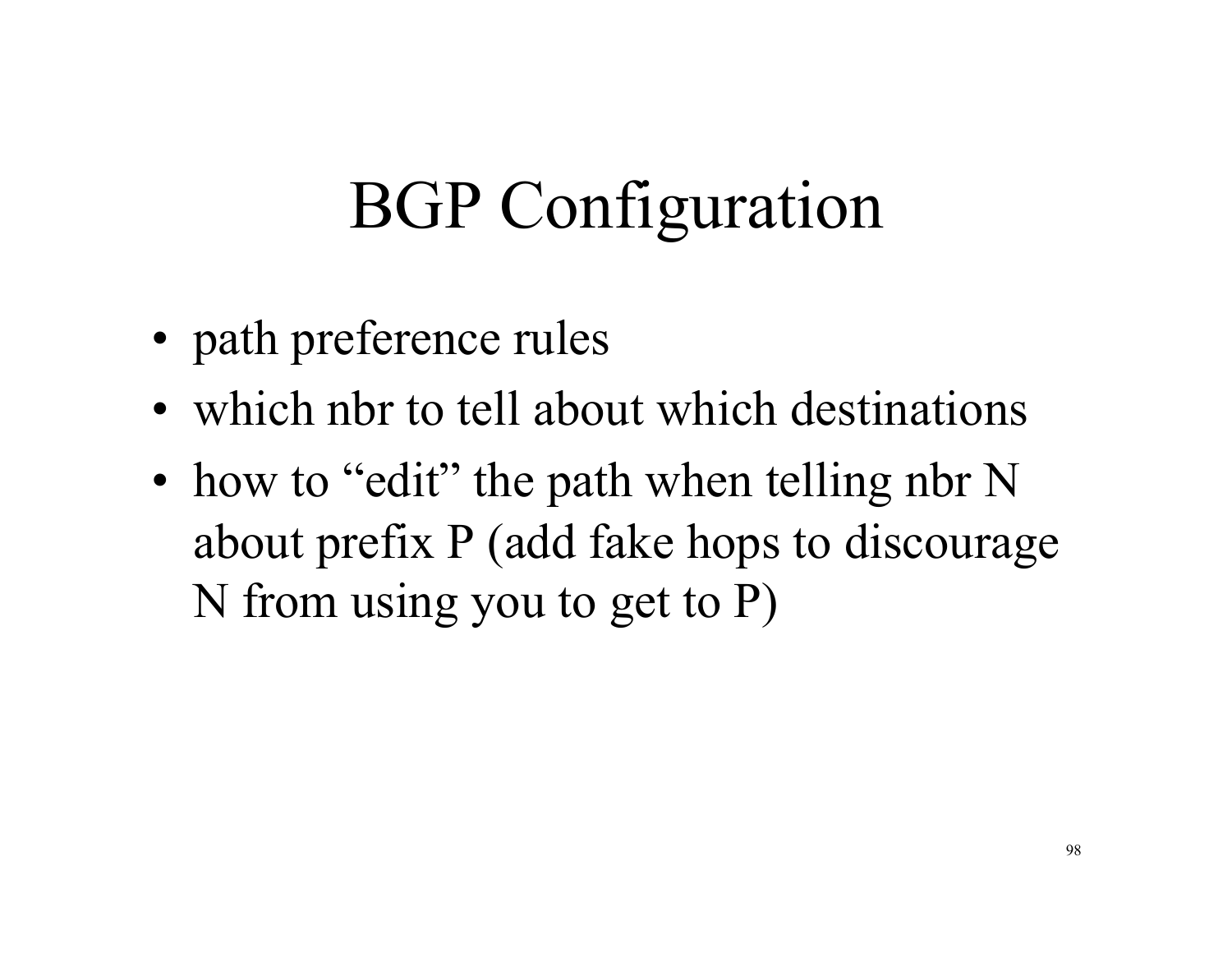### So, world is confusing, what with layer 2 and layer 3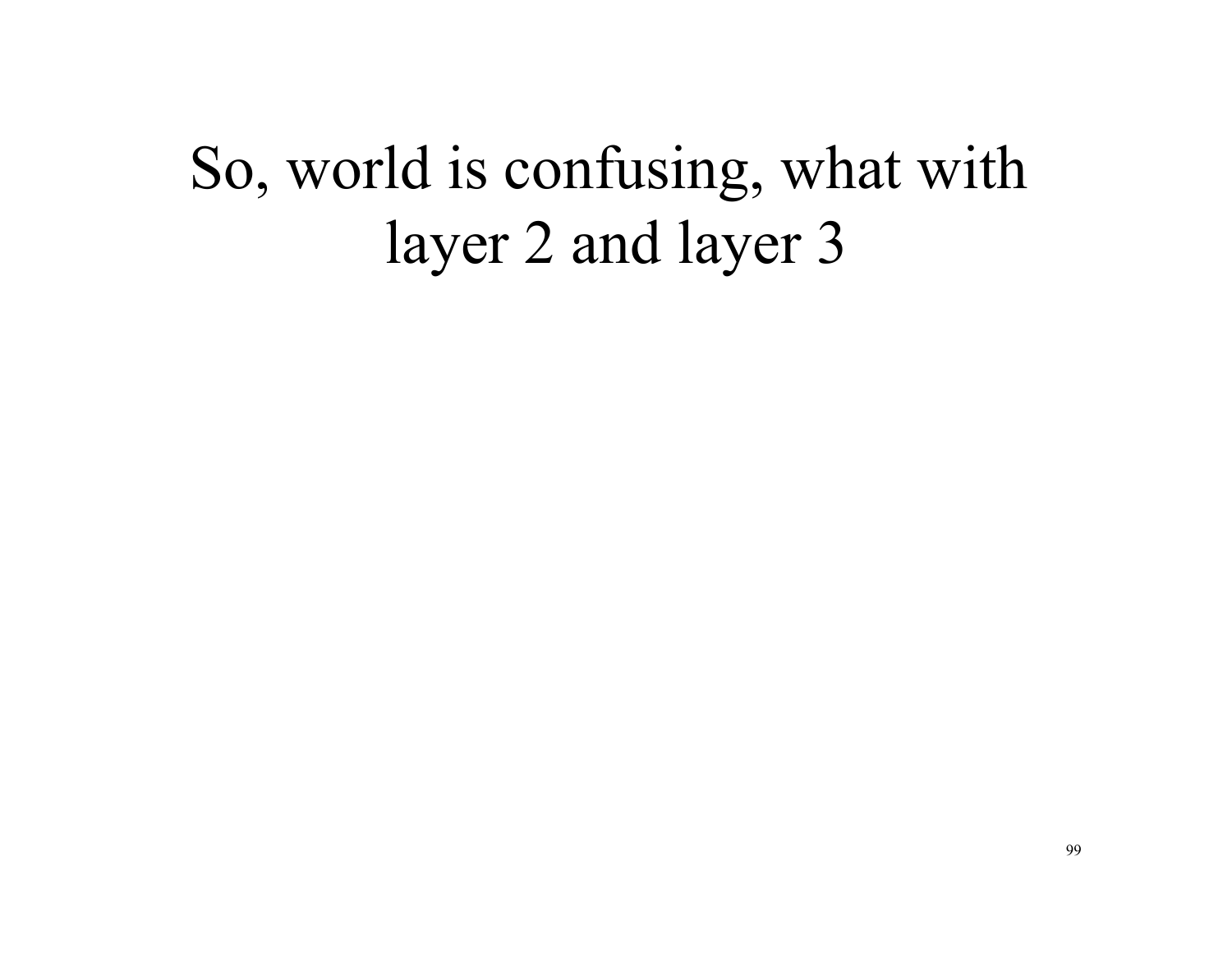# So, world is confusing, what with layer 2 and layer 3

• So let's invent layer 2  $\frac{1}{2}$ !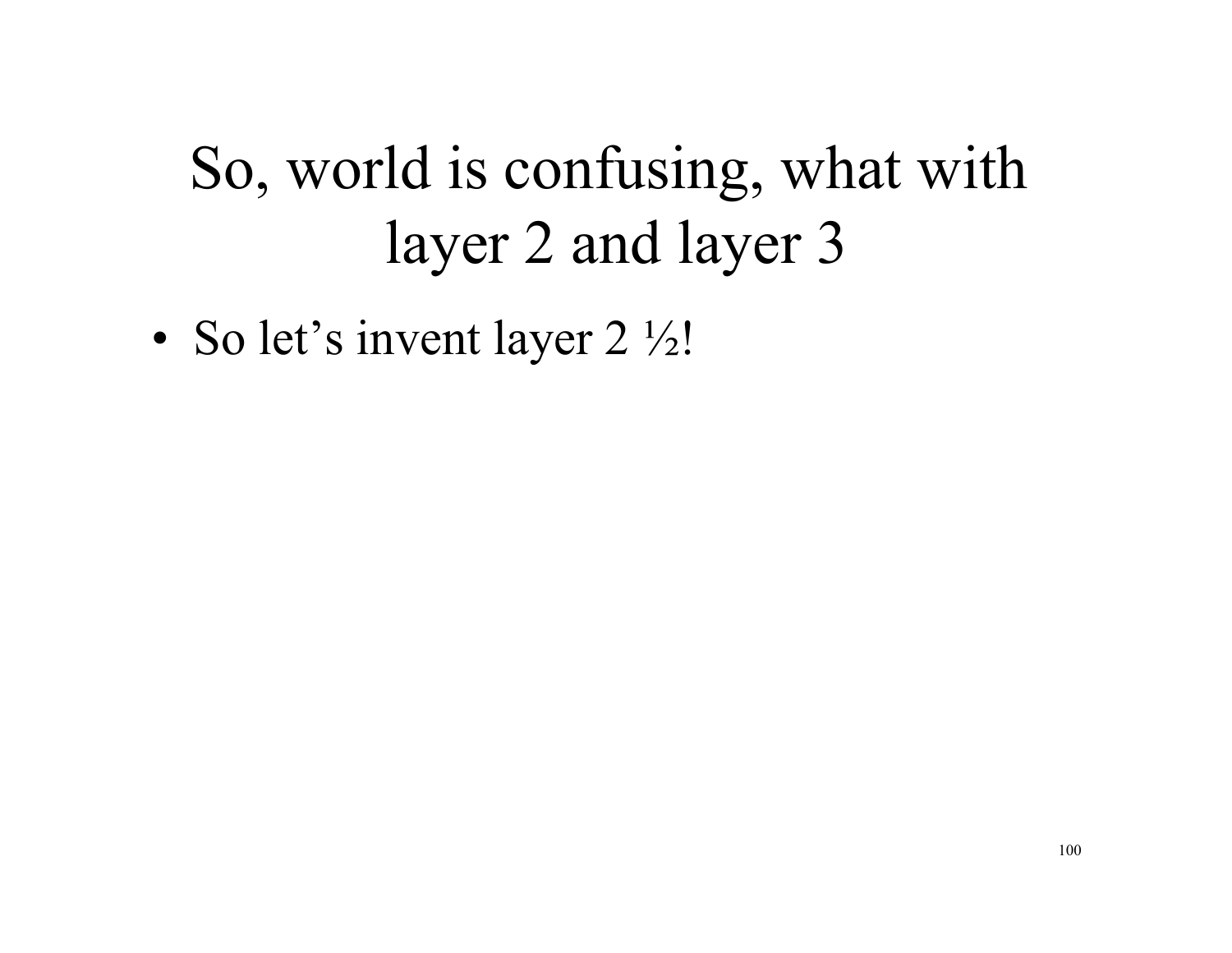# What's wrong with bridges?

- Suboptimal routing
- Traffic concentration
- Temporary loops real dangerous (no hop count, exponential proliferation)
- Fragile
	- If lose packets (congestion?), turn *on* port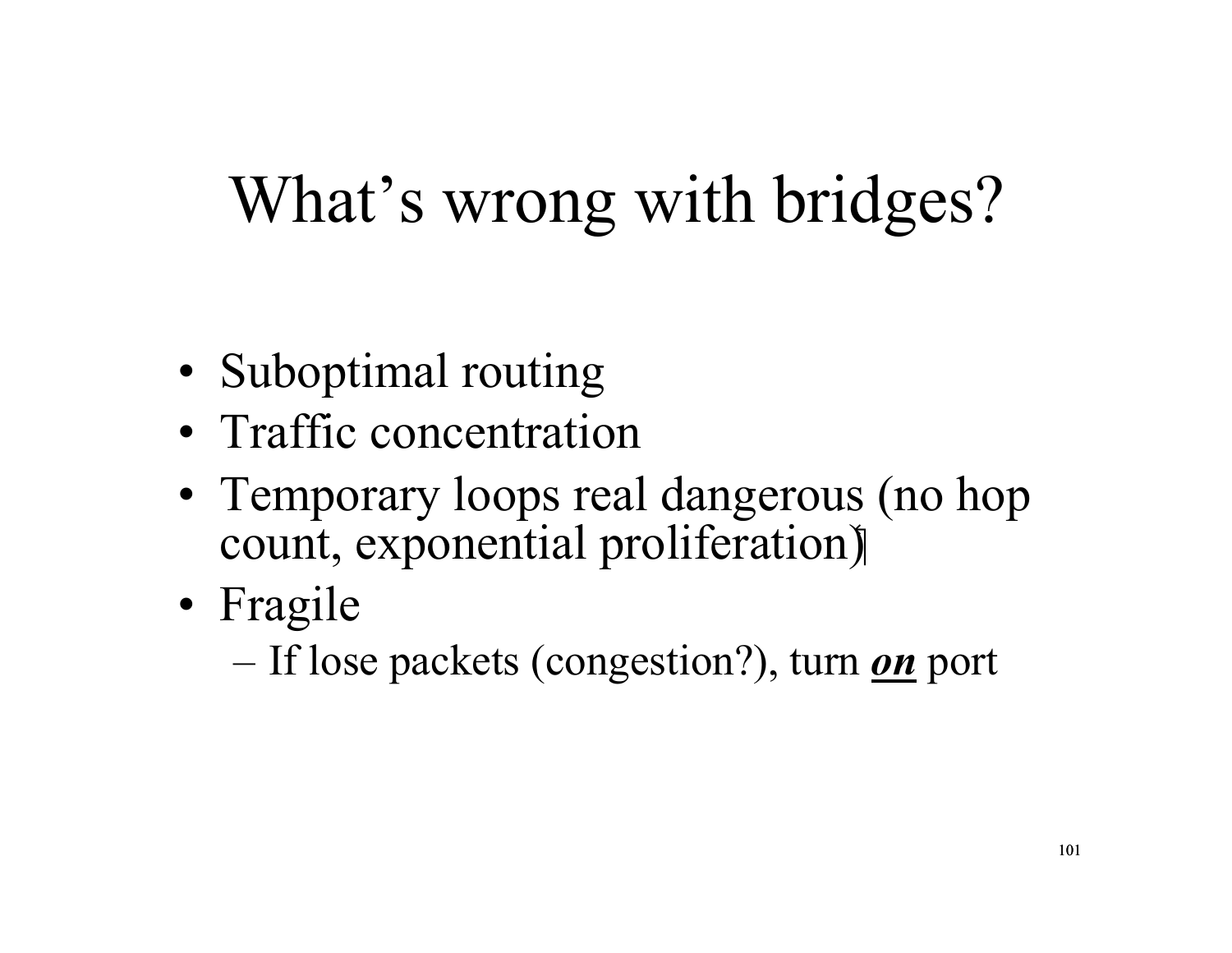#### Why not replace bridges with IP routers?

- Subtle reason: IP needs address per link.
- Layer 3 doesn't have to work that way
	- CLNP / DECnet
		- Bottom level of routing is a whole cloud with the same prefix
		- Routing is to endnodes inside the cloud
		- Enabled by "ES-IS" protocol, where endnodes periodically announce themselves to the routers
		- Also in ES-IS: routers announce themselves to endnodes...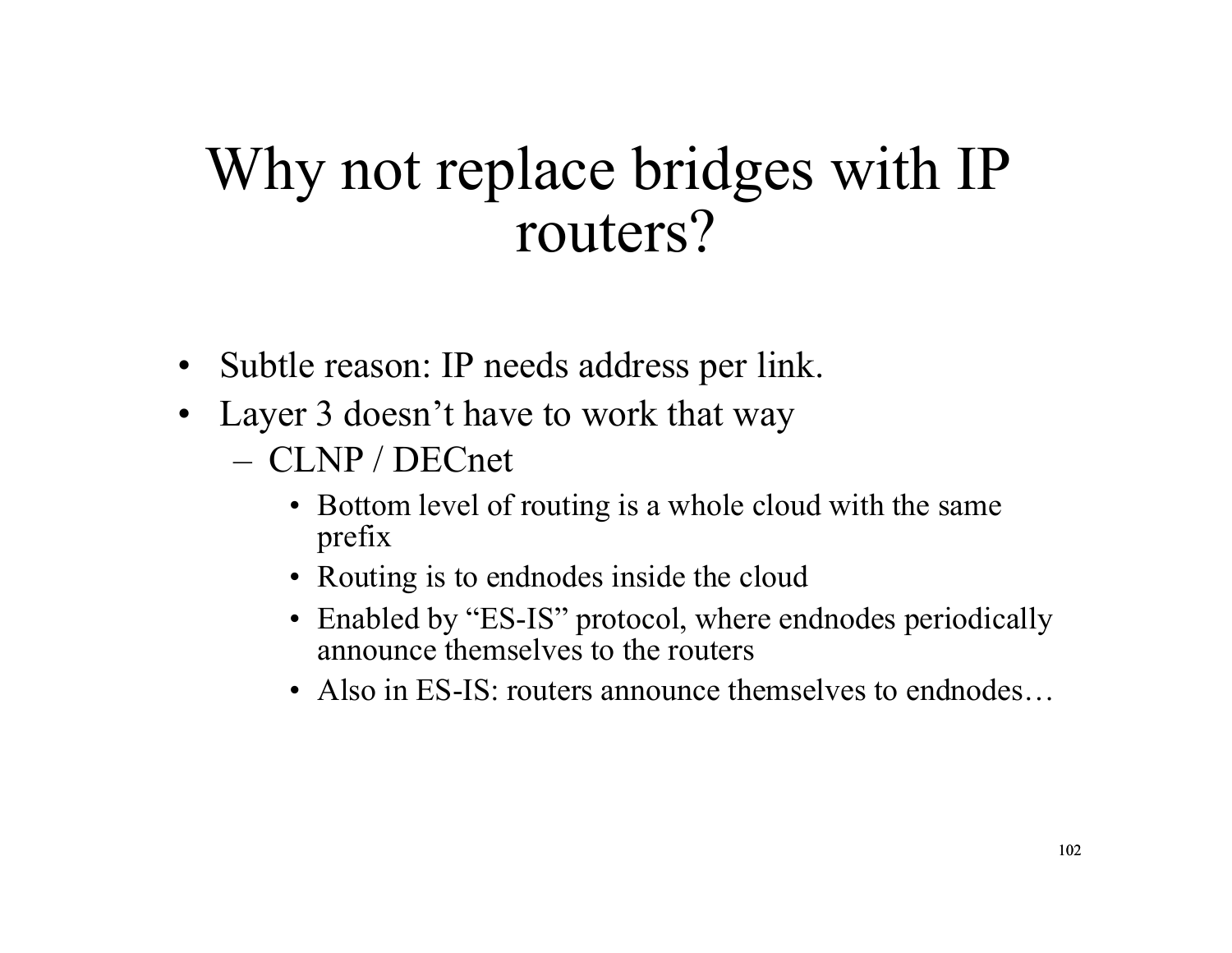# Hierarchy

One prefix per link One prefix per campus



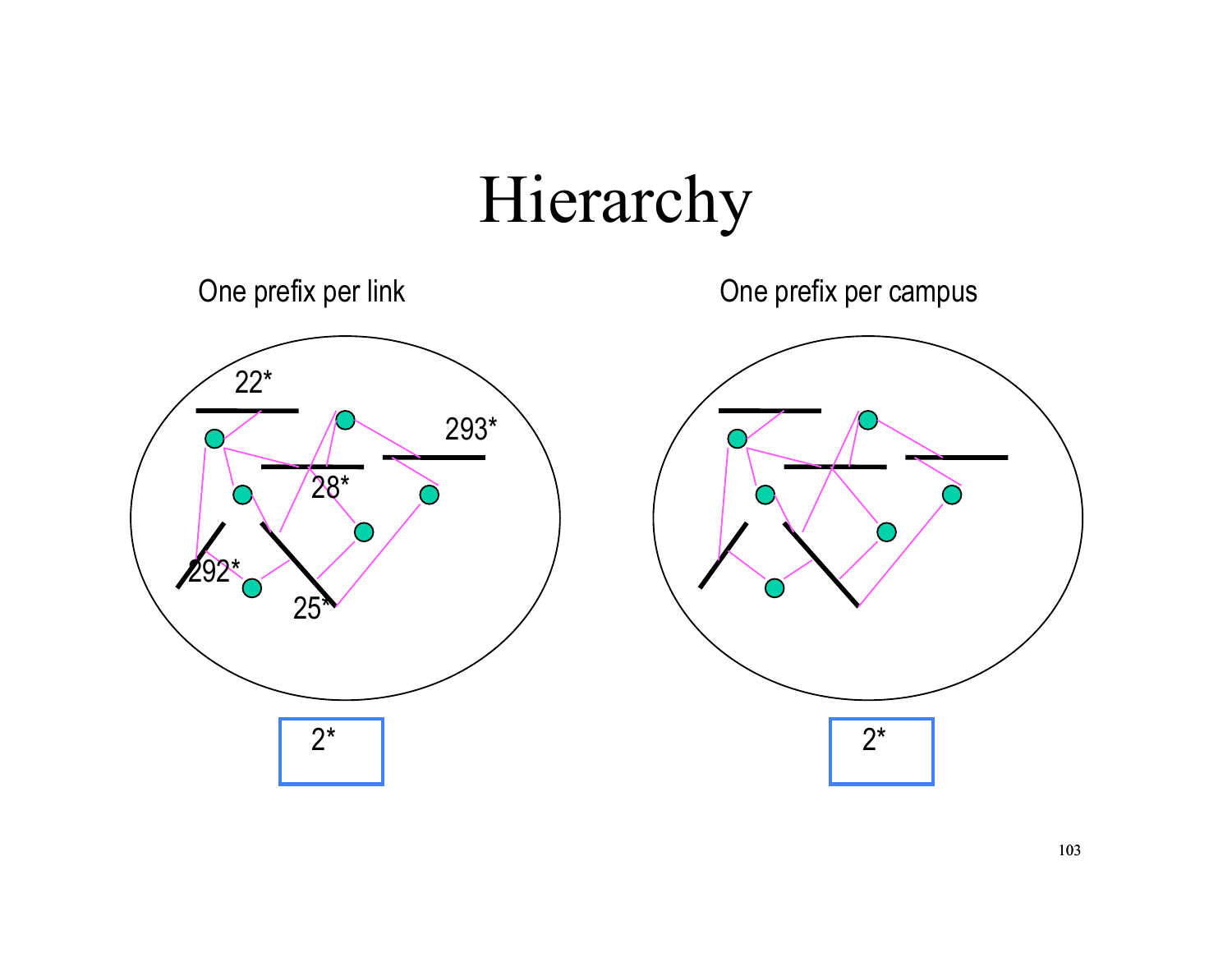# A bit of history

- 1992...Internet could have adopted CLNP
- Easier to move to a new layer 3 back then
	- Internet smaller
	- Not so mission critical
	- IP hadn't yet (out of necessity) invented DHCP, NAT, so CLNP gave understandable advantages
- CLNP still has advantages over IPv6 (e.g., large multilink level 1 clouds)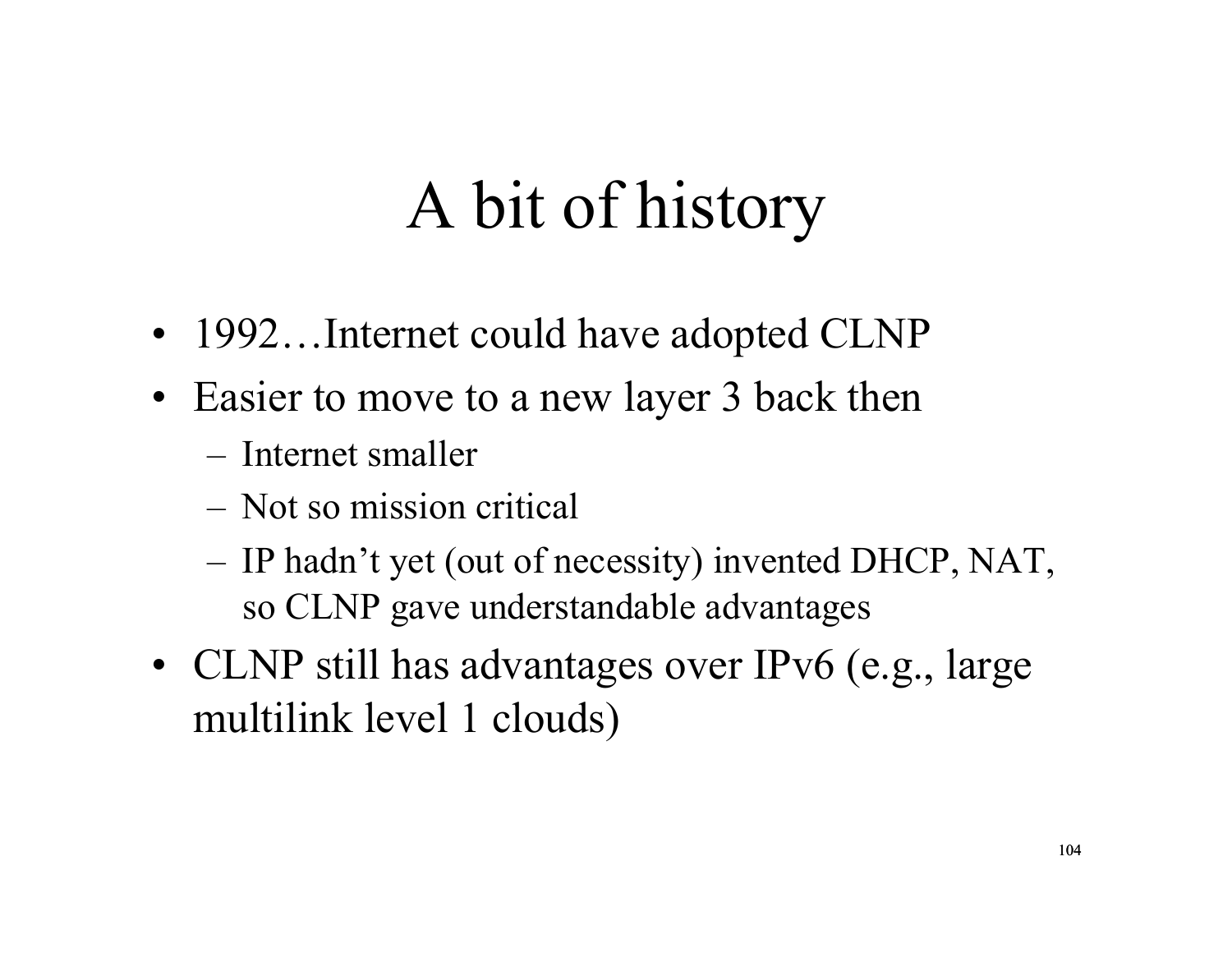# TRILL working group in IETF

- TRILL= TRansparent Interconnection of Lots of Links
- Use layer 3 routing, and encapsulate with a civilized header
- But still look like a bridge from the outside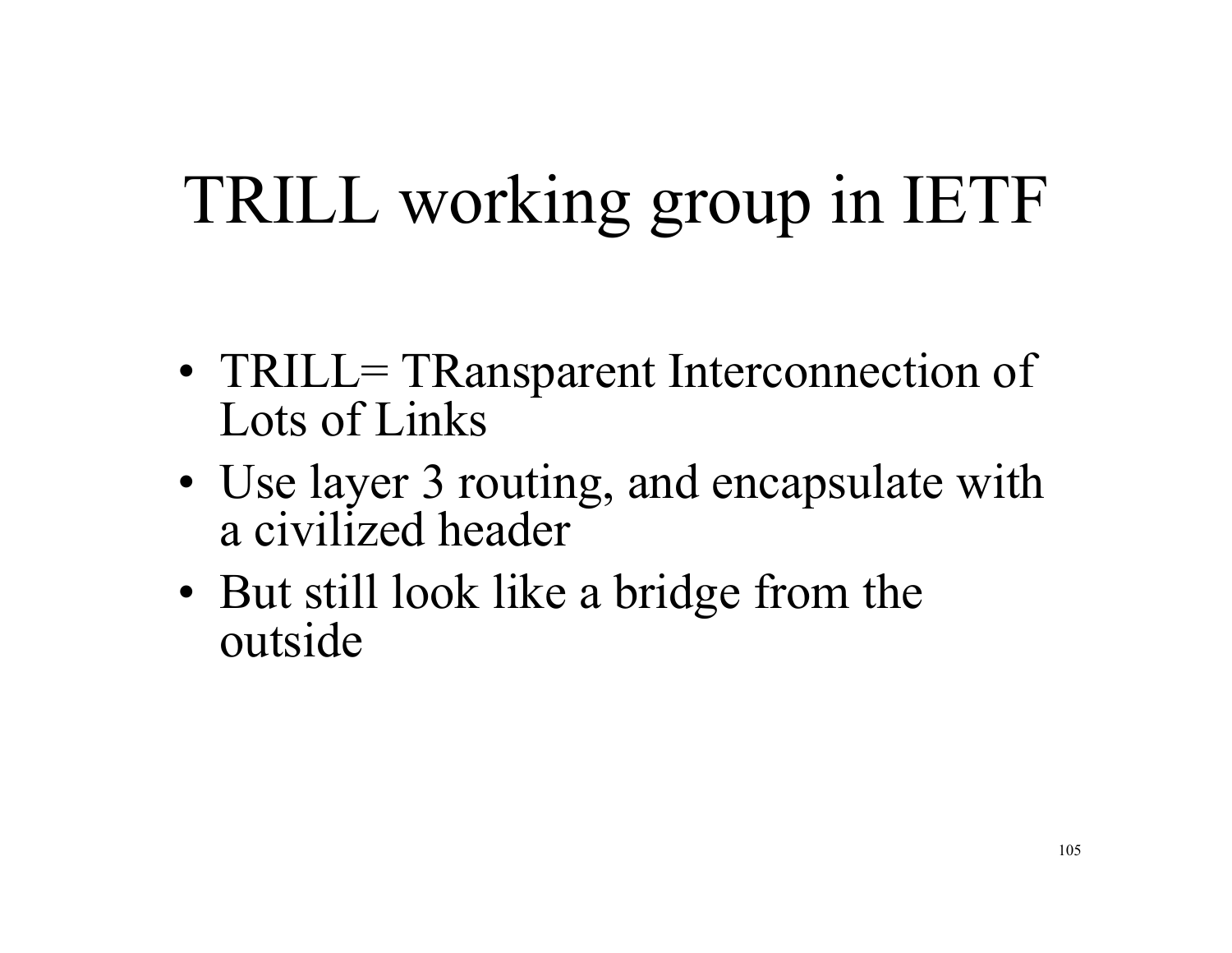# Goal

- Design so that change can be incremental
- With TRILL, replace any subset of bridges with RBridges
	- still looks to IP like one giant Ethernet
	- the more bridges you replace with RBridges, better bandwidth utilization, more stability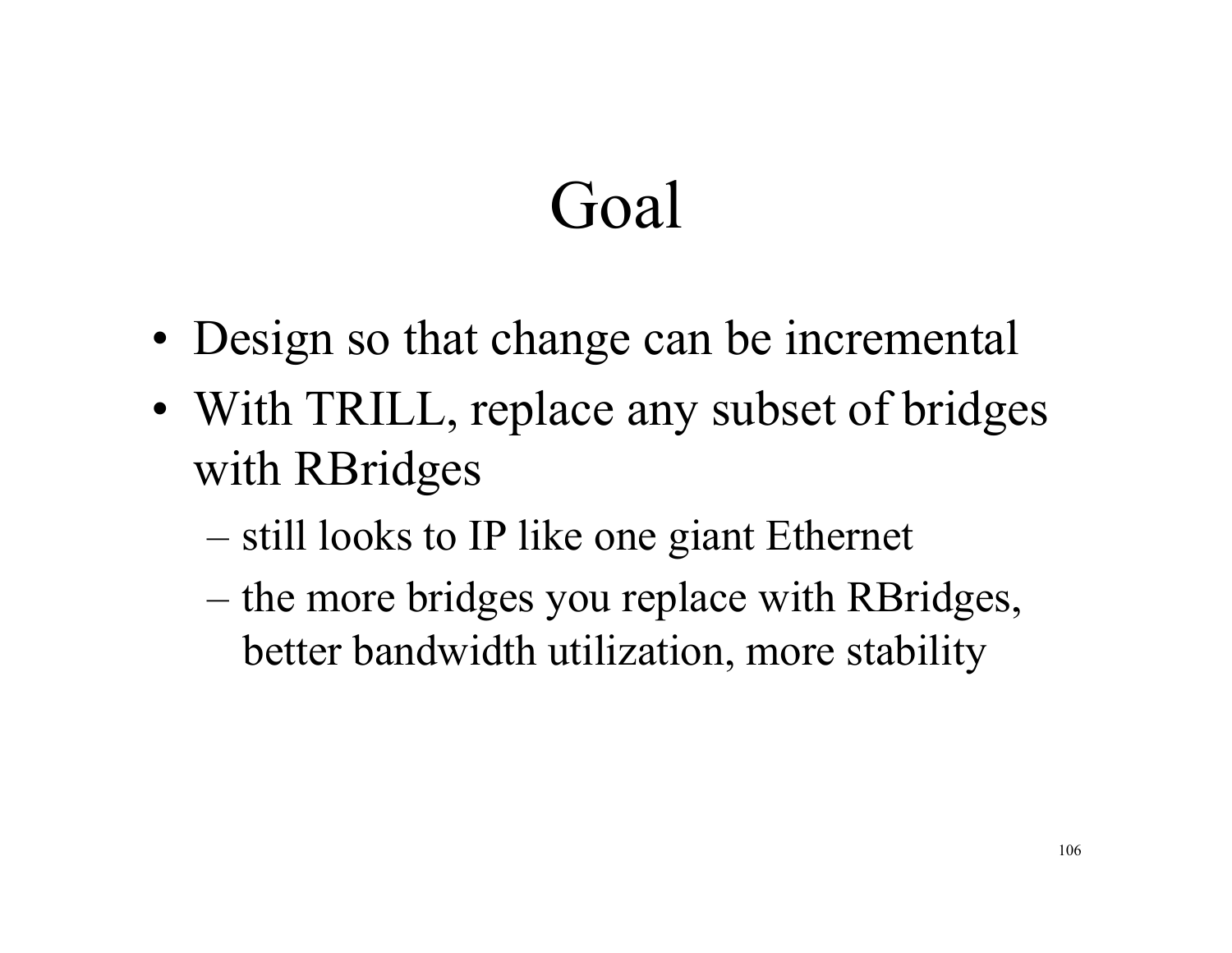### Run link state protocol

- So all the RBridges know how to reach all the other RBridges
- But don't know anything about endnodes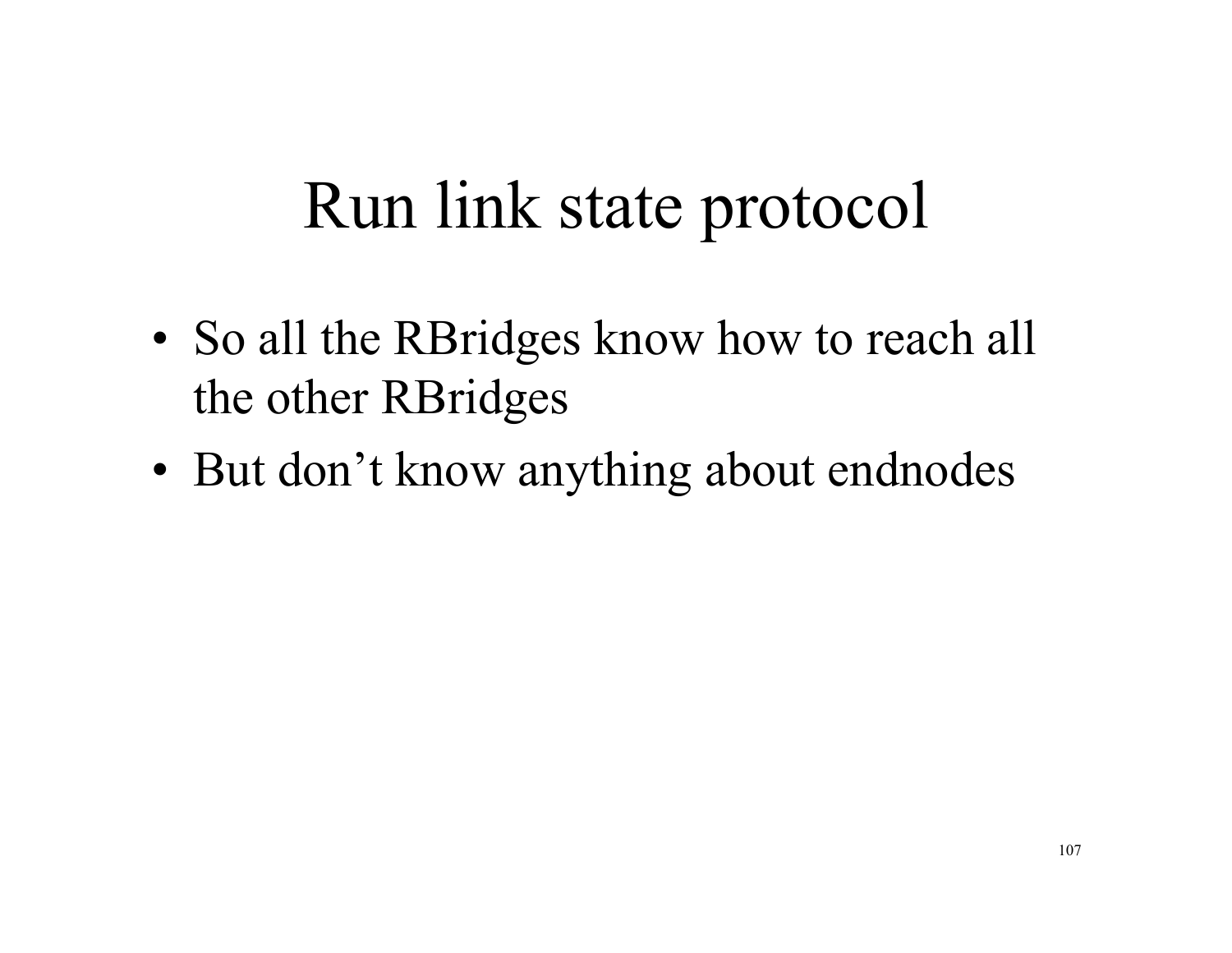# Why link state?

- Since all switches know the complete topology, easy to compute lots of trees deterministically (we'll get to that later)
- Easy to piggyback "nickname allocation" protocol" (we'll get to that later)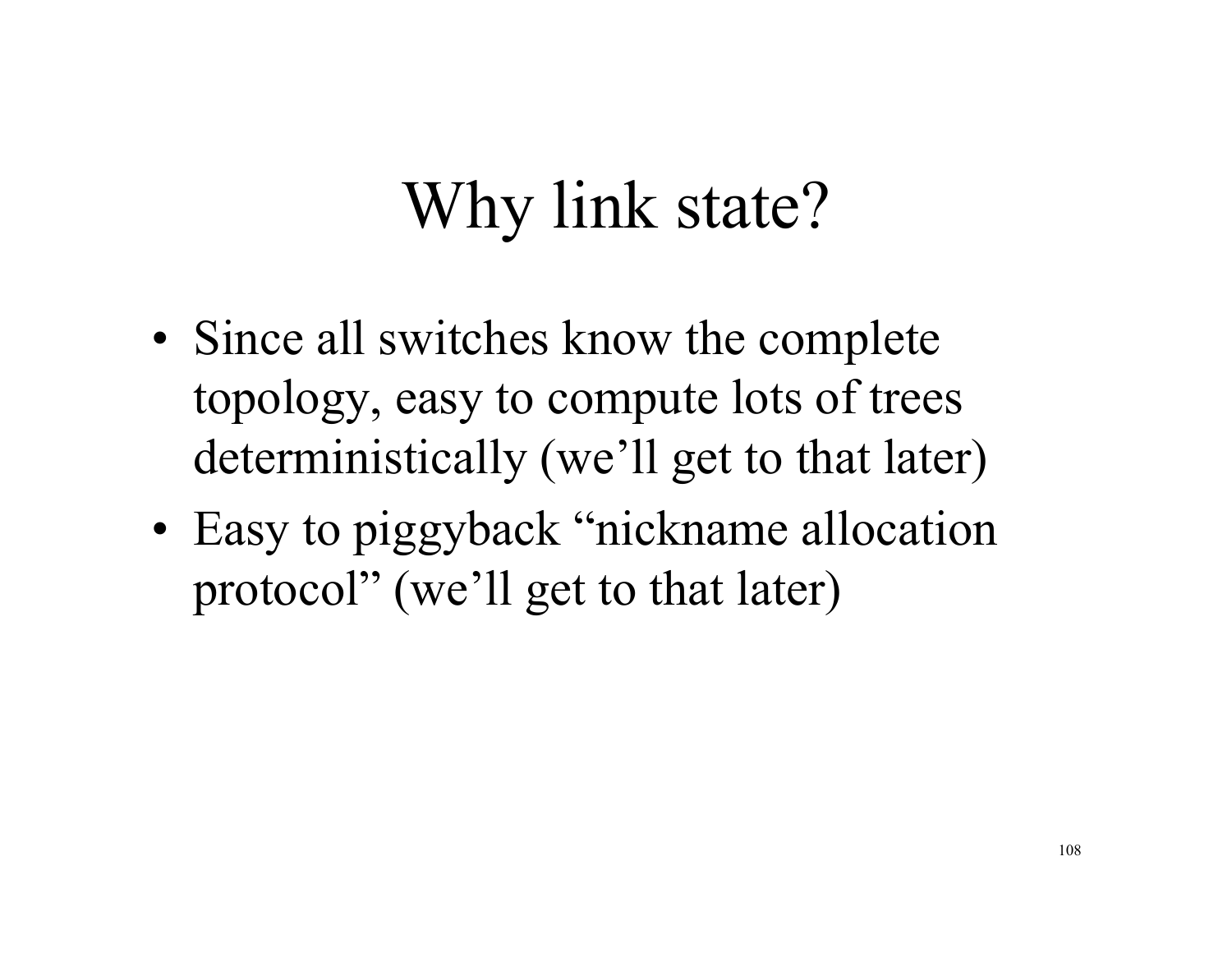## Routing inside campus

- First RB encapsulates to last RB
	- So header is "safe" (has hop count)
	- Inner RBridges only need to know how to reach destination RBridge
- Still need tree for unknown/multicast
	- But don't need spanning tree protocol compute tree(s) deterministically from the link state database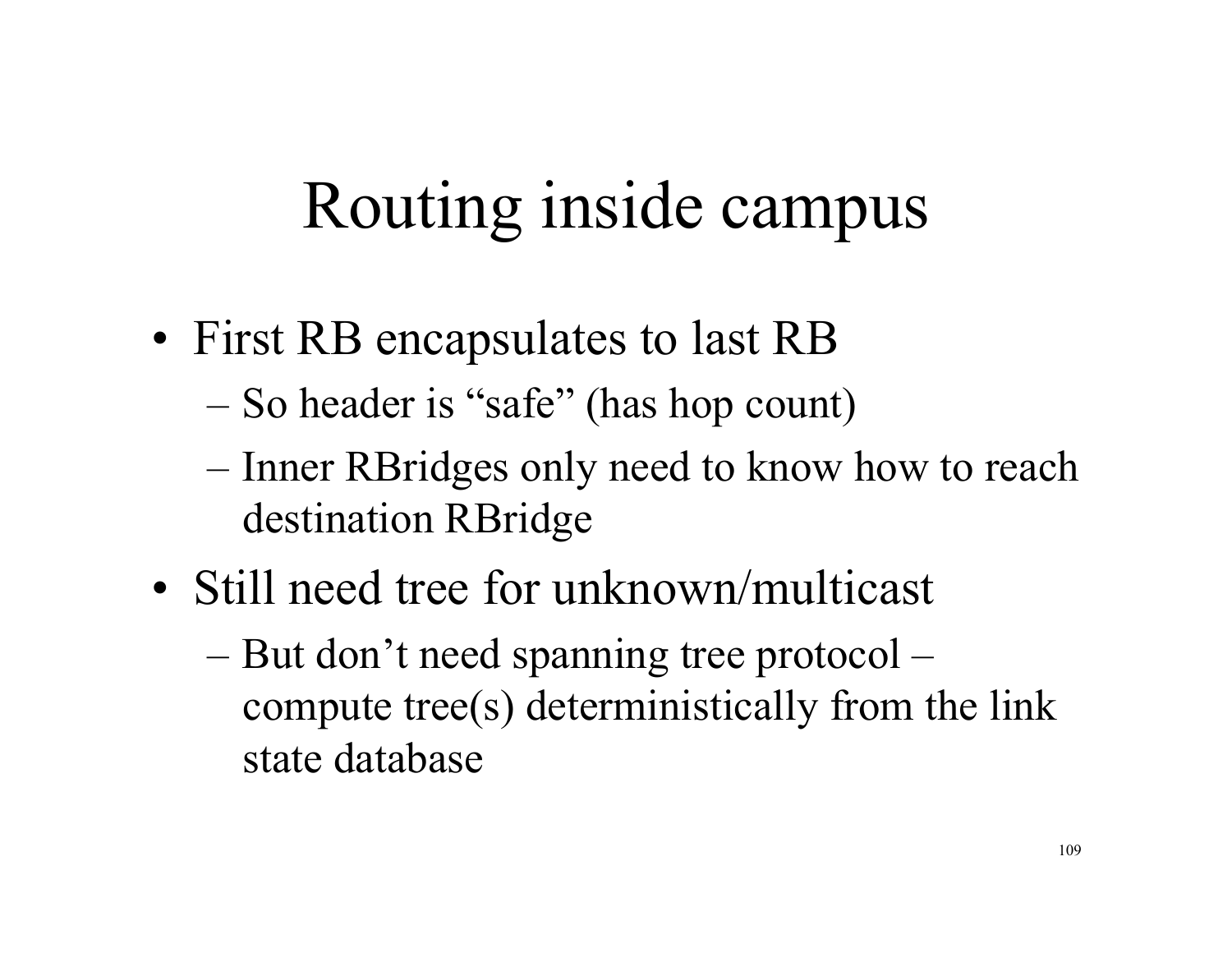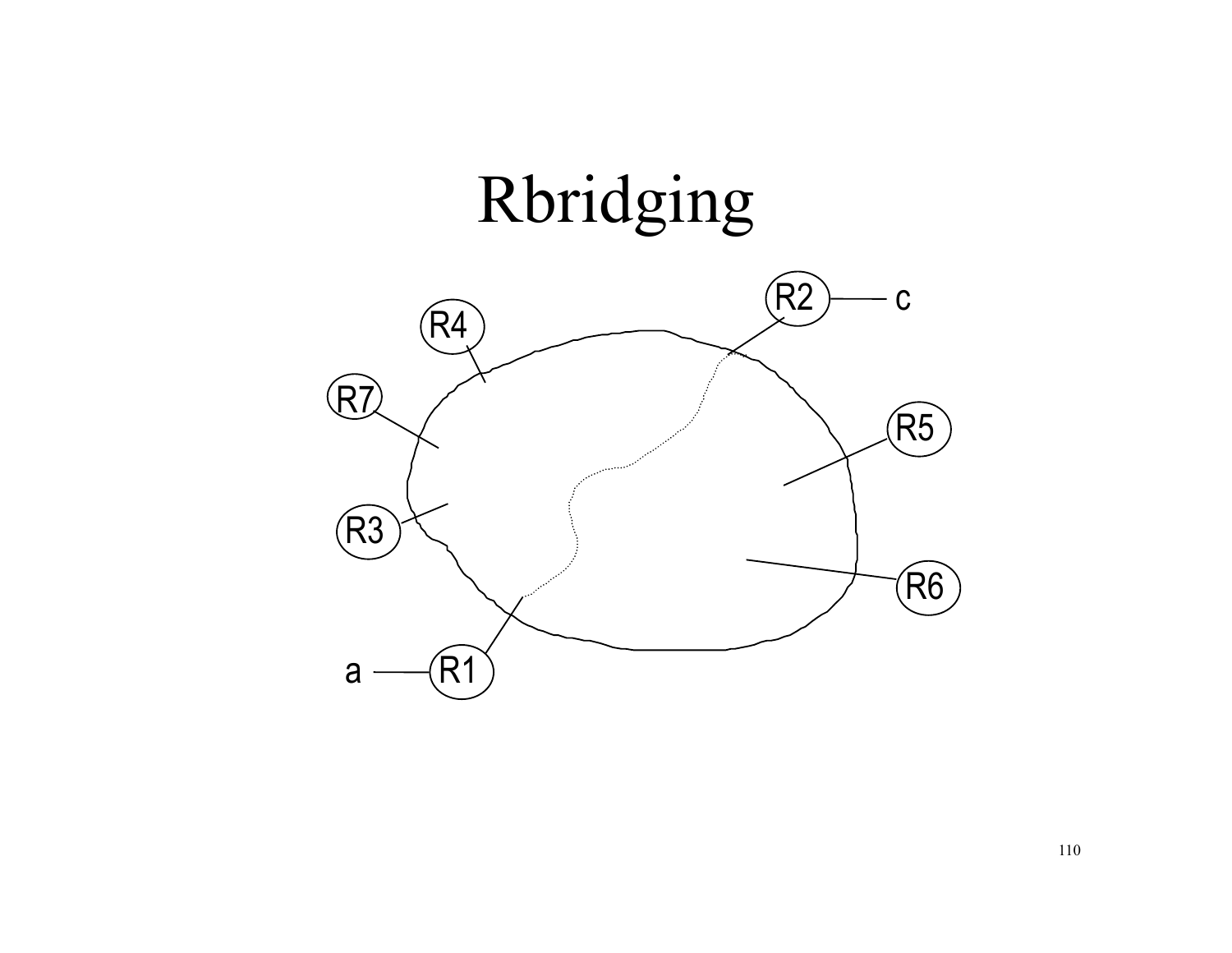### Details

- What the encapsulated packet looks like
- How R1 knows that R2 is the correct "last" RBridge"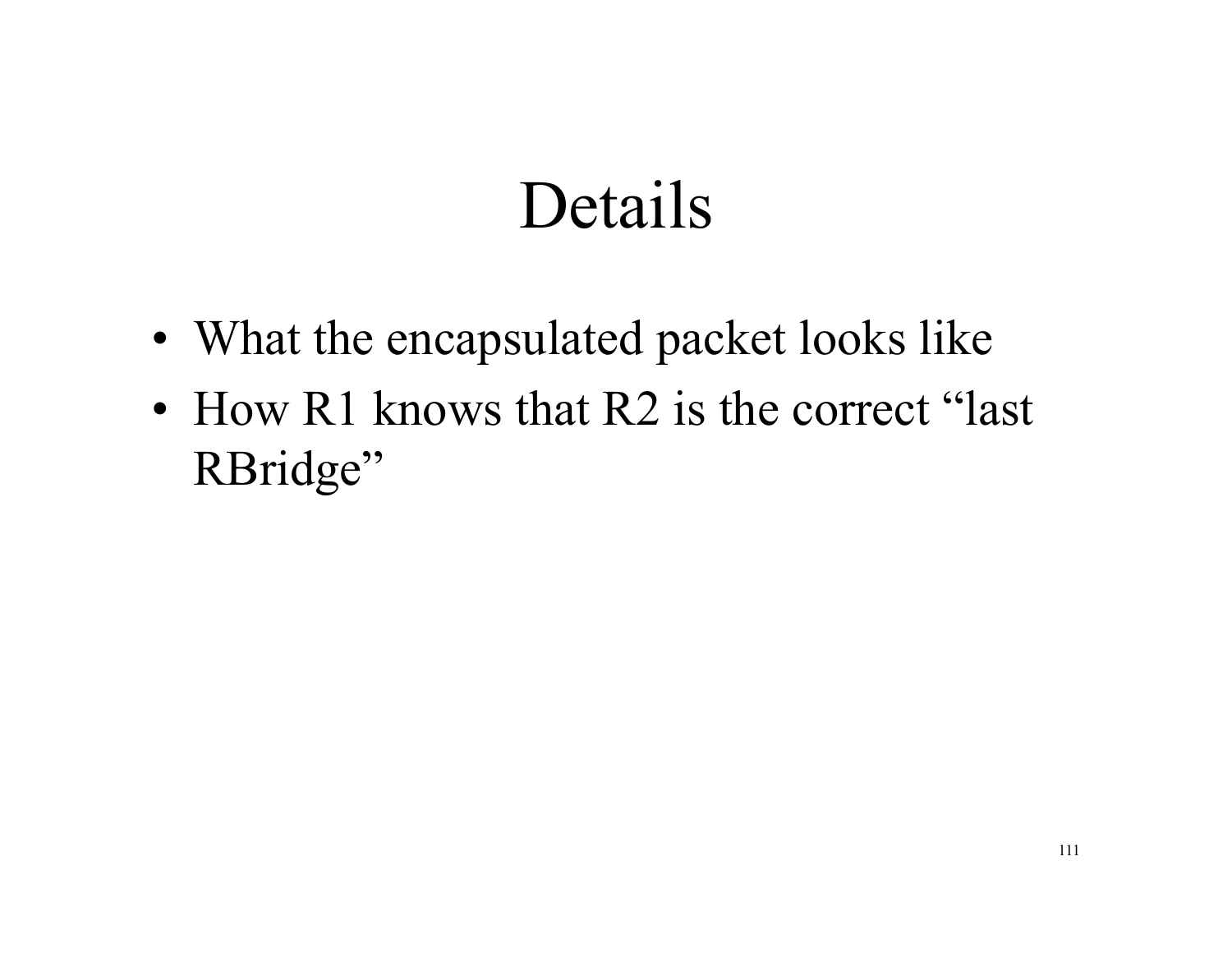## Encapsulated Frame

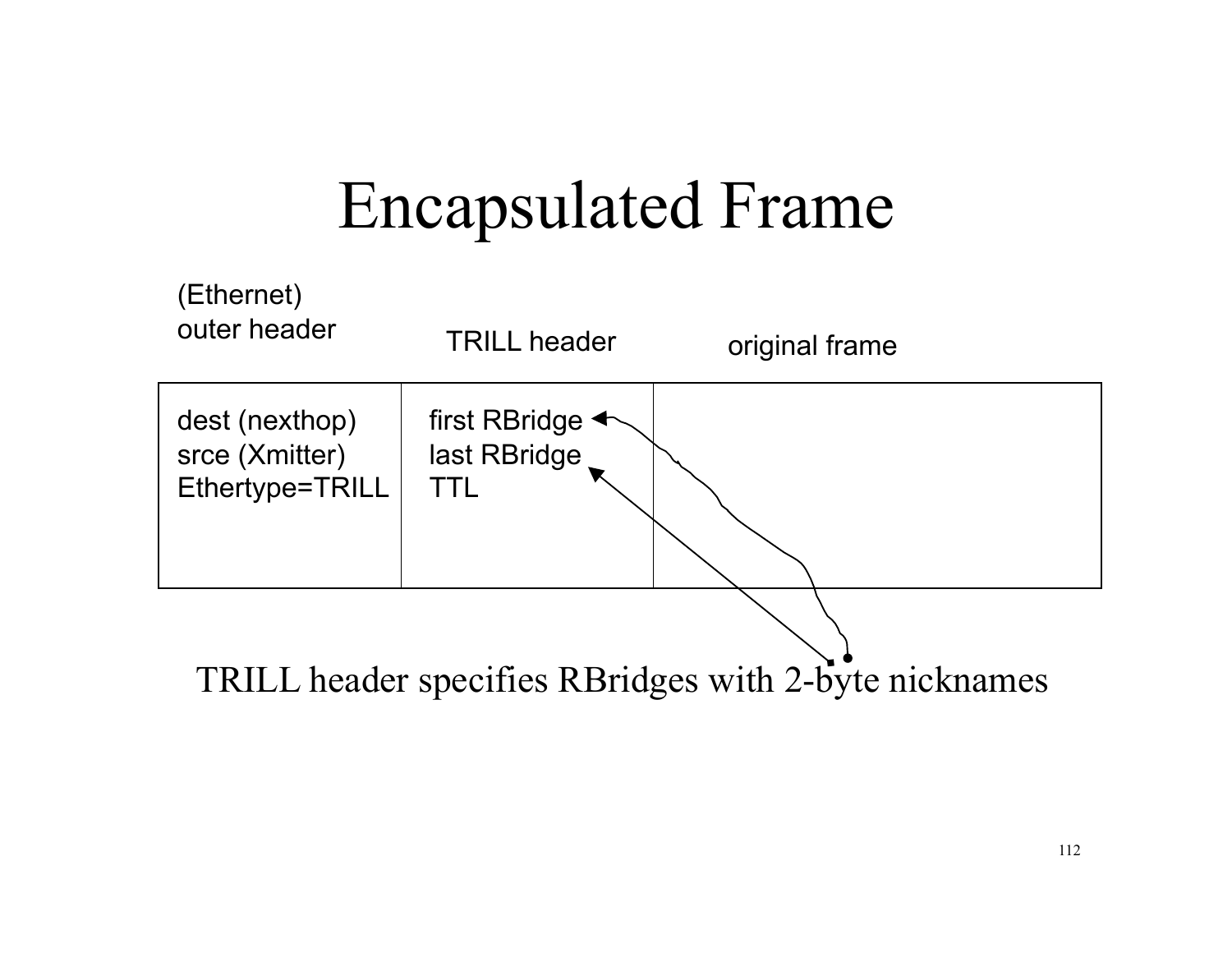# 2-byte Nicknames

- Saves hdr room, faster fwd'ing
- Dynamically acquired
- Choose unused #, announce in LSP
- If collision, IDs and priorities break tie
- Loser chooses another nickname
- Configured nicknames higher priority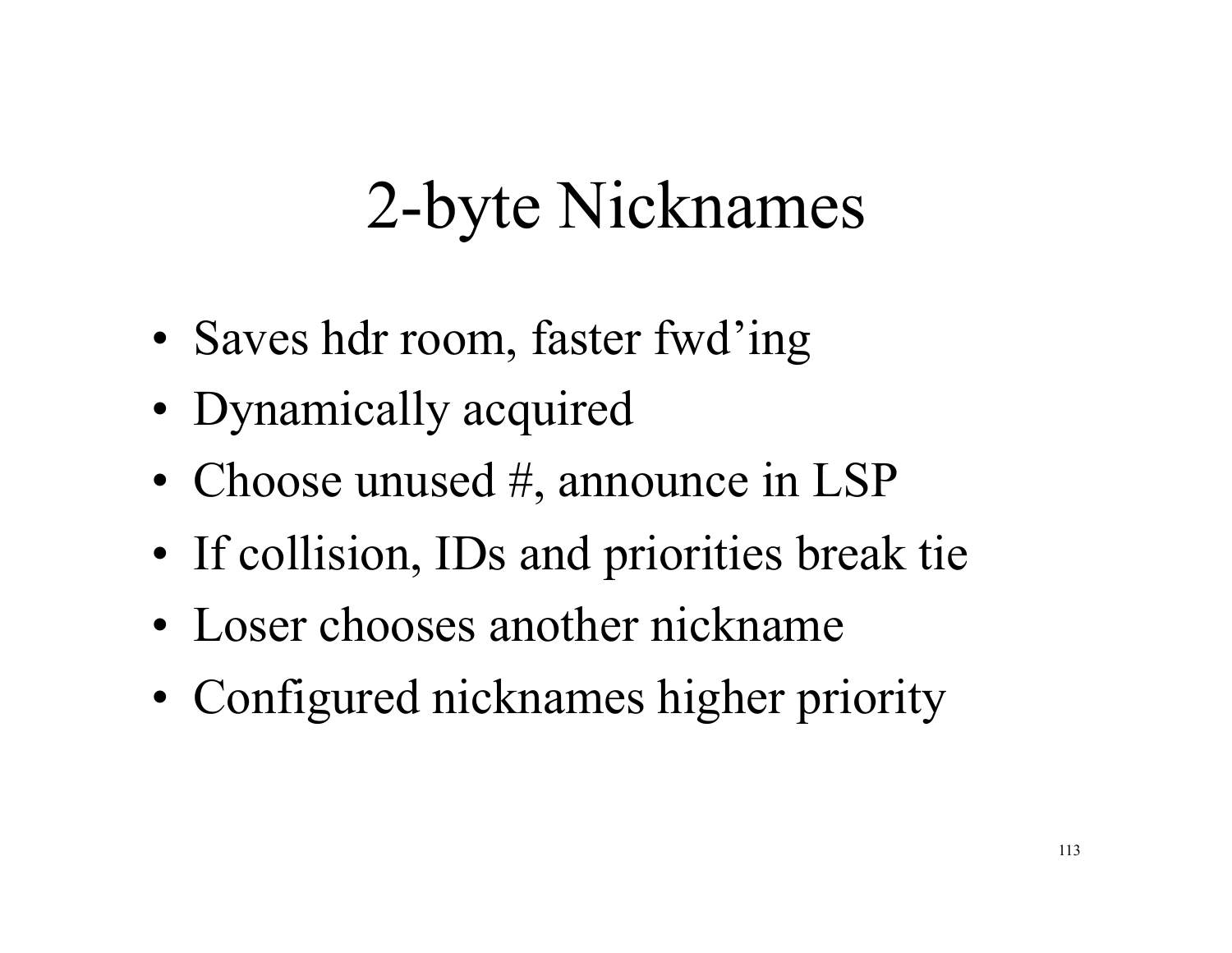#### How does R1 know that R2 is the correct "last RBridge"?

- If R1 doesn't, R1 sends packet through a tree
- When R2 decapsulates, it remembers (ingress RBridge, source MAC)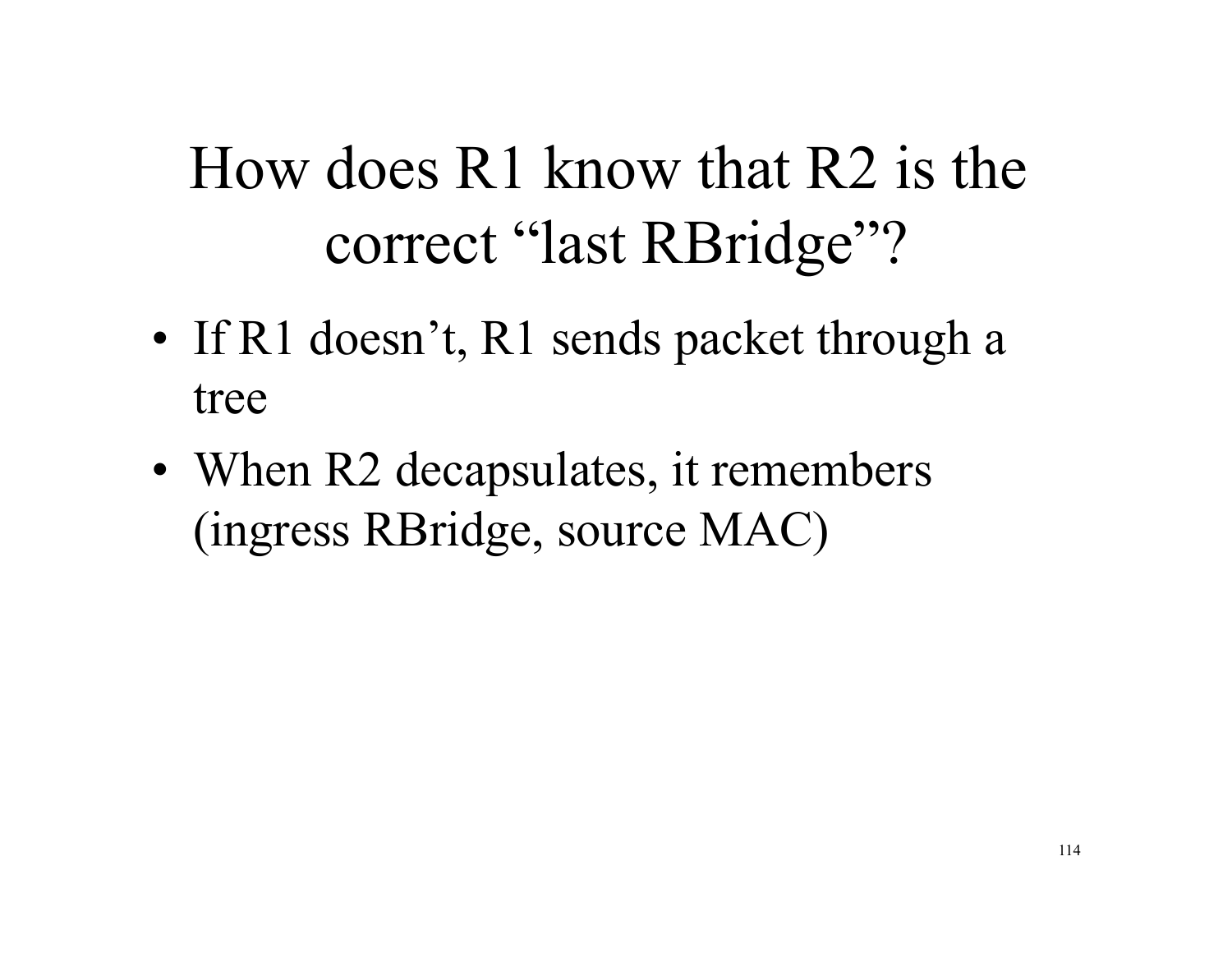#### Use of "first" and "last" RBridge in TRILL header

- For Unicast, obvious
	- Route towards "last" RBridge
	- Learn location of source from "first" RBridge
- For Multicast/unknown destination
	- $-$  Use of "first"
		- to learn location of source endnode
		- to do "RPF check" on multicast
	- Use of "last"
		- To allow first RB to specify a tree
		- Campus calculates some number of trees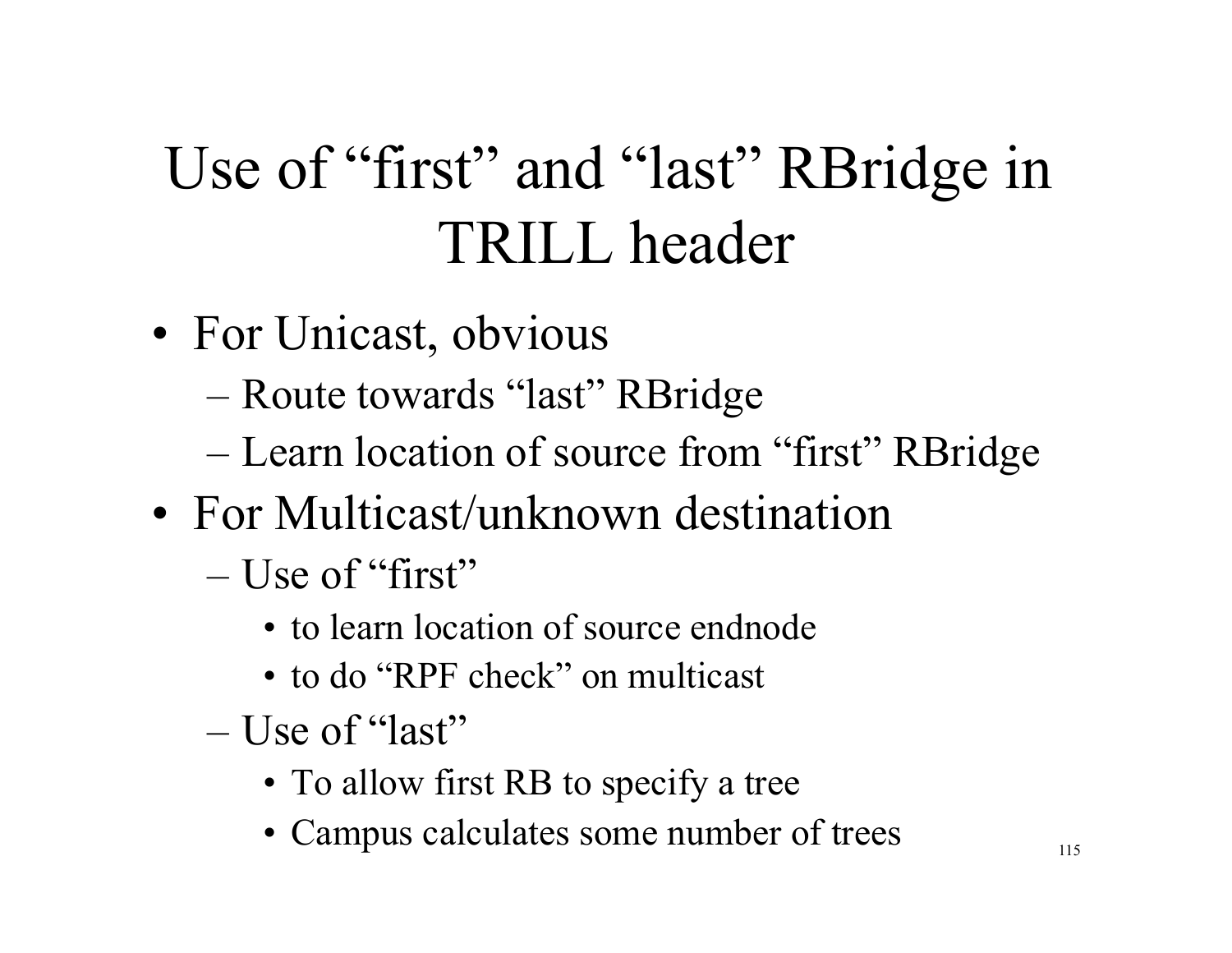## Algorhyme v2

*I hope that we shall one day see A graph more lovely than a tree. A graph to boost efficiency While still configuration-free. A network where RBridges can Route packets to their target LAN. The paths they find, to our elation, Are least cost paths to destination. With packet hop counts we now see, The network need not be loop-free. RBridges work transparently. Without a common spanning tree.* 

Ray Perlner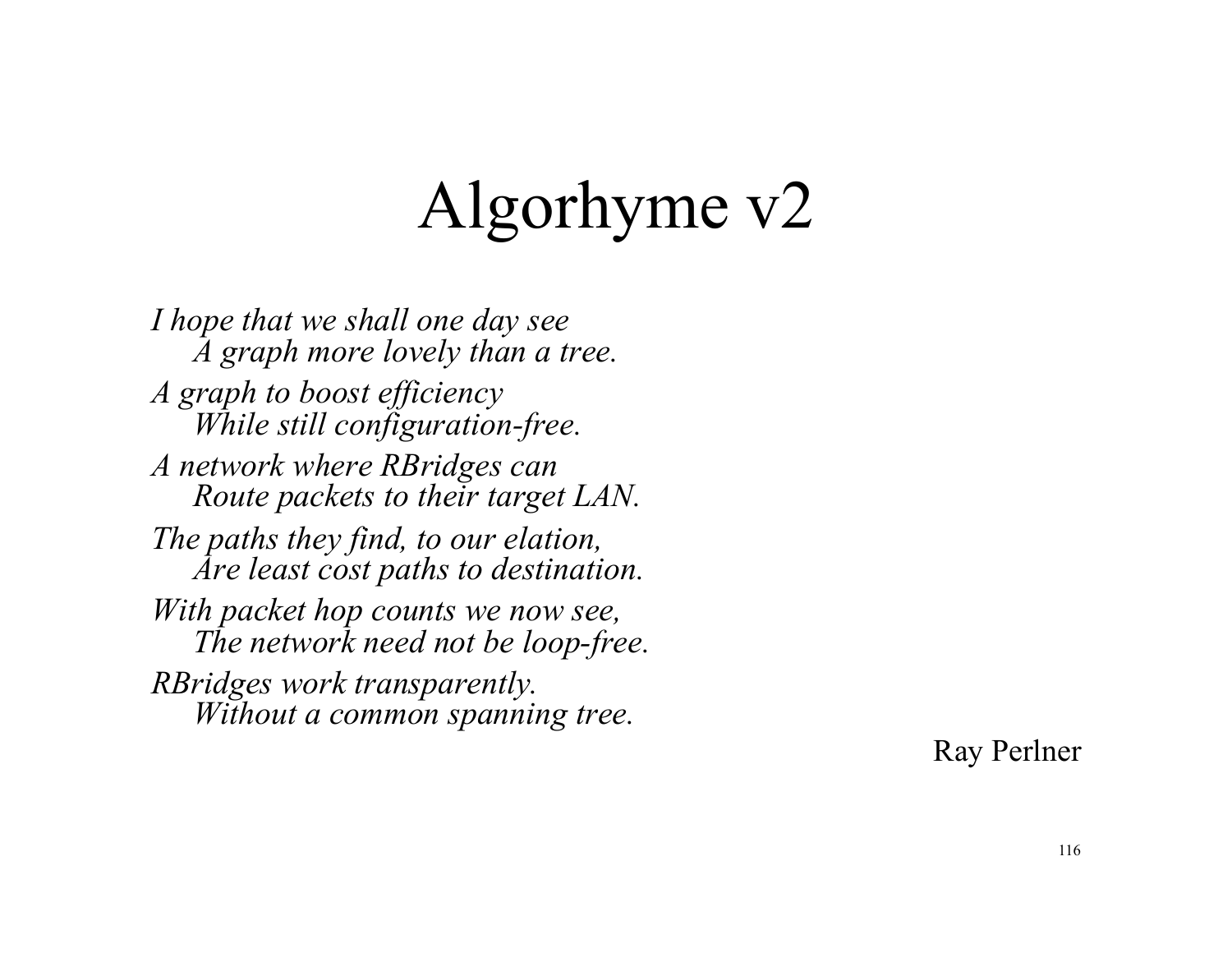# Wrap-up

- folklore of protocol design
- things too obvious to say, but everyone gets them wrong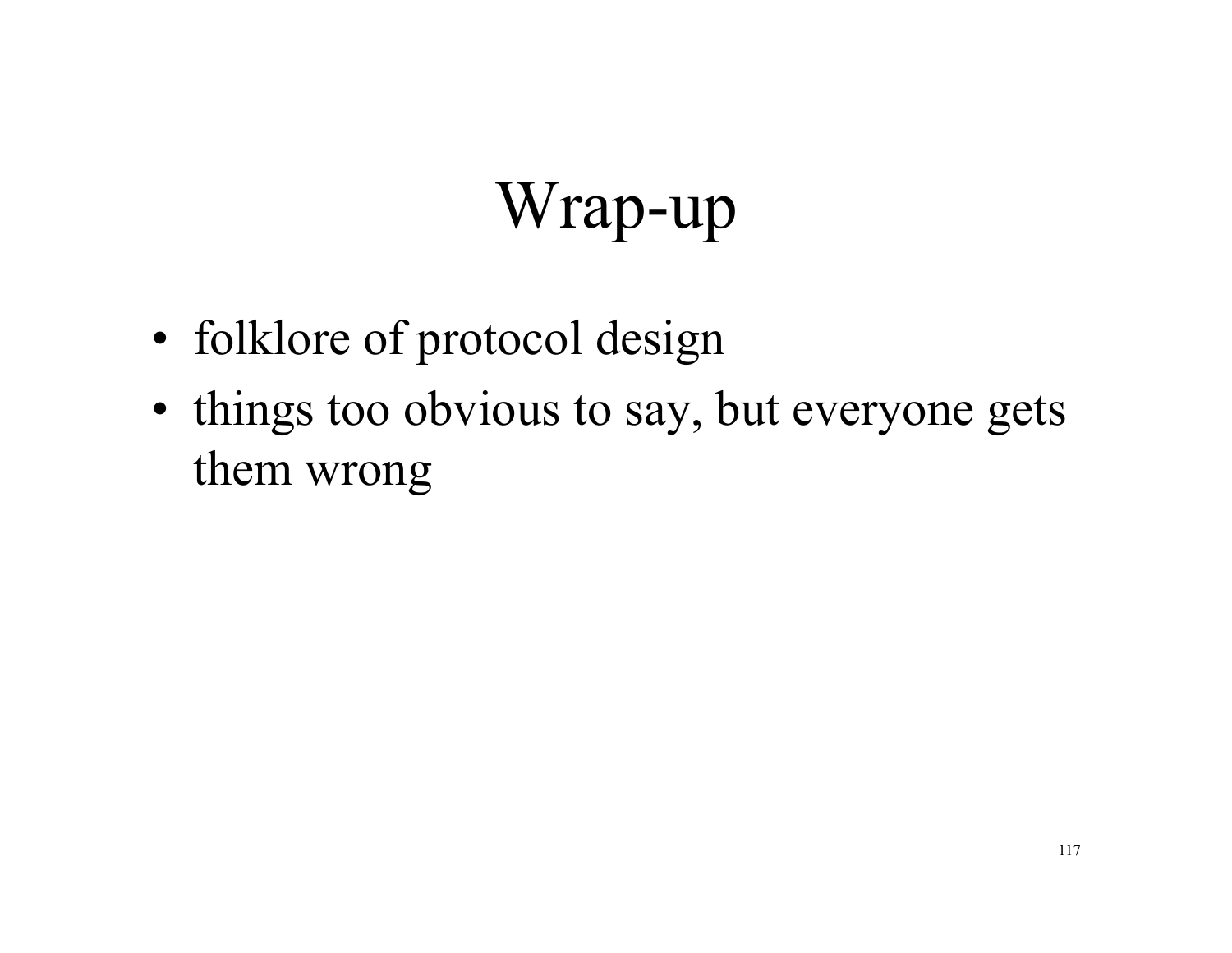# Forward Compatibility

- Reserved fields
	- spare bits
	- ignore them on receipt, set them to zero. Can maybe be used for something in the future
- TLV encoding
	- type, length, value
	- so can skip new TLVs
	- maybe have range of T's to ignore if unknown, others to drop packet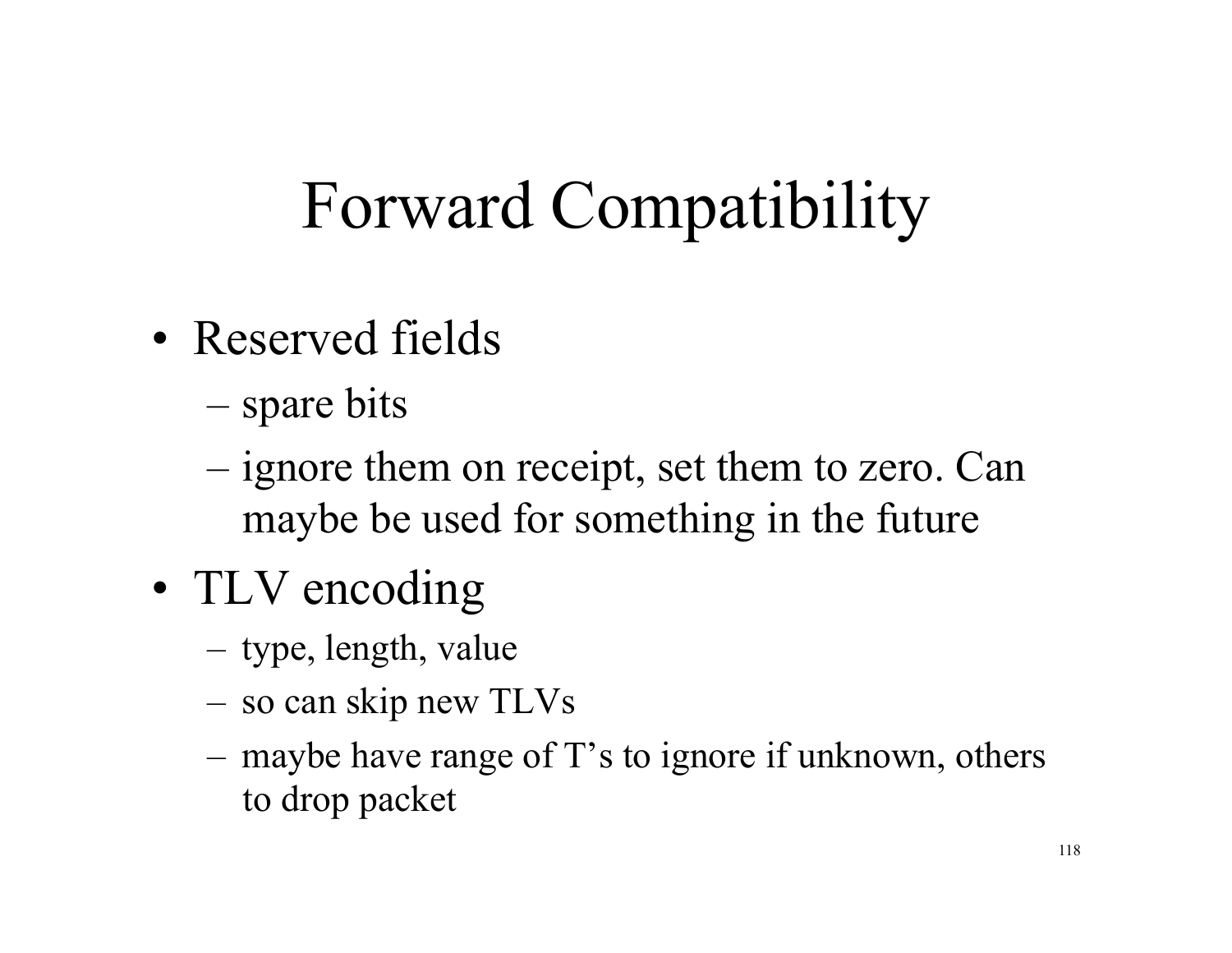# Forward Compability

- Make fields large enough
	- IP address, packet identifier, TCP sequence #
- Version number
	- what is "new version" vs "new protocol"?
		- same lower layer multiplex info
	- therefore, must always be in same place!
	- $-$  drop if version # bigger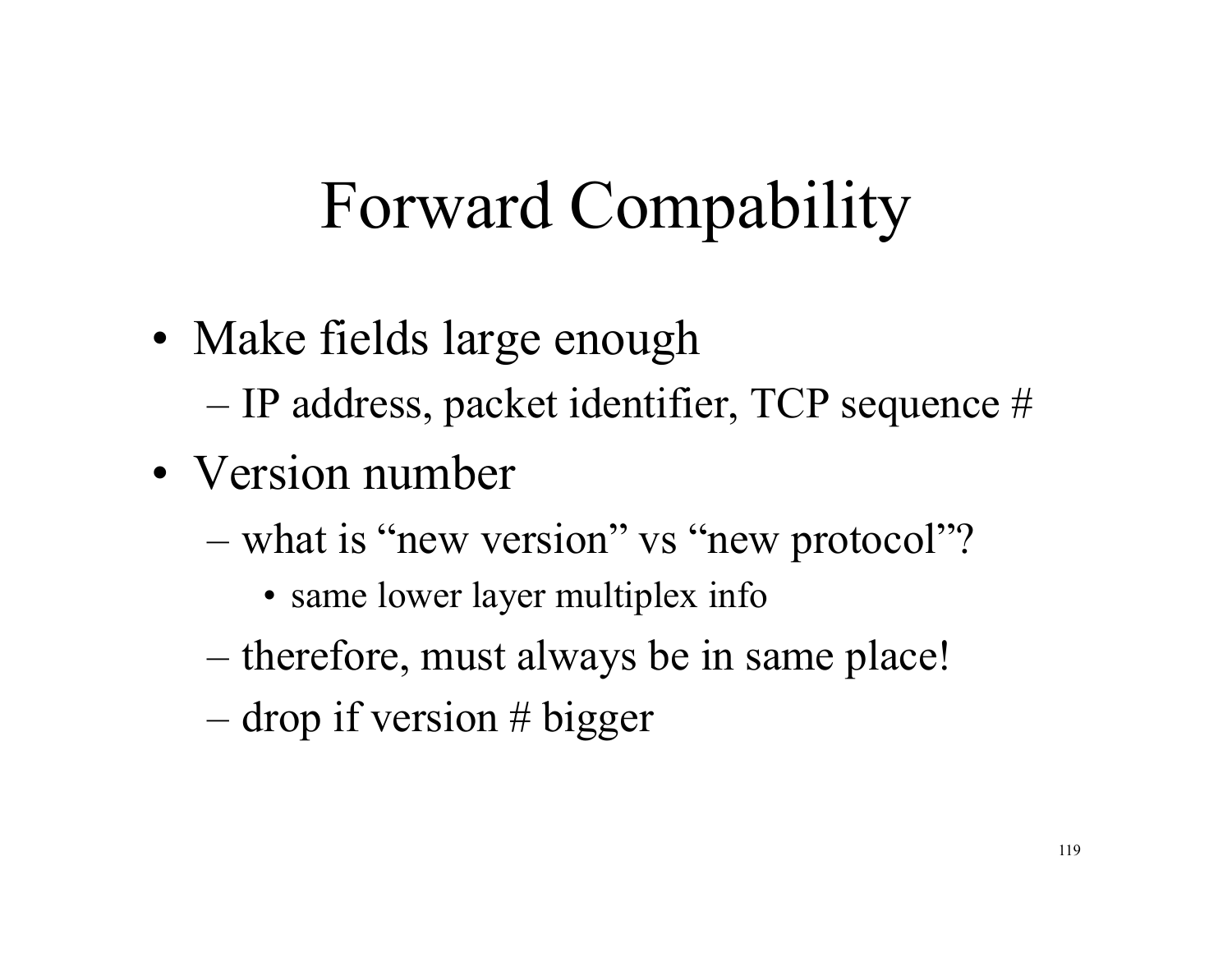#### Fancy version # variants

- Might be security threat to trick two Vn nodes into talk V(n-1)
- So maybe have "highest version I support" in addition to "version of this packet"
- Or just a bit "I can support higher" (we did this for IKEv2)
- Maybe have "minor version #", for compatible changes. Old node ignores it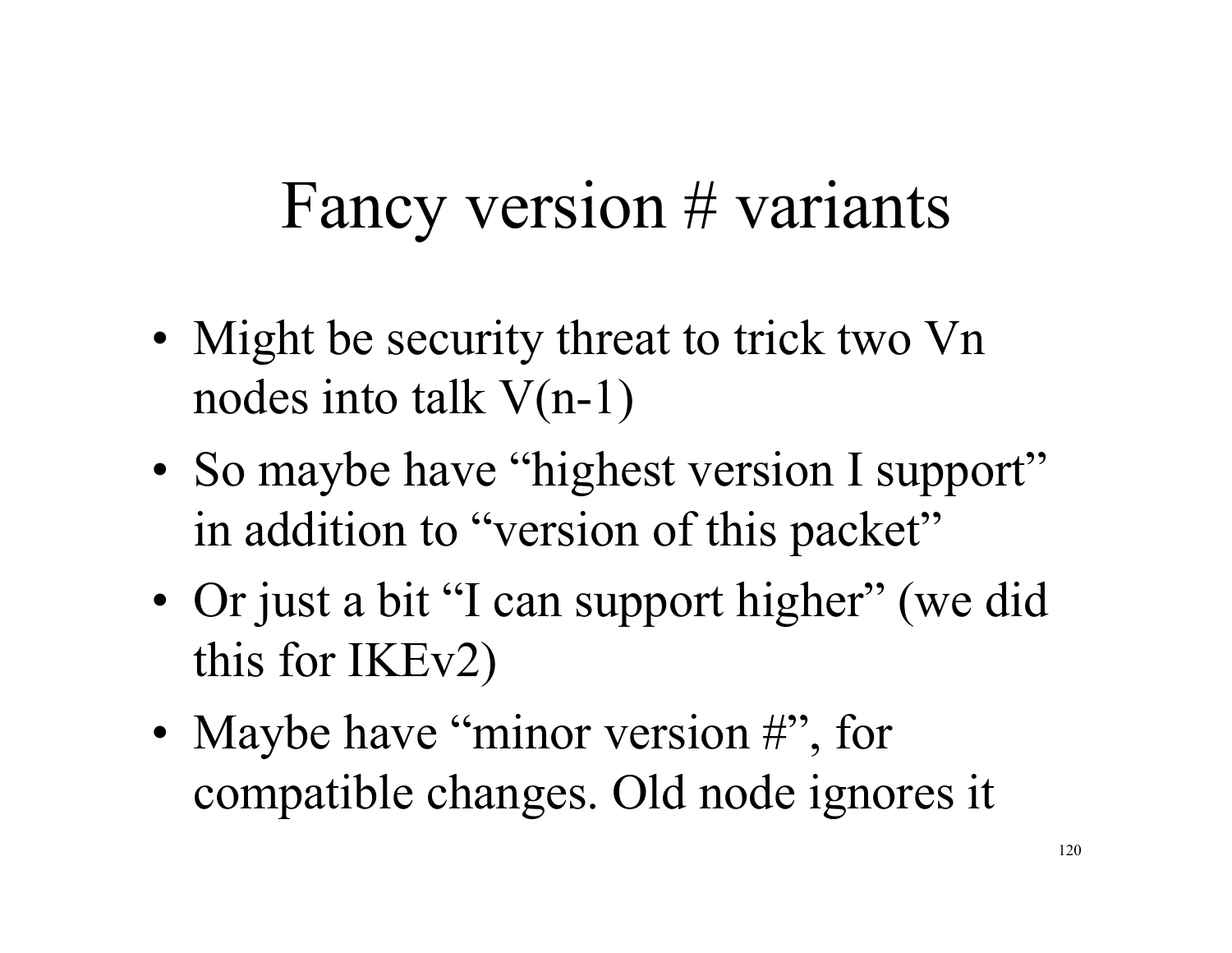## Version #

- Nobody seems to do this right
- IP, IKEv1, SSL unspecified what to do if version # different. Most implementations ignore it.
- SSL v3 moved version field!
	- $-$  v2 sets it to 0.2. v3 sets (different field) to 3.0.
	- v2 node will ignore version number field, and happily parse the rest of the packet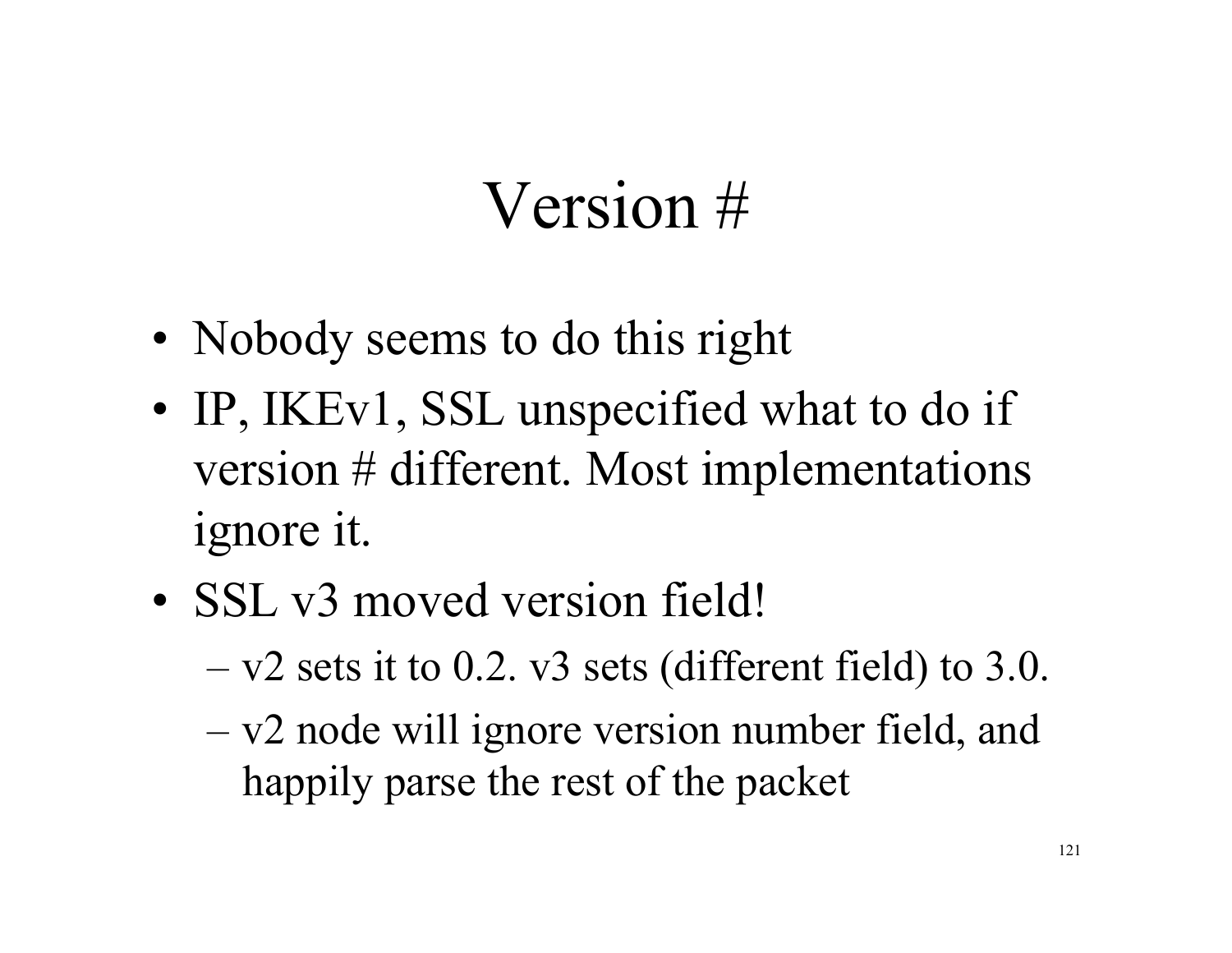# Avoid "flag days"

- Want to be able to migrate a running network
- ARPANET routing: ran both routing algorithms (but they had to compute the same forwarding table)
	- initially forward based on old, compute both
	- one by one: forward based on new
	- one-by-one: delete old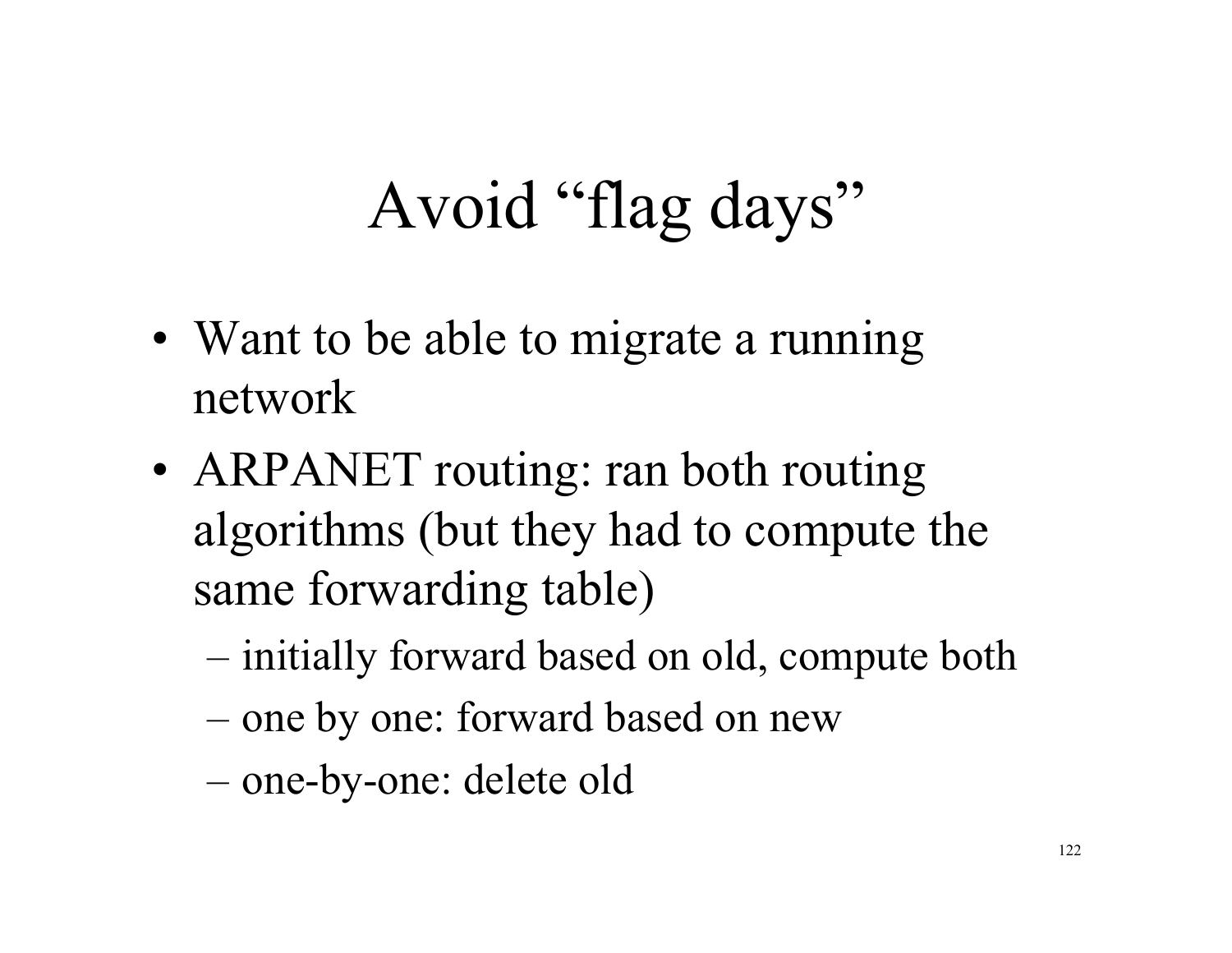#### Parameters

- Minimize these:
	- someone has to document it
	- customer has to read documentation and understand it
- How to avoid
	- architectural constants if possible
	- automatically configure if possible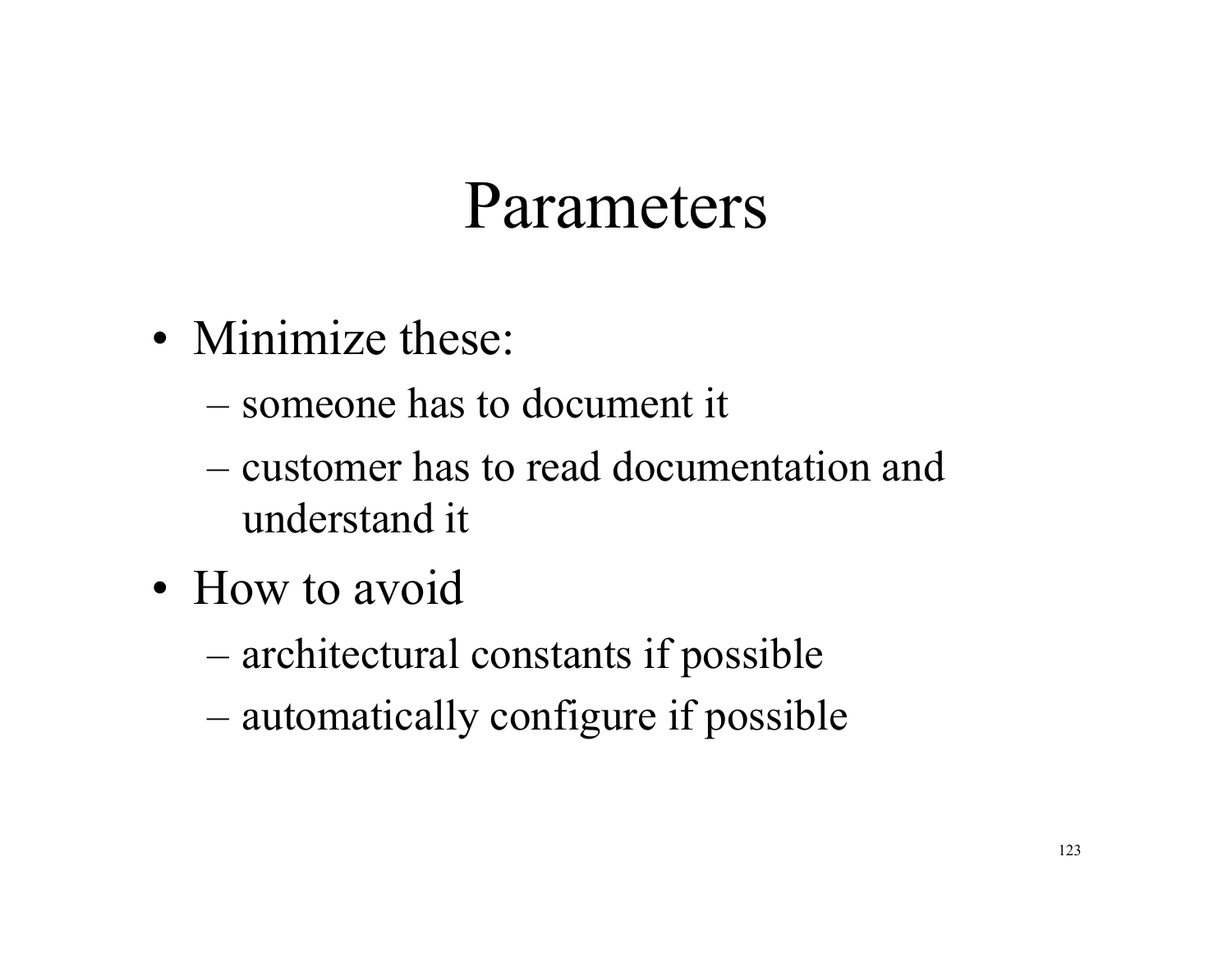#### Settable Parameters

- Make sure they can't be set incompatibly across nodes, across layers, etc. (e.g., hello time and dead timer)
- Make sure they can be set at nodes one at a time and the net can stay running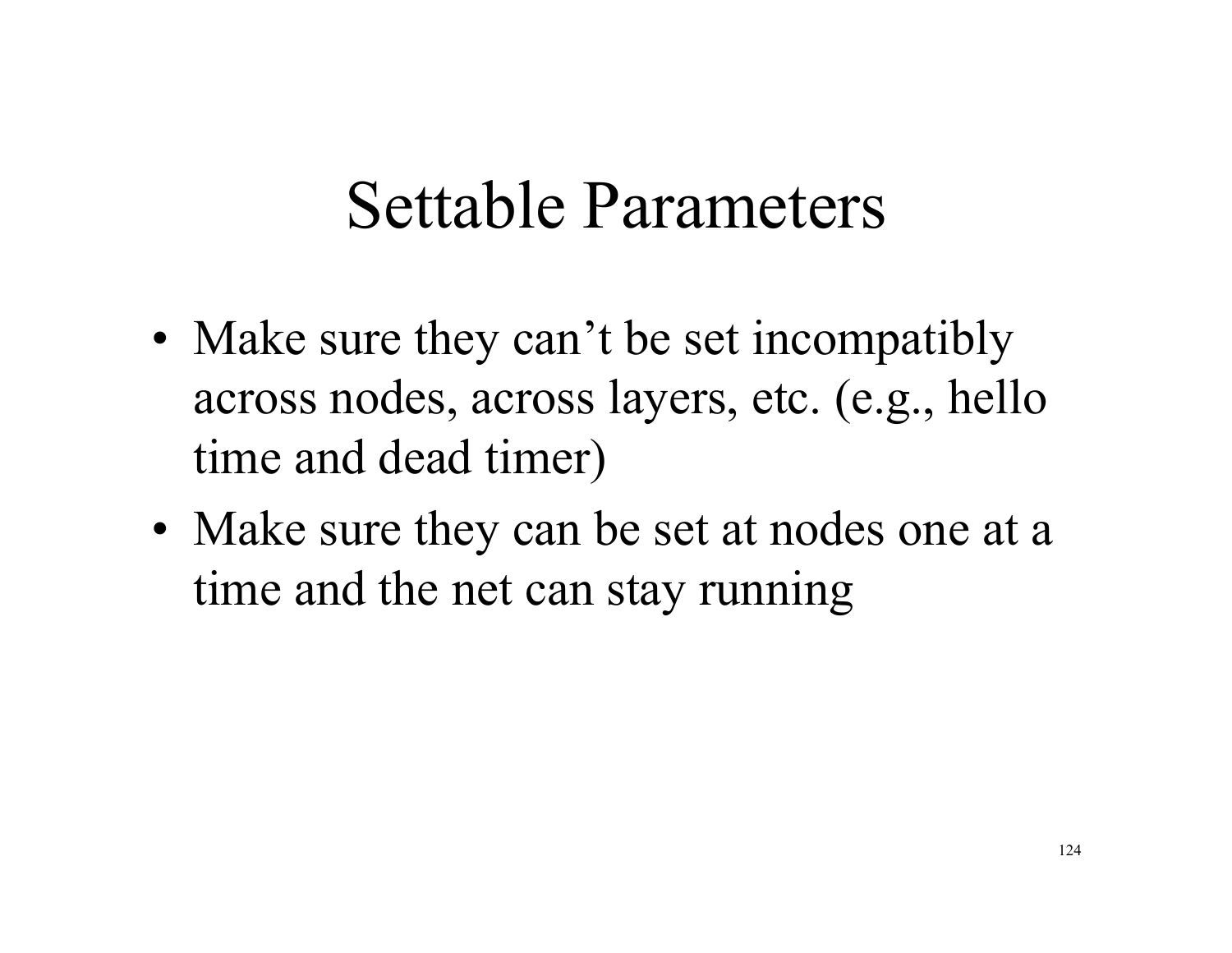#### Parameter tricks

- IS-IS
	- pairwise parameters reported in "hellos"
	- area-wide parameters reported in LSPs
- Bridges
	- Use Root's values, sent in spanning tree msgs